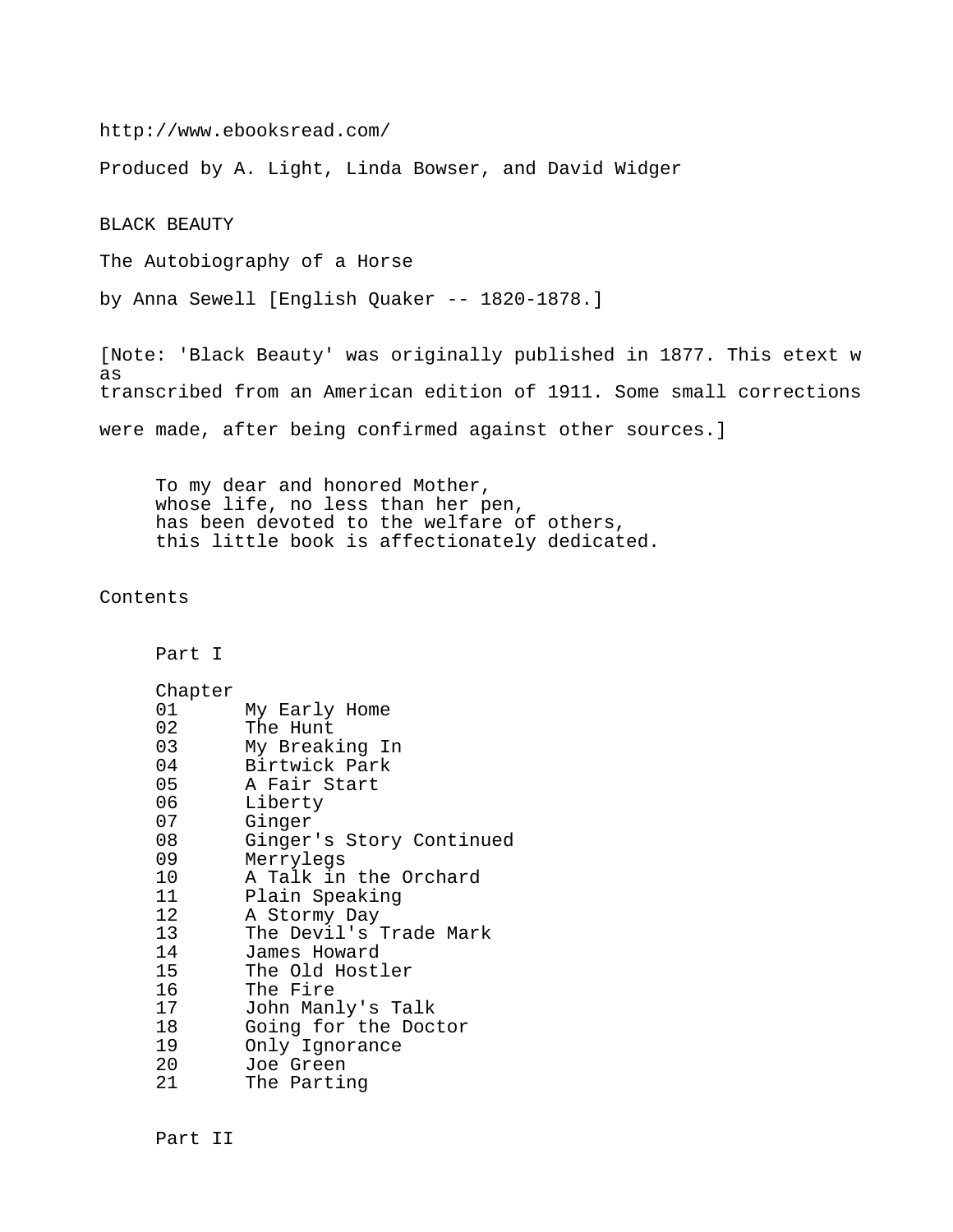- 22 Earlshall<br>23 A Strike:
- 23 A Strike for Liberty<br>24 The Lady Anne, or a l
- 24 The Lady Anne, or a Runaway Horse<br>25 Reuben Smith
- 25 Reuben Smith<br>26 How it Ended
- 26 How it Ended<br>27 Ruined and Go
- 27 Ruined and Going Downhill<br>28 A Job Horse and His Drive
- 28 A Job Horse and His Drivers<br>29 Cockneys
- 29 Cockneys<br>30 A Thief
- 30 A Thief<br>31 A Humbu
- A Humbug

## Part III

| 32 | A Horse Fair                  |
|----|-------------------------------|
| 33 | A London Cab Horse            |
| 34 | An Old War Horse              |
| 35 | Jerry Barker                  |
| 36 | The Sunday Cab                |
| 37 | The Golden Rule               |
| 38 | Dolly and a Real Gentleman    |
| 39 | Seedy Sam                     |
| 40 | Poor Ginger                   |
| 41 | The Butcher                   |
| 42 | The Election                  |
| 43 | A Friend in Need              |
| 44 | Old Captain and His Successor |
| 45 | Jerry's New Year              |

## Part IV

| 46  | Jakes and the Lady                          |
|-----|---------------------------------------------|
| 47  | Hard Times                                  |
| 48. | Farmer Thoroughgood and His Grandson Willie |

49 My Last Home

Black Beauty

Part I

01 My Early Home

The first place that I can well remember was a large pleasant meadow with a pond of clear water in it. Some shady trees leaned over it, a nd rushes and water-lilies grew at the deep end. Over the hedge on one side we looked into a plowed field, and on the other we looked over a gat e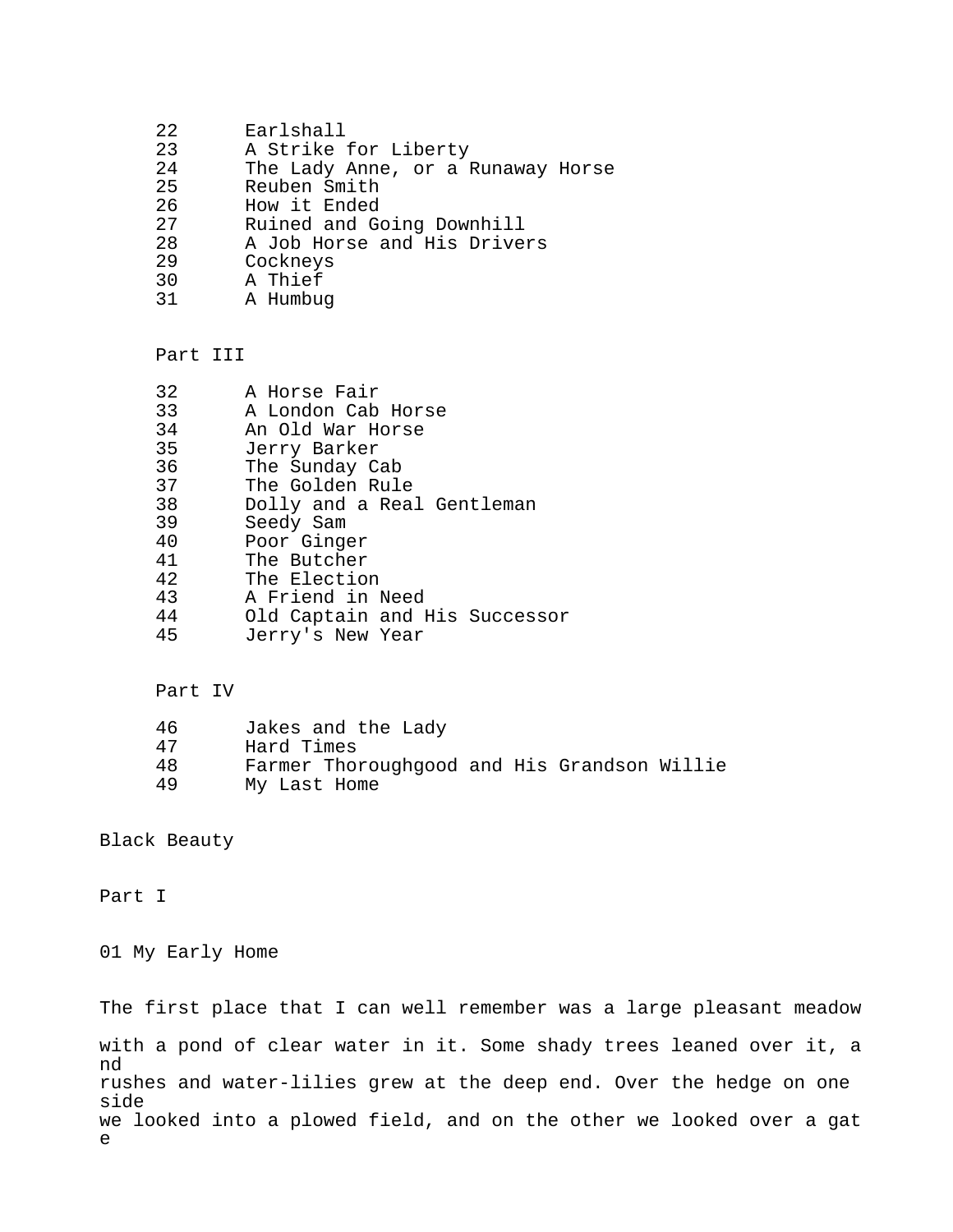at our master's house, which stood by the roadside; at the top of th e meadow was a grove of fir trees, and at the bottom a running brook overhung by a steep bank. While I was young I lived upon my mother's milk, as I could not eat grass. In the daytime I ran by her side, and at night I lay down clo se by her. When it was hot we used to stand by the pond in the shade of the trees, and when it was cold we had a nice warm shed near the grove. As soon as I was old enough to eat grass my mother used to go out to work in the daytime, and come back in the evening. There were six young colts in the meadow besides me; they were older than I was; some were nearly as large as grown-up horses. I used to run with them, and had great fun; we used to gallop all together round a nd round the field as hard as we could go. Sometimes we had rather roug h play, for they would frequently bite and kick as well as gallop. One day, when there was a good deal of kicking, my mother whinnied t o me to come to her, and then she said: "I wish you to pay attention to what I am going to say to you. The c olts who live here are very good colts, but they are cart-horse colts, an d of course they have not learned manners. You have been well-bred and well-born; your father has a great name in these parts, and your grandfather won the cup two years at the Newmarket races; your grandmother had the sweetest temper of any horse I ever knew, and I think you have never seen me kick or bite. I hope you will grow up gentle and good, and never learn bad ways; do your work with a good will, lift your feet up well when you trot, and never bite or kick e ven in play." I have never forgotten my mother's advice; I knew she was a wise old horse, and our master thought a great deal of her. Her name was Duch ess, but he often called her Pet. Our master was a good, kind man. He gave us good food, good lodging, and kind words; he spoke as kindly to us as he did to his little childre n. We were all fond of him, and my mother loved him very much. When she saw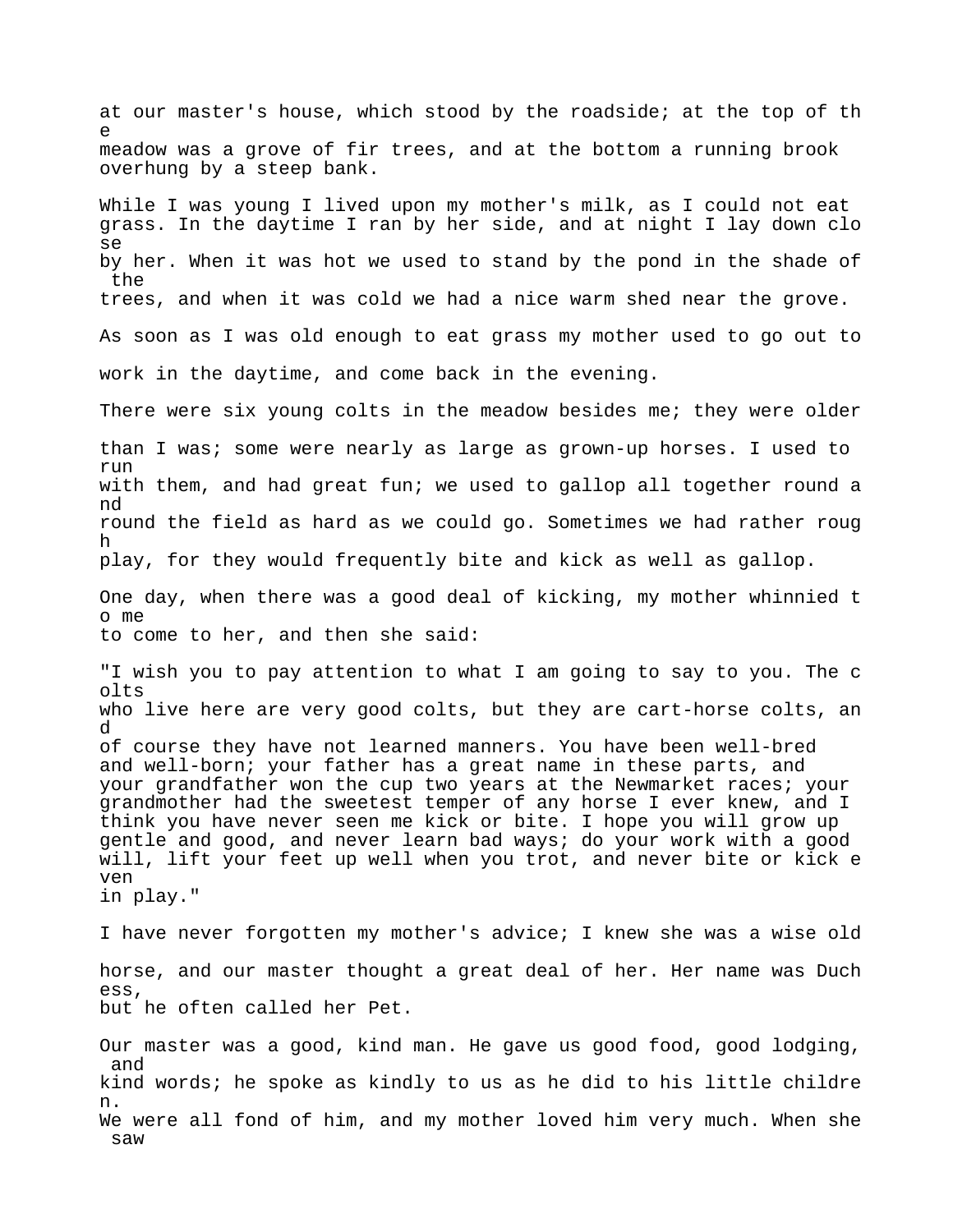him at the gate she would neigh with joy, and trot up to him. He wou ld pat and stroke her and say, "Well, old Pet, and how is your little Darkie?" I was a dull black, so he called me Darkie; then he would g ive me a piece of bread, which was very good, and sometimes he brought a carrot for my mother. All the horses would come to him, but I think we were his favorites. My mother always took him to the town on a marke t day in a light gig.

There was a plowboy, Dick, who sometimes came into our field to pluc k blackberries from the hedge. When he had eaten all he wanted he woul d have what he called fun with the colts, throwing stones and sticks a t them to make them gallop. We did not much mind him, for we could gal lop off; but sometimes a stone would hit and hurt us.

One day he was at this game, and did not know that the master was in the next field; but he was there, watching what was going on; over the h edge he jumped in a snap, and catching Dick by the arm, he gave him such a box on the ear as made him roar with the pain and surprise. As soon as we saw the master we trotted up nearer to see what went on.

"Bad boy!" he said, "bad boy! to chase the colts. This is not the fi rst time, nor the second, but it shall be the last. There--take your mon ey and go home; I shall not want you on my farm again." So we never saw Dick any more. Old Daniel, the man who looked after the horses, was just as gentle as our master, so we were well off.

02 The Hunt

Before I was two years old a circumstance happened which I have neve r forgotten. It was early in the spring; there had been a little frost in the night, and a light mist still hung over the woods and meadows. I and the other colts were feeding at the lower part of the field when we heard, quite in the distance, what sounded like the cry of dogs.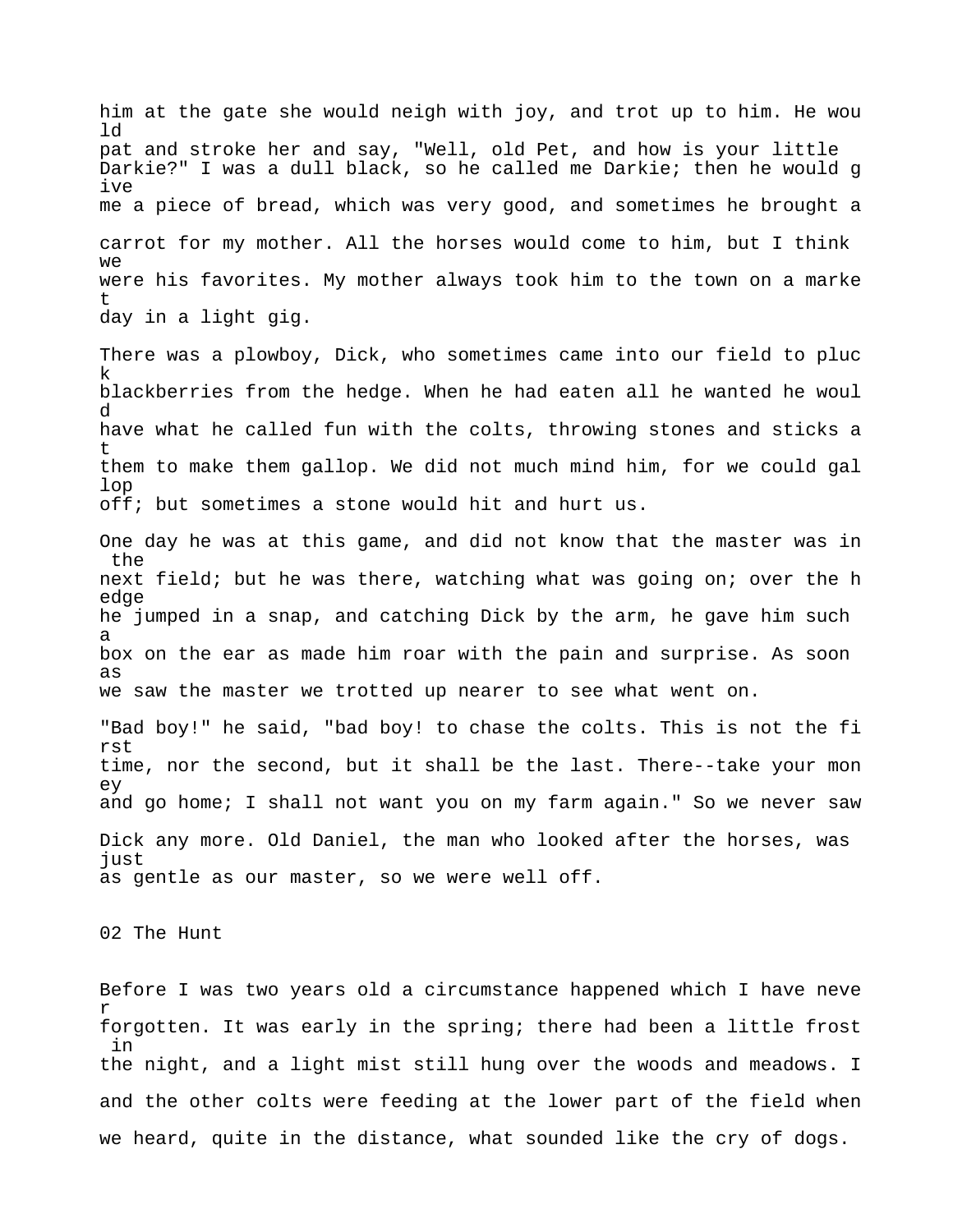oldest of the colts raised his head, pricked his ears, and said, "Th ere are the hounds!" and immediately cantered off, followed by the rest of us to the upper part of the field, where we could look over the hedg e and see several fields beyond. My mother and an old riding horse of  $OIII$ master's were also standing near, and seemed to know all about it. "They have found a hare," said my mother, "and if they come this way we shall see the hunt." And soon the dogs were all tearing down the field of young wheat nex t to ours. I never heard such a noise as they made. They did not bark, nor howl, nor whine, but kept on a "yo! yo, o, o! yo! yo, o, o!" at the top of their voices. After them came a number of men on horseback, some of them in green coats, all galloping as fast as they could. The old ho rse snorted and looked eagerly after them, and we young colts wanted to be galloping with them, but they were soon away into the fields lower down; here it seemed as if they had come to a stand; the dogs left o ff barking, and ran about every way with their noses to the ground. "They have lost the scent," said the old horse; "perhaps the hare wi ll get off." "What hare?" I said. "Oh! I don't know what hare; likely enough it may be one of our own hares out of the woods; any hare they can find will do for the dogs and men to run after;" and before long the dogs began their "yo! yo, o, o!" again, and back they came altogether at full speed, making straight for our meadow at the part where the high bank and hedge overhang the br ook. "Now we shall see the hare," said my mother; and just then a hare wi ld with fright rushed by and made for the woods. On came the dogs; they burst over the bank, leaped the stream, and came dashing across the field followed by the huntsmen. Six or eight men leaped their horses clean over, close upon the dogs. The hare tried to get through the

The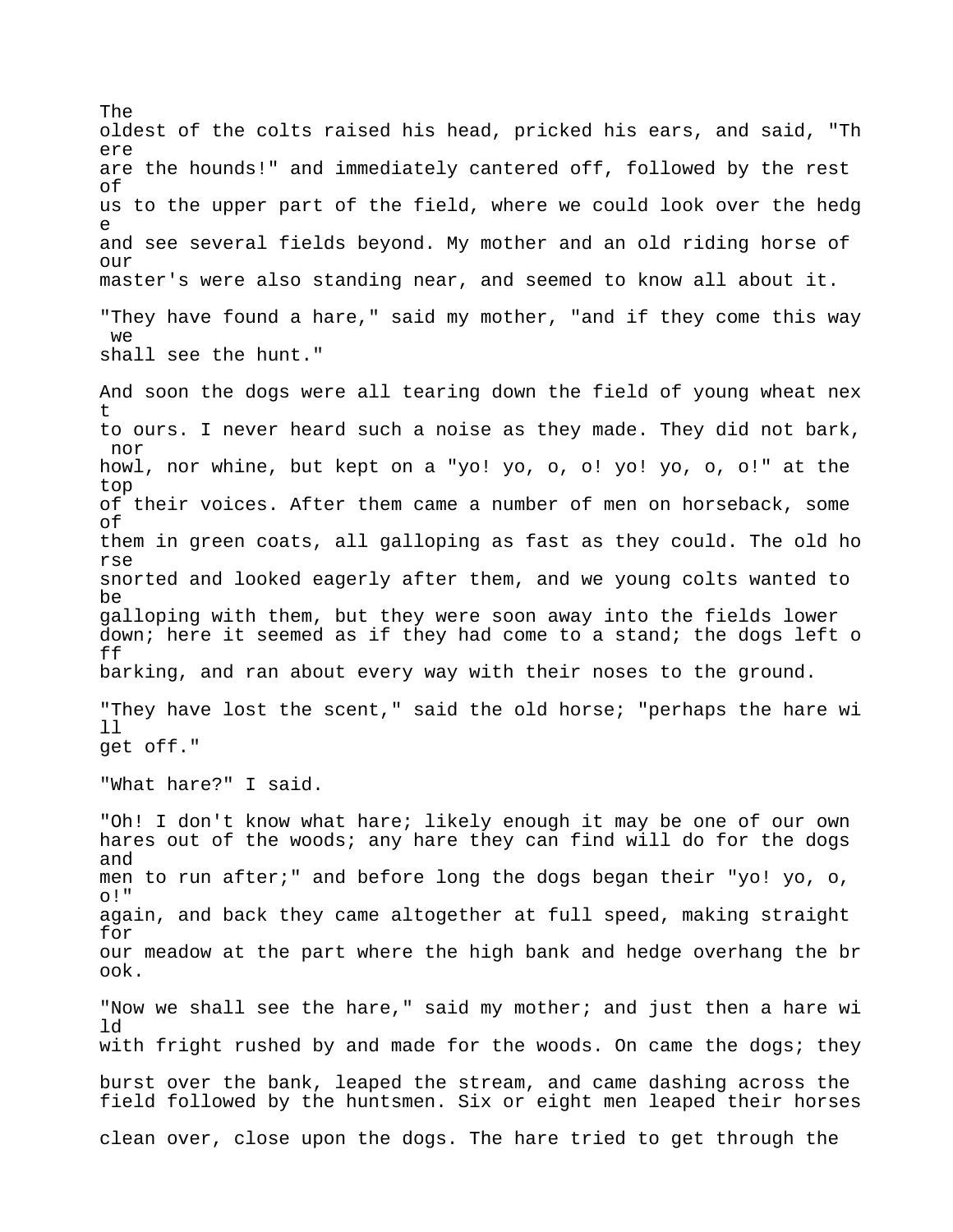fence; it was too thick, and she turned sharp round to make for the road, but it was too late; the dogs were upon her with their wild cr ies; we heard one shriek, and that was the end of her. One of the huntsme n rode up and whipped off the dogs, who would soon have torn her to pieces. He held her up by the leg torn and bleeding, and all the gentlemen seemed well pleased. As for me, I was so astonished that I did not at first see what was going on by the brook; but when I did look there was a sad sight; tw o fine horses were down, one was struggling in the stream, and the oth er was groaning on the grass. One of the riders was getting out of the water covered with mud, the other lay quite still. "His neck is broke," said my mother. "And serve him right, too," said one of the colts. I thought the same, but my mother did not join with us. "Well, no," she said, "you must not say that; but though I am an old horse, and have seen and heard a great deal, I never yet could make out why men are so fond of this sport; they often hurt themselves, often spoil good horses, and tear up the fields, and all for a hare or a f ox, or a stag, that they could get more easily some other way; but we ar e only horses, and don't know." While my mother was saying this we stood and looked on. Many of the riders had gone to the young man; but my master, who had been watchi ng what was going on, was the first to raise him. His head fell back an d his arms hung down, and every one looked very serious. There was no noise now; even the dogs were quiet, and seemed to know that somethi ng was wrong. They carried him to our master's house. I heard afterward that it was young George Gordon, the squire's only son, a fine, tall young man, and the pride of his family. There was now riding off in all directions to the doctor's, to the farrier's, and no doubt to Squire Gordon's, to let him know about hi s son. When Mr. Bond, the farrier, came to look at the black horse tha t lay groaning on the grass, he felt him all over, and shook his head; one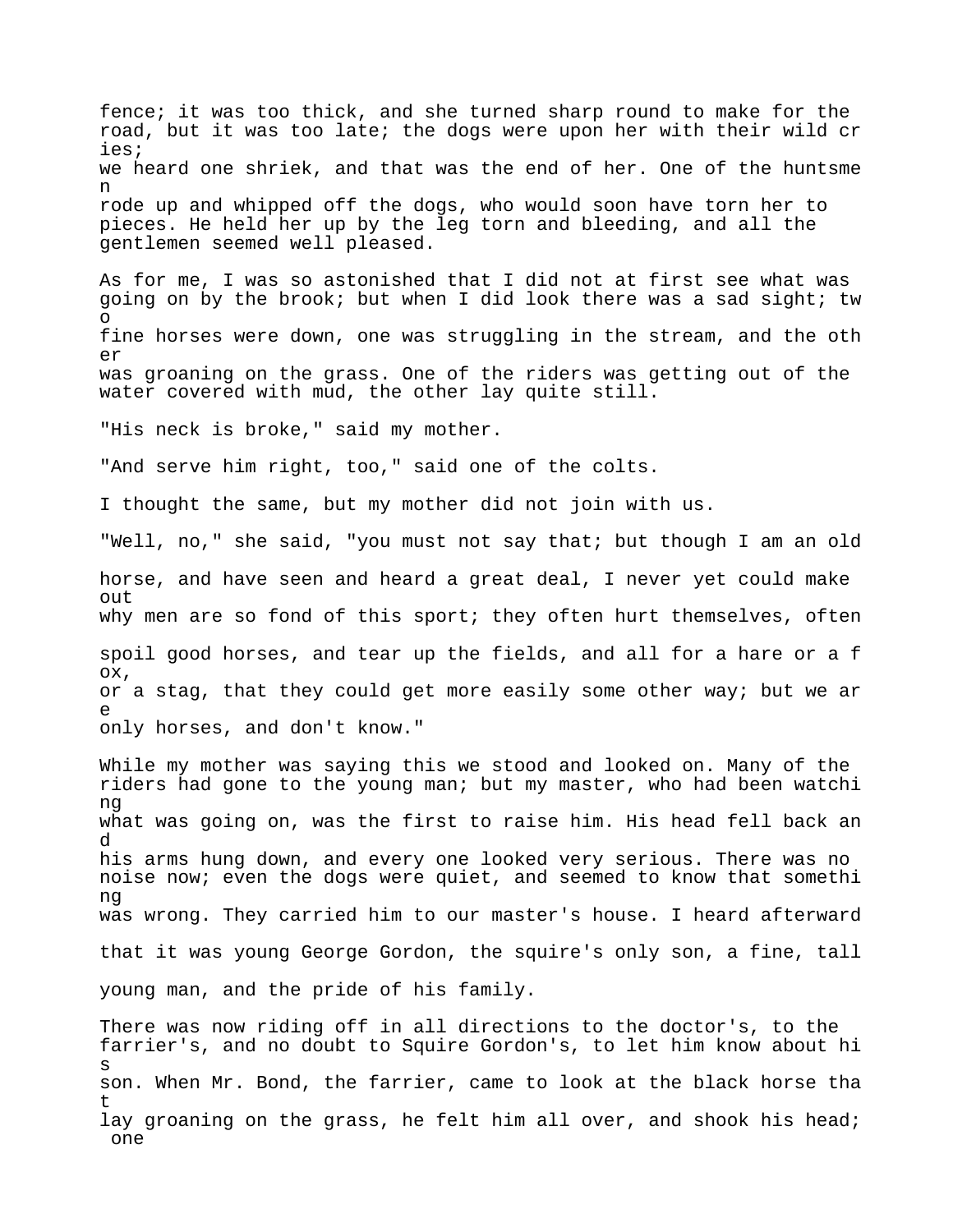of his legs was broken. Then some one ran to our master's house and came back with a gun; presently there was a loud bang and a dreadful shri ek, and then all was still; the black horse moved no more. My mother seemed much troubled; she said she had known that horse fo r years, and that his name was "Rob Roy"; he was a good horse, and there was no vice in him. She never would go to that part of the fie ld afterward.

Not many days after we heard the church-bell tolling for a long time , and looking over the gate we saw a long, strange black coach that wa s covered with black cloth and was drawn by black horses; after that c ame another and another and another, and all were black, while the bell kept tolling, tolling. They were carrying young Gordon to the churchyard to bury him. He would never ride again. What they did with Rob Roy I ne ver knew; but 'twas all for one little hare.

03 My Breaking In

I was now beginning to grow handsome; my coat had grown fine and sof t, and was bright black. I had one white foot and a pretty white star o n my forehead. I was thought very handsome; my master would not sell me t ill I was four years old; he said lads ought not to work like men, and c olts ought not to work like horses till they were quite grown up.

When I was four years old Squire Gordon came to look at me. He exami ned my eyes, my mouth, and my legs; he felt them all down; and then I ha d to walk and trot and gallop before him. He seemed to like me, and sa id, "When he has been well broken in he will do very well." My master sa id he would break me in himself, as he should not like me to be frighte ned or hurt, and he lost no time about it, for the next day he began.

Every one may not know what breaking in is, therefore I will describ e it. It means to teach a horse to wear a saddle and bridle, and to ca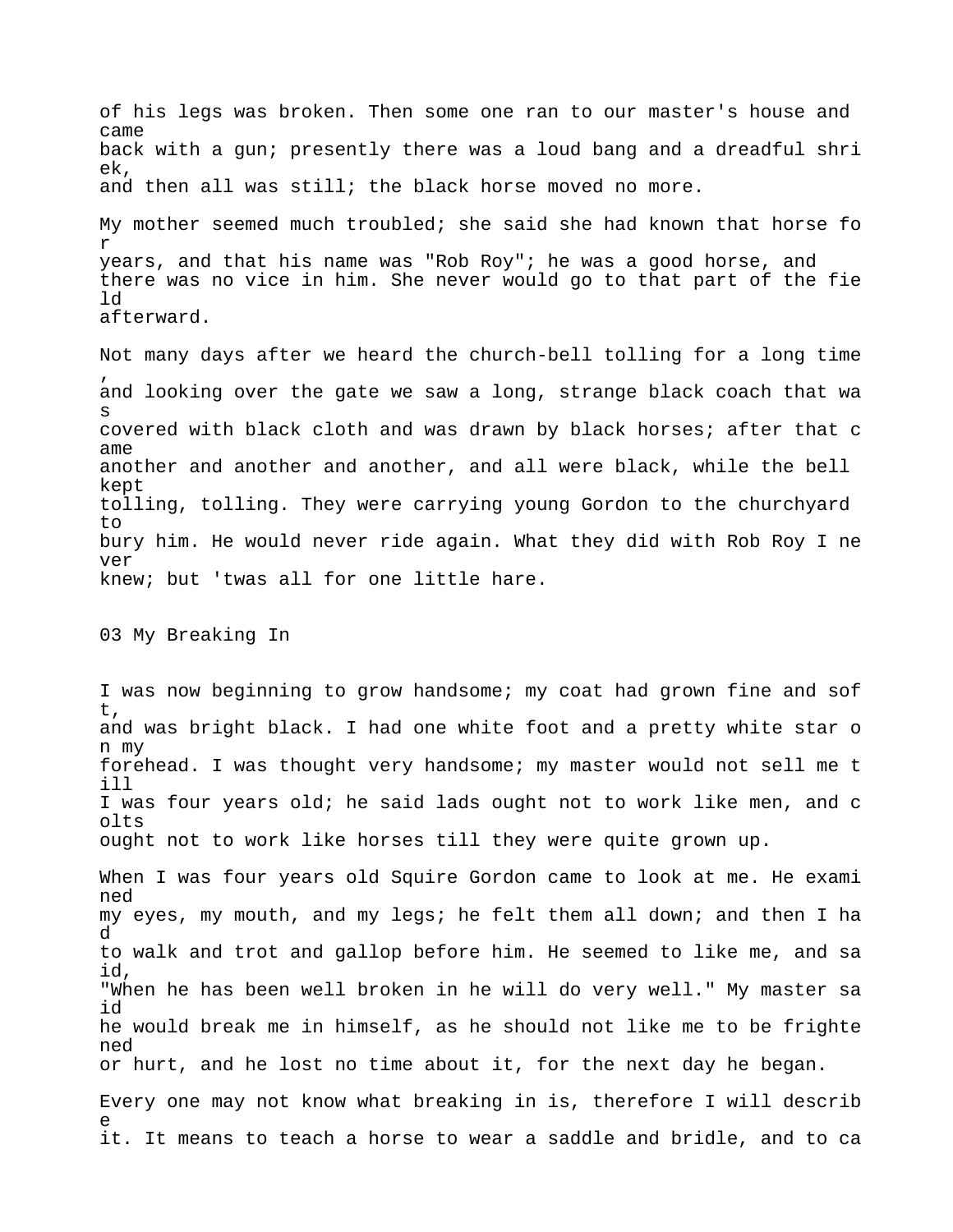rry on his back a man, woman or child; to go just the way they wish, and to go quietly. Besides this he has to learn to wear a collar, a crupper , and a breeching, and to stand still while they are put on; then to h ave a cart or a chaise fixed behind, so that he cannot walk or trot with  $O<sub>11</sub>$ dragging it after him; and he must go fast or slow, just as his driv er wishes. He must never start at what he sees, nor speak to other hors es, nor bite, nor kick, nor have any will of his own; but always do his master's will, even though he may be very tired or hungry; but the w orst of all is, when his harness is once on, he may neither jump for joy nor lie down for weariness. So you see this breaking in is a great thing . I had of course long been used to a halter and a headstall, and to b e led about in the fields and lanes quietly, but now I was to have a b it and bridle; my master gave me some oats as usual, and after a good d eal of coaxing he got the bit into my mouth, and the bridle fixed, but i t was a nasty thing! Those who have never had a bit in their mouths ca nnot think how bad it feels; a great piece of cold hard steel as thick as a man's finger to be pushed into one's mouth, between one's teeth, a nd over one's tongue, with the ends coming out at the corner of your mo uth, and held fast there by straps over your head, under your throat, rou nd your nose, and under your chin; so that no way in the world can you get rid of the nasty hard thing; it is very bad! yes, very bad! at least  $\top$ thought so; but I knew my mother always wore one when she went out, and all horses did when they were grown up; and so, what with the nice o ats, and what with my master's pats, kind words, and gentle ways, I got t o wear my bit and bridle.

Next came the saddle, but that was not half so bad; my master put it on my back very gently, while old Daniel held my head; he then made the girths fast under my body, patting and talking to me all the time; t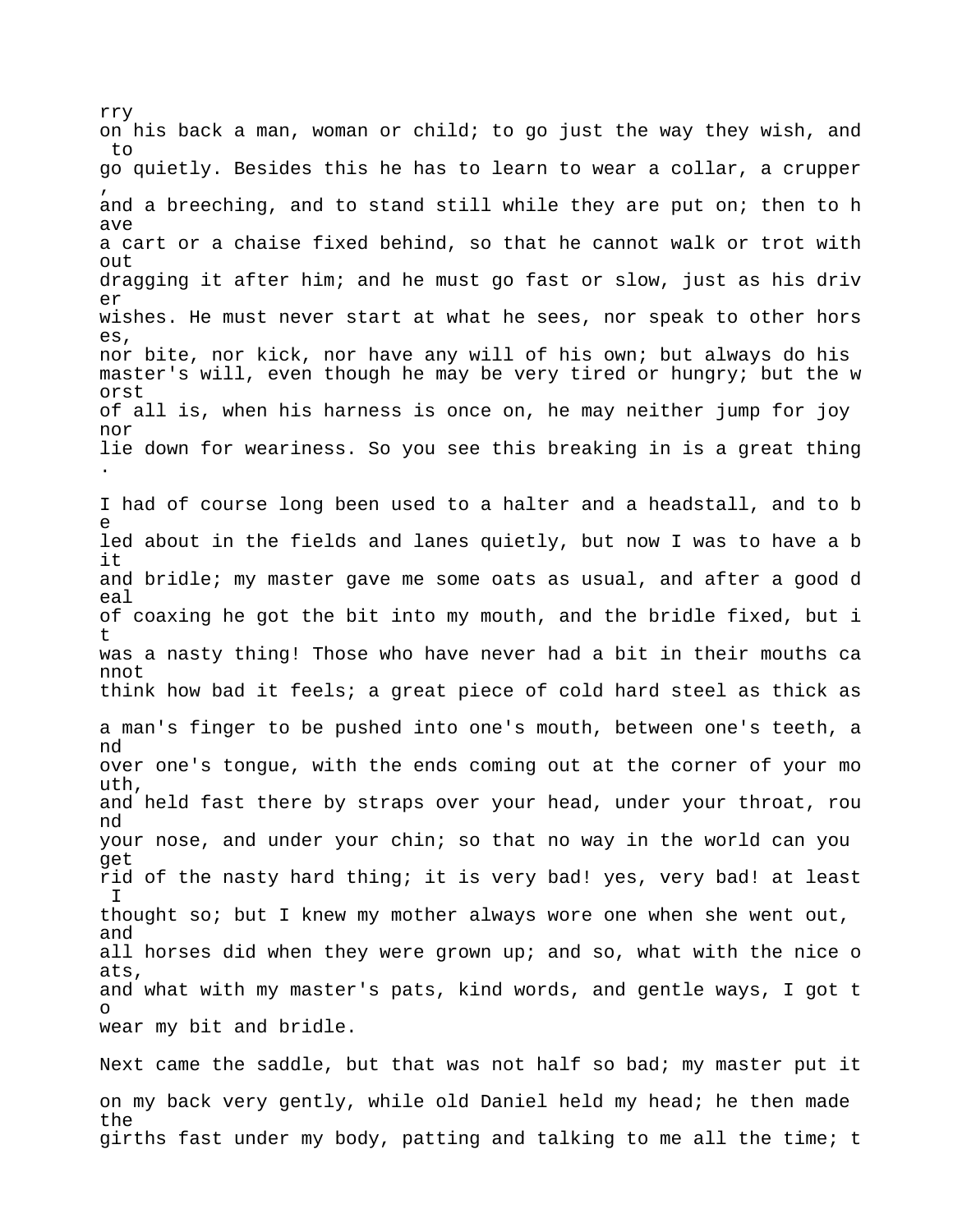hen I had a few oats, then a little leading about; and this he did every day till I began to look for the oats and the saddle. At length, one morning, my master got on my back and rode me round the meadow on th e soft grass. It certainly did feel queer; but I must say I felt rathe r proud to carry my master, and as he continued to ride me a little ev ery day I soon became accustomed to it. The next unpleasant business was putting on the iron shoes; that too was very hard at first. My master went with me to the smith's forge, to see that I was not hurt or got any fright. The blacksmith took my feet i n his hand, one after the other, and cut away some of the hoof. It did not pain me, so I stood still on three legs till he had done them all. T hen he took a piece of iron the shape of my foot, and clapped it on, and drove some nails through the shoe quite into my hoof, so that the sh oe was firmly on. My feet felt very stiff and heavy, but in time I got used to it. And now having got so far, my master went on to break me to harness; there were more new things to wear. First, a stiff heavy collar just on my neck, and a bridle with great side-pieces against my eyes call ed blinkers, and blinkers indeed they were, for I could not see on eith er side, but only straight in front of me; next, there was a small sadd  $\overline{e}$ with a nasty stiff strap that went right under my tail; that was the crupper. I hated the crupper; to have my long tail doubled up and po ked through that strap was almost as bad as the bit. I never felt more l ike kicking, but of course I could not kick such a good master, and so in time I got used to everything, and could do my work as well as my mother.

I must not forget to mention one part of my training, which I have always considered a very great advantage. My master sent me for a fortnight to a neighboring farmer's, who had a meadow which was skir ted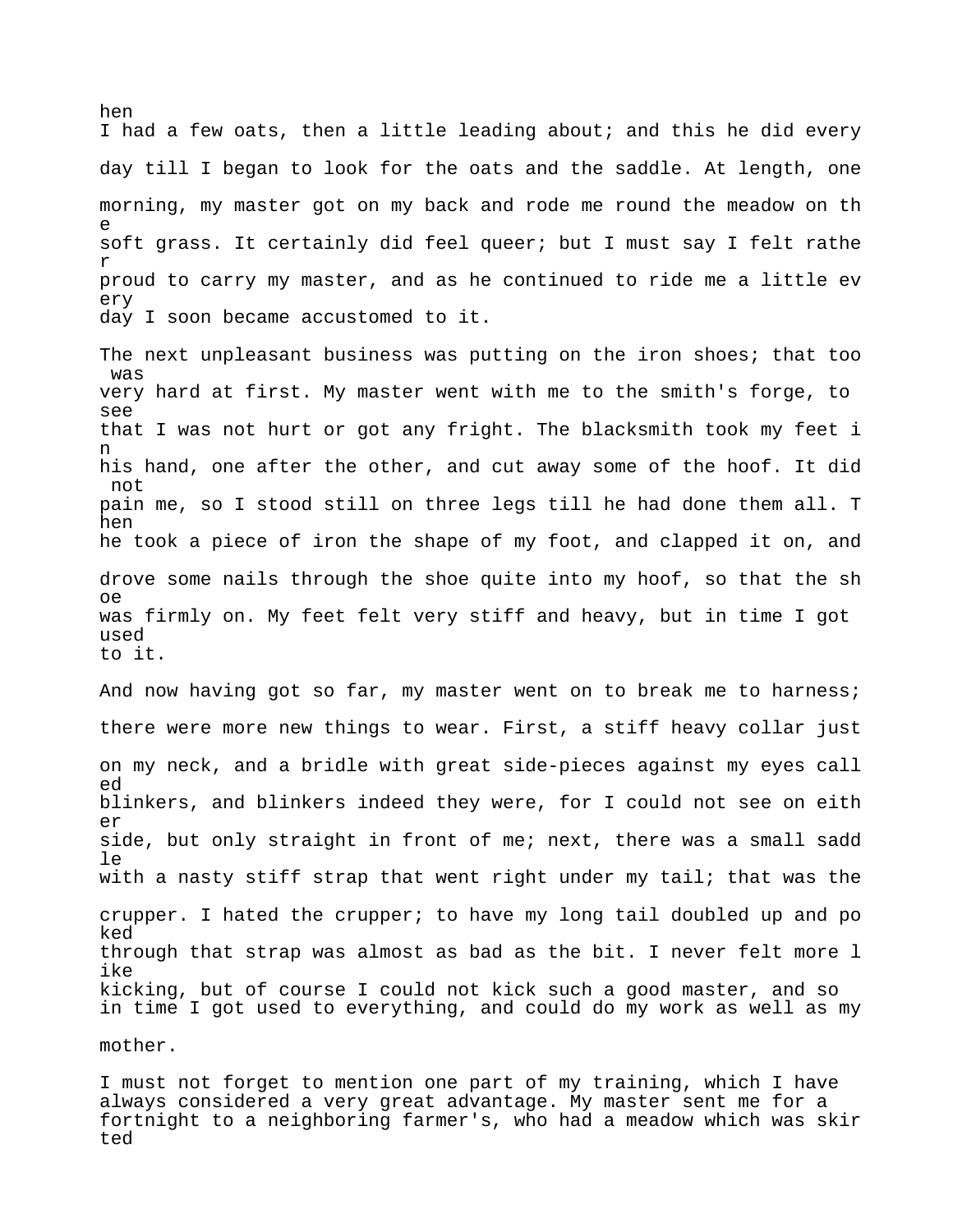on one side by the railway. Here were some sheep and cows, and I was turned in among them.

I shall never forget the first train that ran by. I was feeding quie tly near the pales which separated the meadow from the railway, when I h eard a strange sound at a distance, and before I knew whence it came--wit h a rush and a clatter, and a puffing out of smoke--a long black train of something flew by, and was gone almost before I could draw my breath . I turned and galloped to the further side of the meadow as fast as I c ould go, and there I stood snorting with astonishment and fear. In the co urse of the day many other trains went by, some more slowly; these drew u p at the station close by, and sometimes made an awful shriek and groa n before they stopped. I thought it very dreadful, but the cows went on eating very quietly, and hardly raised their heads as the black frightful thing came puffing and grinding past. For the first few days I could not feed in peace; but as I found tha t this terrible creature never came into the field, or did me any harm , I began to disregard it, and very soon I cared as little about the pas sing of a train as the cows and sheep did. Since then I have seen many horses much alarmed and restive at the s ight or sound of a steam engine; but thanks to my good master's care, I a m as fearless at railway stations as in my own stable. Now if any one wants to break in a young horse well, that is the way . My master often drove me in double harness with my mother, because s he was steady and could teach me how to go better than a strange horse.

told me the better I behaved the better I should be treated, and tha t it was wisest always to do my best to please my master; "but," said she, "there are a great many kinds of men; there are good thoughtful men like our master, that any horse may be proud to serve; and there are bad, cruel men, who never ought to have a horse or dog to call their own.

She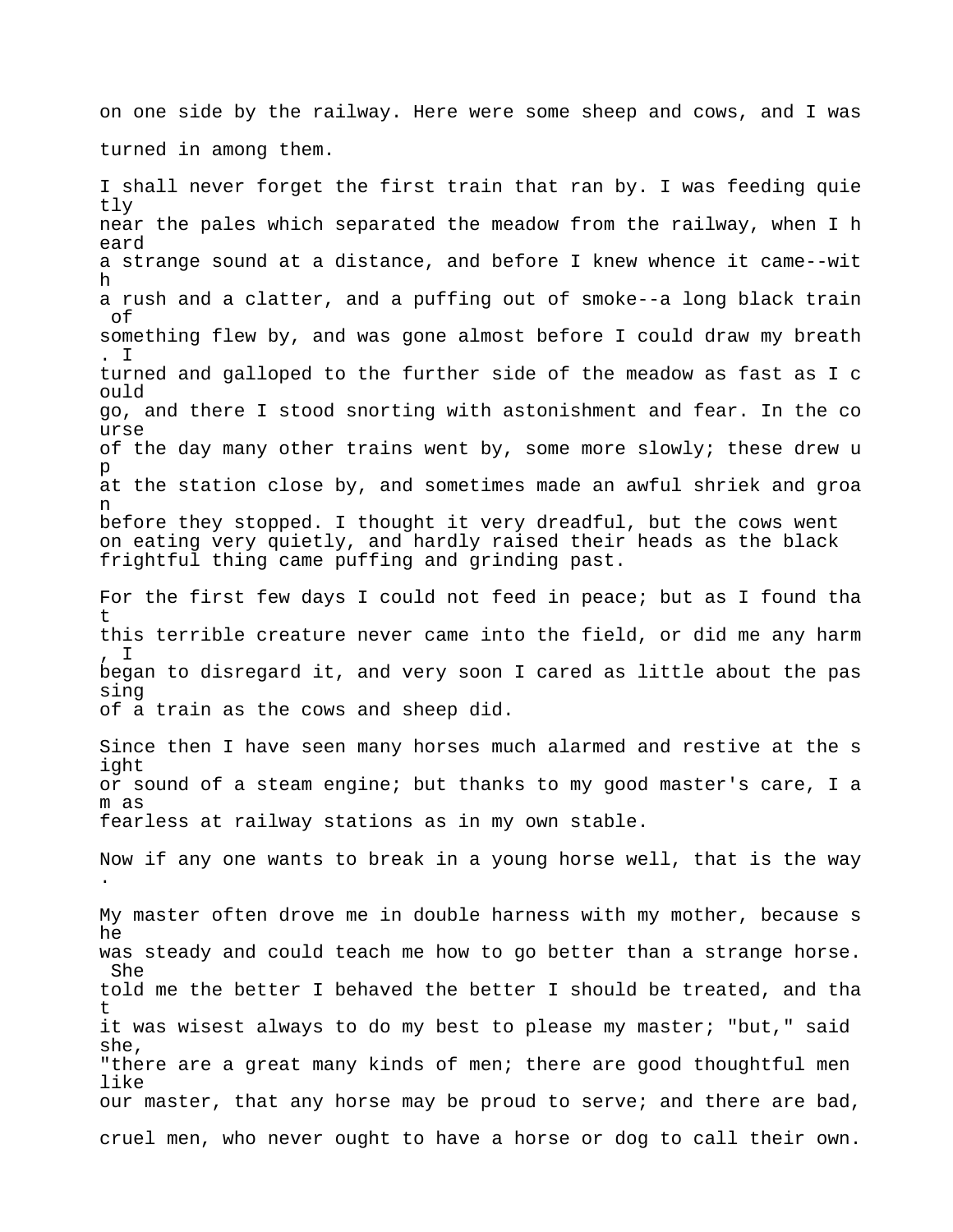Besides, there are a great many foolish men, vain, ignorant, and careless, who never trouble themselves to think; these spoil more ho rses than all, just for want of sense; they don't mean it, but they do it for all that. I hope you will fall into good hands; but a horse never kn ows who may buy him, or who may drive him; it is all a chance for us; bu t still I say, do your best wherever it is, and keep up your good name  $\mathbf{r}$ 

04 Birtwick Park

At this time I used to stand in the stable and my coat was brushed e very day till it shone like a rook's wing. It was early in May, when ther e came a man from Squire Gordon's, who took me away to the hall. My ma ster said, "Good-by, Darkie; be a good horse, and always do your best." I could not say "good-by", so I put my nose into his hand; he patted m e kindly, and I left my first home. As I lived some years with Squire Gordon, I may as well tell something about the place. Squire Gordon's park skirted the village of Birtwick. It was entered by a large iron gate, at which stood the first lodge, and then you trot ted along on a smooth road between clumps of large old trees; then anoth er lodge and another gate, which brought you to the house and the garde ns. Beyond this lay the home paddock, the old orchard, and the stables. There was accommodation for many horses and carriages; but I need on ly describe the stable into which I was taken; this was very roomy, wit h four good stalls; a large swinging window opened into the yard, whic h made it pleasant and airy. The first stall was a large square one, shut in behind with a wooden gate; the others were common stalls, good stalls, but not nearly so large; it had a low rack for hay and a low manger for corn; it was called a loose box, because the horse that was put into it was not t ied

up, but left loose, to do as he liked. It is a great thing to have a

loose box.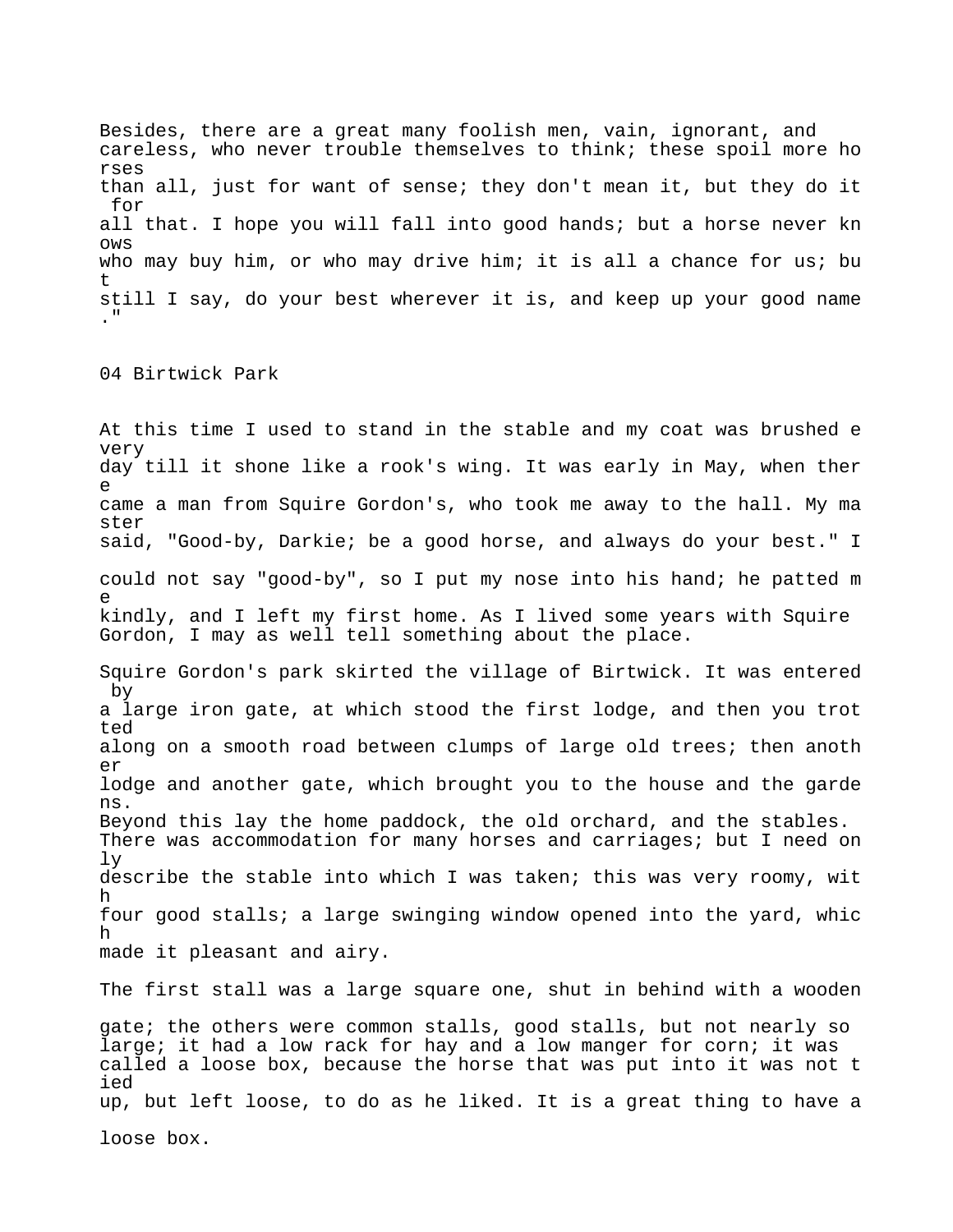Into this fine box the groom put me; it was clean, sweet, and airy. I never was in a better box than that, and the sides were not so high but that I could see all that went on through the iron rails that were a t the top. He gave me some very nice oats, he patted me, spoke kindly, and then went away. When I had eaten my corn I looked round. In the stall next to mine s tood a little fat gray pony, with a thick mane and tail, a very pretty he ad, and a pert little nose. I put my head up to the iron rails at the top of my box, and said, " How do you do? What is your name?" He turned round as far as his halter would allow, held up his head, and said, "My name is Merrylegs. I am very handsome; I carry the you ng ladies on my back, and sometimes I take our mistress out in the low chair. They think a great deal of me, and so does James. Are you goi ng to live next door to me in the box?" I said, "Yes." "Well, then," he said, "I hope you are good-tempered; I do not like any one next door who bites." Just then a horse's head looked over from the stall beyond; the ears were laid back, and the eye looked rather ill-tempered. This was a t all chestnut mare, with a long handsome neck. She looked across to me an d said: "So it is you who have turned me out of my box; it is a very strange thing for a colt like you to come and turn a lady out of her own hom e." "I beg your pardon," I said, "I have turned no one out; the man who brought me put me here, and I had nothing to do with it; and as to m y being a colt, I am turned four years old and am a grown-up horse. I never had words yet with horse or mare, and it is my wish to live at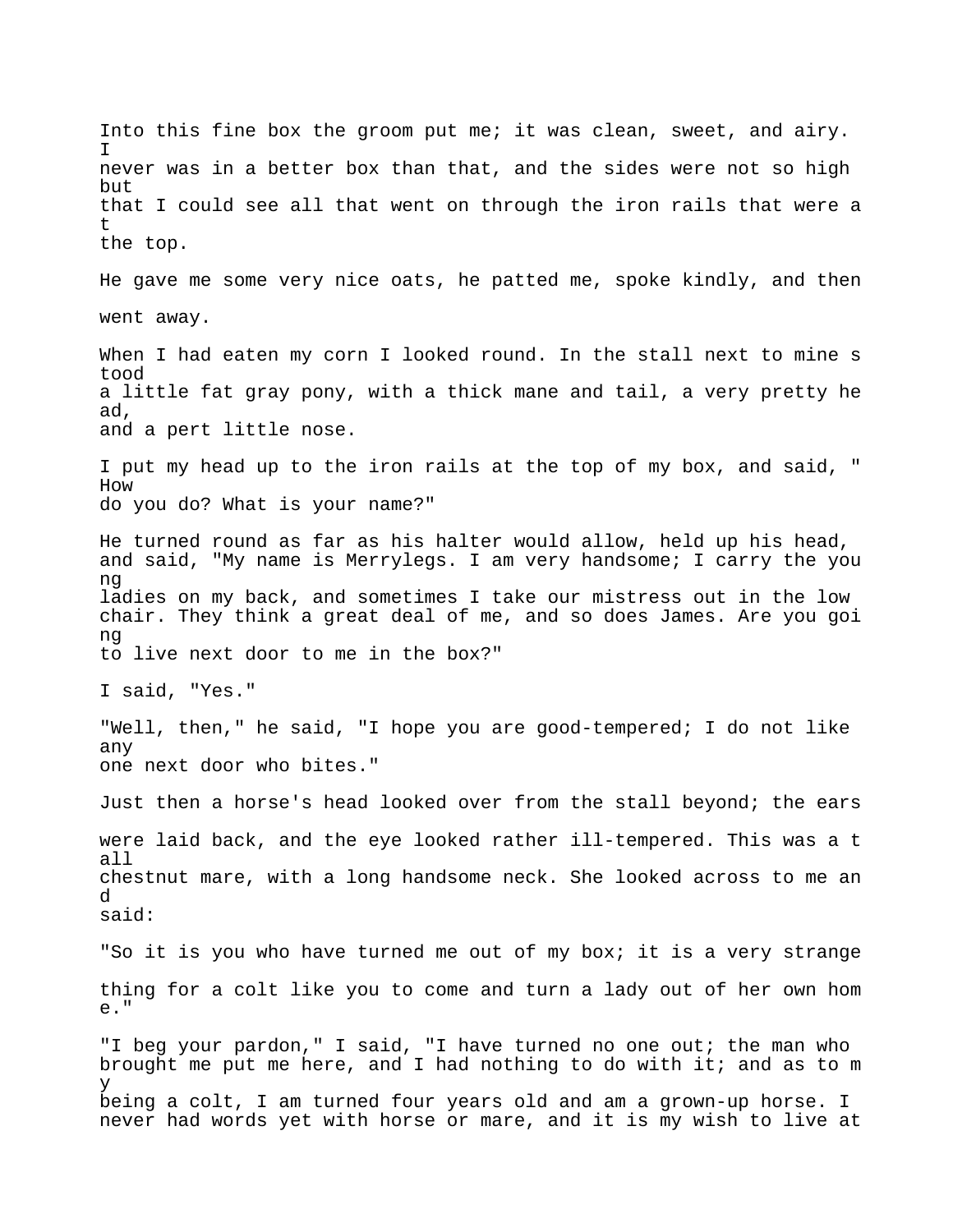peace." "Well," she said, "we shall see. Of course, I do not want to have wo rds with a young thing like you." I said no more. In the afternoon, when she went out, Merrylegs told me all about it. "The thing is this," said Merrylegs. "Ginger has a bad habit of biti ng and snapping; that is why they call her Ginger, and when she was in the loose box she used to snap very much. One day she bit James in the a rm and made it bleed, and so Miss Flora and Miss Jessie, who are very f ond of me, were afraid to come into the stable. They used to bring me ni ce things to eat, an apple or a carrot, or a piece of bread, but after Ginger stood in that box they dared not come, and I missed them very much. I hope they will now come again, if you do not bite or snap." I told him I never bit anything but grass, hay, and corn, and could not think what pleasure Ginger found it. "Well, I don't think she does find pleasure," says Merrylegs; "it is just a bad habit; she says no one was ever kind to her, and why shou ld she not bite? Of course, it is a very bad habit; but I am sure, if a ll she says be true, she must have been very ill-used before she came h ere. John does all he can to please her, and James does all he can, and o ur master never uses a whip if a horse acts right; so I think she might be good-tempered here. You see," he said, with a wise look, "I am twelv e years old; I know a great deal, and I can tell you there is not a be tter place for a horse all round the country than this. John is the best groom that ever was; he has been here fourteen years; and you never saw such a kind boy as James is; so that it is all Ginger's own fault th at she did not stay in that box."

05 A Fair Start

The name of the coachman was John Manly; he had a wife and one littl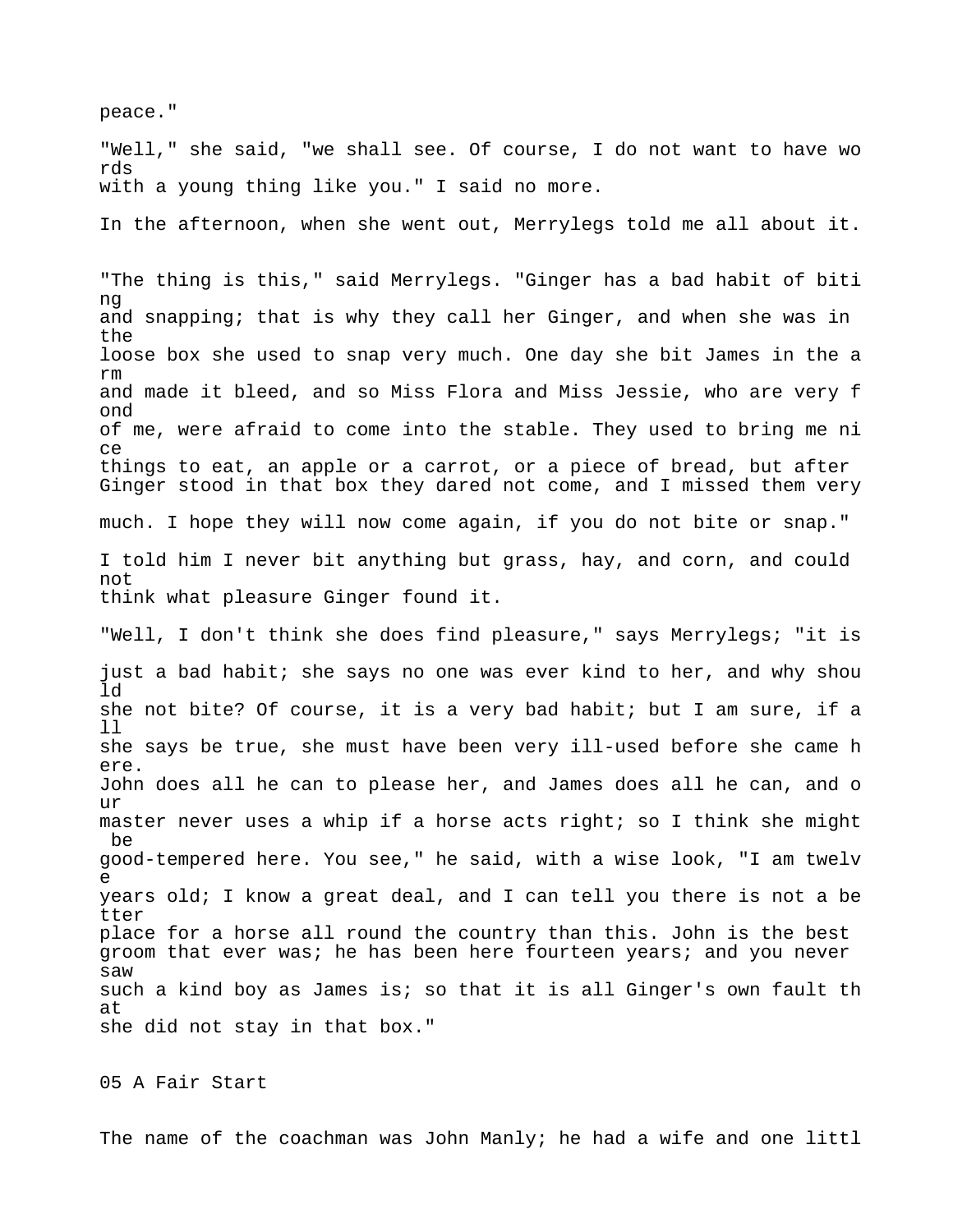child, and they lived in the coachman's cottage, very near the stabl es. The next morning he took me into the yard and gave me a good groomin g, and just as I was going into my box, with my coat soft and bright, t he squire came in to look at me, and seemed pleased. "John," he said, "I meant to have tried the new horse this morning, but I have other business. You may as well take him around after breakfast; go by the common and the Highwood, and back by the watermill and the river; th at will show his paces." "I will, sir," said John. After breakfast he came and fitted me with a bridle. He was very particular in letting out and taking in the stra ps, to fit my head comfortably; then he brought a saddle, but it was not broad enough for my back; he saw it in a minute and went for another , which fitted nicely. He rode me first slowly, then a trot, then a canter, and when we were on the common he gave me a light touch with his whip, and we had a splendid gallop. "Ho, ho! my boy," he said, as he pulled me up, "you would like to fo llow the hounds, I think." As we came back through the park we met the Squire and Mrs. Gordon walking; they stopped, and John jumped off. "Well, John, how does he go?" "First-rate, sir," answered John; "he is as fleet as a deer, and has a fine spirit too; but the lightest touch of the rein will guide him. Down at the end of the common we met one of those traveling carts hung al l over with baskets, rugs, and such like; you know, sir, many horses w ill not pass those carts quietly; he just took a good look at it, and th en went on as quiet and pleasant as could be. They were shooting rabbit s near the Highwood, and a gun went off close by; he pulled up a littl e and looked, but did not stir a step to right or left. I just held th e rein steady and did not hurry him, and it's my opinion he has not be en

e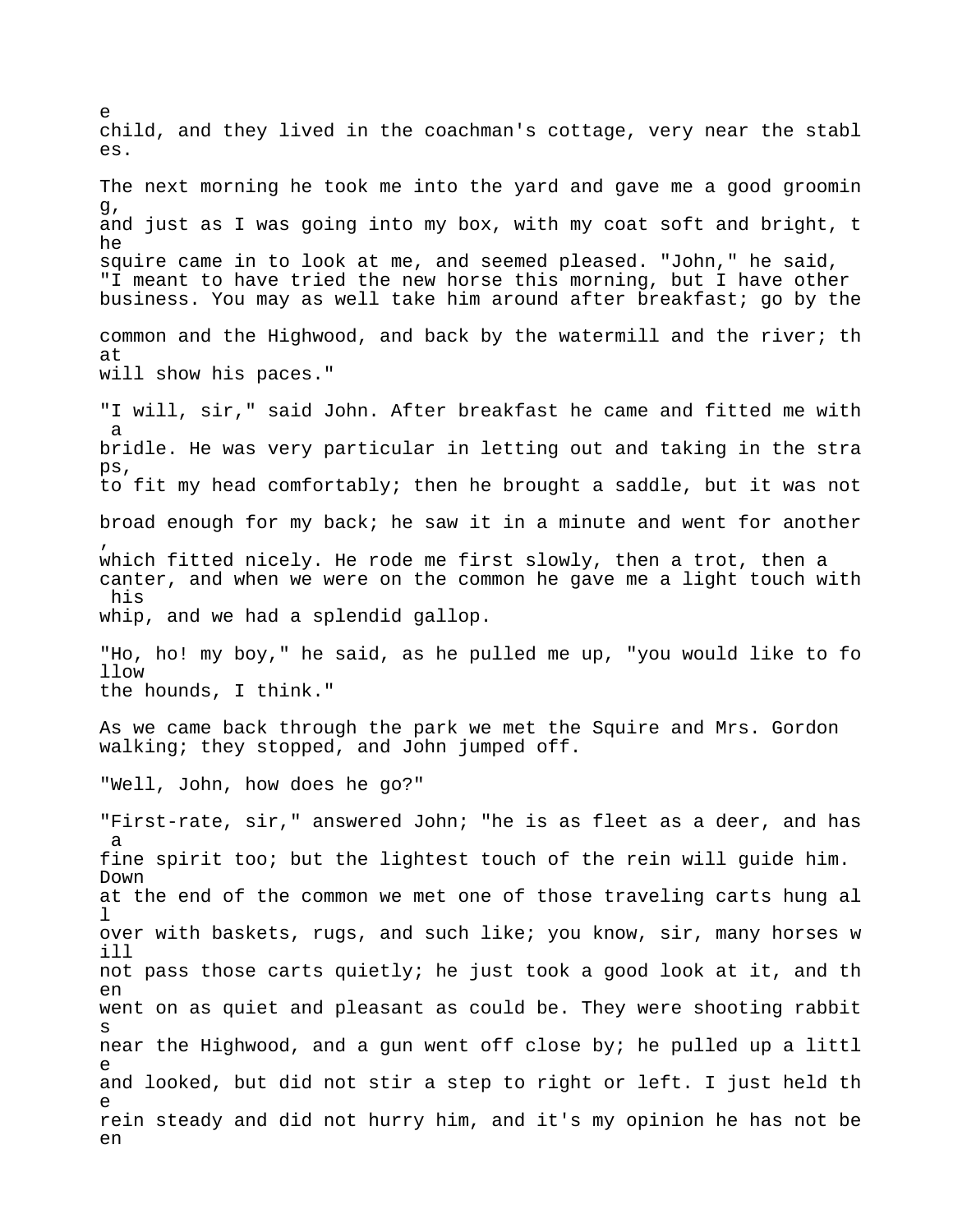frightened or ill-used while he was young." "That's well," said the squire, "I will try him myself to-morrow." The next day I was brought up for my master. I remembered my mother' s counsel and my good old master's, and I tried to do exactly what he wanted me to do. I found he was a very good rider, and thoughtful fo r his horse too. When he came home the lady was at the hall door as he rode up. "Well, my dear," she said, "how do you like him?" "He is exactly what John said," he replied; "a pleasanter creature I never wish to mount. What shall we call him?" "Would you like Ebony?" said she; "he is as black as ebony." "No, not Ebony." "Will you call him Blackbird, like your uncle's old horse?" "No, he is far handsomer than old Blackbird ever was." "Yes," she said, "he is really quite a beauty, and he has such a swe et, good-tempered face, and such a fine, intelligent eye--what do you sa y to calling him Black Beauty?" "Black Beauty--why, yes, I think that is a very good name. If you li ke it shall be his name;" and so it was. When John went into the stable he told James that master and mistres s had chosen a good, sensible English name for me, that meant somethin g; not like Marengo, or Pegasus, or Abdallah. They both laughed, and Ja mes said, "If it was not for bringing back the past, I should have named him Rob Roy, for I never saw two horses more alike." "That's no wonder," said John; "didn't you know that Farmer Grey's o ld Duchess was the mother of them both?" I had never heard that before; and so poor Rob Roy who was killed at that hunt was my brother! I did not wonder that my mother was so troubled. It seems that horses have no relations; at least they neve r know each other after they are sold.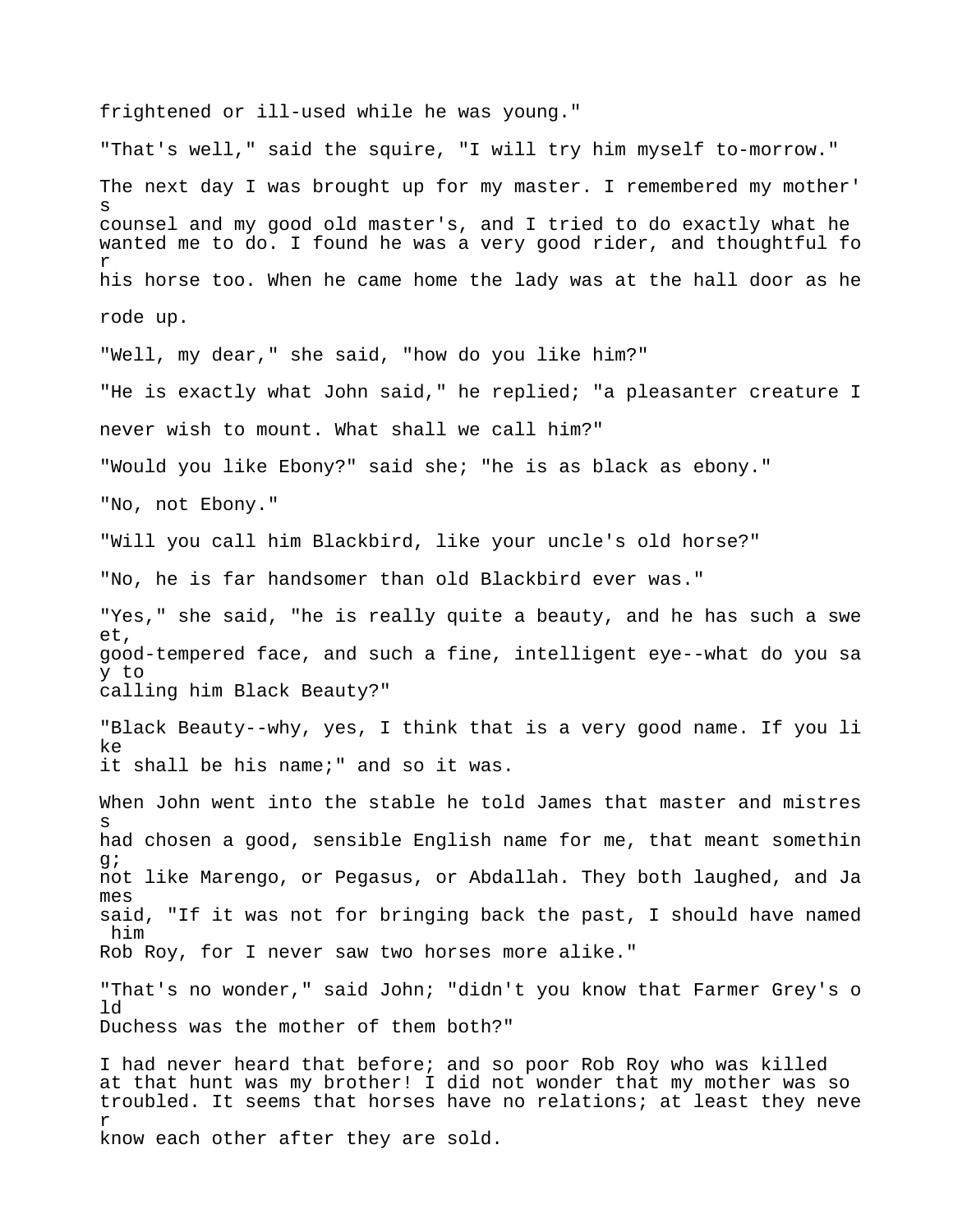John seemed very proud of me; he used to make my mane and tail almos t as smooth as a lady's hair, and he would talk to me a great deal; of co urse I did not understand all he said, but I learned more and more to kno w what he meant, and what he wanted me to do. I grew very fond of him, he was so gentle and kind; he seemed to know just how a horse feels, an d when he cleaned me he knew the tender places and the ticklish places ; when he brushed my head he went as carefully over my eyes as if they were his own, and never stirred up any ill-temper. James Howard, the stable boy, was just as gentle and pleasant in his way, so I thought myself well off. There was another man who helped in the yard, but he had very little to do with Ginger and me. A few days after this I had to go out with Ginger in the carriage. I wondered how we should get on together; but except laying her ears back when I was led up to her, she behaved very well. She did her wo rk honestly, and did her full share, and I never wish to have a better partner in double harness. When we came to a hill, instead of slacke ning her pace, she would throw her weight right into the collar, and pull away straight up. We had both the same sort of courage at our work, and John had oftener to hold us in than to urge us forward; he never had to use the whip with either of us; then our paces were much the same, a nd I found it very easy to keep step with her when trotting, which made it pleasant, and master always liked it when we kept step well, and so did John. After we had been out two or three times together we grew quit e friendly and sociable, which made me feel very much at home. As for Merrylegs, he and I soon became great friends; he was such a cheerful, plucky, good-tempered little fellow that he was a favorite with every one, and especially with Miss Jessie and Flora, who used to ride him about in the orchard, and have fine games with him and thei r little dog Frisky.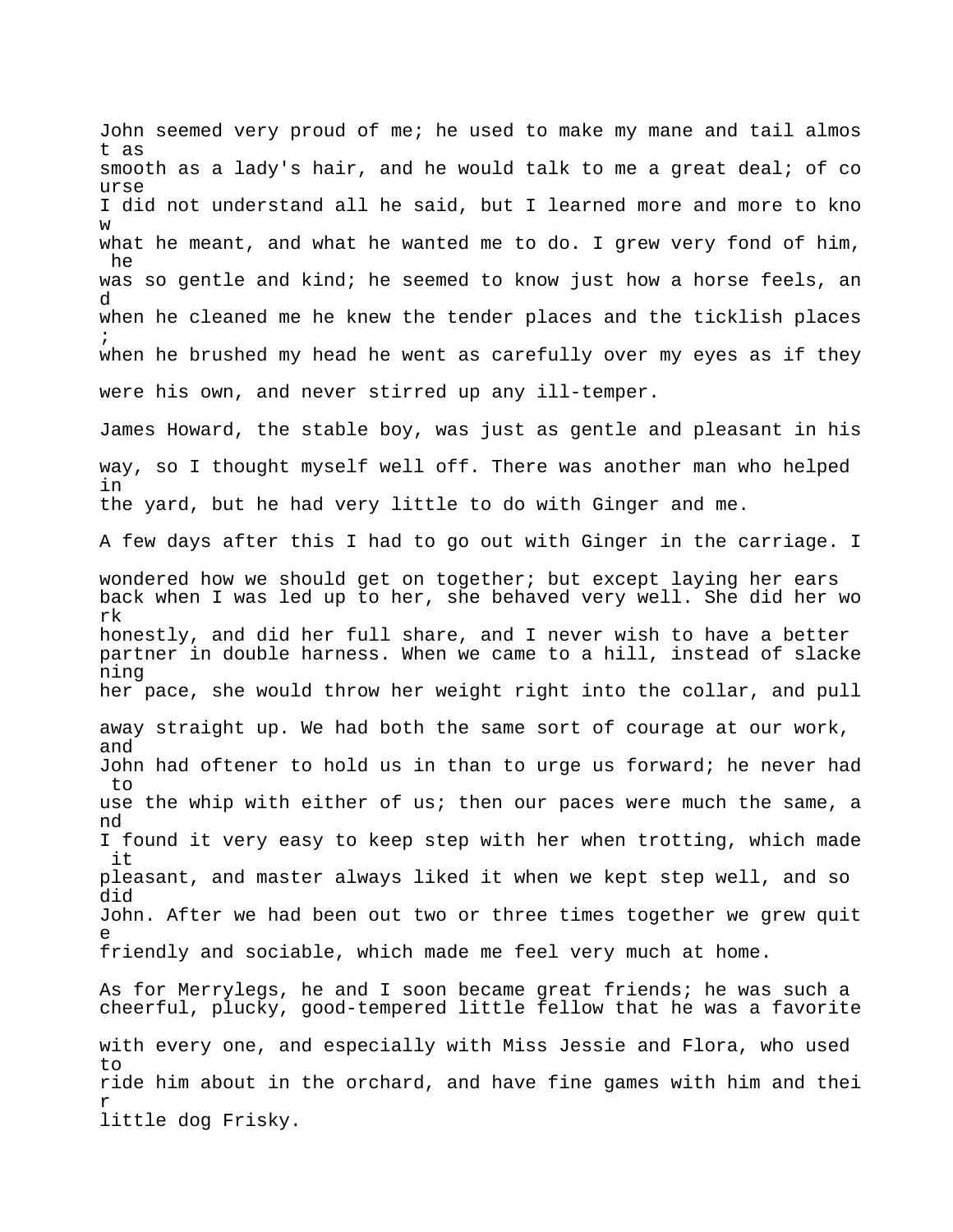Our master had two other horses that stood in another stable. One wa s Justice, a roan cob, used for riding or for the luggage cart; the ot her was an old brown hunter, named Sir Oliver; he was past work now, but was a great favorite with the master, who gave him the run of the park; he sometimes did a little light carting on the estate, or carried one o f the young ladies when they rode out with their father, for he was ve ry gentle and could be trusted with a child as well as Merrylegs. The c ob was a strong, well-made, good-tempered horse, and we sometimes had a little chat in the paddock, but of course I could not be so intimate with him as with Ginger, who stood in the same stable.

06 Liberty

I was quite happy in my new place, and if there was one thing that I missed it must not be thought I was discontented; all who had to do with me were good and I had a light airy stable and the best of food. Wha t more could I want? Why, liberty! For three years and a half of my li fe I had had all the liberty I could wish for; but now, week after week , month after month, and no doubt year after year, I must stand up in a stable night and day except when I am wanted, and then I must be jus t as steady and quiet as any old horse who has worked twenty years. St raps here and straps there, a bit in my mouth, and blinkers over my eyes. Now, I am not complaining, for I know it must be so. I only mean to say that for a young horse full of strength and spirits, who has been us ed to some large field or plain where he can fling up his head and toss up his tail and gallop away at full speed, then round and back again wi th a snort to his companions--I say it is hard never to have a bit more liberty to do as you like. Sometimes, when I have had less exercise than usual, I have felt so full of life and spring that when John has tak en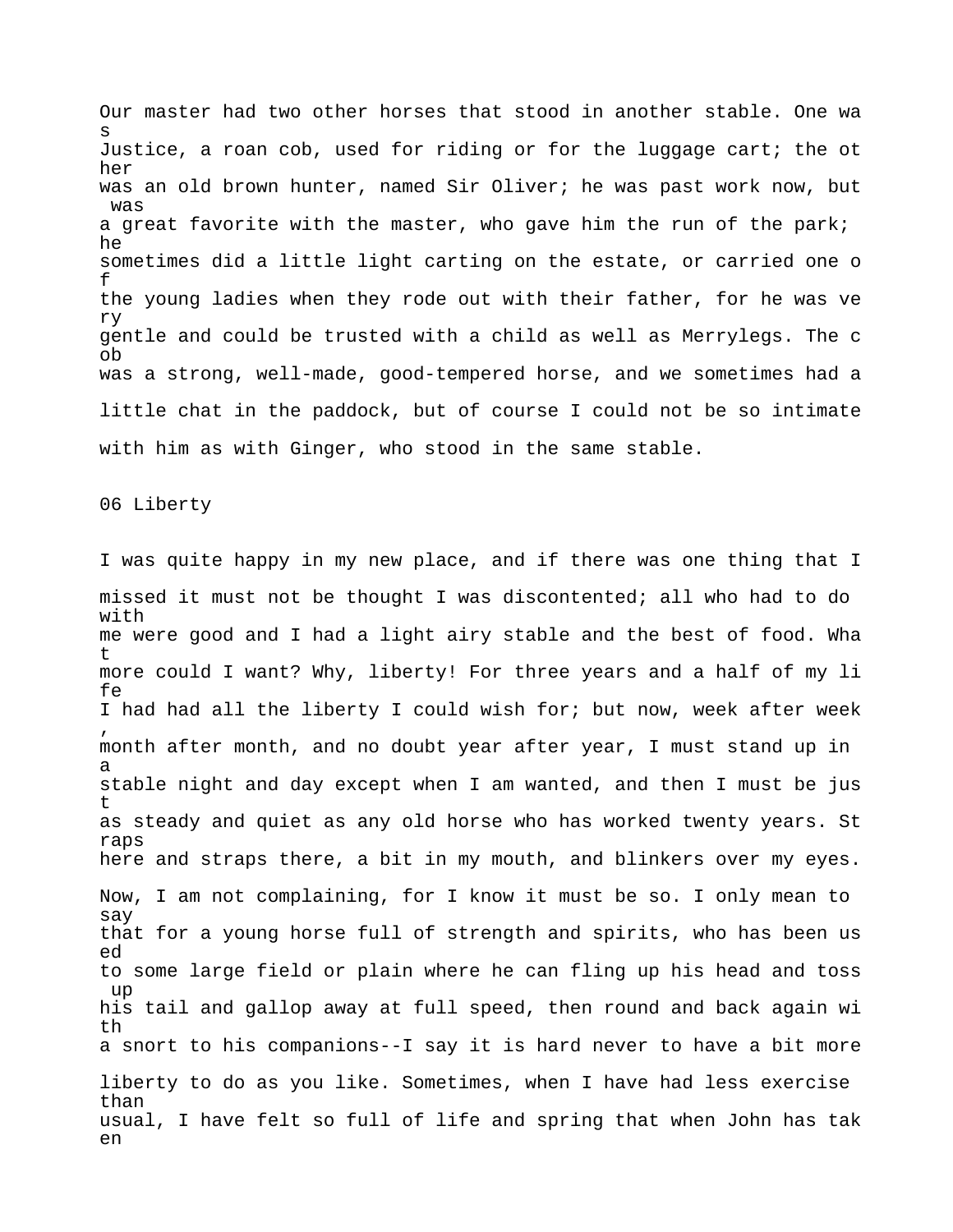me out to exercise I really could not keep quiet; do what I would, i t seemed as if I must jump, or dance, or prance, and many a good shake I know I must have given him, especially at the first; but he was alwa ys good and patient.

"Steady, steady, my boy," he would say; "wait a bit, and we will hav e a good swing, and soon get the tickle out of your feet." Then as soon as we were out of the village, he would give me a few miles at a spanki ng trot, and then bring me back as fresh as before, only clear of the fidgets, as he called them. Spirited horses, when not enough exercis ed, are often called skittish, when it is only play; and some grooms wil  $\mathbb{1}$ punish them, but our John did not; he knew it was only high spirits. Still, he had his own ways of making me understand by the tone of his voice or the touch of the rein. If he was very serious and quite determined, I always knew it by his voice, and that had more power w ith me than anything else, for I was very fond of him. I ought to say that sometimes we had our liberty for a few hours; th is used to be on fine Sundays in the summer-time. The carriage never we nt out on Sundays, because the church was not far off. It was a great treat to us to be turned out into the home paddock or the old orchard; the grass was so cool and soft to our feet, the air so sweet, and the freedom to do as we liked was so pleasant--to gallop, to lie down, and roll over on our backs, or to nibble the sweet grass. Then it was a very good time for talking, as we stood together under the shade of the large chestnut tree.

07 Ginger

One day when Ginger and I were standing alone in the shade, we had a great deal of talk; she wanted to know all about my bringing up and breaking in, and I told her. "Well," said she, "if I had had your bringing up I might have had as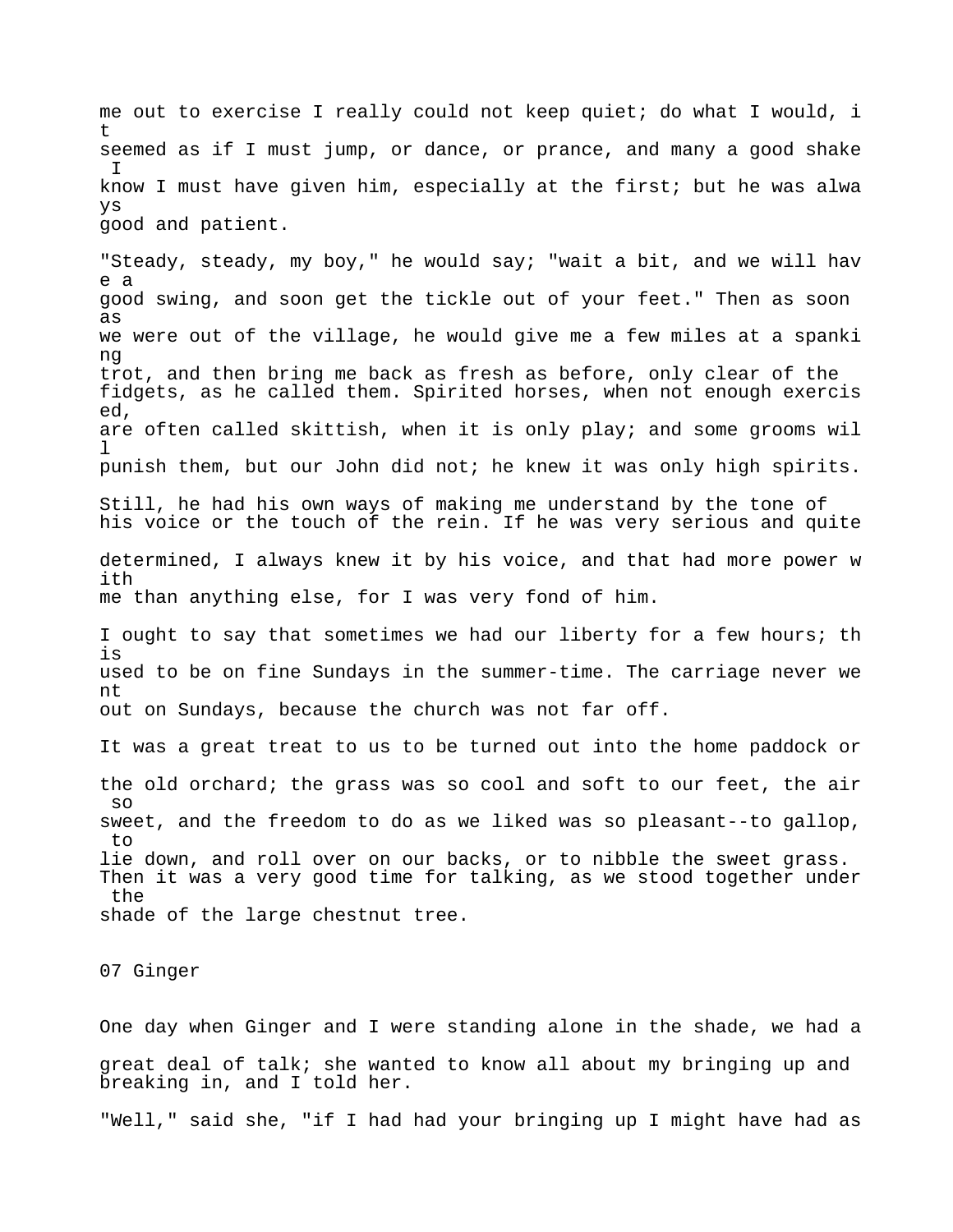good a temper as you, but now I don't believe I ever shall." "Why not?" I said. "Because it has been all so different with me," she replied. "I neve r had any one, horse or man, that was kind to me, or that I cared to please, for in the first place I was taken from my mother as soon as I was weaned, and put with a lot of other young colts; none of them ca red for me, and I cared for none of them. There was no kind master like yours to look after me, and talk to me, and bring me nice things to eat. The man that had the care of us never gave me a kind word in my life . I do not mean that he ill-used me, but he did not care for us one bit further than to see that we had plenty to eat, and shelter in th e winter. A footpath ran through our field, and very often the great b oys passing through would fling stones to make us gallop. I was never hi t, but one fine young colt was badly cut in the face, and I should thin k it would be a scar for life. We did not care for them, but of course it made us more wild, and we settled it in our minds that boys were our enemies. We had very good fun in the free meadows, galloping up and down and chasing each other round and round the field; then standing stil  $\mathbf{1}$ under the shade of the trees. But when it came to breaking in, that was a bad time for me; several men came to catch me, and when at last th ey closed me in at one corner of the field, one caught me by the forelo ck, another caught me by the nose and held it so tight I could hardly dr aw my breath; then another took my under jaw in his hard hand and wrenc hed my mouth open, and so by force they got on the halter and the bar in to my mouth; then one dragged me along by the halter, another flogging behind, and this was the first experience I had of men's kindness; i t was all force. They did not give me a chance to know what they wante d. I was high bred and had a great deal of spirit, and was very wild, n o doubt, and gave them, I dare say, plenty of trouble, but then it was dreadful to be shut up in a stall day after day instead of having my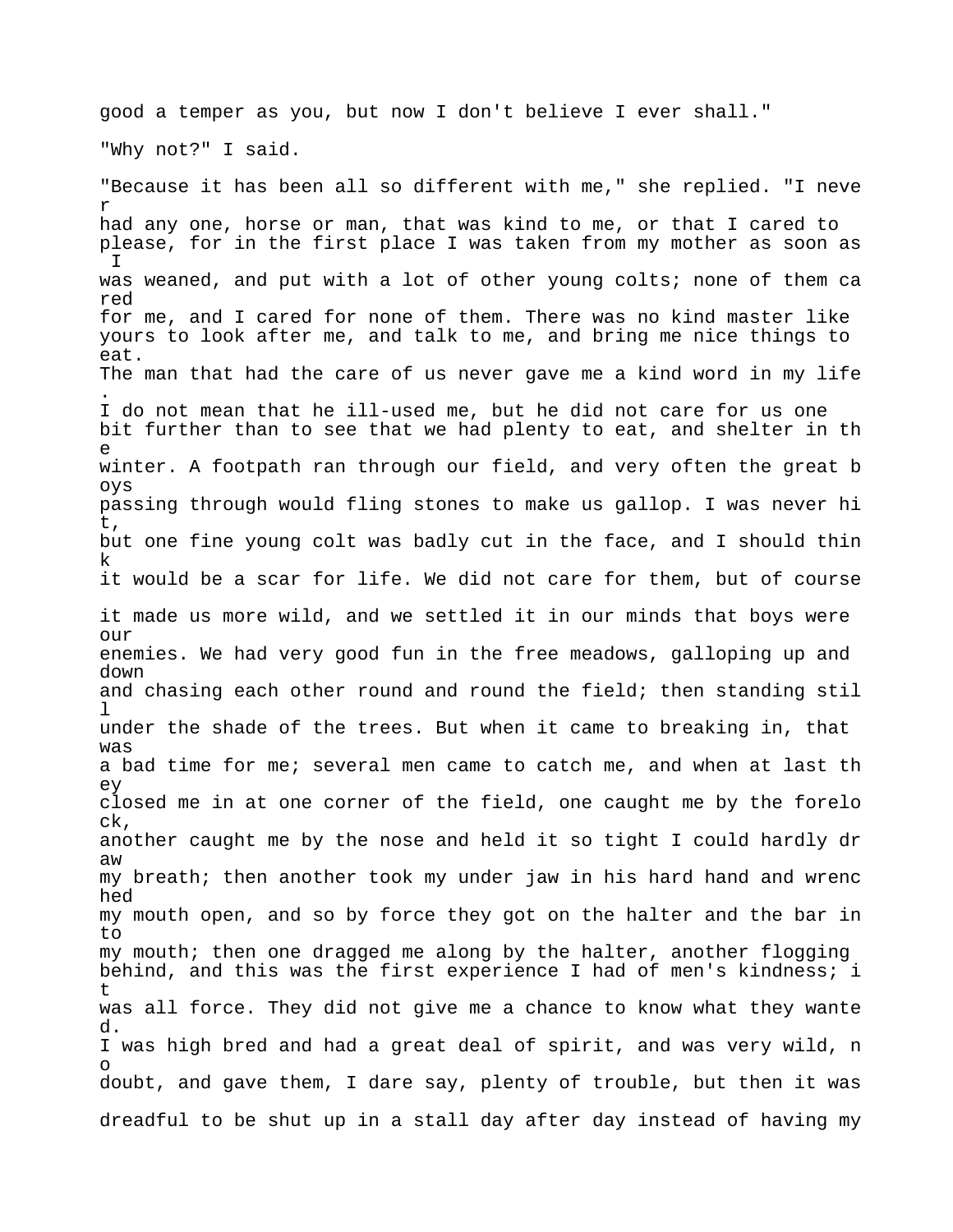liberty, and I fretted and pined and wanted to get loose. You know yourself it's bad enough when you have a kind master and plenty of coaxing, but there was nothing of that sort for me. "There was one--the old master, Mr. Ryder--who, I think, could soon have brought me round, and could have done anything with me; but he had g iven up all the hard part of the trade to his son and to another experien ced man, and he only came at times to oversee. His son was a strong, tal l, bold man; they called him Samson, and he used to boast that he had n ever found a horse that could throw him. There was no gentleness in him, as there was in his father, but only hardness, a hard voice, a hard eye , a hard hand; and I felt from the first that what he wanted was to wear all the spirit out of me, and just make me into a quiet, humble, obedien t piece of horseflesh. 'Horseflesh'! Yes, that is all that he thought about," and Ginger stamped her foot as if the very thought of him ma de her angry. Then she went on: "If I did not do exactly what he wanted he would get put out, and ma ke me run round with that long rein in the training field till he had tired me out. I think he drank a good deal, and I am quite sure that the oftener he drank the worse it was for me. One day he had worked me h ard in every way he could, and when I lay down I was tired, and miserabl e, and angry; it all seemed so hard. The next morning he came for me ea rly, and ran me round again for a long time. I had scarcely had an hour's rest, when he came again for me with a saddle and bridle and a new k ind of bit. I could never quite tell how it came about; he had only just mounted me on the training ground, when something I did put him out of temper, and he chucked me hard with the rein. The new bit was ver y painful, and I reared up suddenly, which angered him still more, and he began to flog me. I felt my whole spirit set against him, and I bega n to kick, and plunge, and rear as I had never done before, and we had a regular fight; for a long time he stuck to the saddle and punished m e cruelly with his whip and spurs, but my blood was thoroughly up, and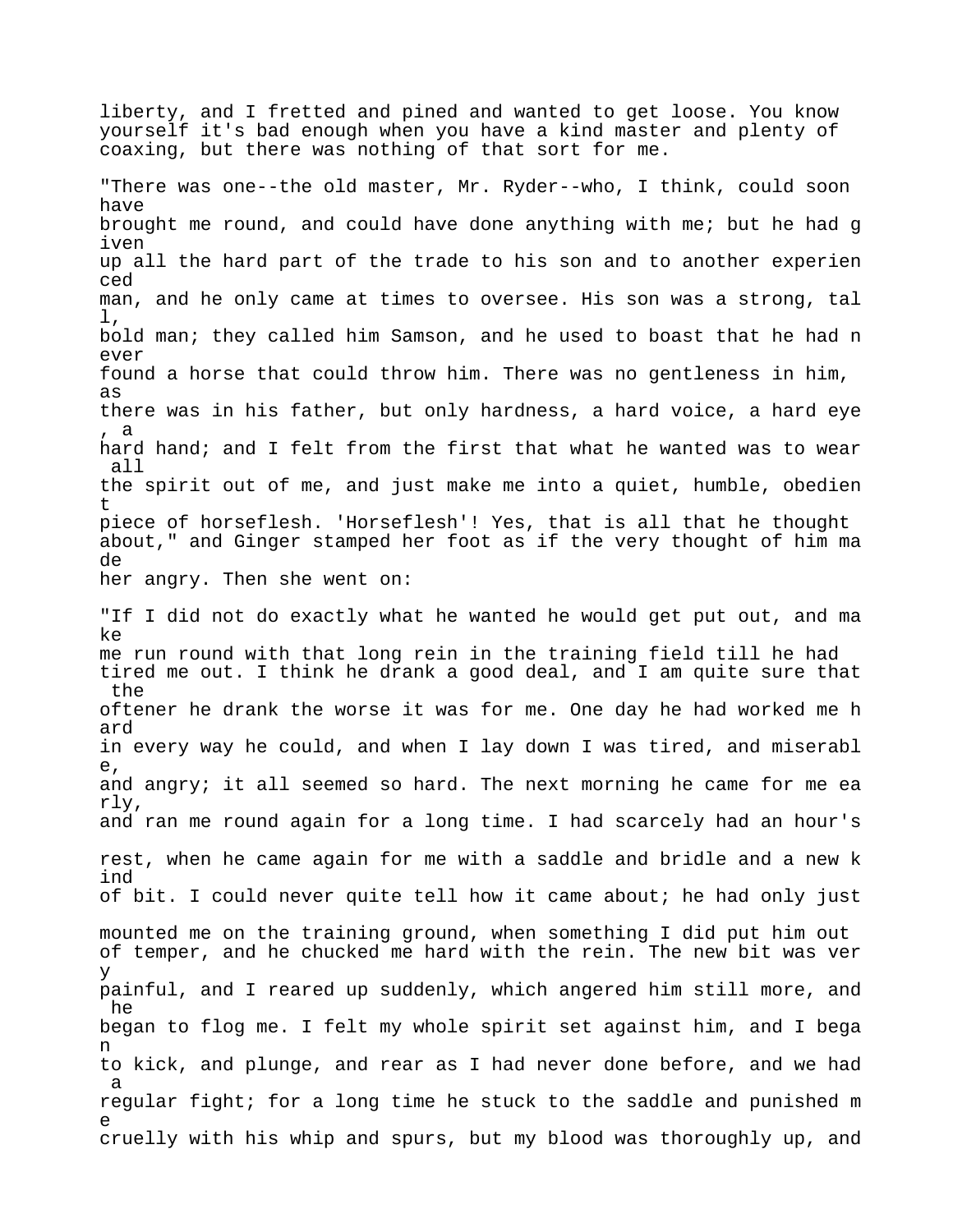cared for nothing he could do if only I could get him off. At last a fter a terrible struggle I threw him off backward. I heard him fall heavi ly on the turf, and without looking behind me, I galloped off to the ot her end of the field; there I turned round and saw my persecutor slowly rising from the ground and going into the stable. I stood under an o ak tree and watched, but no one came to catch me. The time went on, and the sun was very hot; the flies swarmed round me and settled on my bleed ing flanks where the spurs had dug in. I felt hungry, for I had not eate n since the early morning, but there was not enough grass in that mead ow for a goose to live on. I wanted to lie down and rest, but with the saddle strapped tightly on there was no comfort, and there was not a drop of water to drink. The afternoon wore on, and the sun got low. I saw the other colts led in, and I knew they were having a good feed. "At last, just as the sun went down, I saw the old master come out w ith a sieve in his hand. He was a very fine old gentleman with quite whi  $t \in$ hair, but his voice was what I should know him by among a thousand. It was not high, nor yet low, but full, and clear, and kind, and when he gave orders it was so steady and decided that every one knew, bot h horses and men, that he expected to be obeyed. He came quietly along , now and then shaking the oats about that he had in the sieve, and speaking cheerfully and gently to me: 'Come along, lassie, come alon g, lassie; come along, come along.' I stood still and let him come up; he held the oats to me, and I began to eat without fear; his voice took all my fear away. He stood by, patting and stroking me while I was eatin g, and seeing the clots of blood on my side he seemed very vexed. 'Poor lassie! it was a bad business, a bad business;' then he quietly took the rein and led me to the stable; just at the door stood Samson. I laid my ears back and snapped at him. 'Stand back,' said the master, 'and ke ep out of her way; you've done a bad day's work for this filly.' He gro wled

I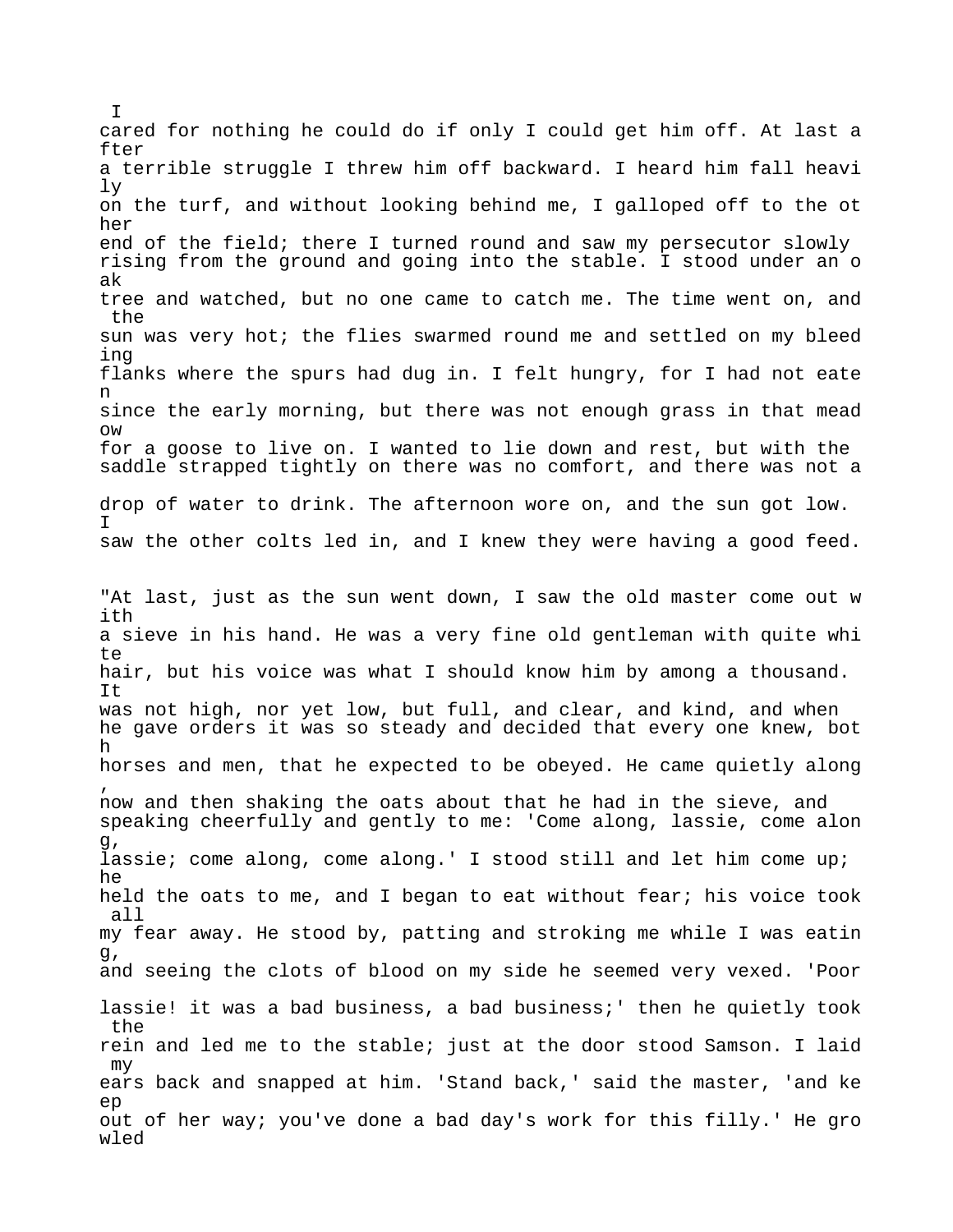out something about a vicious brute. 'Hark ye,' said the father, 'a bad-tempered man will never make a good-tempered horse. You've not learned your trade yet, Samson.' Then he led me into my box, took of f the saddle and bridle with his own hands, and tied me up; then he ca lled for a pail of warm water and a sponge, took off his coat, and while the stable-man held the pail, he sponged my sides a good while, so tende rly that I was sure he knew how sore and bruised they were. 'Whoa! my pr etty one,' he said, 'stand still, stand still.' His very voice did me goo d, and the bathing was very comfortable. The skin was so broken at the corners of my mouth that I could not eat the hay, the stalks hurt me . He looked closely at it, shook his head, and told the man to fetch a go od bran mash and put some meal into it. How good that mash was! and so soft and healing to my mouth. He stood by all the time I was eating, stro king me and talking to the man. 'If a high-mettled creature like this,' said he, 'can't be broken by fair means, she will never be good for anything.' "After that he often came to see me, and when my mouth was healed th e other breaker, Job, they called him, went on training me; he was ste ady and thoughtful, and I soon learned what he wanted." 08 Ginger's Story Continued The next time that Ginger and I were together in the paddock she tol d me about her first place. "After my breaking in," she said, "I was bought by a dealer to match another chestnut horse. For some weeks he drove us together, and the n we were sold to a fashionable gentleman, and were sent up to London. I had been driven with a check-rein by the dealer, and I hated it worse than anything else; but in this place we were reined far tighter, th e coachman and his master thinking we looked more stylish so. We were often driven about in the park and other fashionable places. You who never had a check-rein on don't know what it is, but I can tell you it is dreadful.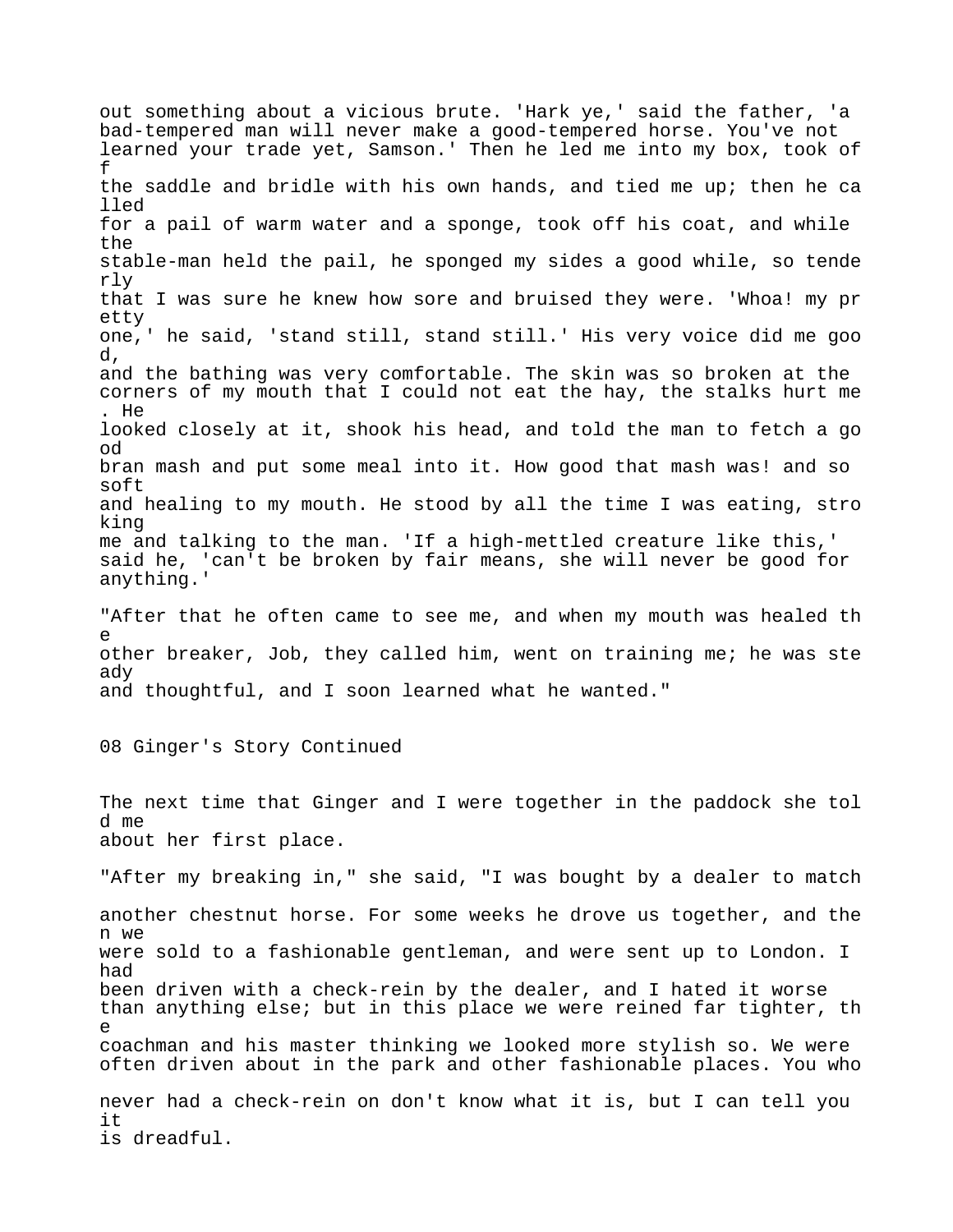"I like to toss my head about and hold it as high as any horse; but fancy now yourself, if you tossed your head up high and were obliged to hold it there, and that for hours together, not able to move it at a ll, except with a jerk still higher, your neck aching till you did not k now how to bear it. Besides that, to have two bits instead of one--and m ine was a sharp one, it hurt my tongue and my jaw, and the blood from my tongue colored the froth that kept flying from my lips as I chafed a nd fretted at the bits and rein. It was worst when we had to stand by t he hour waiting for our mistress at some grand party or entertainment, and if I fretted or stamped with impatience the whip was laid on. It was enough to drive one mad." "Did not your master take any thought for you?" I said. "No," said she, "he only cared to have a stylish turnout, as they call it; I think he knew very little about horses; he left that to h is coachman, who told him I had an irritable temper! that I had not bee n well broken to the check-rein, but I should soon get used to it; but he was not the man to do it, for when I was in the stable, miserable an d angry, instead of being smoothed and quieted by kindness, I got only a surly word or a blow. If he had been civil I would have tried to bear it. I was willing to work, and ready to work hard too; but to b e tormented for nothing but their fancies angered me. What right had t hey to make me suffer like that? Besides the soreness in my mouth, and the pain in my neck, it always made my windpipe feel bad, and if I h ad stopped there long I know it would have spoiled my breathing; but I grew more and more restless and irritable, I could not help it; and I beg an to snap and kick when any one came to harness me; for this the groom beat me, and one day, as they had just buckled us into the carriage, and were straining my head up with that rein, I began to plunge and kick with all my might. I soon broke a lot of harness, and kicked my self clear; so that was an end of that place.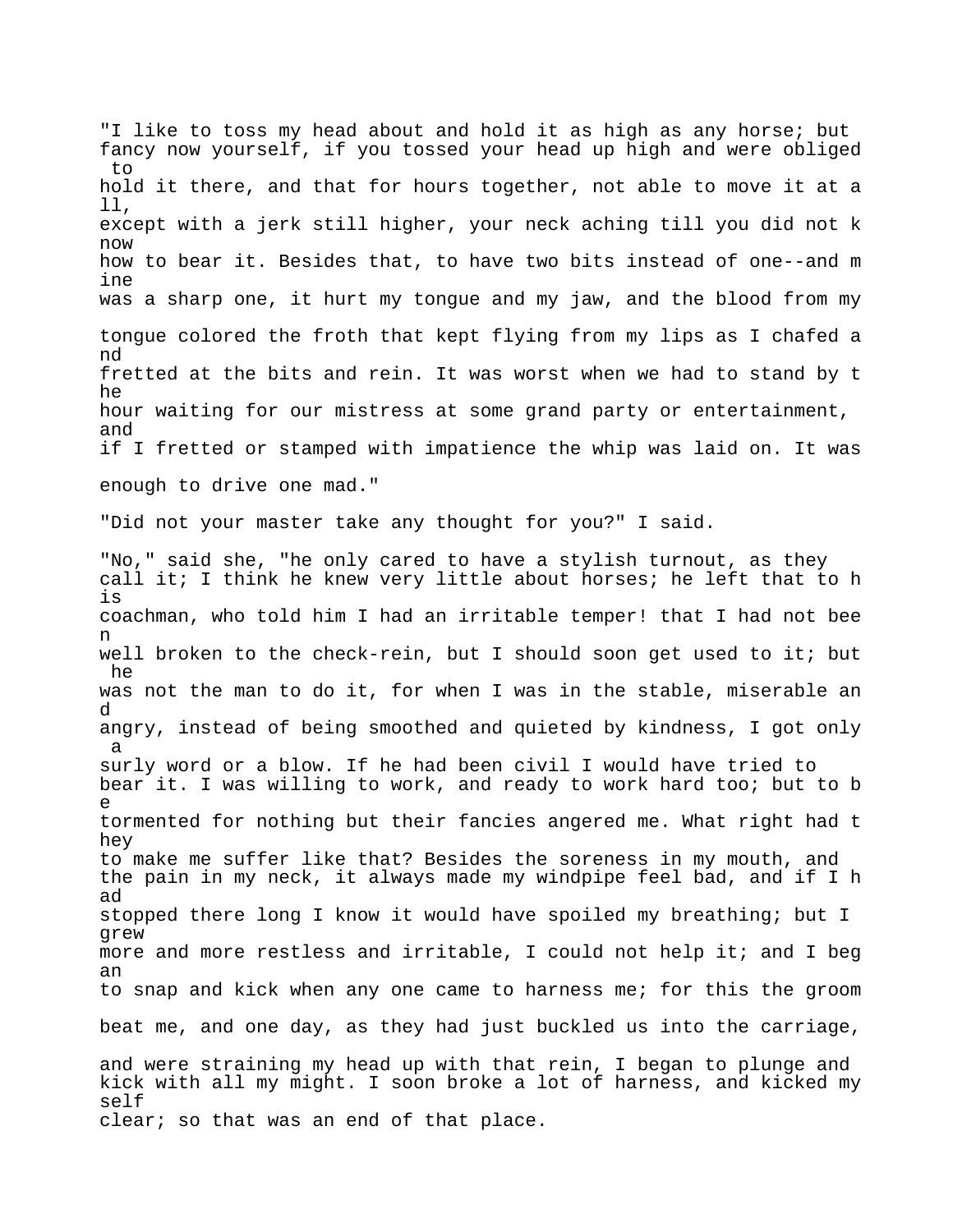"After this I was sent to Tattersall's to be sold; of course I could not be warranted free from vice, so nothing was said about that. My hand some appearance and good paces soon brought a gentleman to bid for me, an d I was bought by another dealer; he tried me in all kinds of ways and w ith different bits, and he soon found out what I could not bear. At last he drove me quite without a check-rein, and then sold me as a perfec tly quiet horse to a gentleman in the country; he was a good master, and I was getting on very well, but his old groom left him and a new one c ame. This man was as hard-tempered and hard-handed as Samson; he always s poke in a rough, impatient voice, and if I did not move in the stall the moment he wanted me, he would hit me above the hocks with his stable broom or the fork, whichever he might have in his hand. Everything h e did was rough, and I began to hate him; he wanted to make me afraid of him, but I was too high-mettled for that, and one day when he had aggravated me more than usual I bit him, which of course put him in a great rage, and he began to hit me about the head with a riding whip . After that he never dared to come into my stall again; either my hee ls or my teeth were ready for him, and he knew it. I was quite quiet wi th my master, but of course he listened to what the man said, and so I was sold again. "The same dealer heard of me, and said he thought he knew one place where I should do well. ''Twas a pity,' he said, 'that such a fine h orse should go to the bad, for want of a real good chance,' and the end o f it was that I came here not long before you did; but I had then made up my mind that men were my natural enemies and that I must defend myself. Of course it is very different here, but who knows how long it will las t? I wish I could think about things as you do; but I can't, after all I have gone through." "Well," I said, "I think it would be a real shame if you were to bit e or kick John or James."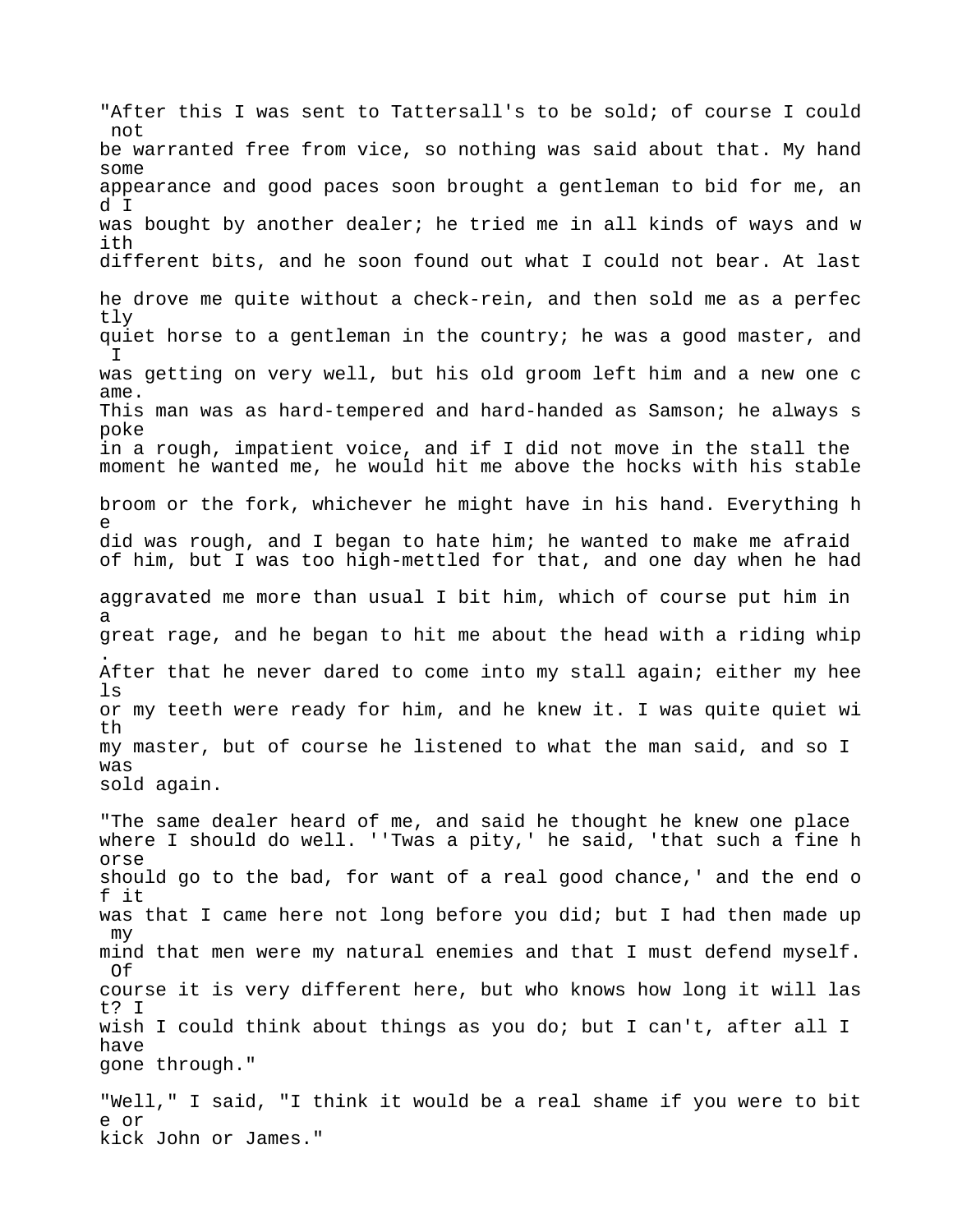"I don't mean to," she said, "while they are good to me. I did bite James once pretty sharp, but John said, 'Try her with kindness,' and instead of punishing me as I expected, James came to me with his arm bound up, and brought me a bran mash and stroked me; and I have neve r snapped at him since, and I won't either."

I was sorry for Ginger, but of course I knew very little then, and I thought most likely she made the worst of it; however, I found that as the weeks went on she grew much more gentle and cheerful, and had lo st the watchful, defiant look that she used to turn on any strange pers on who came near her; and one day James said, "I do believe that mare i s getting fond of me, she quite whinnied after me this morning when I had been rubbing her forehead."

"Ay, ay, Jim, 'tis 'the Birtwick balls'," said John, "she'll be as g ood as Black Beauty by and by; kindness is all the physic she wants, poo r thing!" Master noticed the change, too, and one day when he got out of the carriage and came to speak to us, as he often did, he stroked he r beautiful neck. "Well, my pretty one, well, how do things go with yo u now? You are a good bit happier than when you came to us, I think." She put her nose up to him in a friendly, trustful way, while he rub bed it gently.

"We shall make a cure of her, John," he said.

"Yes, sir, she's wonderfully improved; she's not the same creature t hat she was; it's 'the Birtwick balls', sir," said John, laughing.

This was a little joke of John's; he used to say that a regular cour se of "the Birtwick horseballs" would cure almost any vicious horse; th ese balls, he said, were made up of patience and gentleness, firmness an d petting, one pound of each to be mixed up with half a pint of common sense, and given to the horse every day.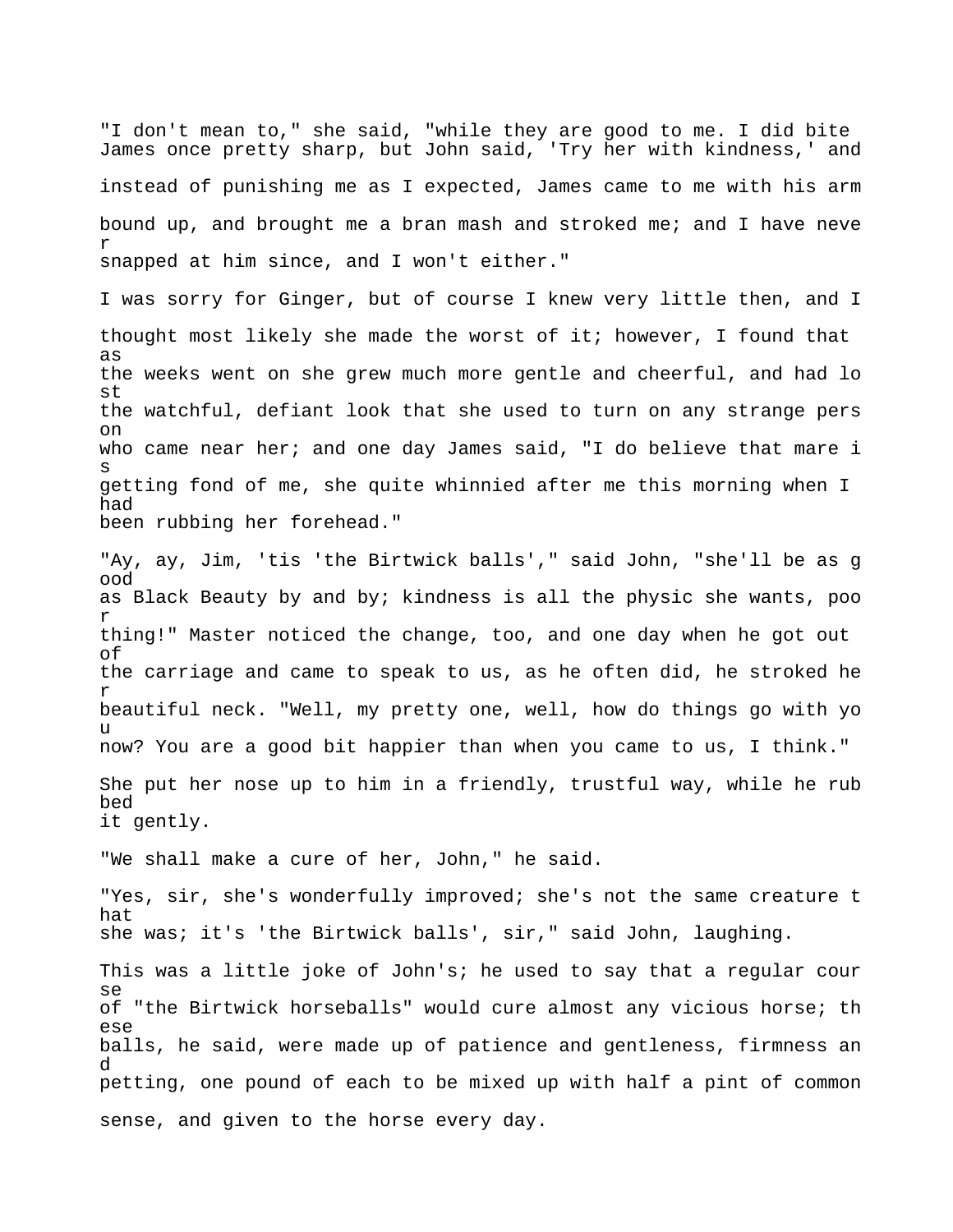09 Merrylegs

Mr. Blomefield, the vicar, had a large family of boys and girls; sometimes they used to come and play with Miss Jessie and Flora. One of the girls was as old as Miss Jessie; two of the boys were older, and there were several little ones. When they came there was plenty of w ork for Merrylegs, for nothing pleased them so much as getting on him by turns and riding him all about the orchard and the home paddock, and this they would do by the hour together. One afternoon he had been out with them a long time, and when James brought him in and put on his halter he said: "There, you rogue, mind how you behave yourself, or we shall get int o trouble." "What have you been doing, Merrylegs?" I asked. "Oh!" said he, tossing his little head, "I have only been giving tho se young people a lesson; they did not know when they had had enough, n or when I had had enough, so I just pitched them off backward; that was the only thing they could understand." "What!" said I, "you threw the children off? I thought you did know better than that! Did you throw Miss Jessie or Miss Flora?" He looked very much offended, and said: "Of course not; I would not do such a thing for the best oats that e ver came into the stable; why, I am as careful of our young ladies as th e master could be, and as for the little ones it is I who teach them t o ride. When they seem frightened or a little unsteady on my back I go as smooth and as quiet as old pussy when she is after a bird; and when they are all right I go on again faster, you see, just to use them to it; so don't you trouble yourself preaching to me; I am the best friend and the best riding-master those children have. It is not them, it is the bo ys; boys," said he, shaking his mane, "are quite different; they must be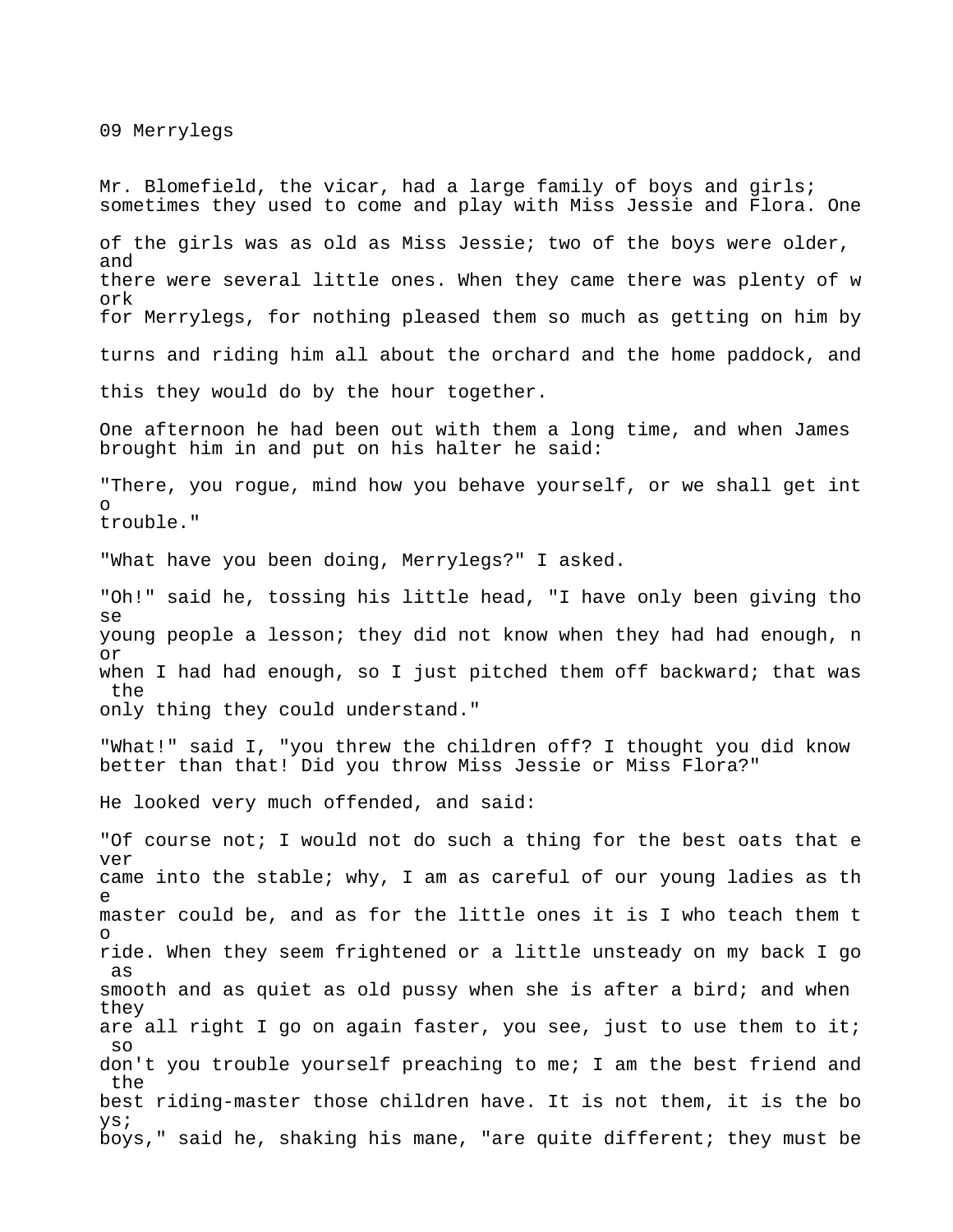broken in as we were broken in when we were colts, and just be taugh t what's what. The other children had ridden me about for nearly two hours, and then the boys thought it was their turn, and so it was, a nd I was quite agreeable. They rode me by turns, and I galloped them ab out, up and down the fields and all about the orchard, for a good hour. T hey had each cut a great hazel stick for a riding-whip, and laid it on a little too hard; but I took it in good part, till at last I thought  $W \ominus$ had had enough, so I stopped two or three times by way of a hint. Boys, you see, think a horse or pony is like a steam-engine or a thrashing-machine, and can go on as long and as fast as they please; they never think that a pony can get tired, or have any feelings; so as the one who was whipping me could not understand I just rose up on my hind legs and let him slip off behind--that was all. He mounted m e again, and I did the same. Then the other boy got up, and as soon as he began to use his stick I laid him on the grass, and so on, till t hey were able to understand--that was all. They are not bad boys; they d on't wish to be cruel. I like them very well; but you see I had to give t hem a lesson. When they brought me to James and told him I think he was very angry to see such big sticks. He said they were only fit for drovers or gypsies, and not for young gentlemen." "If I had been you," said Ginger, "I would have given those boys a g ood kick, and that would have given them a lesson." "No doubt you would," said Merrylegs; "but then I am not quite such a fool (begging your pardon) as to anger our master or make James asha med of me. Besides, those children are under my charge when they are rid ing; I tell you they are intrusted to me. Why, only the other day I heard our master say to Mrs. Blomefield, 'My dear madam, you need not be anxio us about the children; my old Merrylegs will take as much care of them as you or I could; I assure you I would not sell that pony for any mone y, he is so perfectly good-tempered and trustworthy;' and do you think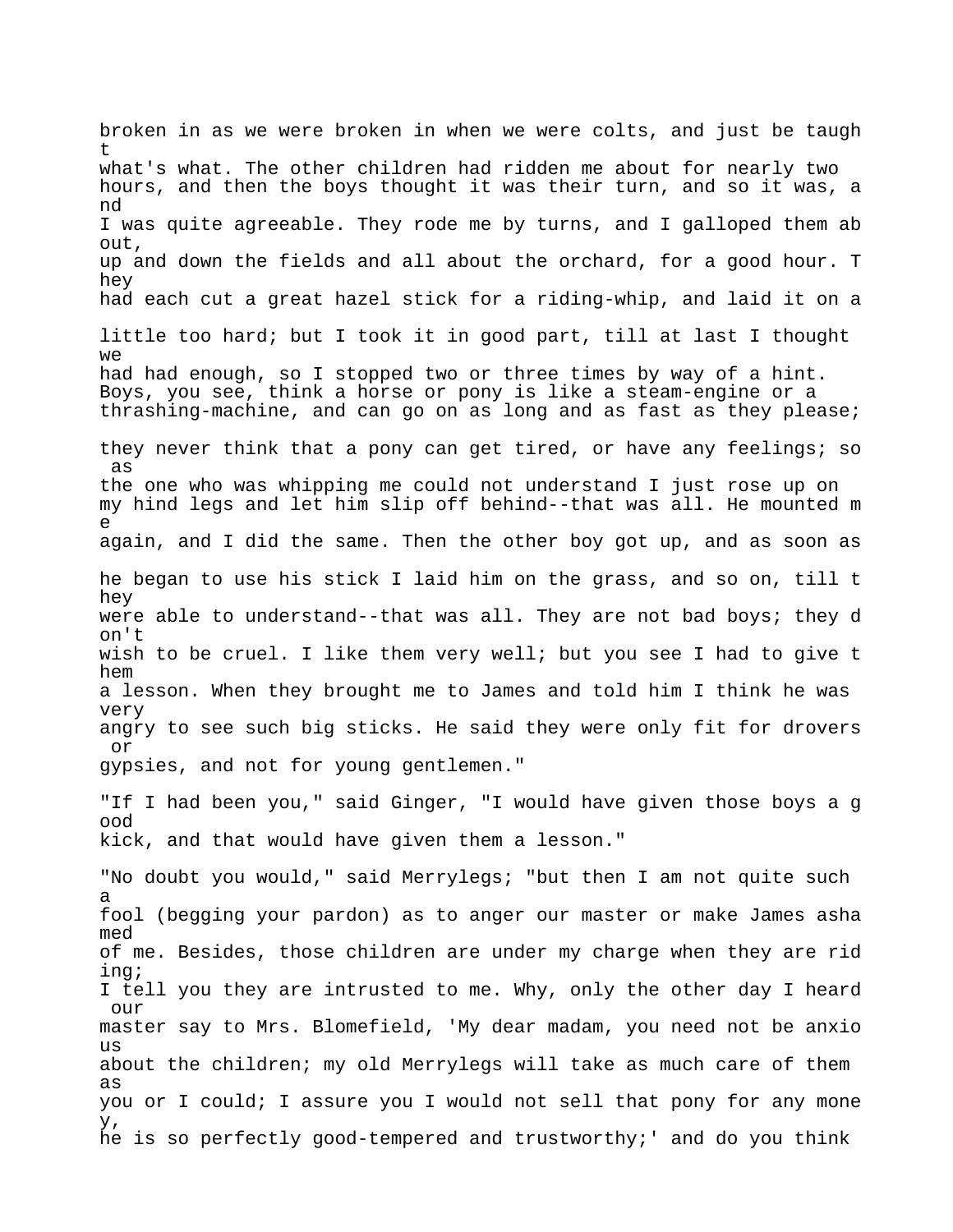I am such an ungrateful brute as to forget all the kind treatment I have had here for five years, and all the trust they place in me, and tur n vicious because a couple of ignorant boys used me badly? No, no! you never had a good place where they were kind to you, and so you don't know, and I'm sorry for you; but I can tell you good places make goo d horses. I wouldn't vex our people for anything; I love them, I do," said Merrylegs, and he gave a low "ho, ho, ho!" through his nose, as he u sed to do in the morning when he heard James' footstep at the door. "Besides," he went on, "if I took to kicking where should I be? Why, sold off in a jiffy, and no character, and I might find myself slave d about under a butcher's boy, or worked to death at some seaside plac e where no one cared for me, except to find out how fast I could go, o r be flogged along in some cart with three or four great men in it going out for a Sunday spree, as I have often seen in the place I lived in bef ore I came here; no," said he, shaking his head, "I hope I shall never c ome to that."

10 A Talk in the Orchard

Ginger and I were not of the regular tall carriage horse breed, we h ad more of the racing blood in us. We stood about fifteen and a half ha nds high; we were therefore just as good for riding as we were for drivi ng, and our master used to say that he disliked either horse or man that could do but one thing; and as he did not want to show off in London parks, he preferred a more active and useful kind of horse. As for u s, our greatest pleasure was when we were saddled for a riding party; t he master on Ginger, the mistress on me, and the young ladies on Sir Ol iver and Merrylegs. It was so cheerful to be trotting and cantering all together that it always put us in high spirits. I had the best of it , for I always carried the mistress; her weight was little, her voice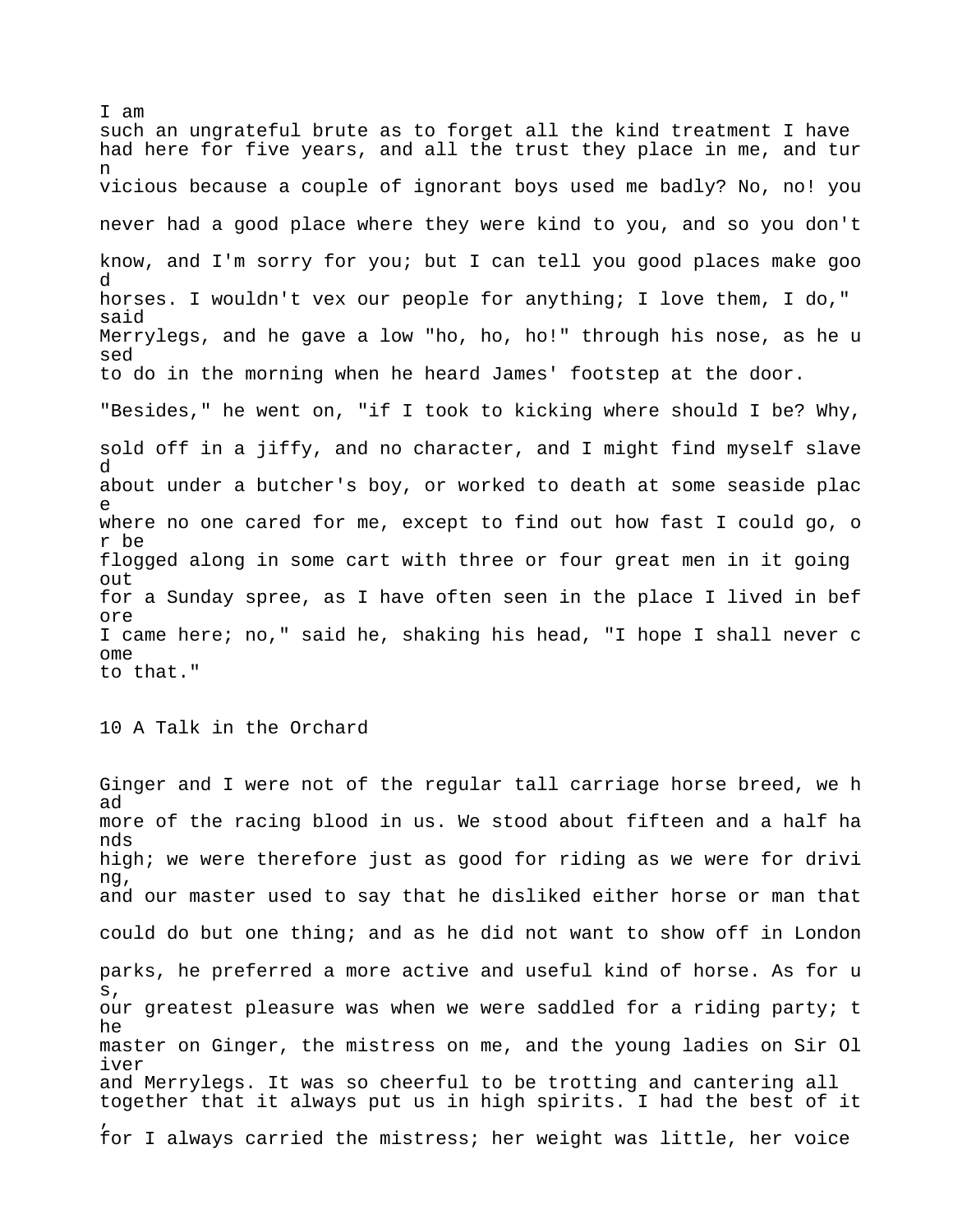was sweet, and her hand was so light on the rein that I was guided almos t without feeling it.

Oh! if people knew what a comfort to horses a light hand is, and how it keeps a good mouth and a good temper, they surely would not chuck, a nd drag, and pull at the rein as they often do. Our mouths are so tende r that where they have not been spoiled or hardened with bad or ignora nt treatment, they feel the slightest movement of the driver's hand, an d we know in an instant what is required of us. My mouth has never bee n spoiled, and I believe that was why the mistress preferred me to Gin ger, although her paces were certainly quite as good. She used often to e nvy me, and said it was all the fault of breaking in, and the gag bit in London, that her mouth was not so perfect as mine; and then old Sir Oliver would say, "There, there! don't vex yourself; you have the greatest honor; a mare that can carry a tall man of our master's wei ght, with all your spring and sprightly action, does not need to hold her head down because she does not carry the lady; we horses must take things as they come, and always be contented and willing so long as we are kindly used." I had often wondered how it was that Sir Oliver had such a very shor t tail; it really was only six or seven inches long, with a tassel of hair hanging from it; and on one of our holidays in the orchard I venture d to ask him by what accident it was that he had lost his tail. "Accident !" he snorted with a fierce look, "it was no accident! it was a cruel, shameful, cold-blooded act! When I was young I was taken to a place where these cruel things were done; I was tied up, and made fast so that I could not stir, and then they came and cut off my long and beautif ul tail, through the flesh and through the bone, and took it away. "How dreadful!" I exclaimed. "Dreadful, ah! it was dreadful; but it was not only the pain, though that was terrible and lasted a long time; it was not only the indign ity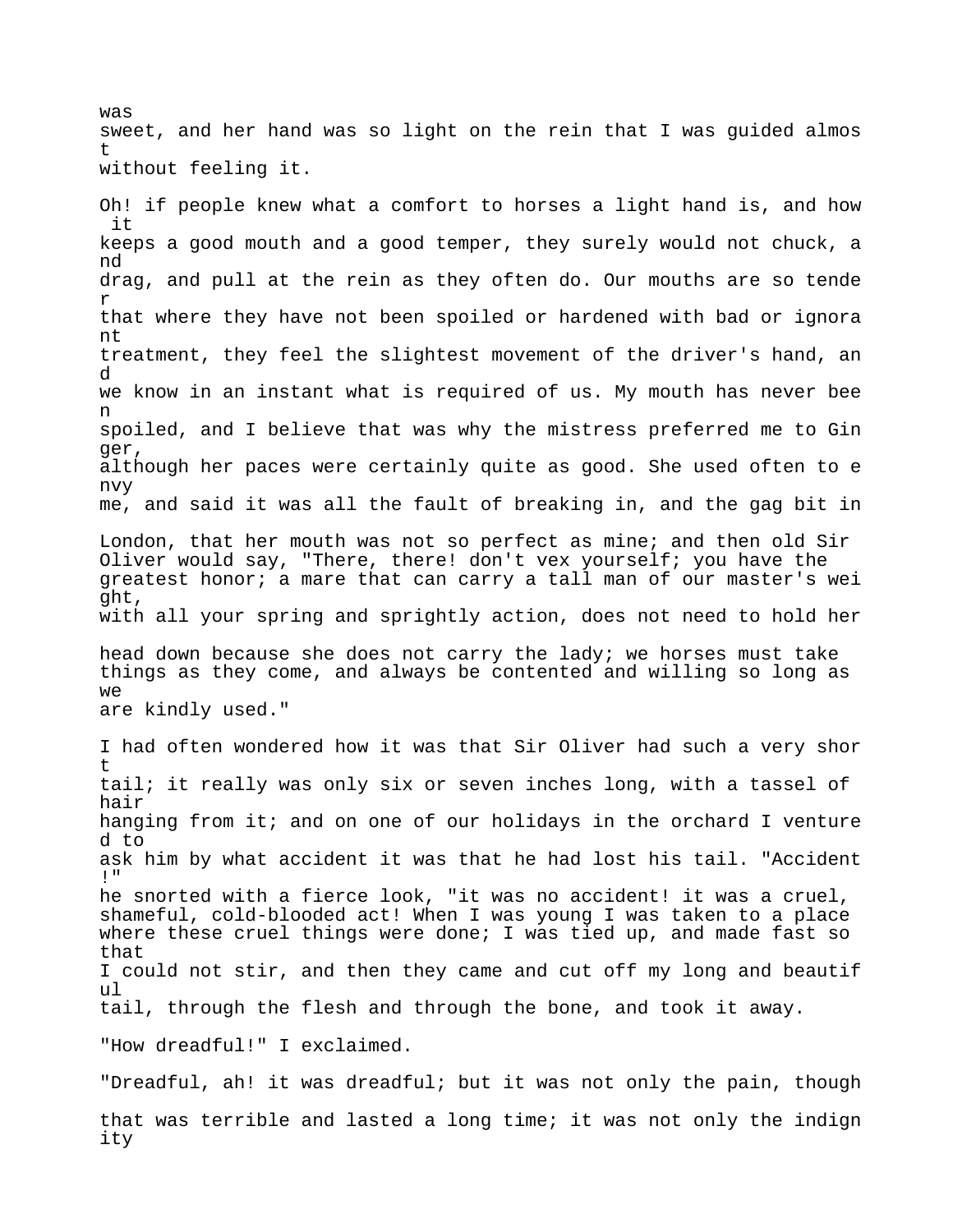of having my best ornament taken from me, though that was bad; but i t was this, how could I ever brush the flies off my sides and my hind legs any more? You who have tails just whisk the flies off without thinki ng about it, and you can't tell what a torment it is to have them settl e upon you and sting and sting, and have nothing in the world to lash them off with. I tell you it is a lifelong wrong, and a lifelong loss; bu t thank heaven, they don't do it now." "What did they do it for then?" said Ginger. "For fashion!" said the old horse with a stamp of his foot; "for fashion! if you know what that means; there was not a well-bred youn g horse in my time that had not his tail docked in that shameful way, just as if the good God that made us did not know what we wanted and what looked best." "I suppose it is fashion that makes them strap our heads up with tho se horrid bits that I was tortured with in London," said Ginger. "Of course it is," said he; "to my mind, fashion is one of the wicke dest things in the world. Now look, for instance, at the way they serve d ogs, cutting off their tails to make them look plucky, and shearing up th eir pretty little ears to a point to make them both look sharp, forsooth . I had a dear friend once, a brown terrier; 'Skye' they called her. She was so fond of me that she never would sleep out of my stall; she made her bed under the manger, and there she had a litter of five as pret ty little puppies as need be; none were drowned, for they were a valuab le kind, and how pleased she was with them! and when they got their eye s open and crawled about, it was a real pretty sight; but one day the man came and took them all away; I thought he might be afraid I should t read upon them. But it was not so; in the evening poor Skye brought them back again, one by one in her mouth; not the happy little things that the y were, but bleeding and crying pitifully; they had all had a piece of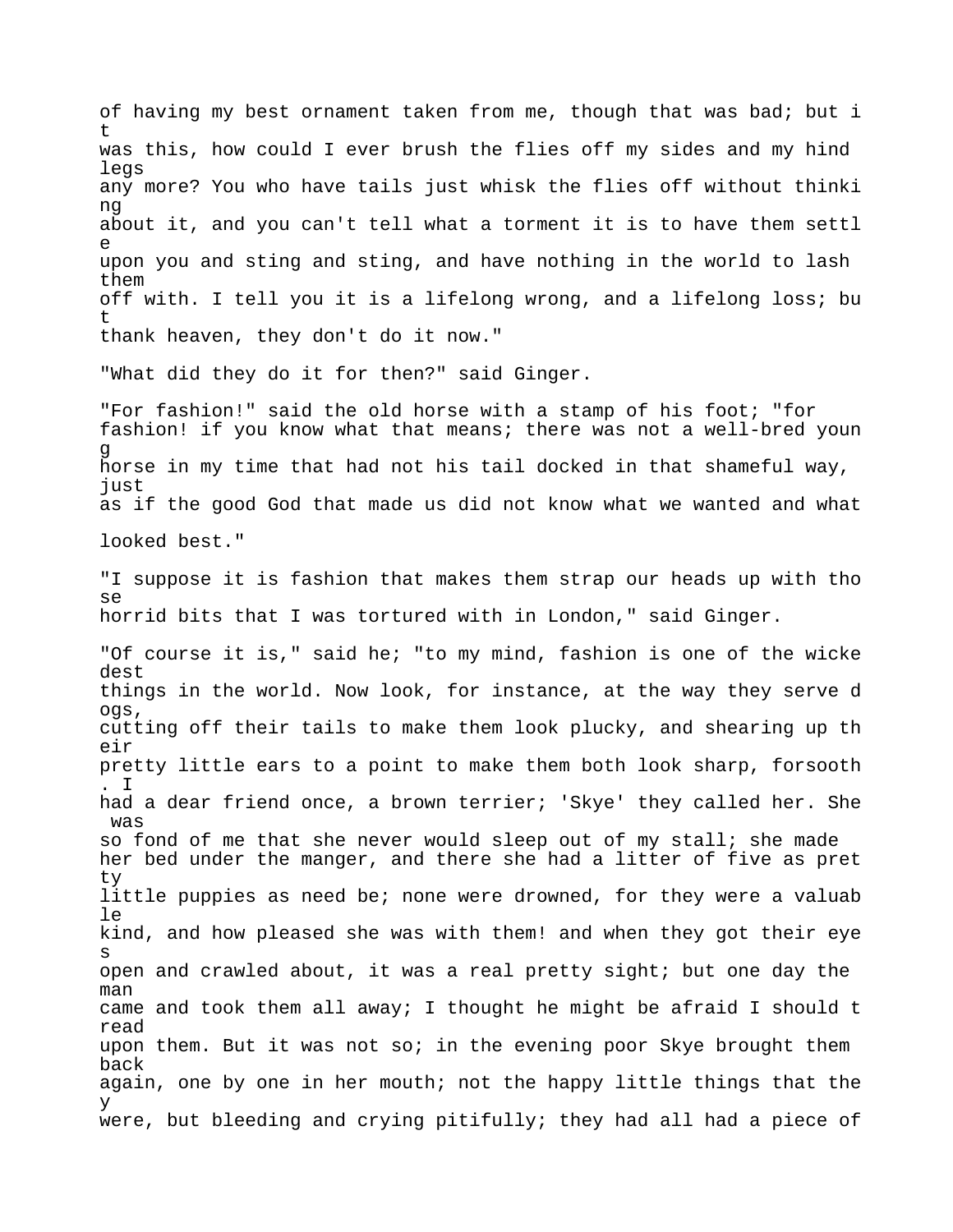their tails cut off, and the soft flap of their pretty little ears w as cut quite off. How their mother licked them, and how troubled she wa s, poor thing! I never forgot it. They healed in time, and they forgot the pain, but the nice soft flap, that of course was intended to protect the delicate part of their ears from dust and injury, was gone forever. Why don't they cut their own children's ears into points to make them lo ok sharp? Why don't they cut the end off their noses to make them look plucky? One would be just as sensible as the other. What right have they to torment and disfigure God's creatures?" Sir Oliver, though he was so gentle, was a fiery old fellow, and wha t he said was all so new to me, and so dreadful, that I found a bitter feeling toward men rise up in my mind that I never had before. Of co urse Ginger was very much excited; she flung up her head with flashing eyes and distended nostrils, declaring that men were both brutes and blockheads. "Who talks about blockheads?" said Merrylegs, who just came up from the old apple-tree, where he had been rubbing himself against the lo w branch. "Who talks about blockheads? I believe that is a bad word." "Bad words were made for bad things," said Ginger, and she told him what Sir Oliver had said. "It is all true," said Merrylegs sadly, "and I've seen that about th e dogs over and over again where I lived first; but we won't talk abou t it here. You know that master, and John and James are always good to us, and talking against men in such a place as this doesn't seem fai r or grateful, and you know there are good masters and good grooms bes ide ours, though of course ours are the best." This wise speech of good little Merrylegs, which we knew was quite t rue, cooled us all down, especially Sir Oliver, who was dearly fond of hi s master; and to turn the subject I said, "Can any one tell me the use of blinkers?"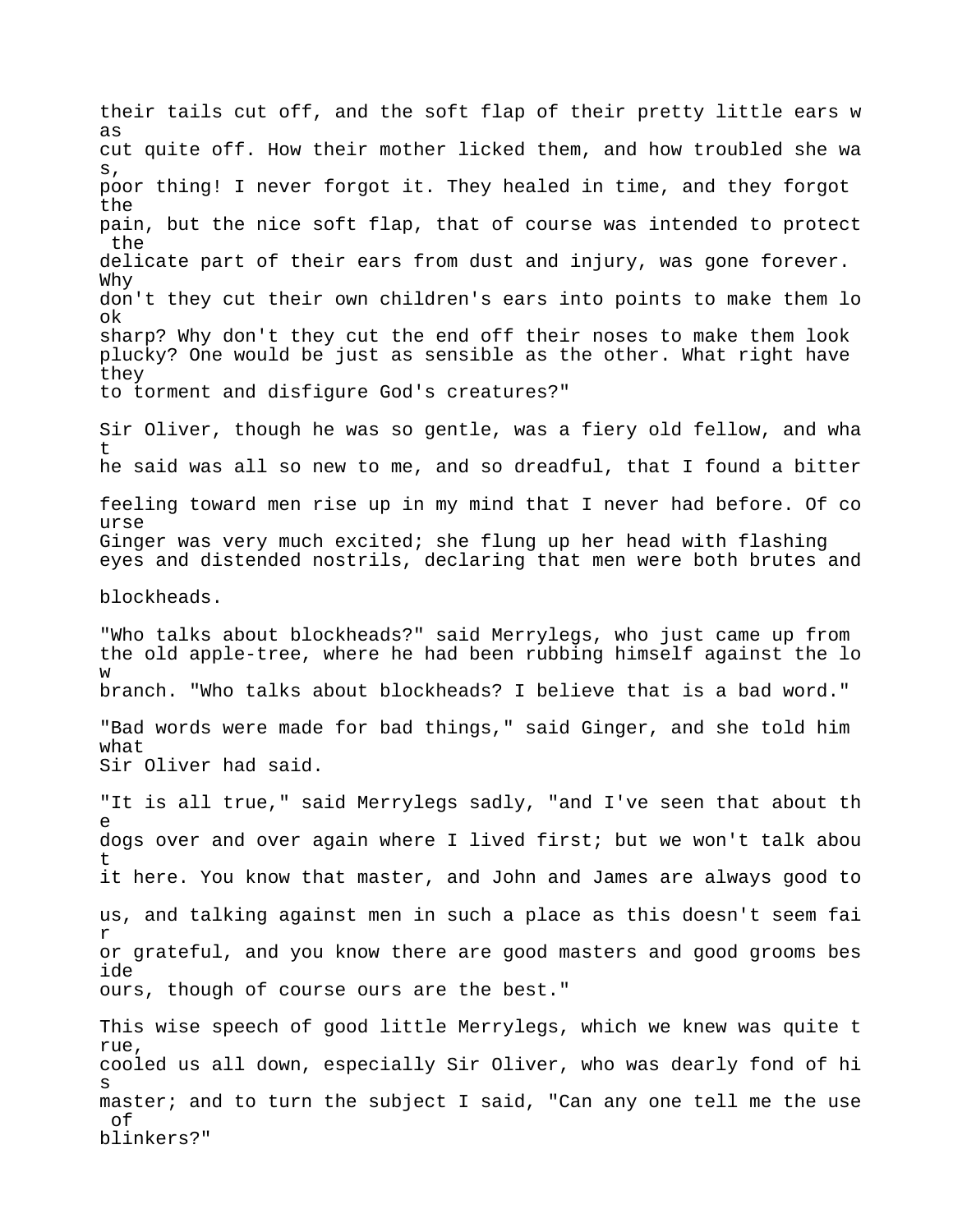"No!" said Sir Oliver shortly, "because they are no use." "They are supposed," said Justice, the roan cob, in his calm way, "t o prevent horses from shying and starting, and getting so frightened a s to cause accidents." "Then what is the reason they do not put them on riding horses; especially on ladies' horses?" said I. "There is no reason at all," said he quietly, "except the fashion; t hey say that a horse would be so frightened to see the wheels of his own cart or carriage coming behind him that he would be sure to run away , although of course when he is ridden he sees them all about him if t he streets are crowded. I admit they do sometimes come too close to be pleasant, but we don't run away; we are used to it, and understand i t, and if we never had blinkers put on we should never want them; we sh ould see what was there, and know what was what, and be much less frighte ned than by only seeing bits of things that we can't understand. Of cour se there may be some nervous horses who have been hurt or frightened wh en they were young, who may be the better for them; but as I never was nervous, I can't judge." "I consider," said Sir Oliver, "that blinkers are dangerous things i n the night; we horses can see much better in the dark than men can, a nd many an accident would never have happened if horses might have had the full use of their eyes. Some years ago, I remember, there was a hear se with two horses returning one dark night, and just by Farmer Sparrow 's house, where the pond is close to the road, the wheels went too near the edge, and the hearse was overturned into the water; both the horses were drowned, and the driver hardly escaped. Of course after this acciden t a stout white rail was put up that might be easily seen, but if thos e horses had not been partly blinded, they would of themselves have ke pt further from the edge, and no accident would have happened. When our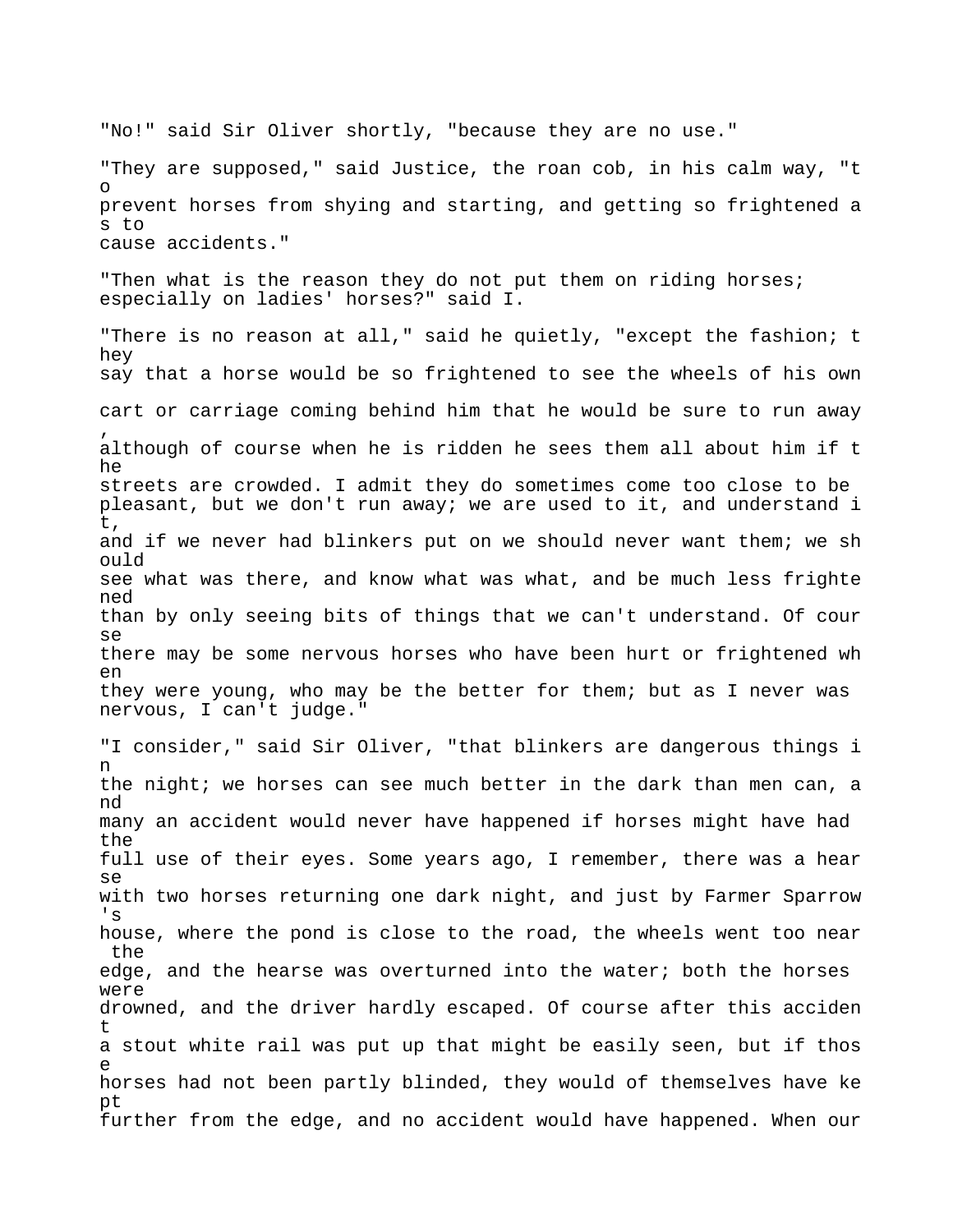master's carriage was overturned, before you came here, it was said that if the lamp on the left side had not gone out, John would have seen the great hole that the road-makers had left; and so he might, but if ol d Colin had not had blinkers on he would have seen it, lamp or no lamp , for he was far too knowing an old horse to run into danger. As it wa s, he was very much hurt, the carriage was broken, and how John escaped nobody knew." "I should say," said Ginger, curling her nostril, "that these men, w ho are so wise, had better give orders that in the future all foals sho uld be born with their eyes set just in the middle of their foreheads, instead of on the side; they always think they can improve upon natu re and mend what God has made." Things were getting rather sore again, when Merrylegs held up his knowing little face and said, "I'll tell you a secret: I believe Joh n does not approve of blinkers; I heard him talking with master about it one day. The master said that 'if horses had been used to them, it m ight be dangerous in some cases to leave them off'; and John said he thou ght it would be a good thing if all colts were broken in without blinker s, as was the case in some foreign countries. So let us cheer up, and h ave a run to the other end of the orchard; I believe the wind has blown down some apples, and we might just as well eat them as the slugs." Merrylegs could not be resisted, so we broke off our long conversati on, and got up our spirits by munching some very sweet apples which lay scattered on the grass. 11 Plain Speaking

The longer I lived at Birtwick the more proud and happy I felt at ha ving such a place. Our master and mistress were respected and beloved by all who knew them; they were good and kind to everybody and everything; not only men and women, but horses and donkeys, dogs and cats, cattle an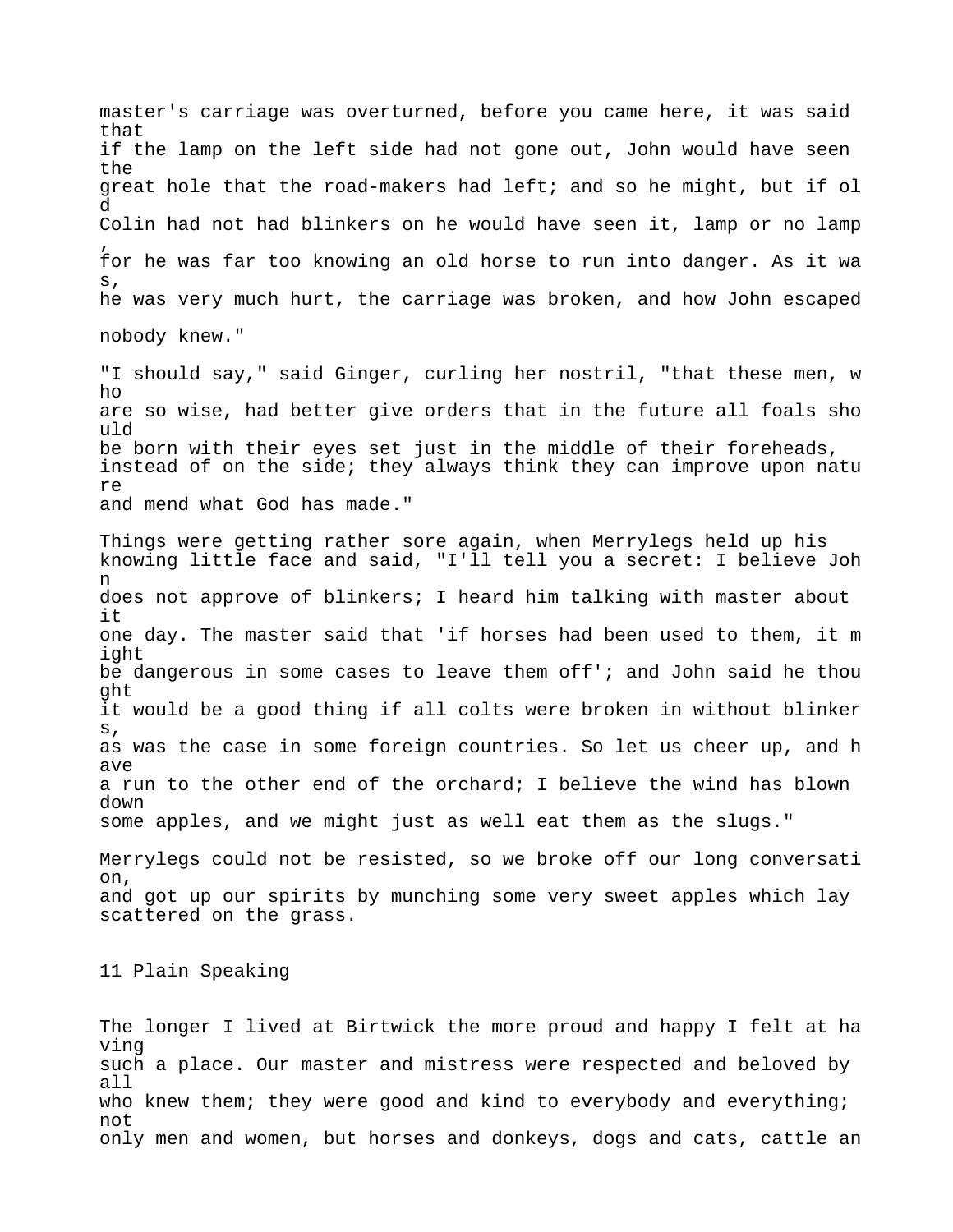birds; there was no oppressed or ill-used creature that had not a fr iend in them, and their servants took the same tone. If any of the villag e children were known to treat any creature cruelly they soon heard ab out it from the Hall. The squire and Farmer Grey had worked together, as they said, for mo re than twenty years to get check-reins on the cart-horses done away wi th, and in our parts you seldom saw them; and sometimes, if mistress met a heavily laden horse with his head strained up she would stop the carriage and get out, and reason with the driver in her sweet seriou s voice, and try to show him how foolish and cruel it was. I don't think any man could withstand our mistress. I wish all ladie s were like her. Our master, too, used to come down very heavy sometim es. I remember he was riding me toward home one morning when we saw a powerful man driving toward us in a light pony chaise, with a beauti ful little bay pony, with slender legs and a high-bred sensitive head an d face. Just as he came to the park gates the little thing turned towa rd them; the man, without word or warning, wrenched the creature's head round with such a force and suddenness that he nearly threw it on it s haunches. Recovering itself it was going on, when he began to lash i t furiously. The pony plunged forward, but the strong, heavy hand held the pretty creature back with force almost enough to break its jaw, whil e the whip still cut into him. It was a dreadful sight to me, for I kn  $PW$ what fearful pain it gave that delicate little mouth; but master gav e me the word, and we were up with him in a second. "Sawyer," he cried in a stern voice, "is that pony made of flesh and blood?"

d

"Flesh and blood and temper," he said; "he's too fond of his own wil l, and that won't suit me." He spoke as if he was in a strong passion. He was a builder who had often been to the park on business.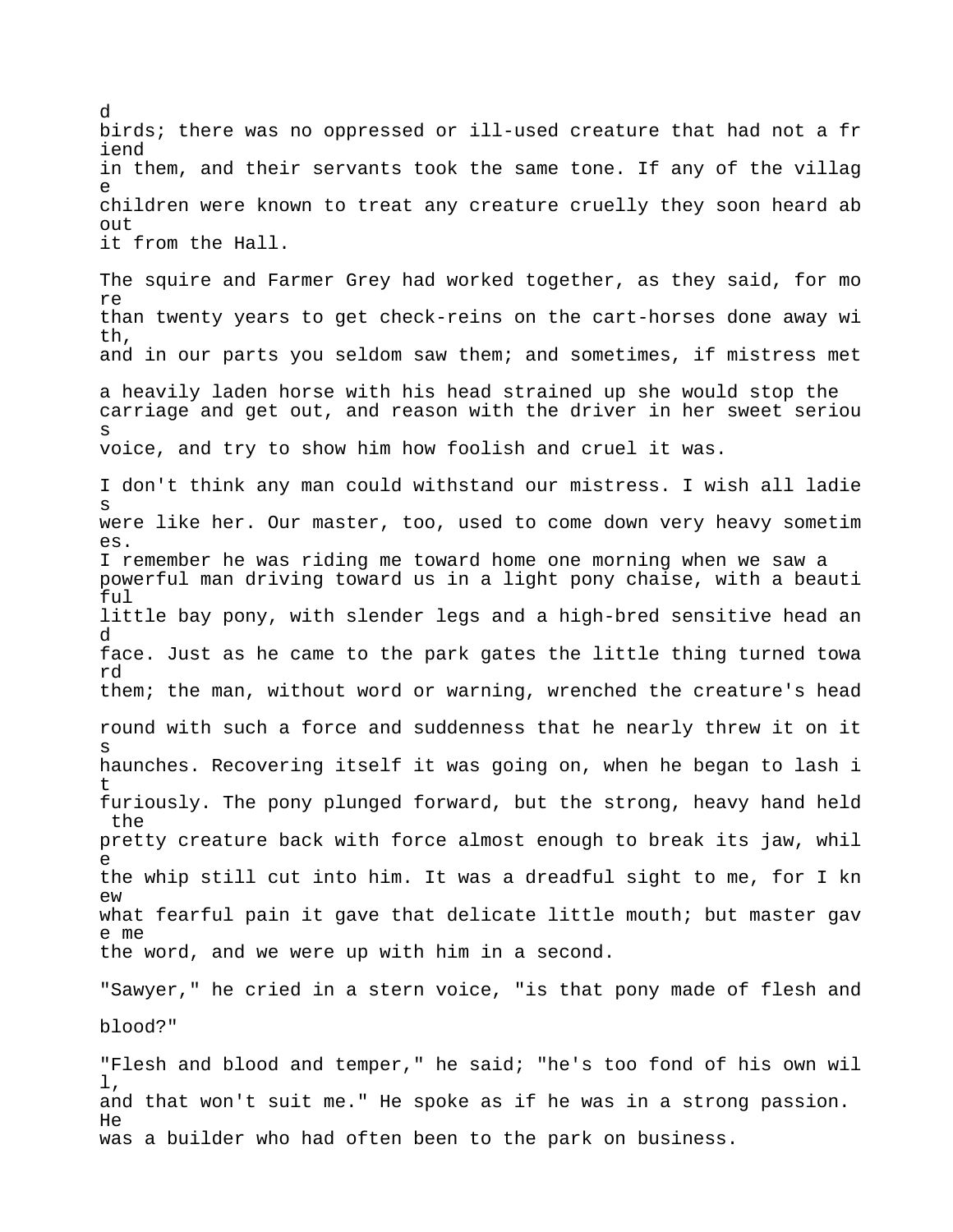"And do you think," said master sternly, "that treatment like this w ill make him fond of your will?" "He had no business to make that turn; his road was straight on!" sa id the man roughly. "You have often driven that pony up to my place," said master; "it o nly shows the creature's memory and intelligence; how did he know that y  $\bigcap$ were not going there again? But that has little to do with it. I mus t say, Mr. Sawyer, that a more unmanly, brutal treatment of a little pony it was never my painful lot to witness, and by giving way to su ch passion you injure your own character as much, nay more, than you in jure your horse; and remember, we shall all have to be judged according t o our works, whether they be toward man or toward beast." Master rode me home slowly, and I could tell by his voice how the th ing had grieved him. He was just as free to speak to gentlemen of his ow n rank as to those below him; for another day, when we were out, we me t a Captain Langley, a friend of our master's; he was driving a splend id pair of grays in a kind of break. After a little conversation the captain said: "What do you think of my new team, Mr. Douglas? You know, you are th e judge of horses in these parts, and I should like your opinion." The master backed me a little, so as to get a good view of them. "Th ey are an uncommonly handsome pair," he said, "and if they are as good as they look I am sure you need not wish for anything better; but I see you still hold that pet scheme of yours for worrying your horses and lessening their power." "What do you mean," said the other, "the check-reins? Oh, ah! I know that's a hobby of yours; well, the fact is, I like to see my horses hold their heads up." "So do I," said master, "as well as any man, but I don't like to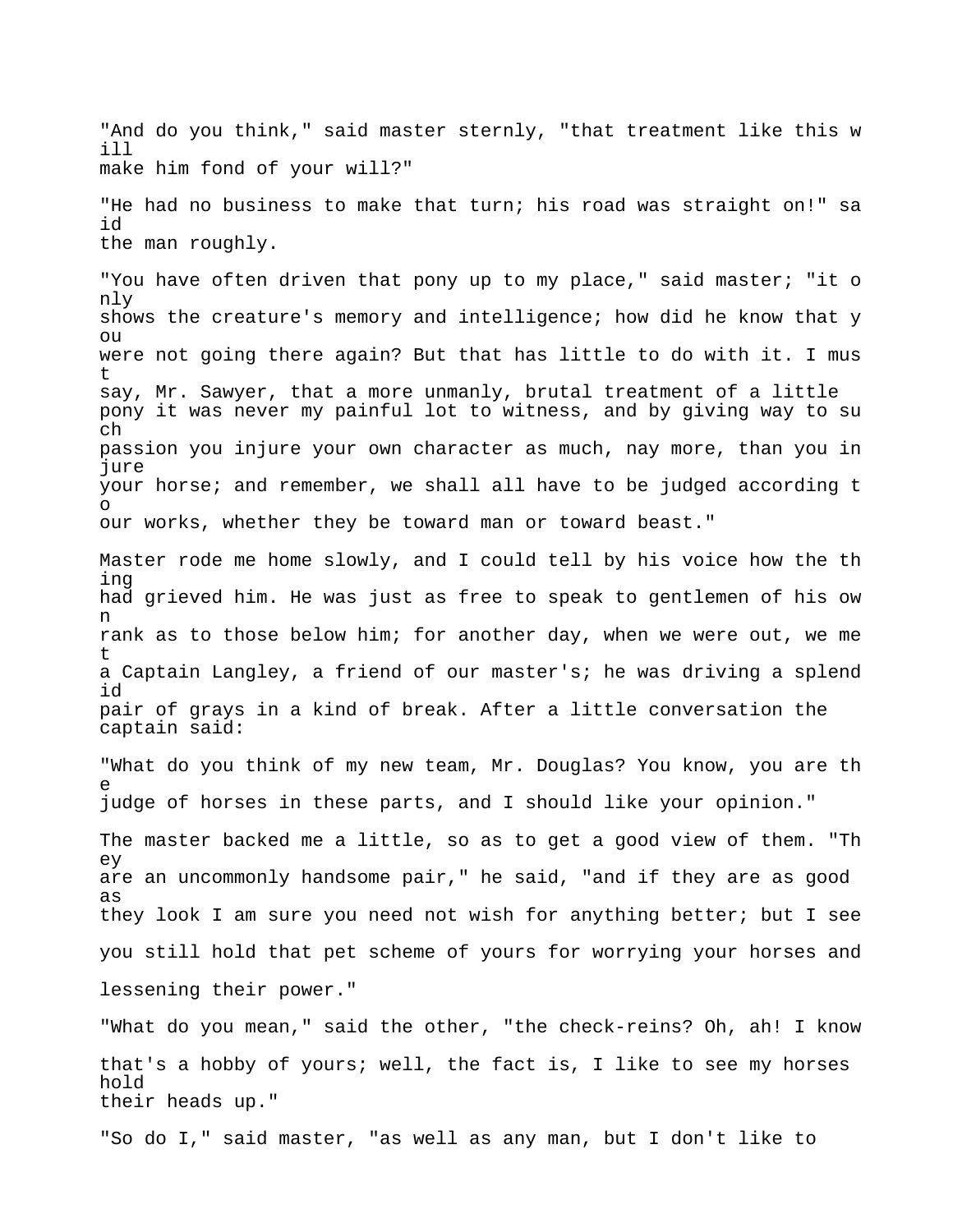see them held up; that takes all the shine out of it. Now, you are a military man, Langley, and no doubt like to see your regiment look w ell on parade, 'heads up', and all that; but you would not take much cre dit for your drill if all your men had their heads tied to a backboard! It might not be much harm on parade, except to worry and fatigue them; but how would it be in a bayonet charge against the enemy, when they wan t the free use of every muscle, and all their strength thrown forward? I would not give much for their chance of victory. And it is just the same with horses: you fret and worry their tempers, and decrease their po wer; you will not let them throw their weight against their work, and so they have to do too much with their joints and muscles, and of cours e it wears them up faster. You may depend upon it, horses were intende d to have their heads free, as free as men's are; and if we could act a little more according to common sense, and a good deal less accordin g to fashion, we should find many things work easier; besides, you kno w as well as I that if a horse makes a false step, he has much less chanc e of recovering himself if his head and neck are fastened back. And no w," said the master, laughing, "I have given my hobby a good trot out, c an't you make up your mind to mount him, too, captain? Your example would go a long way." "I believe you are right in theory," said the other, "and that's rat her a hard hit about the soldiers; but--well--I'll think about it," and so they parted. 12 A Stormy Day

One day late in the autumn my master had a long journey to go on business. I was put into the dog-cart, and John went with his master . I always liked to go in the dog-cart, it was so light and the high whe els ran along so pleasantly. There had been a great deal of rain, and no w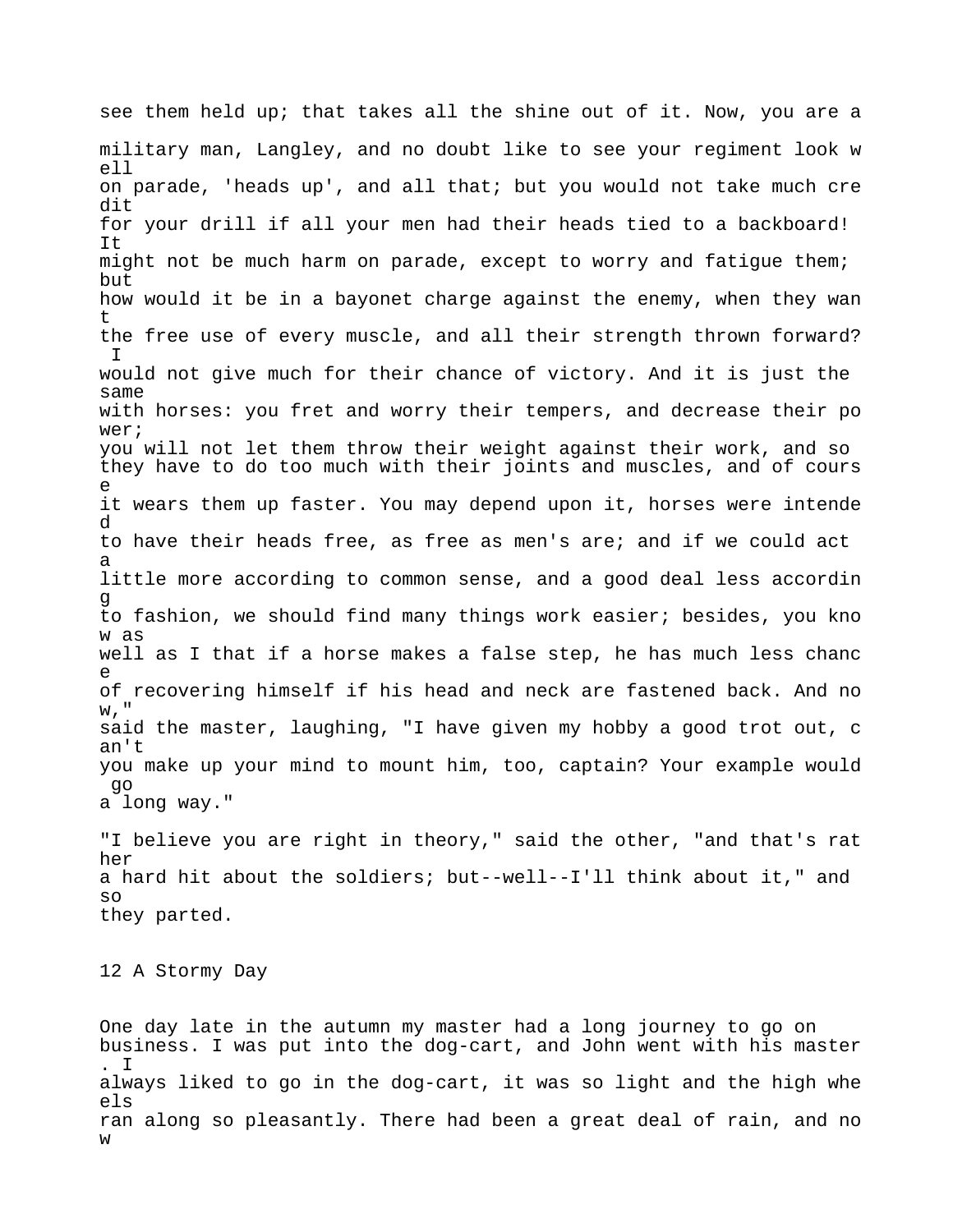the wind was very high and blew the dry leaves across the road in a shower. We went along merrily till we came to the toll-bar and the l ow wooden bridge. The river banks were rather high, and the bridge, ins tead of rising, went across just level, so that in the middle, if the riv er was full, the water would be nearly up to the woodwork and planks; b ut as there were good substantial rails on each side, people did not mi nd it.

The man at the gate said the river was rising fast, and he feared it would be a bad night. Many of the meadows were under water, and in o ne low part of the road the water was halfway up to my knees; the botto m was good, and master drove gently, so it was no matter.

When we got to the town of course I had a good bait, but as the mast er's business engaged him a long time we did not start for home till rath  $\rho r$ late in the afternoon. The wind was then much higher, and I heard th e master say to John that he had never been out in such a storm; and s o I thought, as we went along the skirts of a wood, where the great bran ches were swaying about like twigs, and the rushing sound was terrible.

"I wish we were well out of this wood," said my master.

"Yes, sir," said John, "it would be rather awkward if one of these branches came down upon us."

The words were scarcely out of his mouth when there was a groan, and a crack, and a splitting sound, and tearing, crashing down among the o ther trees came an oak, torn up by the roots, and it fell right across th e road just before us. I will never say I was not frightened, for I wa s. I stopped still, and I believe I trembled; of course I did not turn ro und or run away; I was not brought up to that. John jumped out and was i n a moment at my head.

"That was a very near touch," said my master. "What's to be done now ?"

"Well, sir, we can't drive over that tree, nor yet get round it; the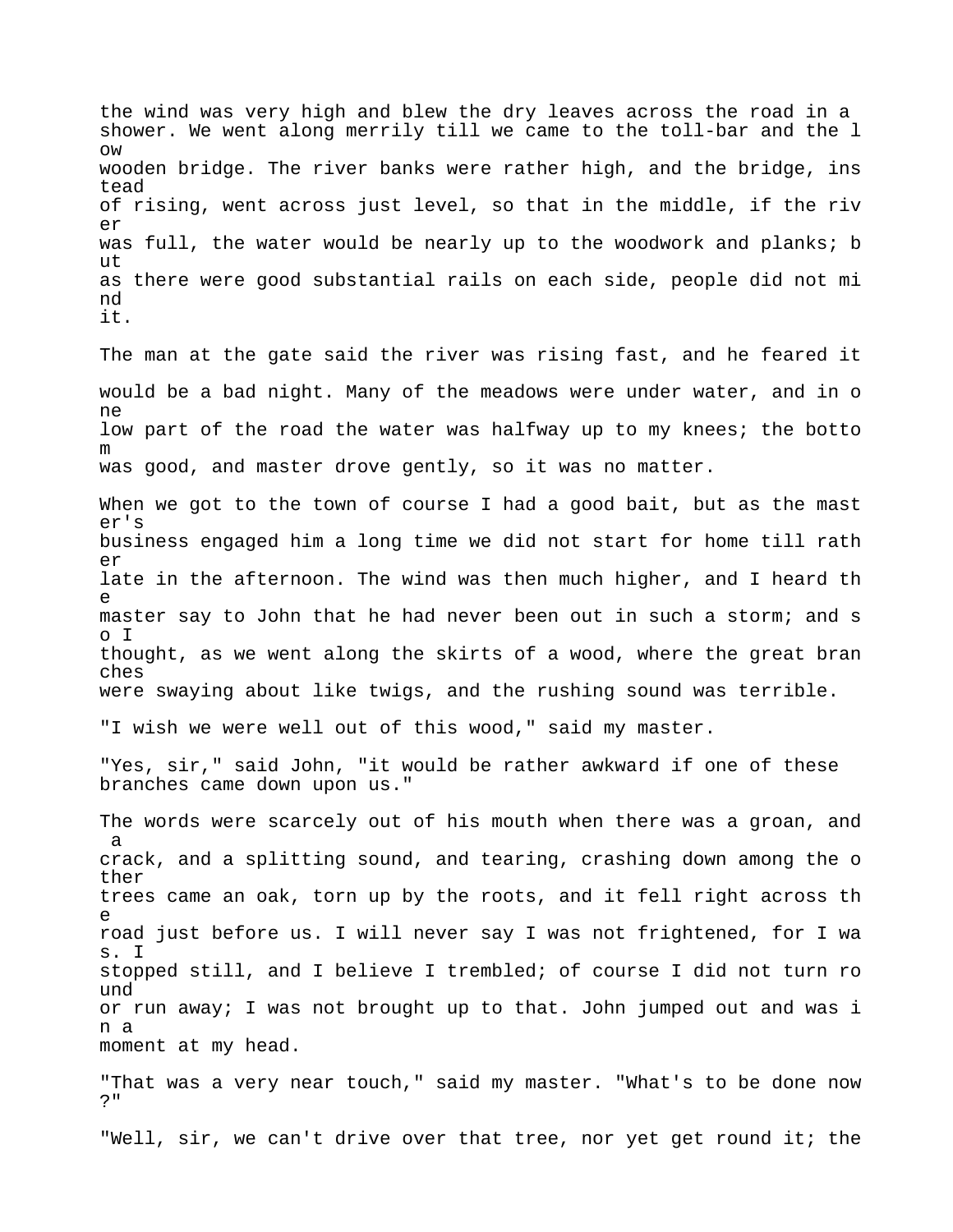re will be nothing for it, but to go back to the four crossways, and th at will be a good six miles before we get round to the wooden bridge ag ain; it will make us late, but the horse is fresh." So back we went and round by the crossroads, but by the time we got to the bridge it was very nearly dark; we could just see that the water was over the middle of it; but as that happened sometimes when the flood s were out, master did not stop. We were going along at a good pace, b ut the moment my feet touched the first part of the bridge I felt sure there was something wrong. I dare not go forward, and I made a dead stop. "Go on, Beauty," said my master, and he gave me a touch with t he whip, but I dare not stir; he gave me a sharp cut; I jumped, but I d are not go forward. "There's something wrong, sir," said John, and he sprang out of the dog-cart and came to my head and looked all about. He tried to lead me forward. "Come on, Beauty, what's the matter?" Of course I could not tell him, but I knew very well that the bridge was not safe. Just then the man at the toll-gate on the other side ran out of the house, tossing a torch about like one mad. "Hoy, hoy, hoy! halloo! stop!" he cried. "What's the matter?" shouted my master. "The bridge is broken in the middle, and part of it is carried away; if you come on you'll be into the river." "Thank God!" said my master. "You Beauty!" said John, and took the bridle and gently turned me round to the right-hand road by the rive r side. The sun had set some time; the wind seemed to have lulled off after that furious blast which tore up the tree. It grew darker and darker, stiller and stiller. I trotted quietly along, the wheels har dly making a sound on the soft road. For a good while neither master nor John spoke, and then master began in a serious voice. I could not understand much of what they said, but I found they thought, if I ha d gone on as the master wanted me, most likely the bridge would have g iven way under us, and horse, chaise, master, and man would have fallen i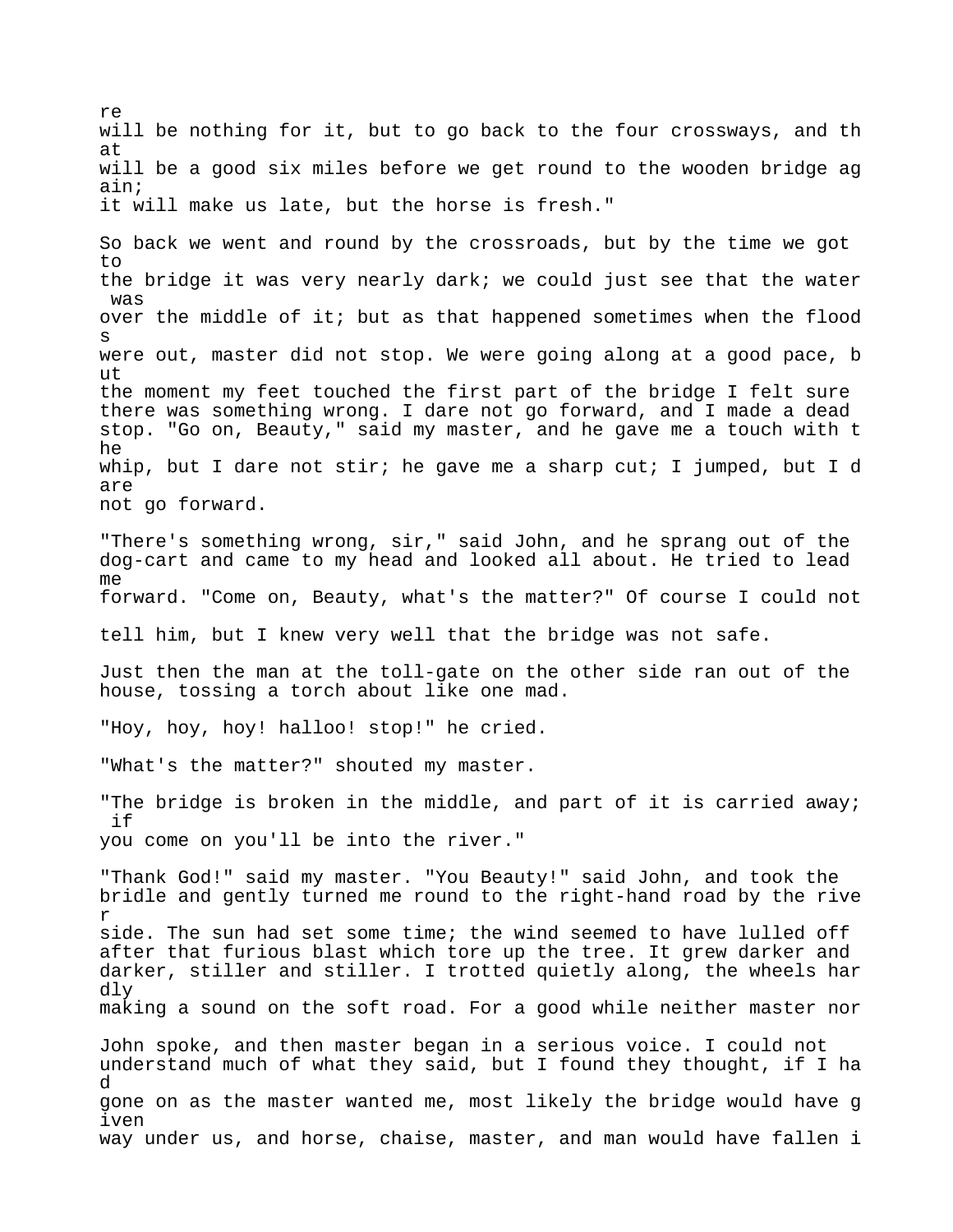nto the river; and as the current was flowing very strongly, and there w as no light and no help at hand, it was more than likely we should all have been drowned. Master said, God had given men reason, by which they c ould find out things for themselves; but he had given animals knowledge w hich did not depend on reason, and which was much more prompt and perfect in its way, and by which they had often saved the lives of men. John ha d many stories to tell of dogs and horses, and the wonderful things th ey had done; he thought people did not value their animals half enough nor make friends of them as they ought to do. I am sure he makes friends of them if ever a man did. At last we came to the park gates and found the gardener looking out for us. He said that mistress had been in a dreadful way ever since dark , fearing some accident had happened, and that she had sent James off on Justice, the roan cob, toward the wooden bridge to make inquiry afte r us. We saw a light at the hall-door and at the upper windows, and as we came up mistress ran out, saying, "Are you really safe, my dear? Oh! I have been so anxious, fancying all sorts of things. Have you had no accident?" "No, my dear; but if your Black Beauty had not been wiser than we we re we should all have been carried down the river at the wooden bridge. " I heard no more, as they went into the house, and John took me to th e stable. Oh, what a good supper he gave me that night, a good bran ma sh and some crushed beans with my oats, and such a thick bed of straw! and I was glad of it, for I was tired.

13 The Devil's Trade Mark

One day when John and I had been out on some business of our master' s, and were returning gently on a long, straight road, at some distance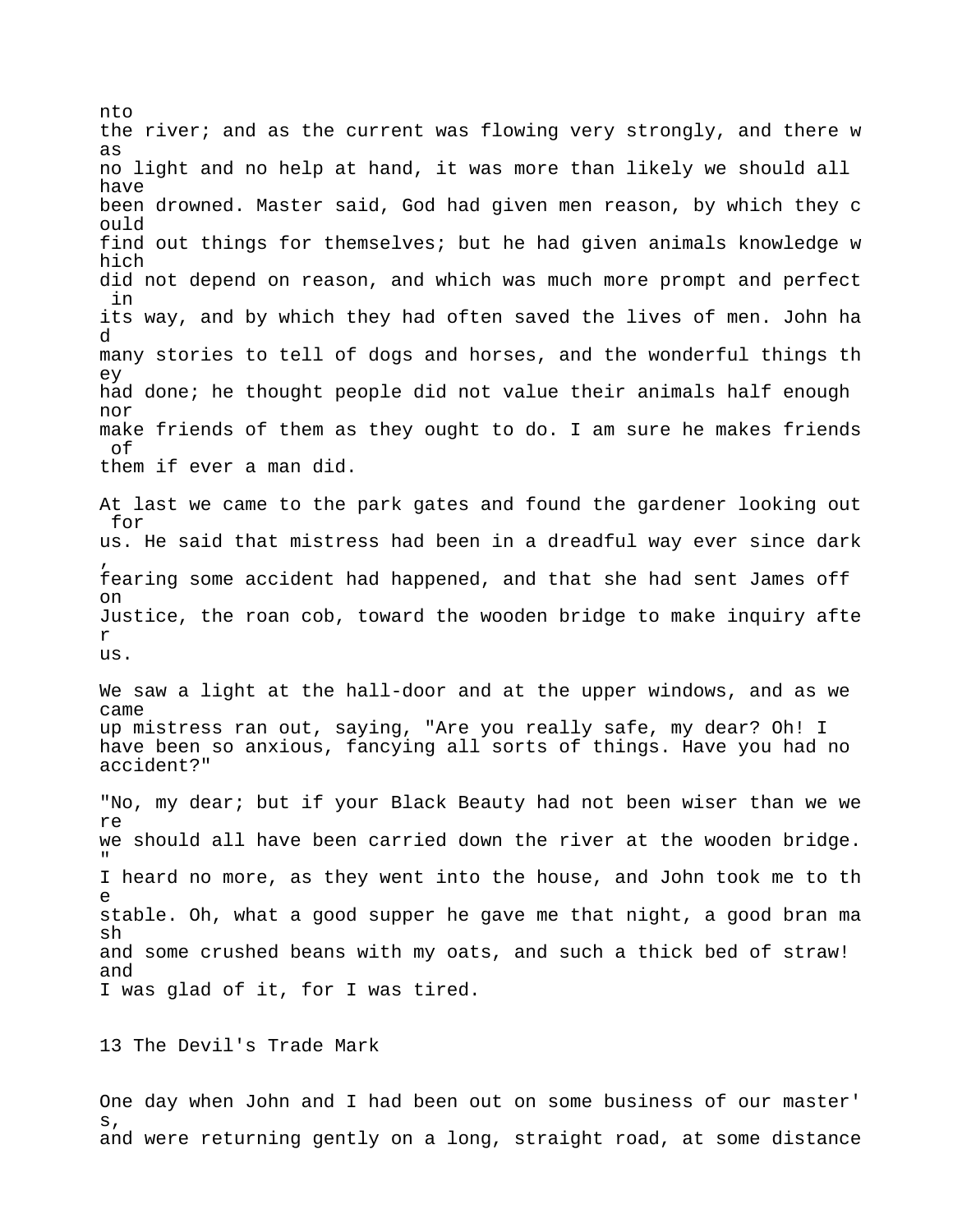we saw a boy trying to leap a pony over a gate; the pony would not take the leap, and the boy cut him with the whip, but he only turned off on o ne side. He whipped him again, but the pony turned off on the other sid e. Then the boy got off and gave him a hard thrashing, and knocked him about the head; then he got up again and tried to make him leap the gate, kicking him all the time shamefully, but still the pony refuse d. When we were nearly at the spot the pony put down his head and threw up his heels, and sent the boy neatly over into a broad quickset hedge, and with the rein dangling from his head he set off home at a full gallo p. John laughed out quite loud. "Served him right," he said. "Oh, oh, oh!" cried the boy as he struggled about among the thorns; "T say, come and help me out." "Thank ye," said John, "I think you are quite in the right place, an d maybe a little scratching will teach you not to leap a pony over a g ate that is too high for him," and so with that John rode off. "It may b e," said he to himself, "that young fellow is a liar as well as a cruel one; we'll just go home by Farmer Bushby's, Beauty, and then if anybody w ants to know you and I can tell 'em, ye see." So we turned off to the rig ht, and soon came up to the stack-yard, and within sight of the house. T he farmer was hurrying out into the road, and his wife was standing at the gate, looking very frightened. "Have you seen my boy?" said Mr. Bushby as we came up; "he went out an hour ago on my black pony, and the creature is just come back withou t a rider." "I should think, sir," said John, "he had better be without a rider, unless he can be ridden properly." "What do you mean?" said the farmer.

"Well, sir, I saw your son whipping, and kicking, and knocking that good little pony about shamefully because he would not leap a gate that w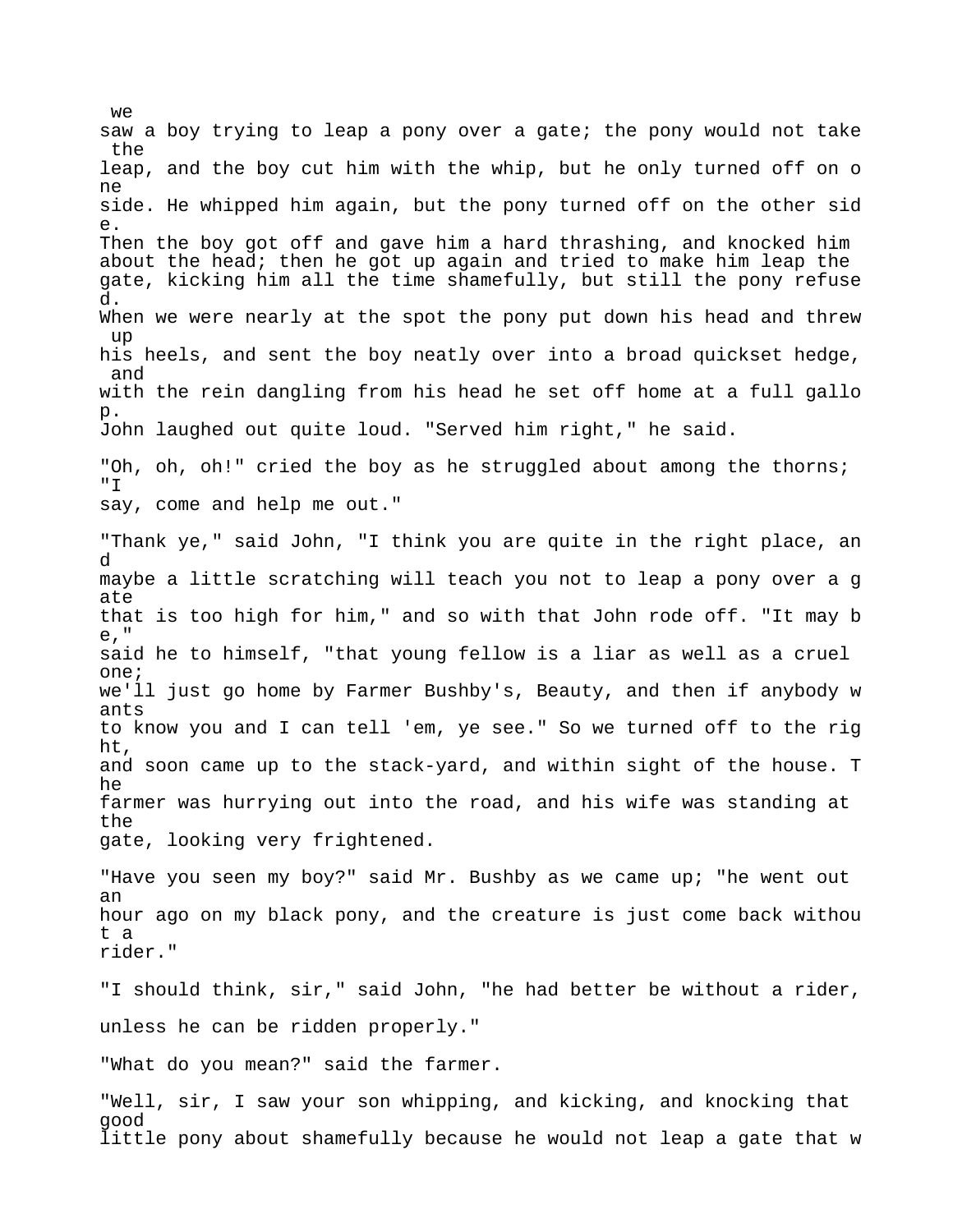too high for him. The pony behaved well, sir, and showed no vice; bu t at last he just threw up his heels and tipped the young gentleman into the thorn hedge. He wanted me to help him out, but I hope you will excus e me, sir, I did not feel inclined to do so. There's no bones broken, sir; he'll only get a few scratches. I love horses, and it riles me to se e them badly used; it is a bad plan to aggravate an animal till he use s his heels; the first time is not always the last." During this time the mother began to cry, "Oh, my poor Bill, I must go and meet him; he must be hurt." "You had better go into the house, wife," said the farmer; "Bill wan ts a lesson about this, and I must see that he gets it; this is not the f irst time, nor the second, that he has ill-used that pony, and I shall st op it. I am much obliged to you, Manly. Good-evening." So we went on, John chuckling all the way home; then he told James a bout it, who laughed and said, "Serve him right. I knew that boy at schoo l; he took great airs on himself because he was a farmer's son; he used to swagger about and bully the little boys. Of course, we elder ones wo uld not have any of that nonsense, and let him know that in the school a nd the playground farmers' sons and laborers' sons were all alike. I we ll remember one day, just before afternoon school, I found him at the l arge window catching flies and pulling off their wings. He did not see me and I gave him a box on the ears that laid him sprawling on the floor. W ell, angry as I was, I was almost frightened, he roared and bellowed in s uch a style. The boys rushed in from the playground, and the master ran in from the road to see who was being murdered. Of course I said fair a nd square at once what I had done, and why; then I showed the master th e flies, some crushed and some crawling about helpless, and I showed h im the wings on the window sill. I never saw him so angry before; but a

as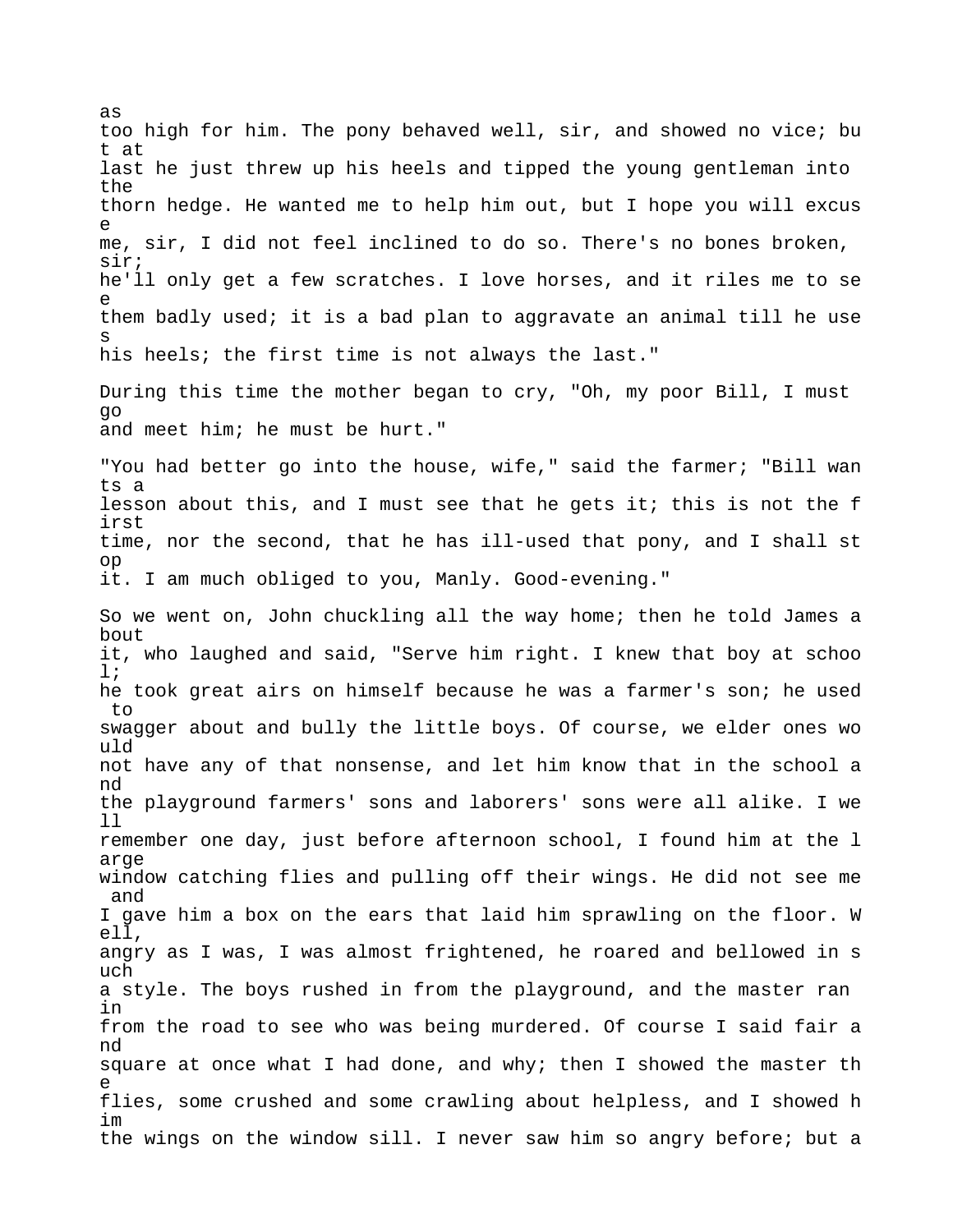s Bill was still howling and whining, like the coward that he was, he did not give him any more punishment of that kind, but set him up on a s tool for the rest of the afternoon, and said that he should not go out to play for that week. Then he talked to all the boys very seriously ab out cruelty, and said how hard-hearted and cowardly it was to hurt the weak and the helpless; but what stuck in my mind was this, he said t hat cruelty was the devil's own trade-mark, and if we saw any one who to ok pleasure in cruelty we might know who he belonged to, for the devil was a murderer from the beginning, and a tormentor to the end. On the ot her hand, where we saw people who loved their neighbors, and were kind t o man and beast, we might know that was God's mark." "Your master never taught you a truer thing," said John; "there is n o religion without love, and people may talk as much as they like abou t their religion, but if it does not teach them to be good and kind to man and beast it is all a sham--all a sham, James, and it won't stand wh en things come to be turned inside out." 14 James Howard Early one morning in December John had just led me into my box after my daily exercise, and was strapping my cloth on and James was coming i n from the corn chamber with some oats, when the master came into the stable. He looked rather serious, and held an open letter in his han d. John fastened the door of my box, touched his cap, and waited for orders. "Good-morning, John," said the master. "I want to know if you have a ny complaint to make of James." "Complaint, sir? No, sir." "Is he industrious at his work and respectful to you?" "Yes, sir, always."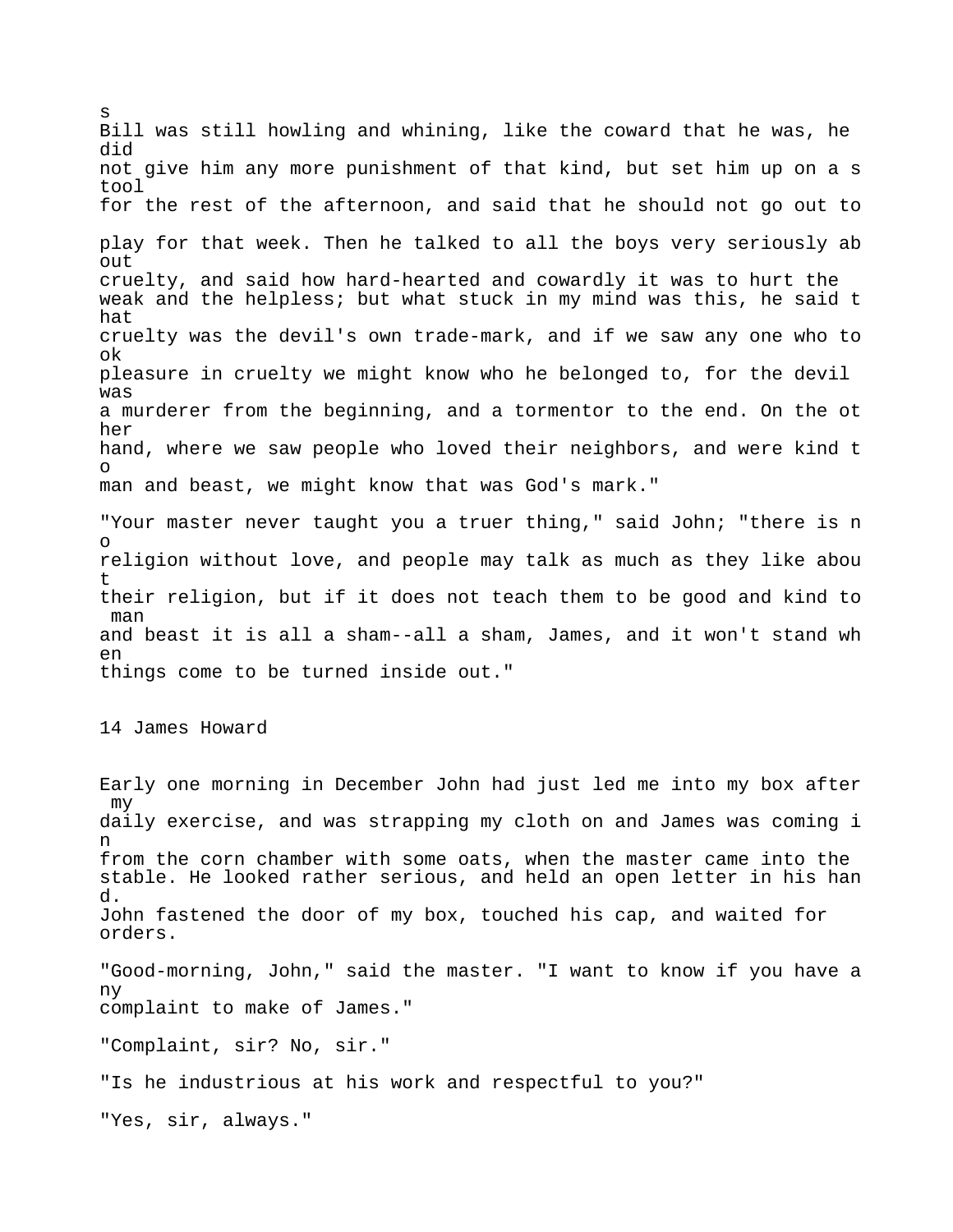"You never find he slights his work when your back is turned?" "Never, sir." "That's well; but I must put another question. Have you no reason to suspect, when he goes out with the horses to exercise them or to tak e a message, that he stops about talking to his acquaintances, or goes i nto houses where he has no business, leaving the horses outside?" "No, sir, certainly not; and if anybody has been saying that about James, I don't believe it, and I don't mean to believe it unless I h ave it fairly proved before witnesses; it's not for me to say who has be en trying to take away James' character, but I will say this, sir, that a steadier, pleasanter, honester, smarter young fellow I never had in this stable. I can trust his word and I can trust his work; he is gentle and clever with the horses, and I would rather have them in charge with him than with half the young fellows I know of in laced hats and liverie s; and whoever wants a character of James Howard," said John, with a decided jerk of his head, "let them come to John Manly." The master stood all this time grave and attentive, but as John fini shed his speech a broad smile spread over his face, and looking kindly across at James, who all this time had stood still at the door, he s aid, "James, my lad, set down the oats and come here; I am very glad to f ind that John's opinion of your character agrees so exactly with my own. John is a cautious man," he said, with a droll smile, "and it is not always easy to get his opinion about people, so I thought if I beat the bush on this side the birds would fly out, and I should learn what I wanted to know quickly; so now we will come to business. I have a le tter from my brother-in-law, Sir Clifford Williams, of Clifford Hall. He wants me to find him a trustworthy young groom, about twenty or twenty-one, who knows his business. His old coachman, who has lived with him thirty years, is getting feeble, and he wants a man to work with him and get into his ways, who would be able, when the old man was pensi oned off, to step into his place. He would have eighteen shillings a week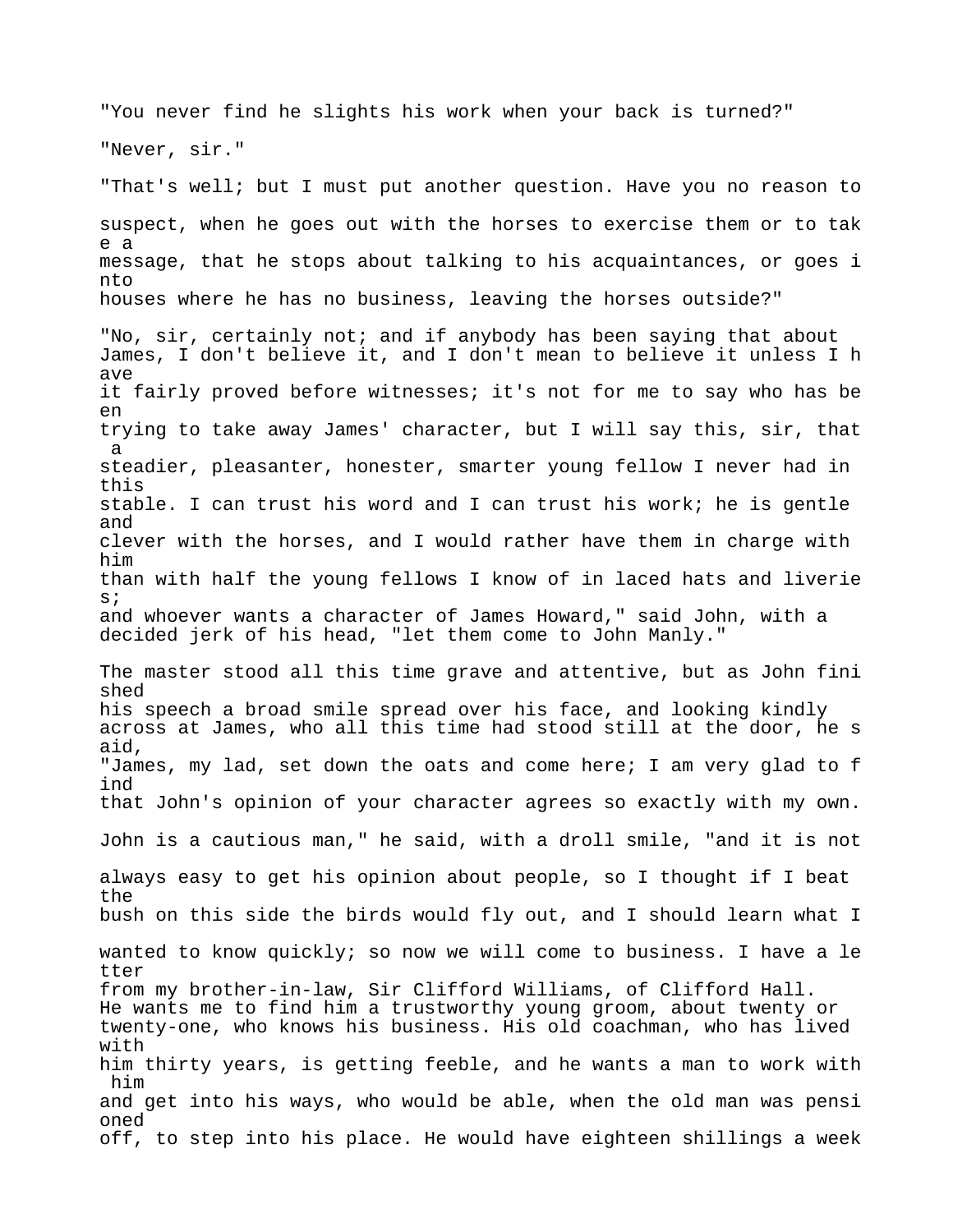at first, a stable suit, a driving suit, a bedroom over the coachhouse, and a boy under him. Sir Clifford is a good master, and if you could get the place it would be a good start for you. I don't want to part with yo u, and if you left us I know John would lose his right hand." "That I should, sir," said John, "but I would not stand in his light for the world." "How old are you, James?" said master. "Nineteen next May, sir." "That's young; what do you think, John?" "Well, sir, it is young; but he is as steady as a man, and is strong , and well grown, and though he has not had much experience in driving , he has a light firm hand and a quick eye, and he is very careful, and I am quite sure no horse of his will be ruined for want of having his fee t and shoes looked after." "Your word will go the furthest, John," said the master, "for Sir Clifford adds in a postscript, 'If I could find a man trained by you r John I should like him better than any other;' so, James, lad, think it over, talk to your mother at dinner-time, and then let me know what you wish." In a few days after this conversation it was fully settled that Jame s should go to Clifford Hall, in a month or six weeks, as it suited hi s master, and in the meantime he was to get all the practice in drivin g that could be given to him. I never knew the carriage to go out so o ften before; when the mistress did not go out the master drove himself in the two-wheeled chaise; but now, whether it was master or the young ladi es, or only an errand, Ginger and I were put in the carriage and James d rove us. At the first John rode with him on the box, telling him this and that, and after that James drove alone.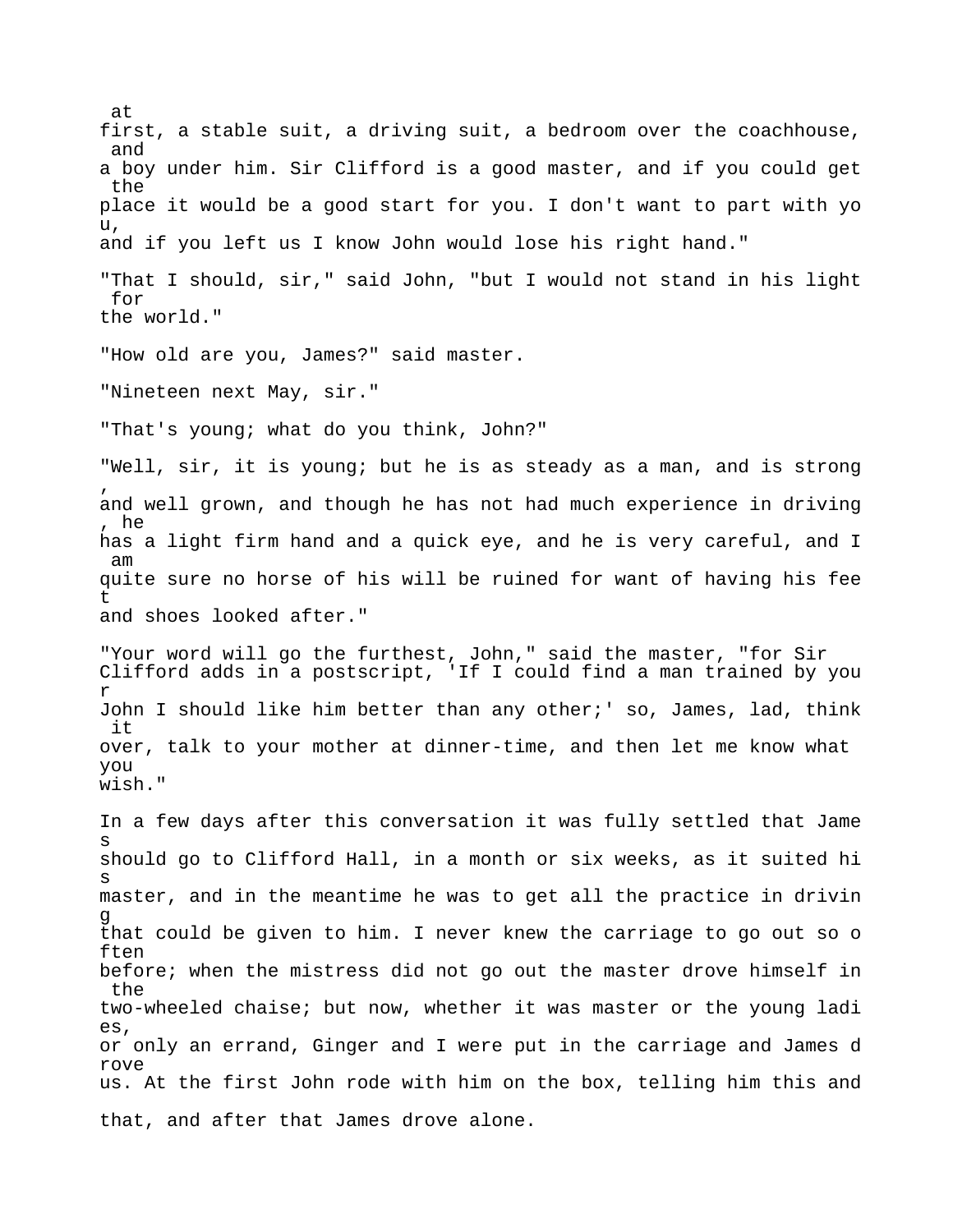Then it was wonderful what a number of places the master would go to in the city on Saturday, and what queer streets we were driven through. He was sure to go to the railway station just as the train was coming i n, and cabs and carriages, carts and omnibuses were all trying to get o ver the bridge together; that bridge wanted good horses and good drivers when the railway bell was ringing, for it was narrow, and there was a very sharp turn up to the station, where it would not have been at a ll difficult for people to run into each other, if they did not look sh arp and keep their wits about them.

15 The Old Hostler

After this it was decided by my master and mistress to pay a visit t o some friends who lived about forty-six miles from our home, and Jame s was to drive them. The first day we traveled thirty-two miles. There were some long, heavy hills, but James drove so carefully and thoughtfully that we were not at all harassed. He never forgot to pu t on the brake as we went downhill, nor to take it off at the right place . He kept our feet on the smoothest part of the road, and if the uphill w as very long, he set the carriage wheels a little across the road, so a s not to run back, and gave us a breathing. All these little things he lp a horse very much, particularly if he gets kind words into the bargain .

We stopped once or twice on the road, and just as the sun was going down we reached the town where we were to spend the night. We stopped at the principal hotel, which was in the market-place; it was a very large one; we drove under an archway into a long yard, at the further end of wh ich were the stables and coachhouses. Two hostlers came to take us out. The head hostler was a pleasant, active little man, with a crooked leg, and a yellow striped waistcoat. I never saw a man unbuckle harness s o quickly as he did, and with a pat and a good word he led me to a lon g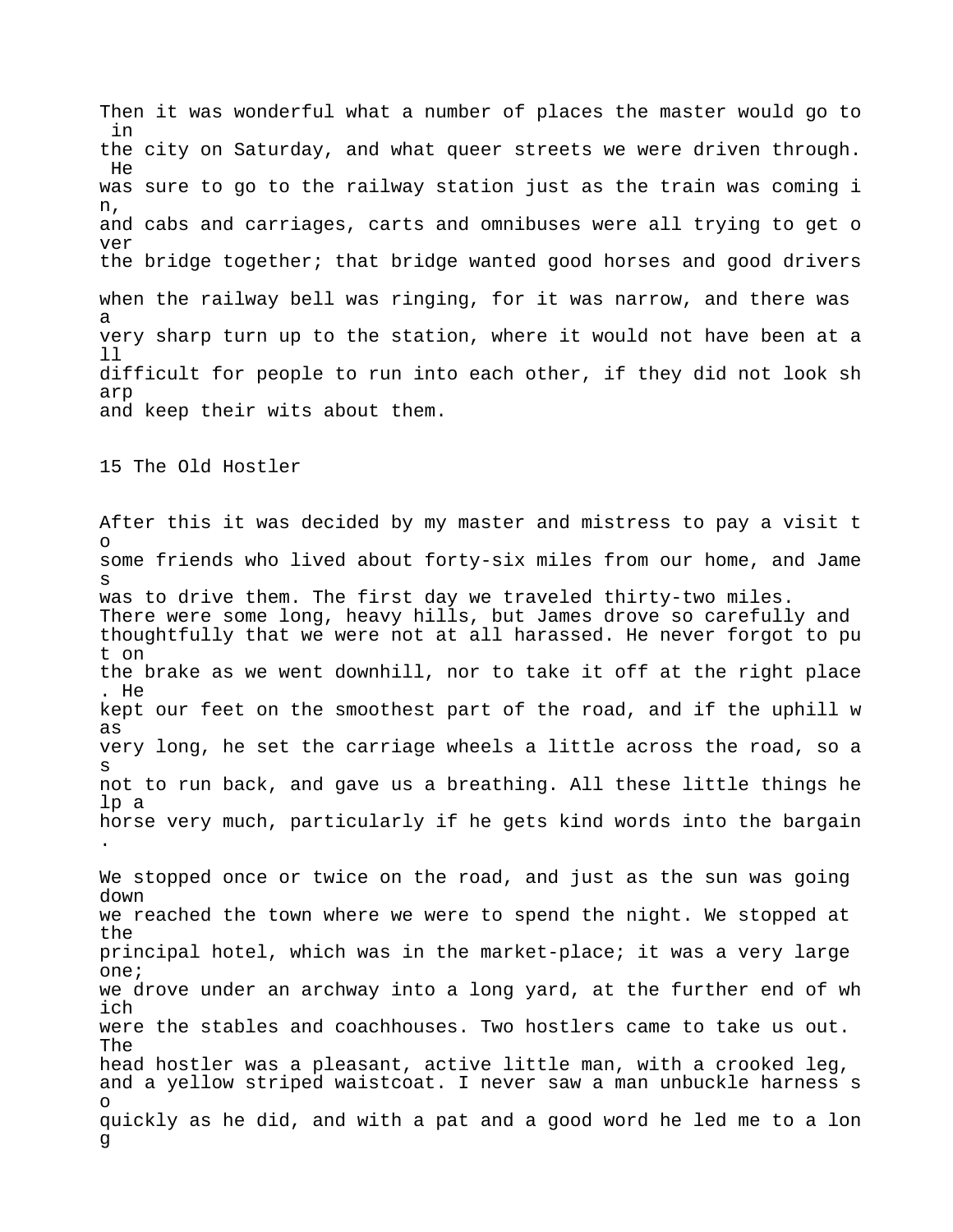stable, with six or eight stalls in it, and two or three horses. The other man brought Ginger; James stood by while we were rubbed down a nd cleaned. I never was cleaned so lightly and quickly as by that little old man . When he had done James stepped up and felt me over, as if he thought  $\top$ could not be thoroughly done, but he found my coat as clean and smoo th as silk. "Well," he said, "I thought I was pretty quick, and our John quicker still, but you do beat all I ever saw for being quick and thorough a t the same time." "Practice makes perfect," said the crooked little hostler, "and 'two uld be a pity if it didn't; forty years' practice, and not perfect! ha, ha! that would be a pity; and as to being quick, why, bless you! that is only a matter of habit; if you get into the habit of being quick it is just as easy as being slow; easier, I should say; in fact it don't a gree with my health to be hulking about over a job twice as long as it ne ed take. Bless you! I couldn't whistle if I crawled over my work as som e folks do! You see, I have been about horses ever since I was twelve years old, in hunting stables, and racing stables; and being small, ye see, I was jockey for several years; but at the Goodwood, ye see, th e turf was very slippery and my poor Larkspur got a fall, and I broke my knee, and so of course I was of no more use there. But I could not l ive without horses, of course I couldn't, so I took to the hotels. And I can tell ye it is a downright pleasure to handle an animal like this , well-bred, well-mannered, well-cared-for; bless ye! I can tell how a horse is treated. Give me the handling of a horse for twenty minutes , and I'll tell you what sort of a groom he has had. Look at this one, pleasant, quiet, turns about just as you want him, holds up his feet to be cleaned out, or anything else you please to wish; then you'll fin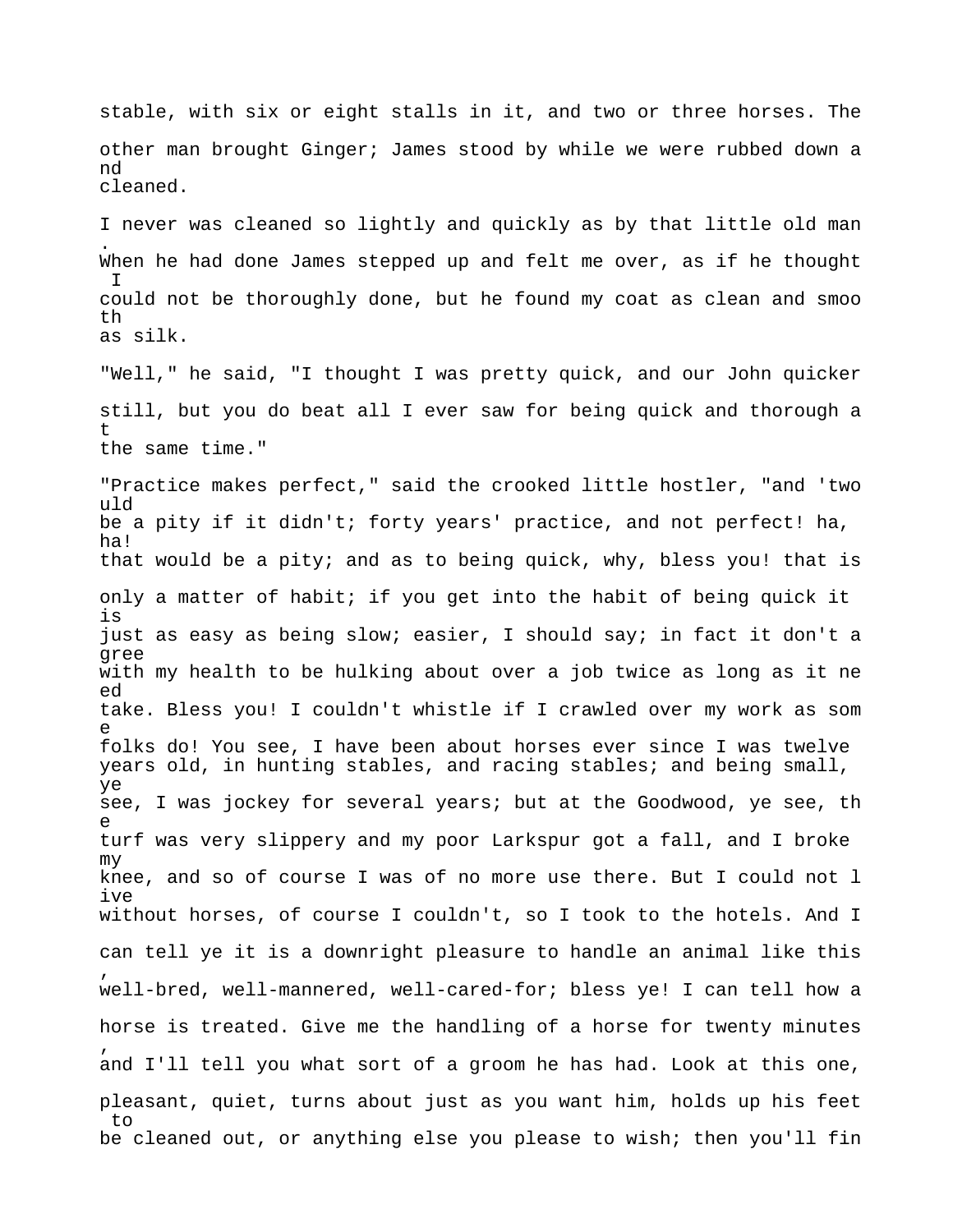d another fidgety, fretty, won't move the right way, or starts across the stall, tosses up his head as soon as you come near him, lays his ear s, and seems afraid of you; or else squares about at you with his heels . Poor things! I know what sort of treatment they have had. If they ar e timid it makes them start or shy; if they are high-mettled it makes them vicious or dangerous; their tempers are mostly made when they are yo ung. Bless you! they are like children, train 'em up in the way they shou ld go, as the good book says, and when they are old they will not depar t from it, if they have a chance." "I like to hear you talk," said James, "that's the way we lay it dow n at home, at our master's." "Who is your master, young man? if it be a proper question. I should judge he is a good one, from what I see." "He is Squire Gordon, of Birtwick Park, the other side the Beacon Hills," said James. "Ah! so, so, I have heard tell of him; fine judge of horses, ain't h  $\cap$ the best rider in the county." "I believe he is," said James, "but he rides very little now, since the poor young master was killed." "Ah! poor gentleman; I read all about it in the paper at the time. A fine horse killed, too, wasn't there?" "Yes," said James; "he was a splendid creature, brother to this one, and just like him." "Pity! pity!" said the old man; "'twas a bad place to leap, if I remember; a thin fence at top, a steep bank down to the stream, wasn 't it? No chance for a horse to see where he is going. Now, I am for bo ld riding as much as any man, but still there are some leaps that only a very knowing old huntsman has any right to take. A man's life and a horse's life are worth more than a fox's tail; at least, I should sa y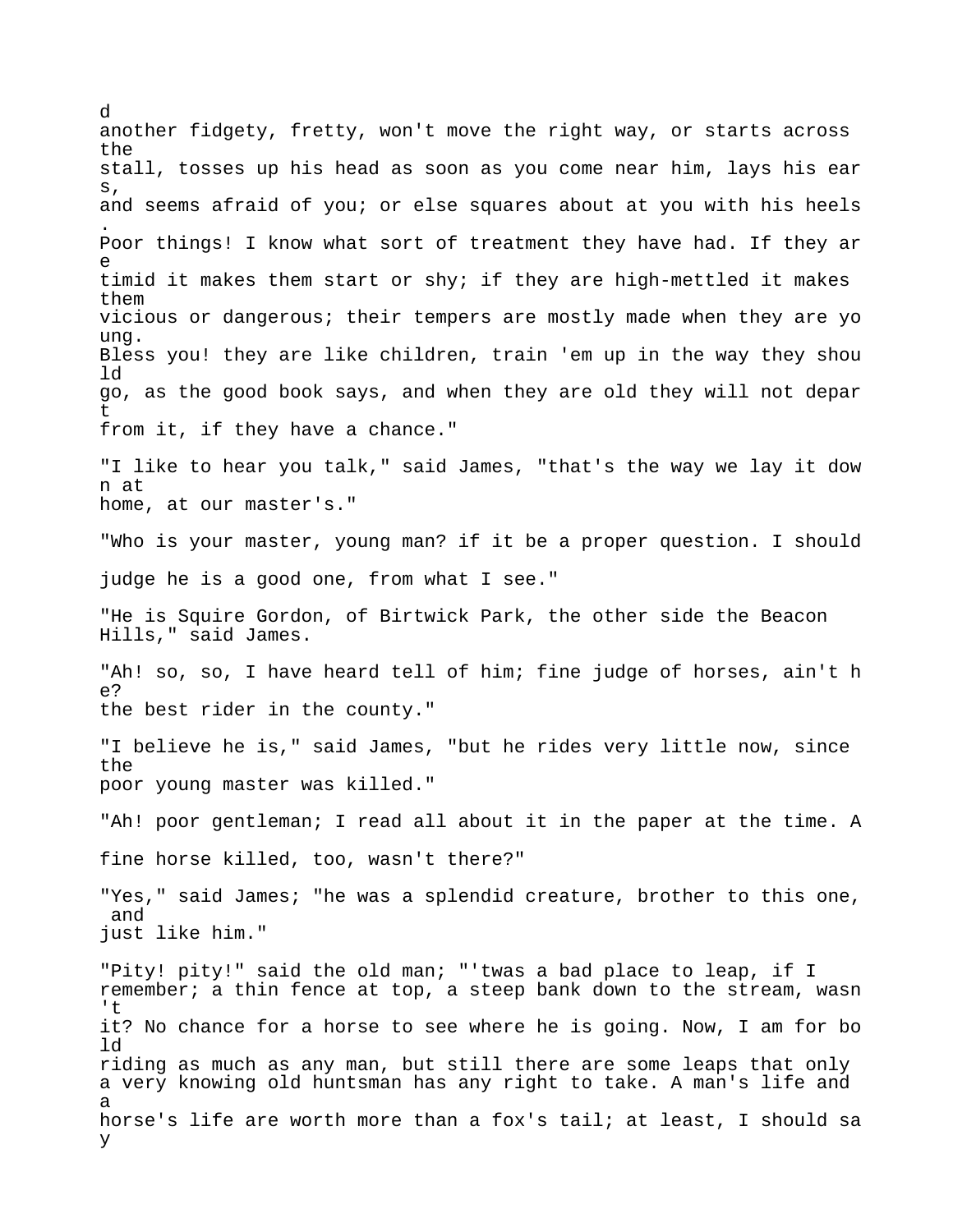they ought to be." During this time the other man had finished Ginger and had brought o ur corn, and James and the old man left the stable together. 16 The Fire Later on in the evening a traveler's horse was brought in by the sec ond hostler, and while he was cleaning him a young man with a pipe in hi s mouth lounged into the stable to gossip. "I say, Towler," said the hostler, "just run up the ladder into the loft and put some hay down into this horse's rack, will you? only lay dow n your pipe." "All right," said the other, and went up through the trapdoor; and I heard him step across the floor overhead and put down the hay. James came in to look at us the last thing, and then the door was locked. I cannot say how long I had slept, nor what time in the night it was , but I woke up very uncomfortable, though I hardly knew why. I got up ; the air seemed all thick and choking. I heard Ginger coughing and on e of the other horses seemed very restless; it was quite dark, and I c ould see nothing, but the stable seemed full of smoke, and I hardly knew how to breathe. The trapdoor had been left open, and I thought that was the place it came through. I listened, and heard a soft rushing sort of noise and a low crackling and snapping. I did not know what it was, but there wa s something in the sound so strange that it made me tremble all over. The other horses were all awake; some were pulling at their halters, oth ers stamping.

At last I heard steps outside, and the hostler who had put up the traveler's horse burst into the stable with a lantern, and began to untie the horses, and try to lead them out; but he seemed in such a hurry and so frightened himself that he frightened me still more. Th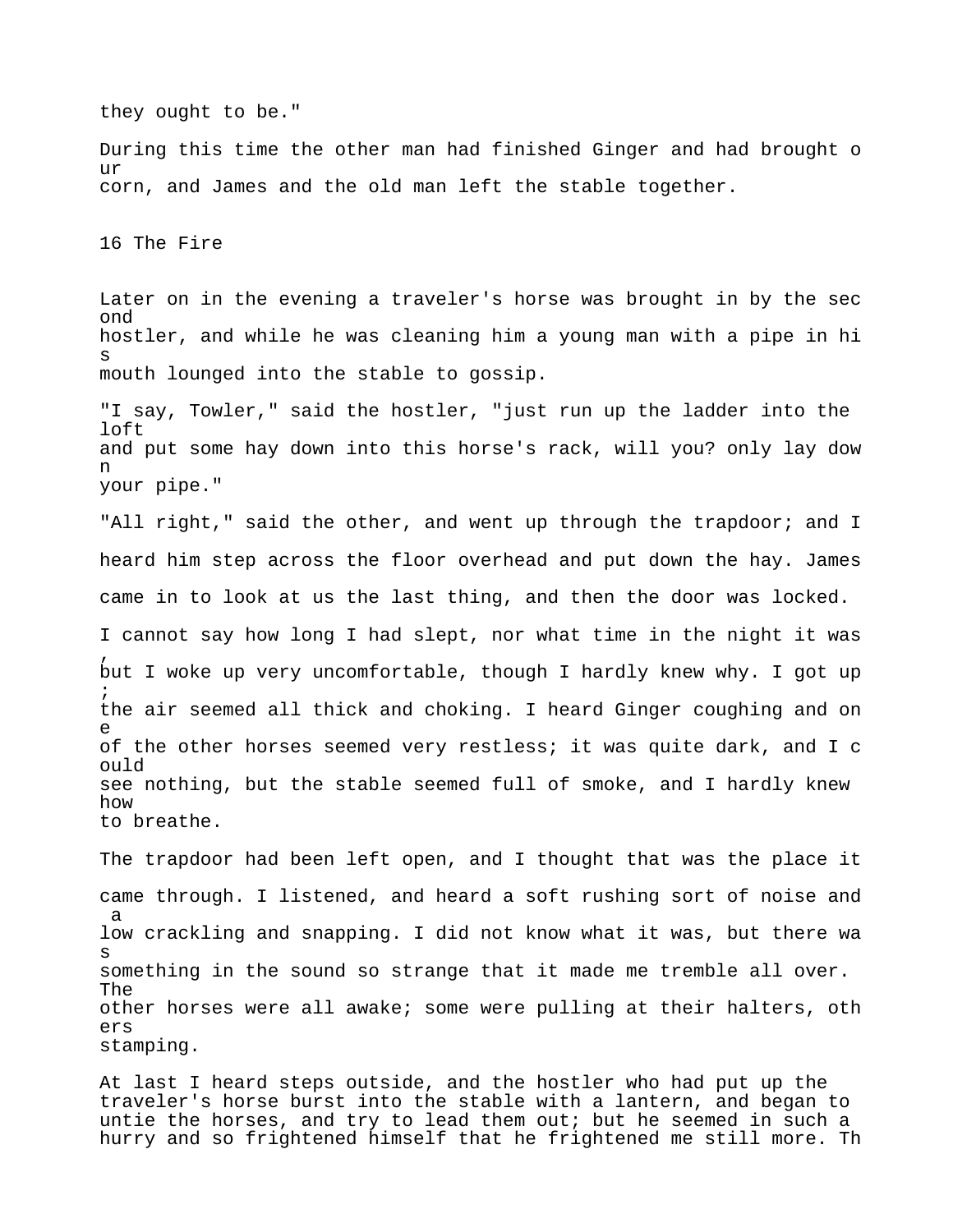first horse would not go with him; he tried the second and third, an d they too would not stir. He came to me next and tried to drag me out of the stall by force; of course that was no use. He tried us all by tu rns and then left the stable. No doubt we were very foolish, but danger seemed to be all round, an d there was nobody we knew to trust in, and all was strange and uncert ain. The fresh air that had come in through the open door made it easier  $t \circ$ breathe, but the rushing sound overhead grew louder, and as I looked upward through the bars of my empty rack I saw a red light flickerin g on the wall. Then I heard a cry of "Fire!" outside, and the old host ler quietly and quickly came in; he got one horse out, and went to anoth er, but the flames were playing round the trapdoor, and the roaring over head was dreadful. The next thing I heard was James' voice, quiet and cheery, as it alw ays was. "Come, my beauties, it is time for us to be off, so wake up and come along." I stood nearest the door, so he came to me first, patting me as he came in. "Come, Beauty, on with your bridle, my boy, we'll soon be out of thi s smother." It was on in no time; then he took the scarf off his neck, and tied it lightly over my eyes, and patting and coaxing he led me out of the stable. Safe in the yard, he slipped the scarf off my eyes, a nd shouted, "Here somebody! take this horse while I go back for the oth er." A tall, broad man stepped forward and took me, and James darted back into the stable. I set up a shrill whinny as I saw him go. Ginger to ld me afterward that whinny was the best thing I could have done for he r, for had she not heard me outside she would never have had courage to come out.

e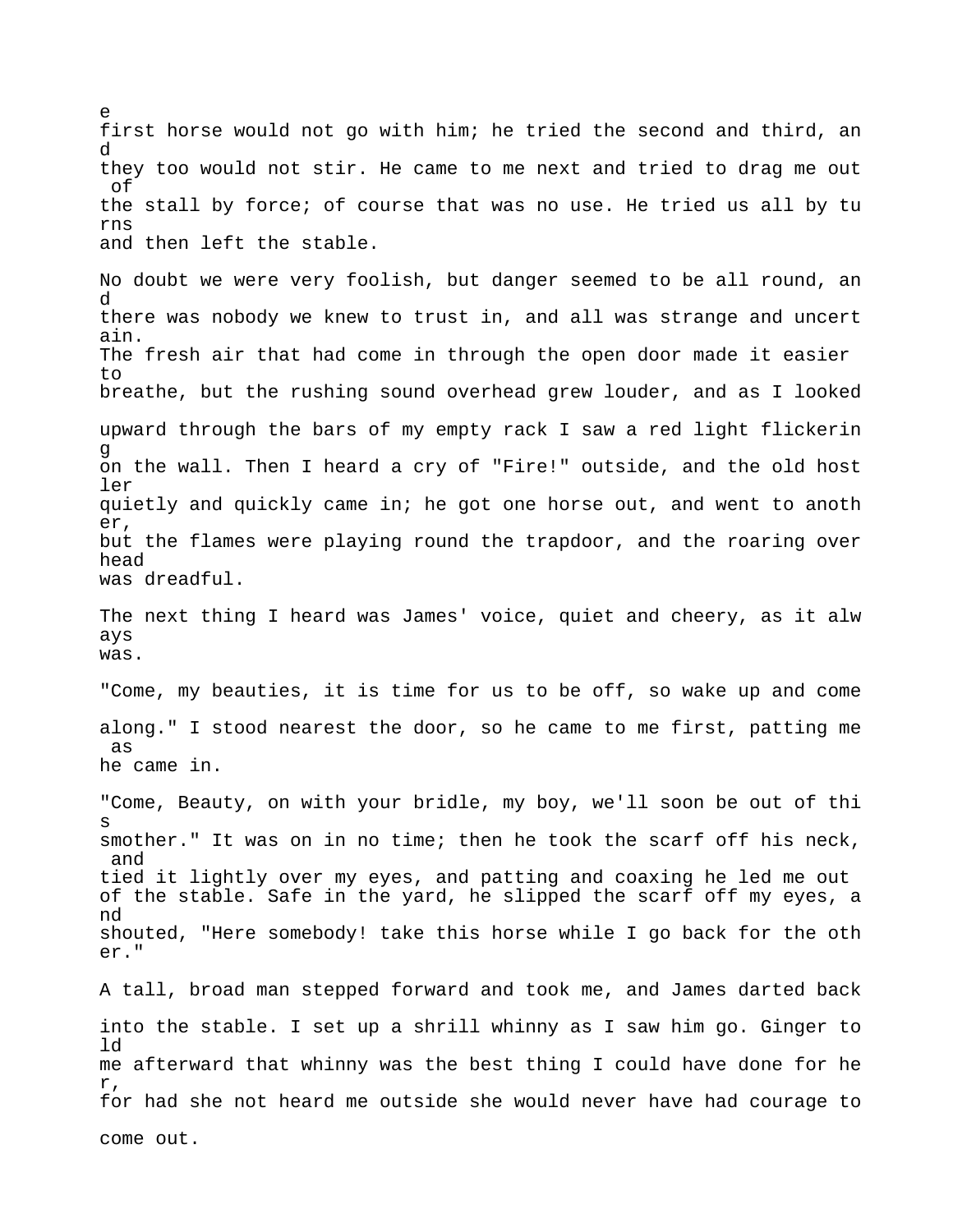There was much confusion in the yard; the horses being got out of ot her stables, and the carriages and gigs being pulled out of houses and sheds, lest the flames should spread further. On the other side the yard windows were thrown up, and people were shouting all sorts of things ; but I kept my eye fixed on the stable door, where the smoke poured o ut thicker than ever, and I could see flashes of red light; presently I heard above all the stir and din a loud, clear voice, which I knew w as master's: "James Howard! James Howard! Are you there?" There was no answer, bu t I heard a crash of something falling in the stable, and the next momen t I gave a loud, joyful neigh, for I saw James coming through the smok e leading Ginger with him; she was coughing violently, and he was not able to speak. "My brave lad!" said master, laying his hand on his shoulder, "are y  $\bigcap$ hurt?" James shook his head, for he could not yet speak. "Ay," said the big man who held me; "he is a brave lad, and no mista ke." "And now," said master, "when you have got your breath, James, we'll get out of this place as quickly as we can," and we were moving toward t he entry, when from the market-place there came a sound of galloping fe et and loud rumbling wheels. "'Tis the fire-engine! the fire-engine!" shouted two or three voices , "stand back, make way!" and clattering and thundering over the stone s two horses dashed into the yard with a heavy engine behind them. The firemen leaped to the ground; there was no need to ask where the fir e was--it was rolling up in a great blaze from the roof. We got out as fast as we could into the broad quiet market-place; th e stars were shining, and except the noise behind us, all was still.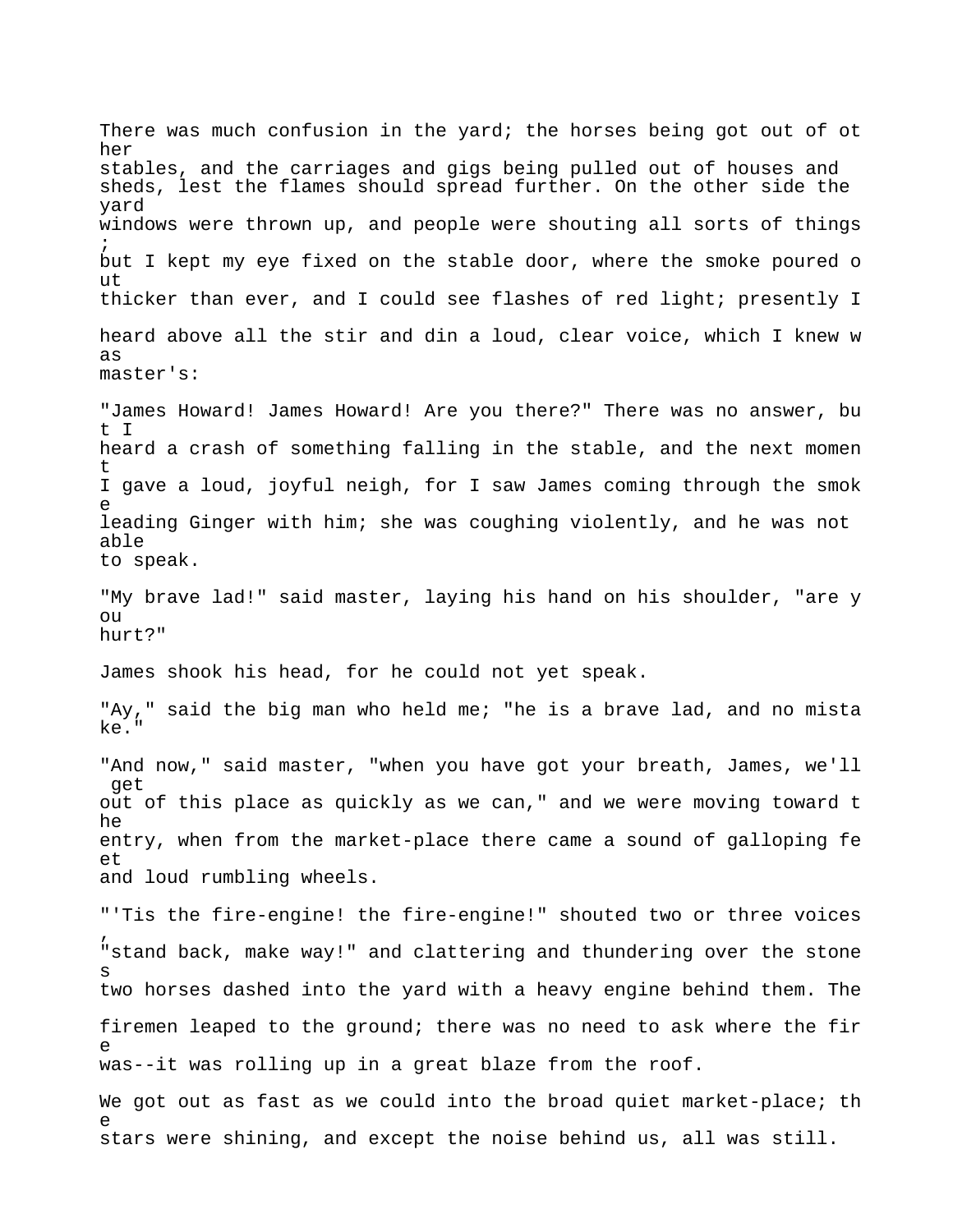Master led the way to a large hotel on the other side, and as soon a s the hostler came, he said, "James, I must now hasten to your mistres s; I trust the horses entirely to you, order whatever you think is need ed," and with that he was gone. The master did not run, but I never saw mortal man walk so fast as he did that night. There was a dreadful sound before we got into our stalls--the shriek s of those poor horses that were left burning to death in the stable--it was very terrible! and made both Ginger and me feel very bad. We, howeve r, were taken in and well done by. The next morning the master came to see how we were and to speak to James. I did not hear much, for the hostler was rubbing me down, but I could see that James looked very happy, and I thought the master w as proud of him. Our mistress had been so much alarmed in the night tha t the journey was put off till the afternoon, so James had the morning on hand, and went first to the inn to see about our harness and the carriage, and then to hear more about the fire. When he came back we heard him tell the hostler about it. At first no one could guess how the fire had been caused, but at last a man said he saw Dick Towler go i nto the stable with a pipe in his mouth, and when he came out he had not one, and went to the tap for another. Then the under hostler said he had asked Dick to go up the ladder to put down some hay, but told him to lay down his pipe first. Dick denied taking the pipe with him, but no on e believed him. I remember our John Manly's rule, never to allow a pip e in the stable, and thought it ought to be the rule everywhere. James said the roof and floor had all fallen in, and that only the b lack walls were standing; the two poor horses that could not be got out w ere

buried under the burnt rafters and tiles.

17 John Manly's Talk

The rest of our journey was very easy, and a little after sunset we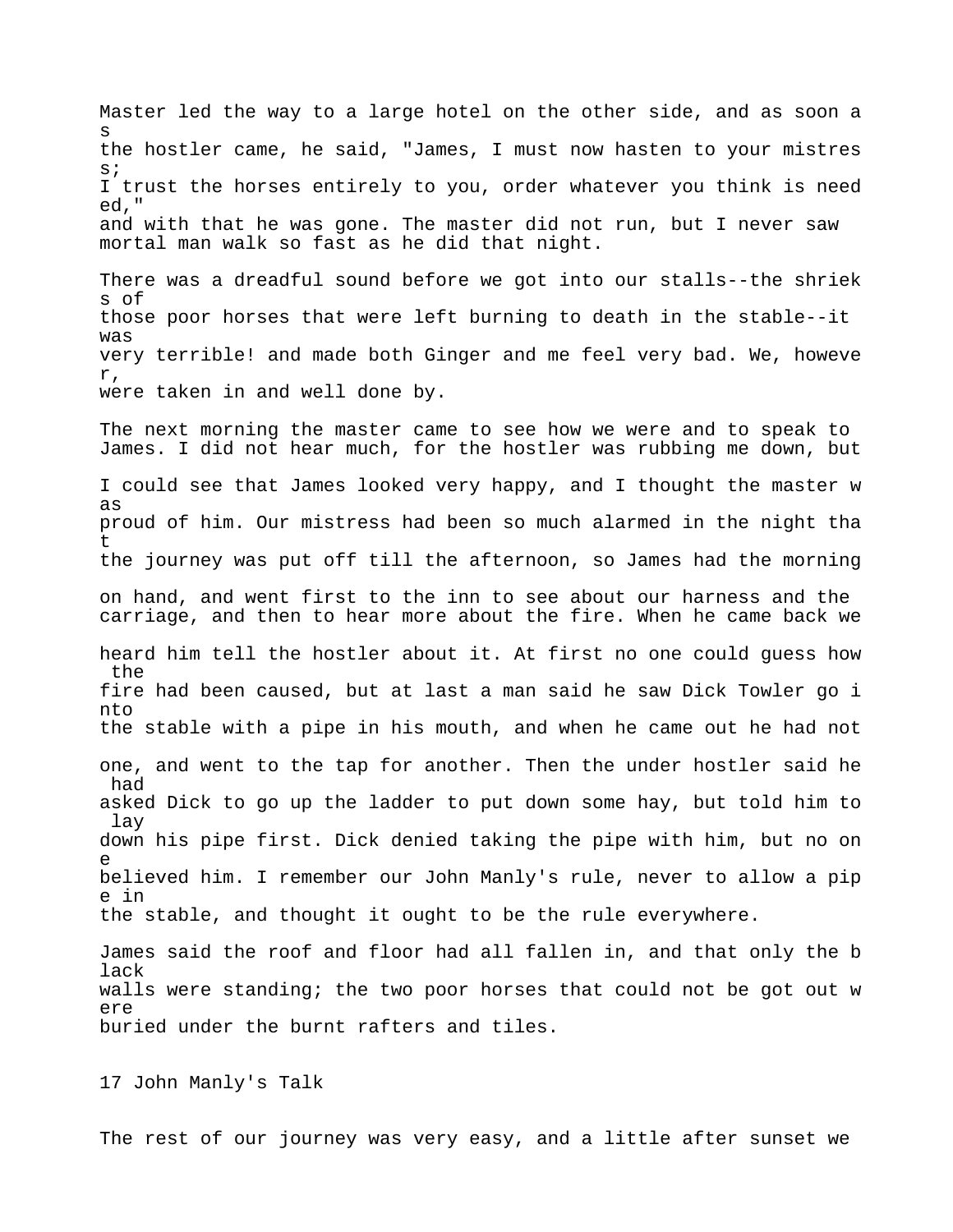reached the house of my master's friend. We were taken into a clean, snug stable; there was a kind coachman, who made us very comfortable , and who seemed to think a good deal of James when he heard about the fire. "There is one thing quite clear, young man," he said, "your horses k now who they can trust; it is one of the hardest things in the world to get horses out of a stable when there is either fire or flood. I don't k now why they won't come out, but they won't--not one in twenty." We stopped two or three days at this place and then returned home. A ll went well on the journey; we were glad to be in our own stable again , and John was equally glad to see us. Before he and James left us for the night James said, "I wonder who is coming in my place." "Little Joe Green at the lodge," said John. "Little Joe Green! why, he's a child!" "He is fourteen and a half," said John. "But he is such a little chap!" "Yes, he is small, but he is quick and willing, and kind-hearted, to o, and then he wishes very much to come, and his father would like it; and I know the master would like to give him the chance. He said if I thought he would not do he would look out for a bigger boy; but I sa id I was quite agreeable to try him for six weeks." "Six weeks!" said James; "why, it will be six months before he can b e of much use! It will make you a deal of work, John." "Well," said John with a laugh, "work and I are very good friends; I never was afraid of work yet." "You are a very good man," said James. "I wish I may ever be like yo u." "I don't often speak of myself," said John, "but as you are going aw ay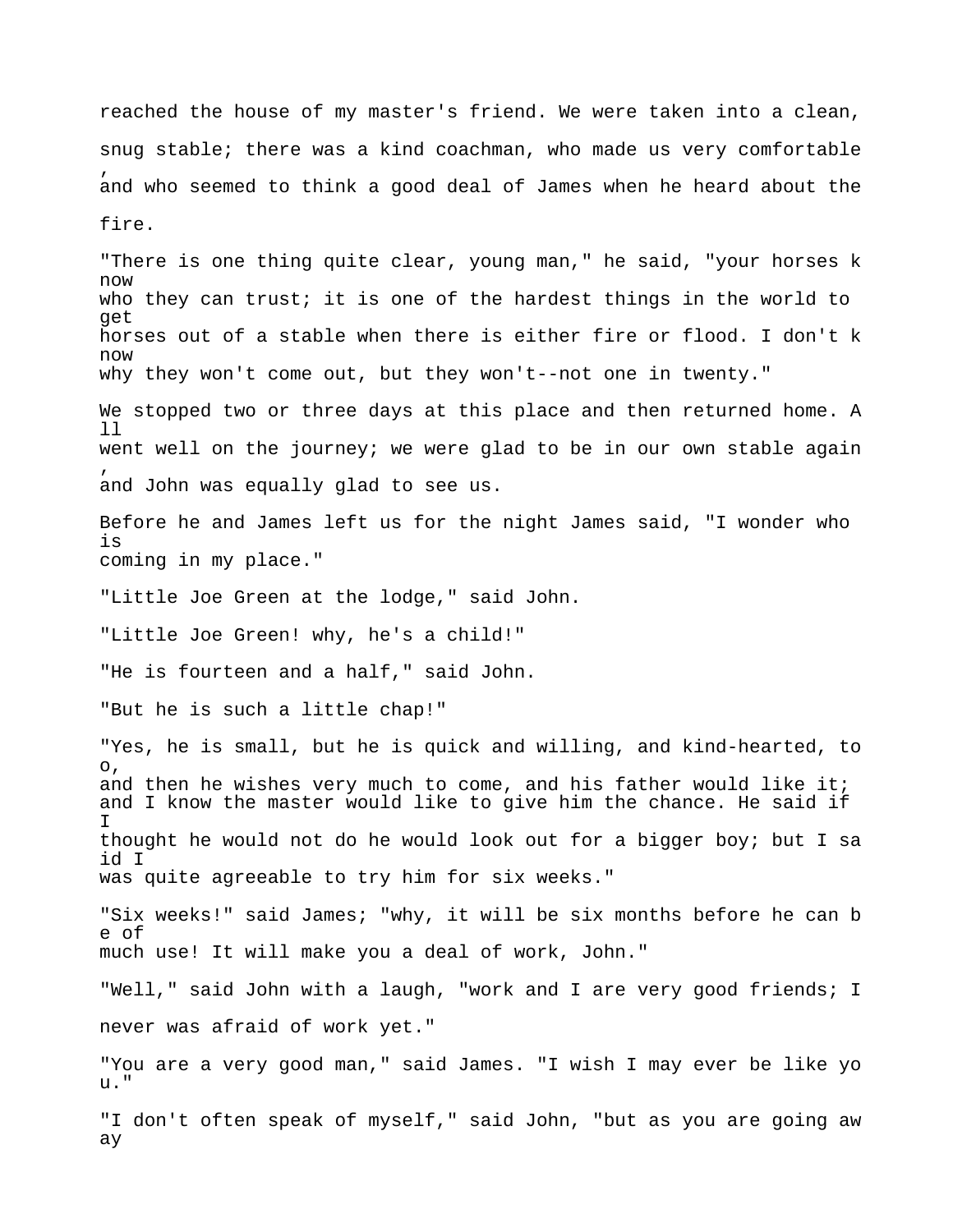from us out into the world to shift for yourself I'll just tell you how I look on these things. I was just as old as Joseph when my father a nd mother died of the fever within ten days of each other, and left me and my cripple sister Nelly alone in the world, without a relation that we could look to for help. I was a farmer's boy, not earning enough to keep myself, much less both of us, and she must have gone to the workhous e but for our mistress (Nelly calls her her angel, and she has good ri ght to do so). She went and hired a room for her with old Widow Mallet, and she gave her knitting and needlework when she was able to do it; and when she was ill she sent her dinners and many nice, comfortable thi ngs, and was like a mother to her. Then the master he took me into the st able under old Norman, the coachman that was then. I had my food at the h ouse and my bed in the loft, and a suit of clothes, and three shillings a week, so that I could help Nelly. Then there was Norman; he might ha ve turned round and said at his age he could not be troubled with a raw boy from the plow-tail, but he was like a father to me, and took no end of pains with me. When the old man died some years after I stepped into his place, and now of course I have top wages, and can lay by for a rain y day or a sunny day, as it may happen, and Nelly is as happy as a bir d. So you see, James, I am not the man that should turn up his nose at a little boy and vex a good, kind master. No, no! I shall miss you ver y much, James, but we shall pull through, and there's nothing like doi ng a kindness when 'tis put in your way, and I am glad I can do it." "Then," said James, "you don't hold with that saying, 'Everybody loo k after himself, and take care of number one'?" "No, indeed," said John, "where should I and Nelly have been if mast er and mistress and old Norman had only taken care of number one? Why, she in the workhouse and I hoeing turnips! Where would Black Beauty

Ginger have been if you had only thought of number one? why, roasted

and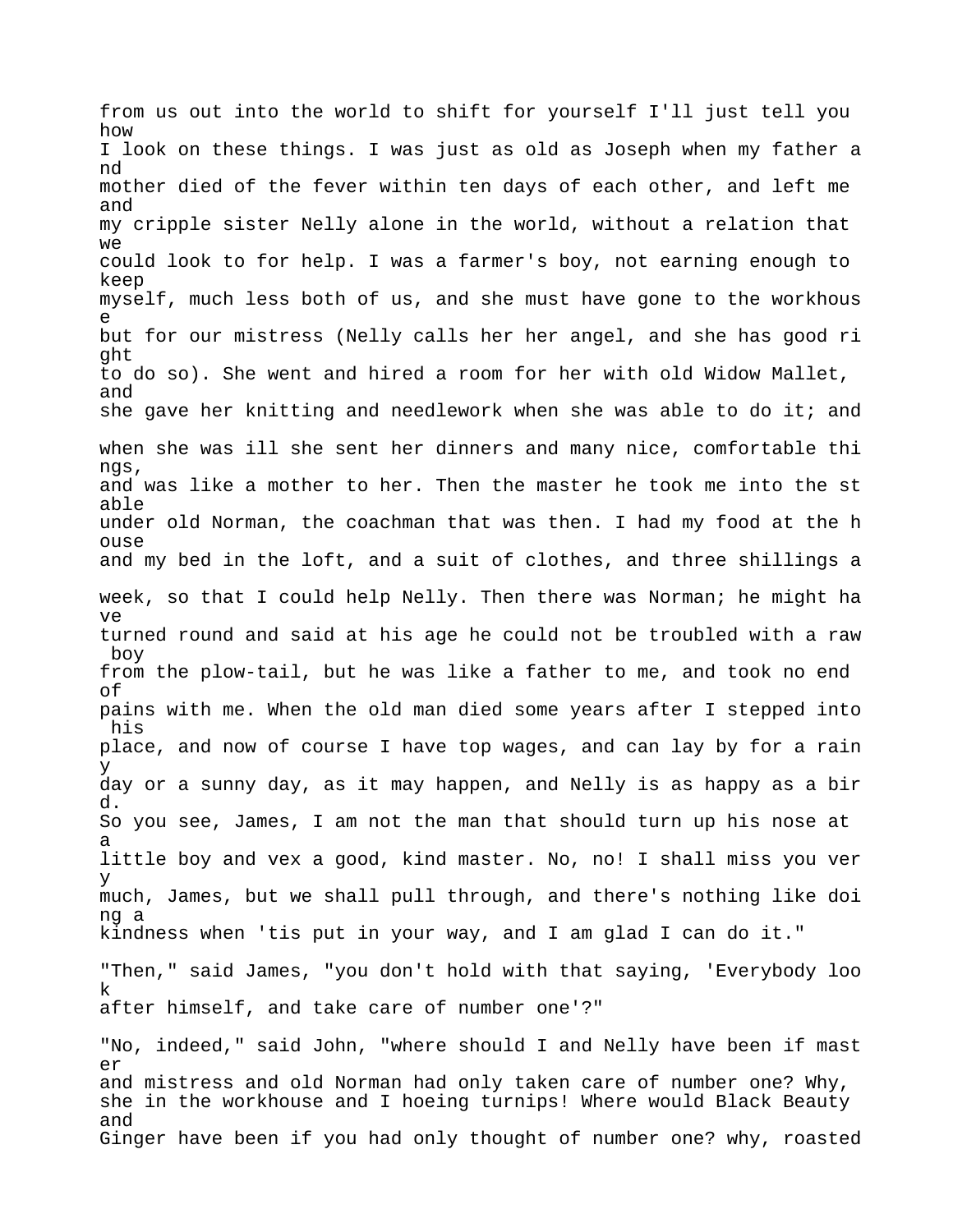death! No, Jim, no! that is a selfish, heathenish saying, whoever us es it; and any man who thinks he has nothing to do but take care of num ber one, why, it's a pity but what he had been drowned like a puppy or a kitten, before he got his eyes open; that's what I think," said John , with a very decided jerk of his head. James laughed at this; but there was a thickness in his voice when h e said, "You have been my best friend except my mother; I hope you won  $'$ forget me." "No, lad, no!" said John, "and if ever I can do you a good turn I ho  $n \infty$ you won't forget me." The next day Joe came to the stables to learn all he could before Ja mes left. He learned to sweep the stable, to bring in the straw and hay; he began to clean the harness, and helped to wash the carriage. As he w as quite too short to do anything in the way of grooming Ginger and me, James taught him upon Merrylegs, for he was to have full charge of him, under John. He was a nice little bright fellow, and always came whistling to his work. Merrylegs was a good deal put out at being "mauled about," as he sai d, "by a boy who knew nothing;" but toward the end of the second week h e told me confidentially that he thought the boy would turn out well. At last the day came when James had to leave us; cheerful as he alwa ys was, he looked quite down-hearted that morning. "You see," he said to John, "I am leaving a great deal behind; my mo ther and Betsy, and you, and a good master and mistress, and then the hor ses, and my old Merrylegs. At the new place there will not be a soul that I shall know. If it were not that I shall get a higher place, and be a ble to help my mother better, I don't think I should have made up my min d to it; it is a real pinch, John."

to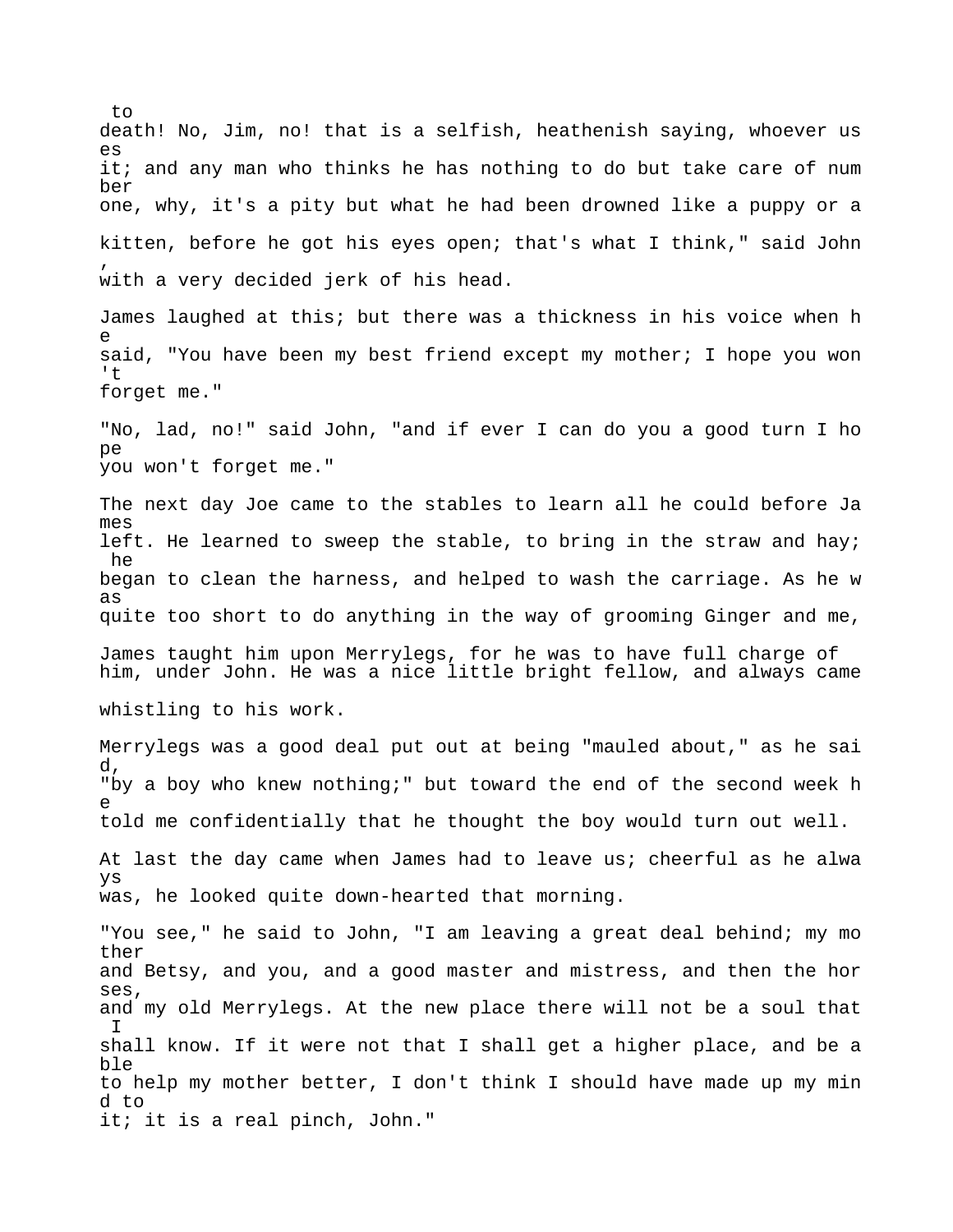"Ay, James, lad, so it is; but I should not think much of you if you could leave your home for the first time and not feel it. Cheer up, you'll make friends there; and if you get on well, as I am sure you will, it will be a fine thing for your mother, and she will be proud enough that you have got into such a good place as that." So John cheered him up, but every one was sorry to lose James; as fo r Merrylegs, he pined after him for several days, and went quite off h is appetite. So John took him out several mornings with a leading rein, when he exercised me, and, trotting and galloping by my side, got up the little fellow's spirits again, and he was soon all right.

Joe's father would often come in and give a little help, as he understood the work; and Joe took a great deal of pains to learn, an d John was quite encouraged about him.

18 Going for the Doctor

One night, a few days after James had left, I had eaten my hay and w as lying down in my straw fast asleep, when I was suddenly roused by th e stable bell ringing very loud. I heard the door of John's house open , and his feet running up to the hall. He was back again in no time; h e unlocked the stable door, and came in, calling out, "Wake up, Beauty ! You must go well now, if ever you did;" and almost before I could th ink he had got the saddle on my back and the bridle on my head. He just ran round for his coat, and then took me at a quick trot up to the h all door. The squire stood there, with a lamp in his hand.

"Now, John," he said, "ride for your life--that is, for your mistres s' life; there is not a moment to lose. Give this note to Dr. White; gi ve your horse a rest at the inn, and be back as soon as you can."

John said, "Yes, sir," and was on my back in a minute. The gardener who lived at the lodge had heard the bell ring, and was ready with the g ate open, and away we went through the park, and through the village, an d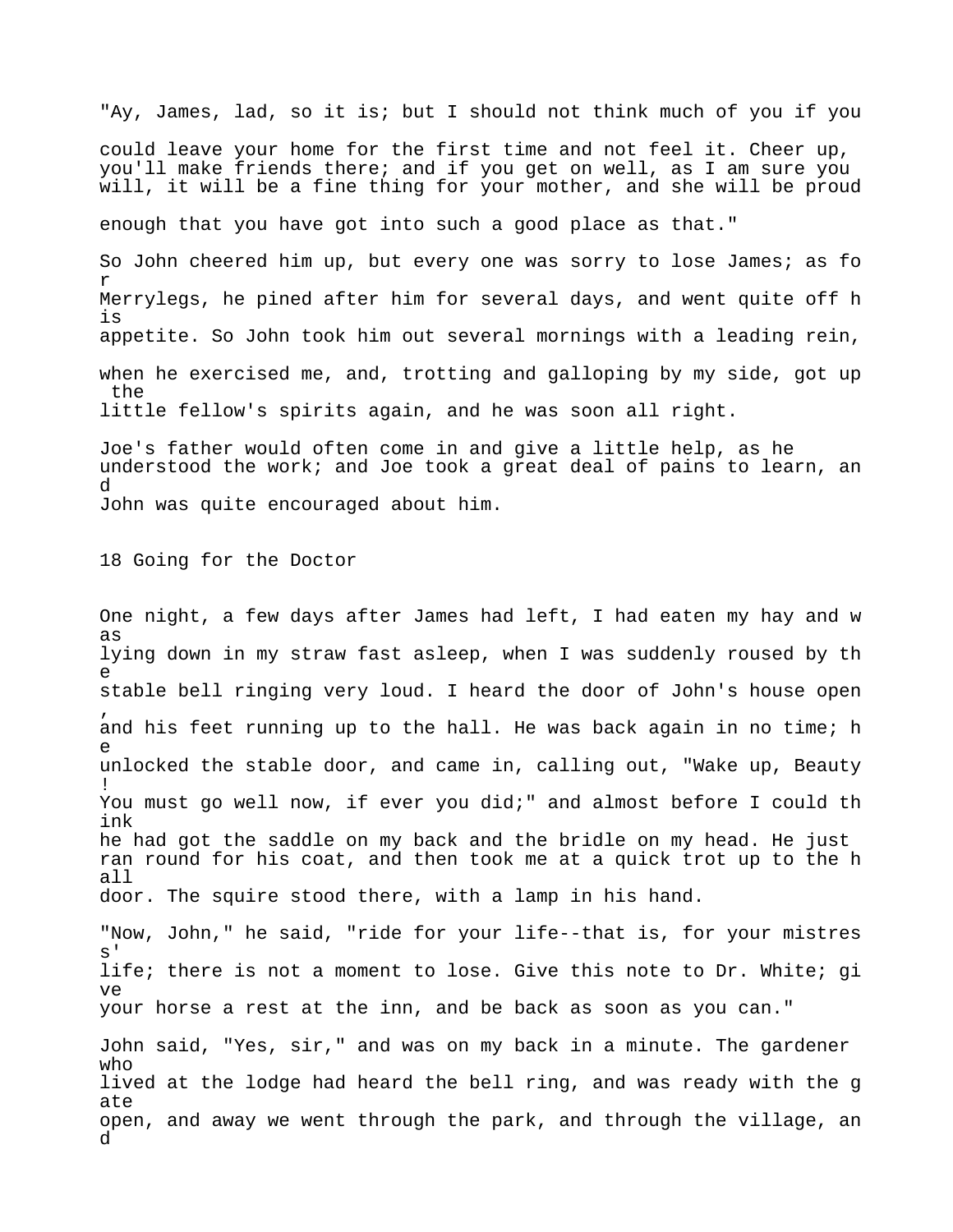down the hill till we came to the toll-gate. John called very loud a nd thumped upon the door; the man was soon out and flung open the gate.

"Now," said John, "do you keep the gate open for the doctor; here's the money," and off he went again.

There was before us a long piece of level road by the river side; Jo hn said to me, "Now, Beauty, do your best," and so I did; I wanted no w hip nor spur, and for two miles I galloped as fast as I could lay my fee t to the ground; I don't believe that my old grandfather, who won the rac e at Newmarket, could have gone faster. When we came to the bridge Joh n pulled me up a little and patted my neck. "Well done, Beauty! good o ld fellow," he said. He would have let me go slower, but my spirit was up, and I was off again as fast as before. The air was frosty, the moon was bright; it was very pleasant. We came through a village, then throug h a dark wood, then uphill, then downhill, till after eight miles' run we came to the town, through the streets and into the market-place. It was all quite still except the clatter of my feet on the stones--everybo dy was asleep. The church clock struck three as we drew up at Dr. White 's door. John rang the bell twice, and then knocked at the door like thunder. A window was thrown up, and Dr. White, in his nightcap, put his head out and said, "What do you want?" "Mrs. Gordon is very ill, sir; master wants you to go at once; he th

she will die if you cannot get there. Here is a note."

"Wait," he said, "I will come."

inks

He shut the window, and was soon at the door.

"The worst of it is," he said, "that my horse has been out all day a nd is quite done up; my son has just been sent for, and he has taken th e other. What is to be done? Can I have your horse?"

"He has come at a gallop nearly all the way, sir, and I was to give him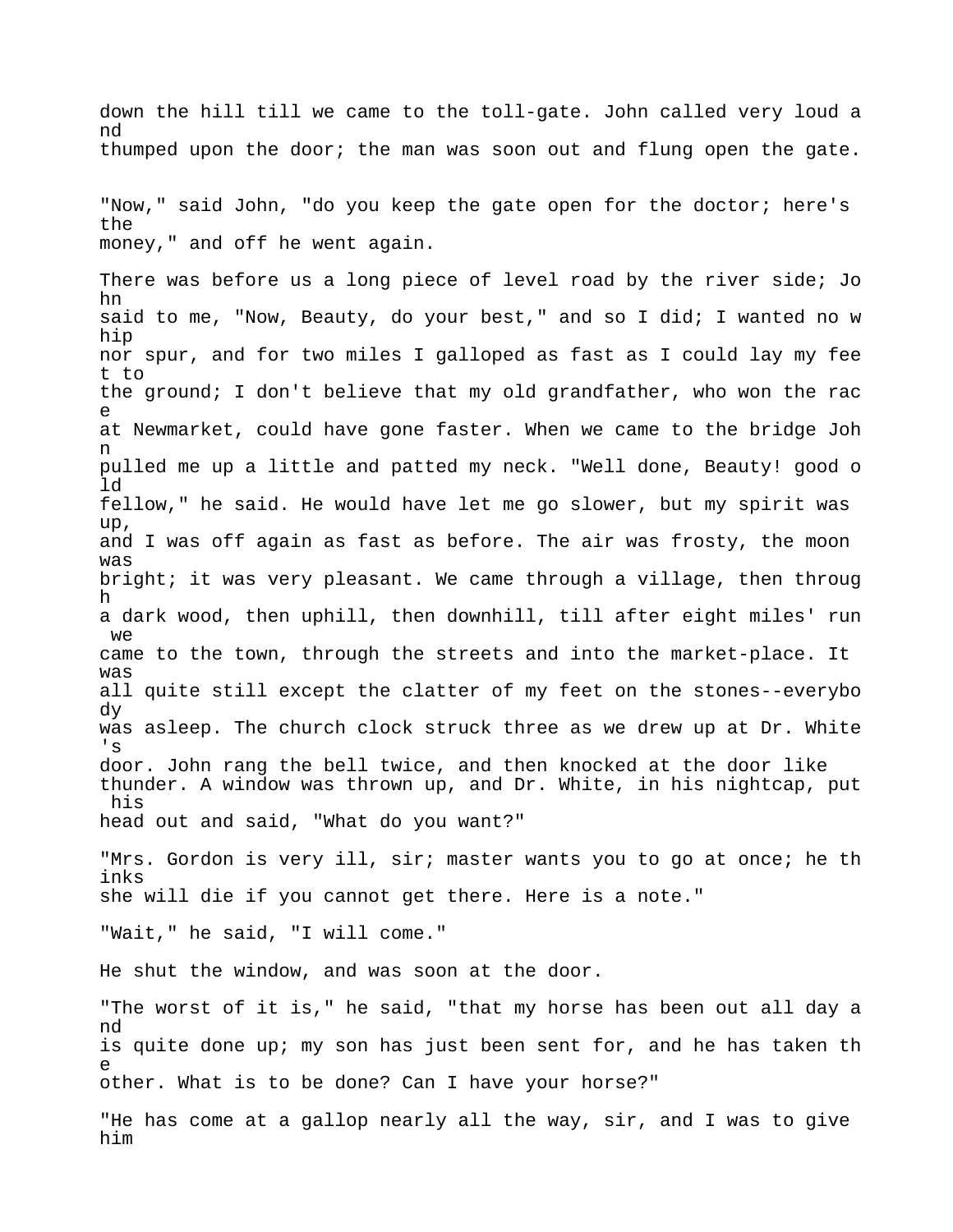a rest here; but I think my master would not be against it, if you t hink fit, sir." "All right," he said; "I will soon be ready." John stood by me and stroked my neck; I was very hot. The doctor cam e out with his riding-whip. "You need not take that, sir," said John; "Black Beauty will go till he drops. Take care of him, sir, if you can; I should not like any harm to come to him." "No, no, John," said the doctor, "I hope not," and in a minute we ha d left John far behind. I will not tell about our way back. The doctor was a heavier man tha n John, and not so good a rider; however, I did my very best. The man at the toll-gate had it open. When we came to the hill the doctor drew me up. "Now, my good fellow," he said, "take some breath." I was glad h e did, for I was nearly spent, but that breathing helped me on, and so on we were in the park. Joe was at the lodge gate; my master was at the hall door, for he had heard us coming. He spoke not a word; the doct or went into the house with him, and Joe led me to the stable. I was gl ad to get home; my legs shook under me, and I could only stand and pant . I had not a dry hair on my body, the water ran down my legs, and I ste amed all over, Joe used to say, like a pot on the fire. Poor Joe! he was young and small, and as yet he knew very little, and his father, who would have helped him, had been sent to the next village; but I am s ure he did the very best he knew. He rubbed my legs and my chest, but he did not put my warm cloth on me; he thought I was so hot I should not li ke it. Then he gave me a pailful of water to drink; it was cold and ver y good, and I drank it all; then he gave me some hay and some corn, an d thinking he had done right, he went away. Soon I began to shake and tremble, and turned deadly cold; my legs ached, my loins ached, and my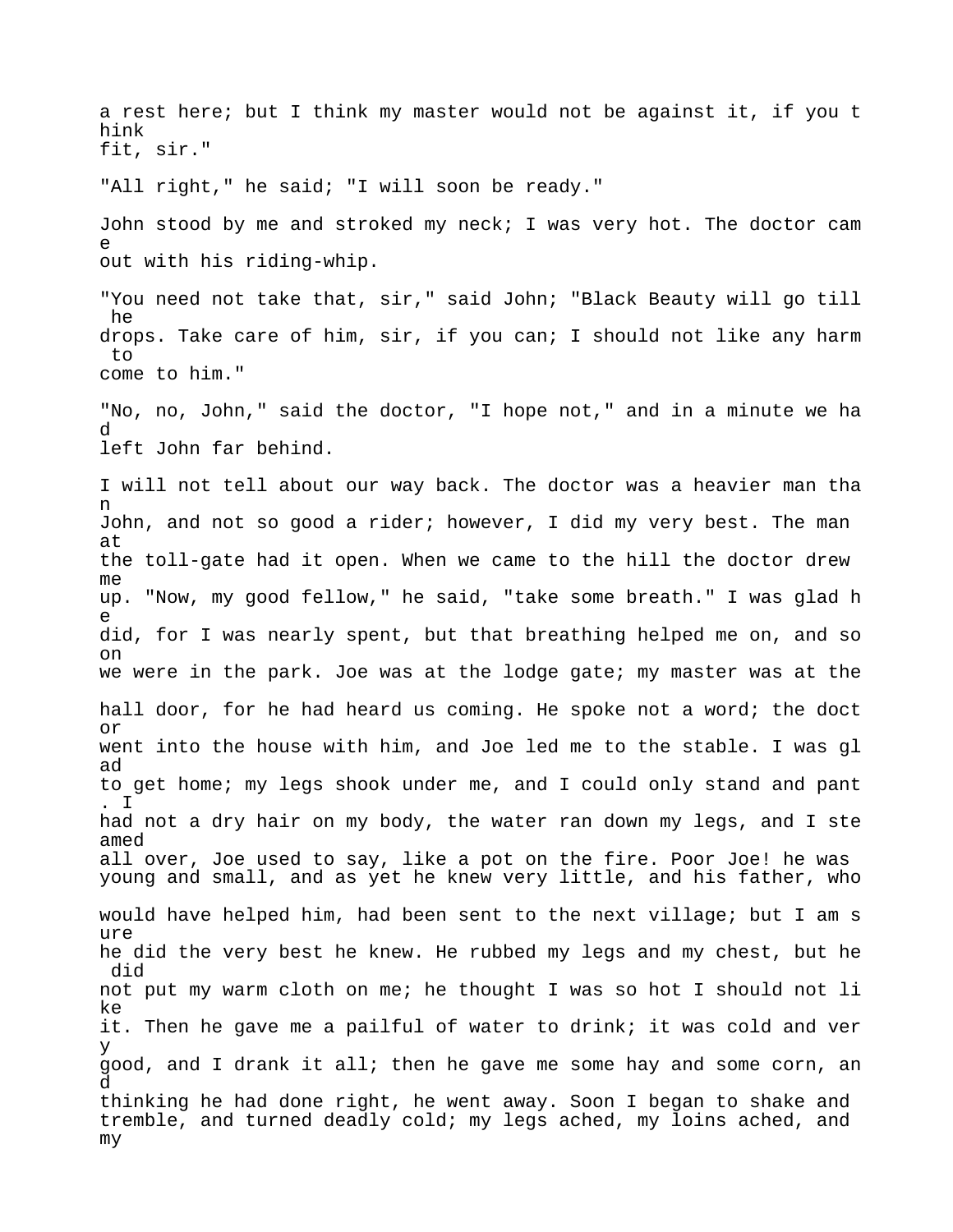chest ached, and I felt sore all over. Oh! how I wished for my warm, thick cloth, as I stood and trembled. I wished for John, but he had eight miles to walk, so I lay down in my straw and tried to go to sl eep. After a long while I heard John at the door; I gave a low moan, for I was in great pain. He was at my side in a moment, stooping down by m e. I could not tell him how I felt, but he seemed to know it all; he cove red me up with two or three warm cloths, and then ran to the house for s ome hot water; he made me some warm gruel, which I drank, and then I thi nk I went to sleep. John seemed to be very much put out. I heard him say to himself over and over again, "Stupid boy! stupid boy! no cloth put on, and I dare say the water was cold, too; boys are no good;" but Joe was a good boy, afte r all. I was now very ill; a strong inflammation had attacked my lungs, and I could not draw my breath without pain. John nursed me night and day; he would get up two or three times in the night to come to me. My maste r, too, often came to see me. "My poor Beauty," he said one day, "my go od horse, you saved your mistress' life, Beauty; yes, you saved her lif e." I was very glad to hear that, for it seems the doctor had said if we had been a little longer it would have been too late. John told my maste r he never saw a horse go so fast in his life. It seemed as if the horse knew what was the matter. Of course I did, though John thought not; at le ast I knew as much as this--that John and I must go at the top of our sp eed, and that it was for the sake of the mistress.

19 Only Ignorance

I do not know how long I was ill. Mr. Bond, the horse-doctor, came e very day. One day he bled me; John held a pail for the blood. I felt very faint after it and thought I should die, and I believe they all thou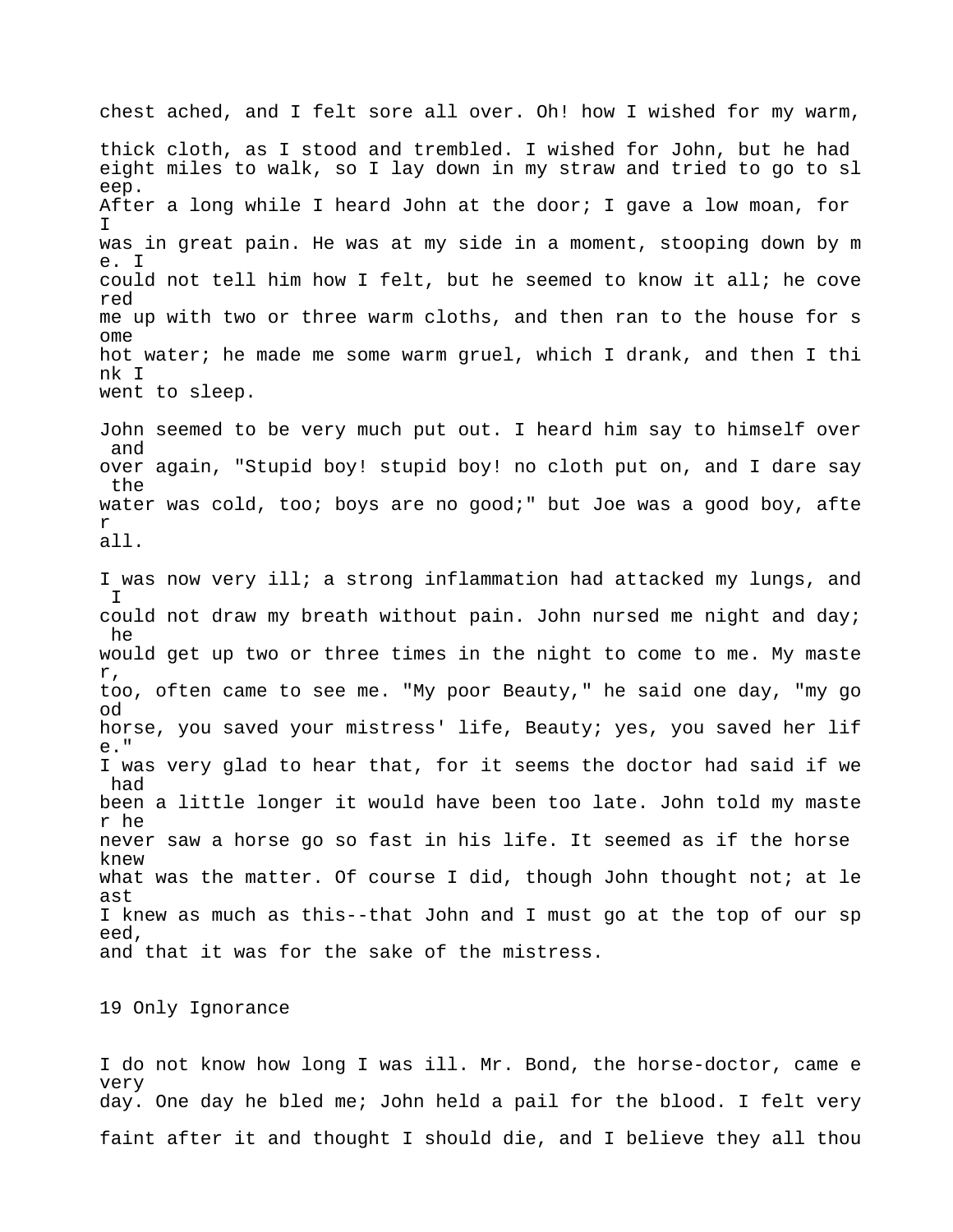ght so too.

Ginger and Merrylegs had been moved into the other stable, so that I might be quiet, for the fever made me very quick of hearing; any lit tle noise seemed quite loud, and I could tell every one's footstep going  $t \circ$ and from the house. I knew all that was going on. One night John had to give me a draught; Thomas Green came in to help him. After I had tak en it and John had made me as comfortable as he could, he said he shoul d stay half an hour to see how the medicine settled. Thomas said he would stay with him, so they went and sat down on a bench that had b een brought into Merrylegs' stall, and put down the lantern at their fee t, that I might not be disturbed with the light.

For awhile both men sat silent, and then Tom Green said in a low voi ce:

"I wish, John, you'd say a bit of a kind word to Joe. The boy is qui te broken-hearted; he can't eat his meals, and he can't smile. He says he knows it was all his fault, though he is sure he did the best he kne w, and he says if Beauty dies no one will ever speak to him again. It g oes to my heart to hear him. I think you might give him just a word; he is not a bad boy."

After a short pause John said slowly, "You must not be too hard upon me, Tom. I know he meant no harm, I never said he did; I know he is not a bad boy. But you see, I am sore myself; that horse is the pride of m y heart, to say nothing of his being such a favorite with the master a nd mistress; and to think that his life may be flung away in this manne r is more than I can bear. But if you think I am hard on the boy I will t ry to give him a good word to-morrow--that is, I mean if Beauty is bett er."

"Well, John, thank you. I knew you did not wish to be too hard, and I am glad you see it was only ignorance."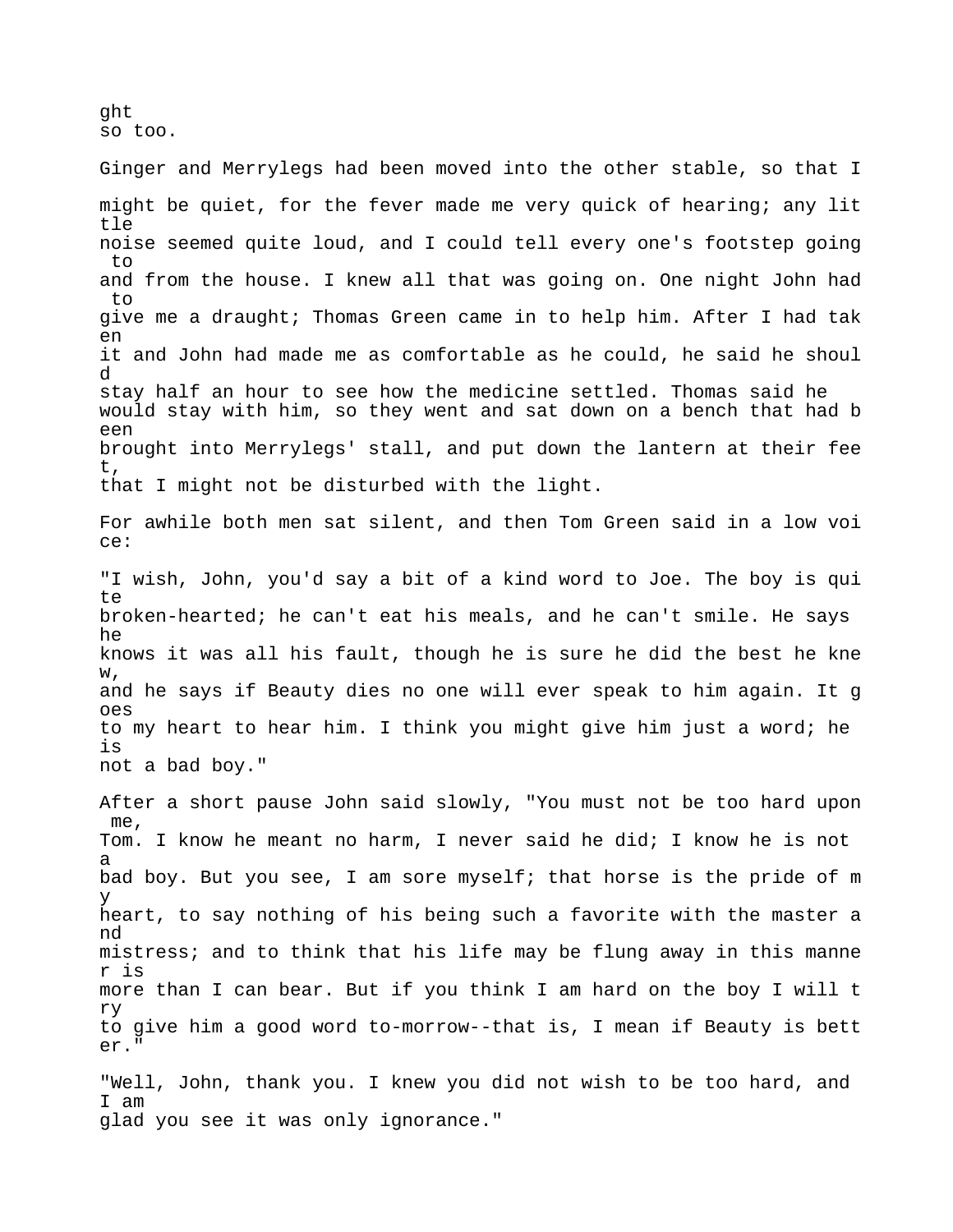John's voice almost startled me as he answered: "Only ignorance! only ignorance! how can you talk about only ignoran ce? Don't you know that it is the worst thing in the world, next to wickedness?--and which does the most mischief heaven only knows. If people can say, 'Oh! I did not know, I did not mean any harm,' they think it is all right. I suppose Martha Mulwash did not mean to kill that baby when she dosed it with Dalby and soothing syrups; but she did kill it, and was tried for manslaughter." "And serve her right, too," said Tom. "A woman should not undertake  $t \circ$ nurse a tender little child without knowing what is good and what is bad for it." "Bill Starkey," continued John, "did not mean to frighten his brothe r into fits when he dressed up like a ghost and ran after him in the moonlight; but he did; and that bright, handsome little fellow, that might have been the pride of any mother's heart is just no better th an an idiot, and never will be, if he lives to be eighty years old. You were a good deal cut up yourself, Tom, two weeks ago, when those you ng ladies left your hothouse door open, with a frosty east wind blowing right in; you said it killed a good many of your plants." "A good many!" said Tom; "there was not one of the tender cuttings t hat was not nipped off. I shall have to strike all over again, and the w orst of it is that I don't know where to go to get fresh ones. I was near ly mad when I came in and saw what was done." "And yet," said John, "I am sure the young ladies did not mean it; i t was only ignorance." I heard no more of this conversation, for the medicine did well and sent me to sleep, and in the morning I felt much better; but I often thou ght of John's words when I came to know more of the world. 20 Joe Green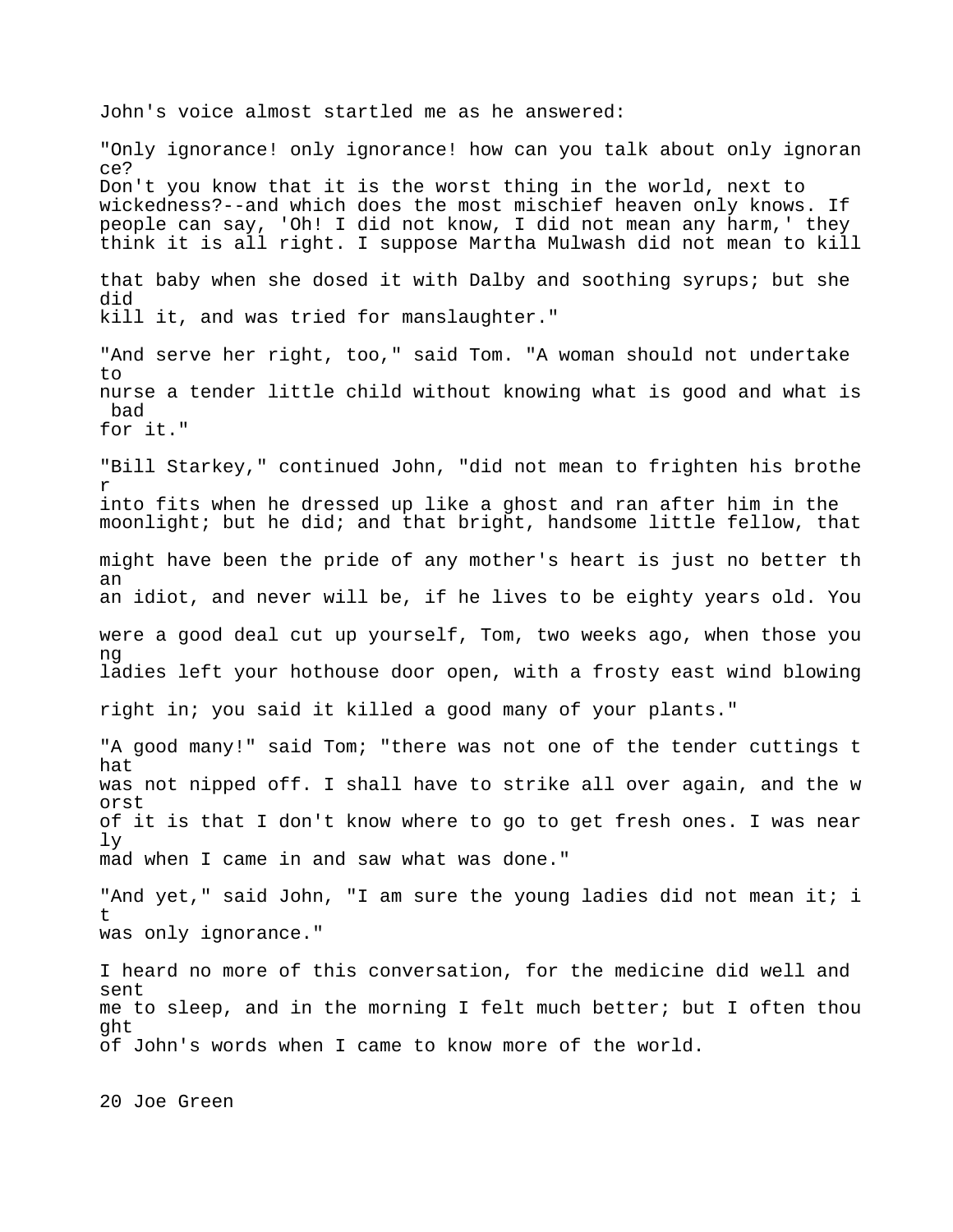Joe Green went on very well; he learned quickly, and was so attentiv e and careful that John began to trust him in many things; but as I ha ve said, he was small of his age, and it was seldom that he was allowed to exercise either Ginger or me; but it so happened one morning that Jo hn was out with Justice in the luggage cart, and the master wanted a note to be taken immediately to a gentleman's house, about three mil es distant, and sent his orders for Joe to saddle me and take it, addin g the caution that he was to ride steadily.

The note was delivered, and we were quietly returning when we came to the brick-field. Here we saw a cart heavily laden with bricks; th e wheels had stuck fast in the stiff mud of some deep ruts, and the ca rter was shouting and flogging the two horses unmercifully. Joe pulled up . It was a sad sight. There were the two horses straining and struggling with all their might to drag the cart out, but they could not move it; th e sweat streamed from their legs and flanks, their sides heaved, and e very muscle was strained, while the man, fiercely pulling at the head of the fore horse, swore and lashed most brutally.

"Hold hard," said Joe; "don't go on flogging the horses like that; t he wheels are so stuck that they cannot move the cart."

The man took no heed, but went on lashing.

"Stop! pray stop!" said Joe. "I'll help you to lighten the cart; the y can't move it now."

"Mind your own business, you impudent young rascal, and I'll mind mi ne!" The man was in a towering passion and the worse for drink, and laid on the whip again. Joe turned my head, and the next moment we were goin g at a round gallop toward the house of the master brick-maker. I cannot say if John would have approved of our pace, but Joe and I were both of one mind, and so angry that we could not have gone slower.

The house stood close by the roadside. Joe knocked at the door, and shouted, "Halloo! Is Mr. Clay at home?" The door was opened, and Mr.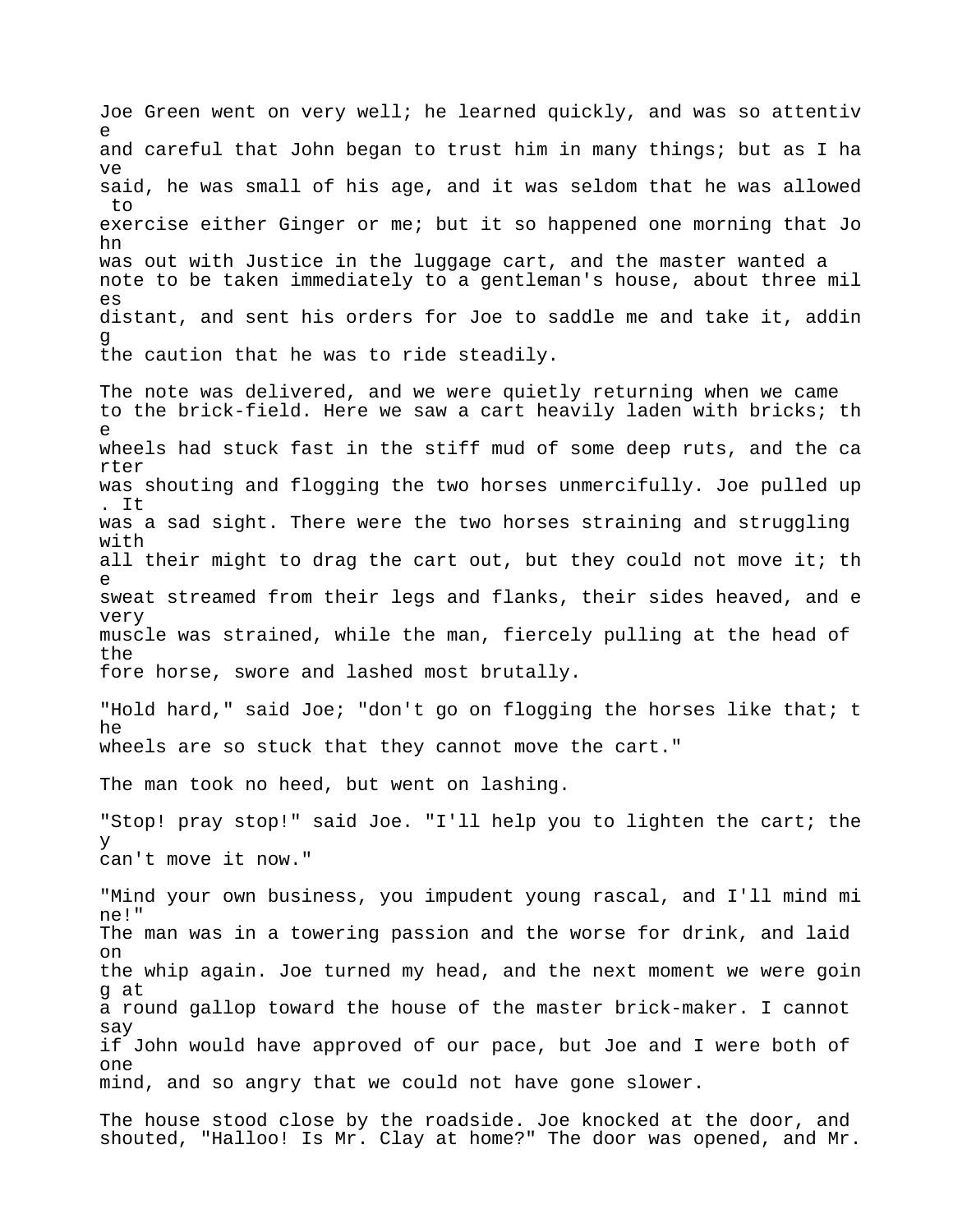Clay himself came out. "Halloo, young man! You seem in a hurry; any orders from the squire this morning?" "No, Mr. Clay, but there's a fellow in your brick-yard flogging two horses to death. I told him to stop, and he wouldn't; I said I'd hel p him to lighten the cart, and he wouldn't; so I have come to tell you . Pray, sir, go." Joe's voice shook with excitement. "Thank ye, my lad," said the man, running in for his hat; then pausi ng for a moment, "Will you give evidence of what you saw if I should br ing the fellow up before a magistrate?" "That I will," said Joe, "and glad too." The man was gone, and we we re on our way home at a smart trot. "Why, what's the matter with you, Joe? You look angry all over," sai d John, as the boy flung himself from the saddle. "I am angry all over, I can tell you," said the boy, and then in hurried, excited words he told all that had happened. Joe was usuall y such a quiet, gentle little fellow that it was wonderful to see him so roused. "Right, Joe! you did right, my boy, whether the fellow gets a summon s or not. Many folks would have ridden by and said it was not their business to interfere. Now I say that with cruelty and oppression it is everybody's business to interfere when they see it; you did right, m y boy." Joe was quite calm by this time, and proud that John approved of him , and cleaned out my feet and rubbed me down with a firmer hand than usual. They were just going home to dinner when the footman came down to th e stable to say that Joe was wanted directly in master's private room; there was a man brought up for ill-using horses, and Joe's evidence was wanted. The boy flushed up to his forehead, and his eyes sparkled. "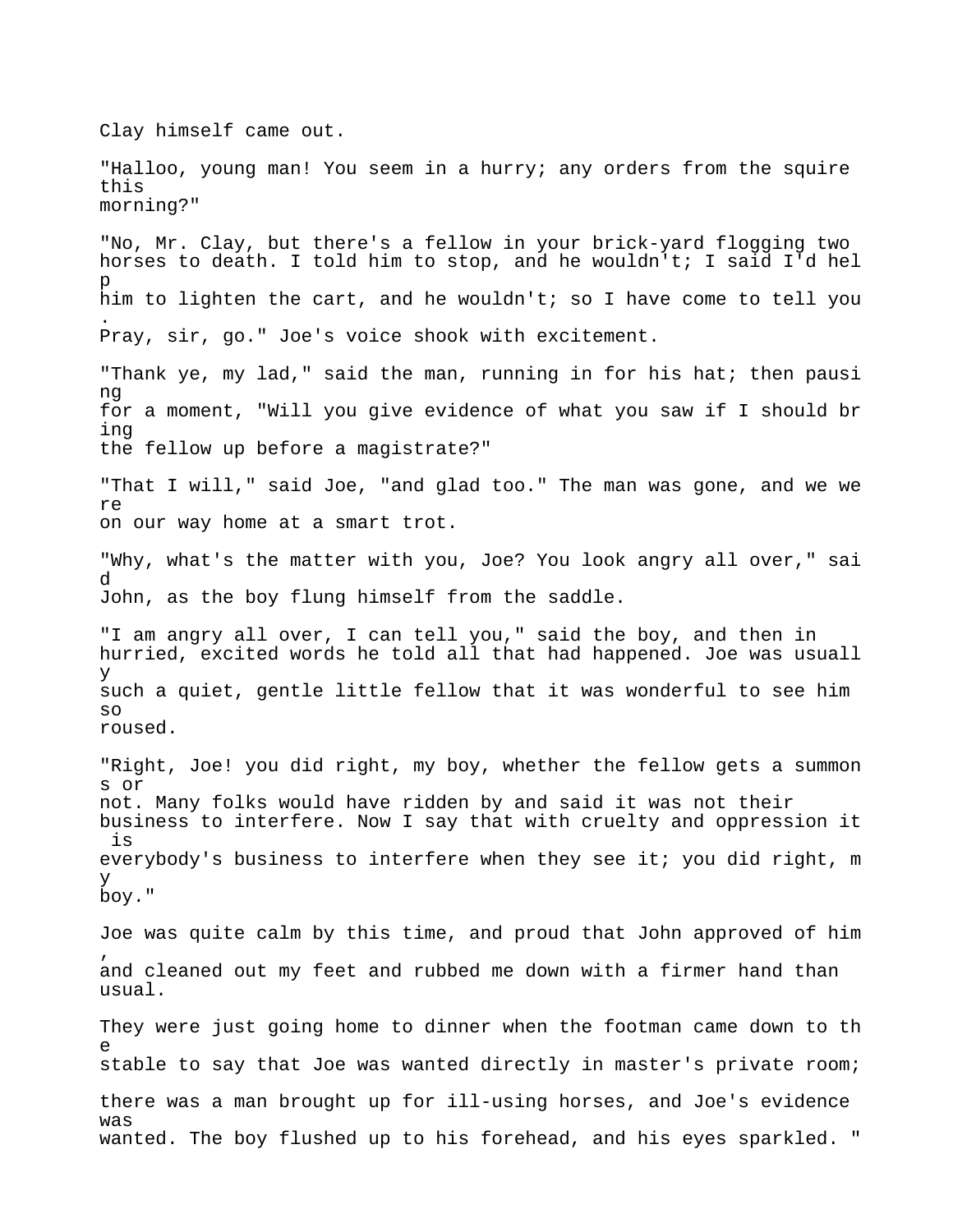They shall have it," said he.

"Put yourself a bit straight," said John. Joe gave a pull at his nec ktie and a twitch at his jacket, and was off in a moment. Our master bein g one of the county magistrates, cases were often brought to him to settle, or say what should be done. In the stable we heard no more f or some time, as it was the men's dinner hour, but when Joe came next i nto the stable I saw he was in high spirits; he gave me a good-natured s lap, and said, "We won't see such things done, will we, old fellow?" We h eard afterward that he had given his evidence so clearly, and the horses were in such an exhausted state, bearing marks of such brutal usage, that the carter was committed to take his trial, and might possibly be senten ced to two or three months in prison.

It was wonderful what a change had come over Joe. John laughed, and said he had grown an inch taller in that week, and I believe he had. He was just as kind and gentle as before, but there was more purpose an d determination in all that he did--as if he had jumped at once from a boy into a man.

21 The Parting

Now I had lived in this happy place three years, but sad changes wer e about to come over us. We heard from time to time that our mistress was ill. The doctor was often at the house, and the master looked grave and anxious. Then we heard that she must leave her home at once, and go to a warm country for two or three years. The news fell upon the househ old like the tolling of a deathbell. Everybody was sorry; but the master began directly to make arrangements for breaking up his establishmen t and leaving England. We used to hear it talked about in our stable; indeed, nothing else was talked about.

John went about his work silent and sad, and Joe scarcely whistled. There was a great deal of coming and going; Ginger and I had full wo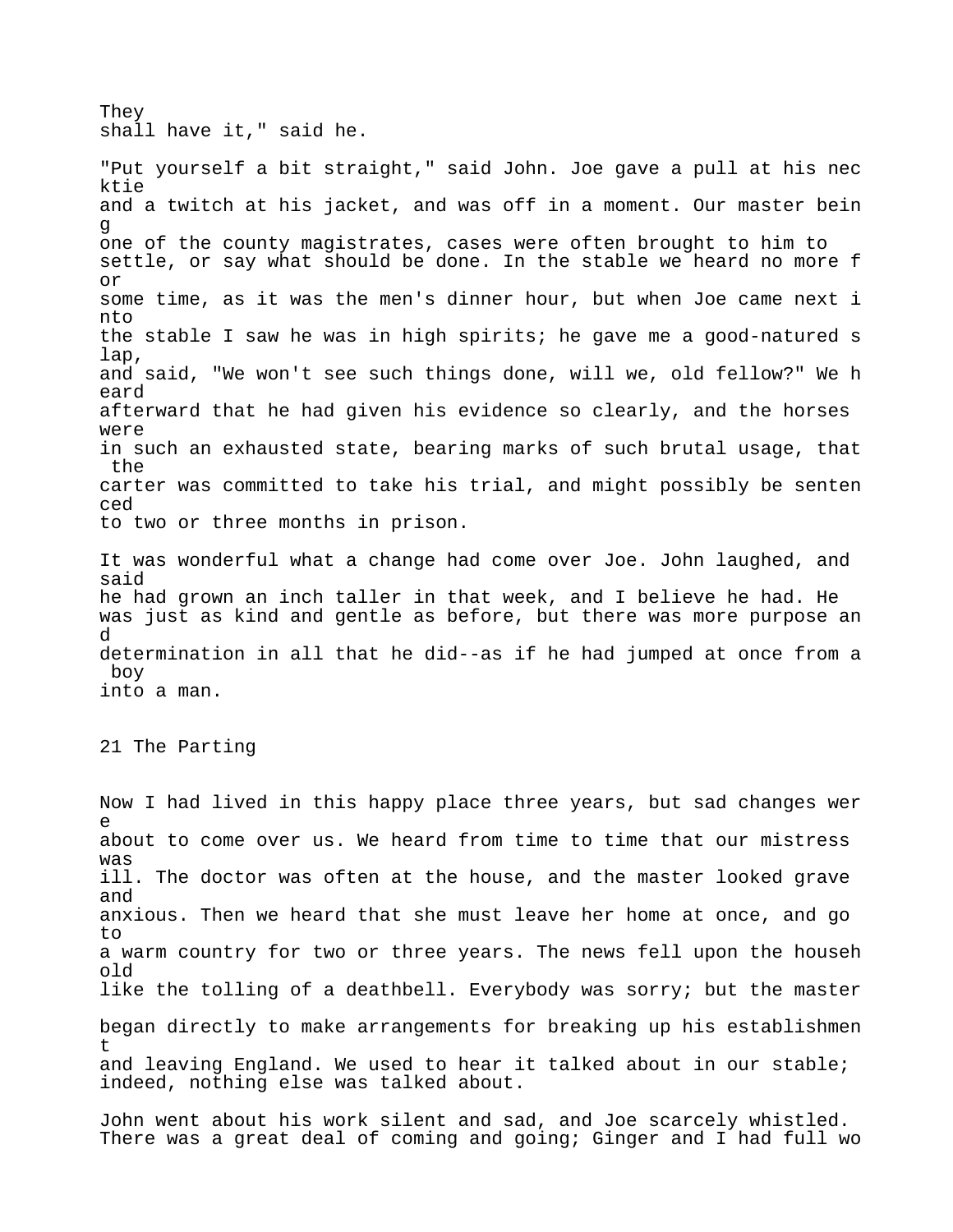The first of the party who went were Miss Jessie and Flora, with the ir governess. They came to bid us good-by. They hugged poor Merrylegs like an old friend, and so indeed he was. Then we heard what had bee n arranged for us. Master had sold Ginger and me to his old friend, the Earl of W----, for he thought we should have a good place there. Merrylegs he had given to the vicar, who was wanting a pony for Mrs. Blomefield, but it was on the condition that he should never be sold , and that when he was past work he should be shot and buried. Joe was engaged to take care of him and to help in the house, so I thought that Merrylegs was well off. John had the offer of several g ood places, but he said he should wait a little and look round. The evening before they left the master came into the stable to give some directions, and to give his horses the last pat. He seemed very low-spirited; I knew that by his voice. I believe we horses can tell more by the voice than many men can. "Have you decided what to do, John?" he said. "I find you have not accepted either of those offers." "No, sir; I have made up my mind that if I could get a situation wit h some first-rate colt-breaker and horse-trainer, it would be the righ t thing for me. Many young animals are frightened and spoiled by wrong treatment, which need not be if the right man took them in hand. I always get on well with horses, and if I could help some of them to a fair start I should feel as if I was doing some good. What do you th ink of it, sir?" "I don't know a man anywhere," said master, "that I should think so suitable for it as yourself. You understand horses, and somehow they understand you, and in time you might set up for yourself; I think y ou could not do better. If in any way I can help you, write to me. I sh all speak to my agent in London, and leave your character with him." Master gave John the name and address, and then he thanked him for h is

rk.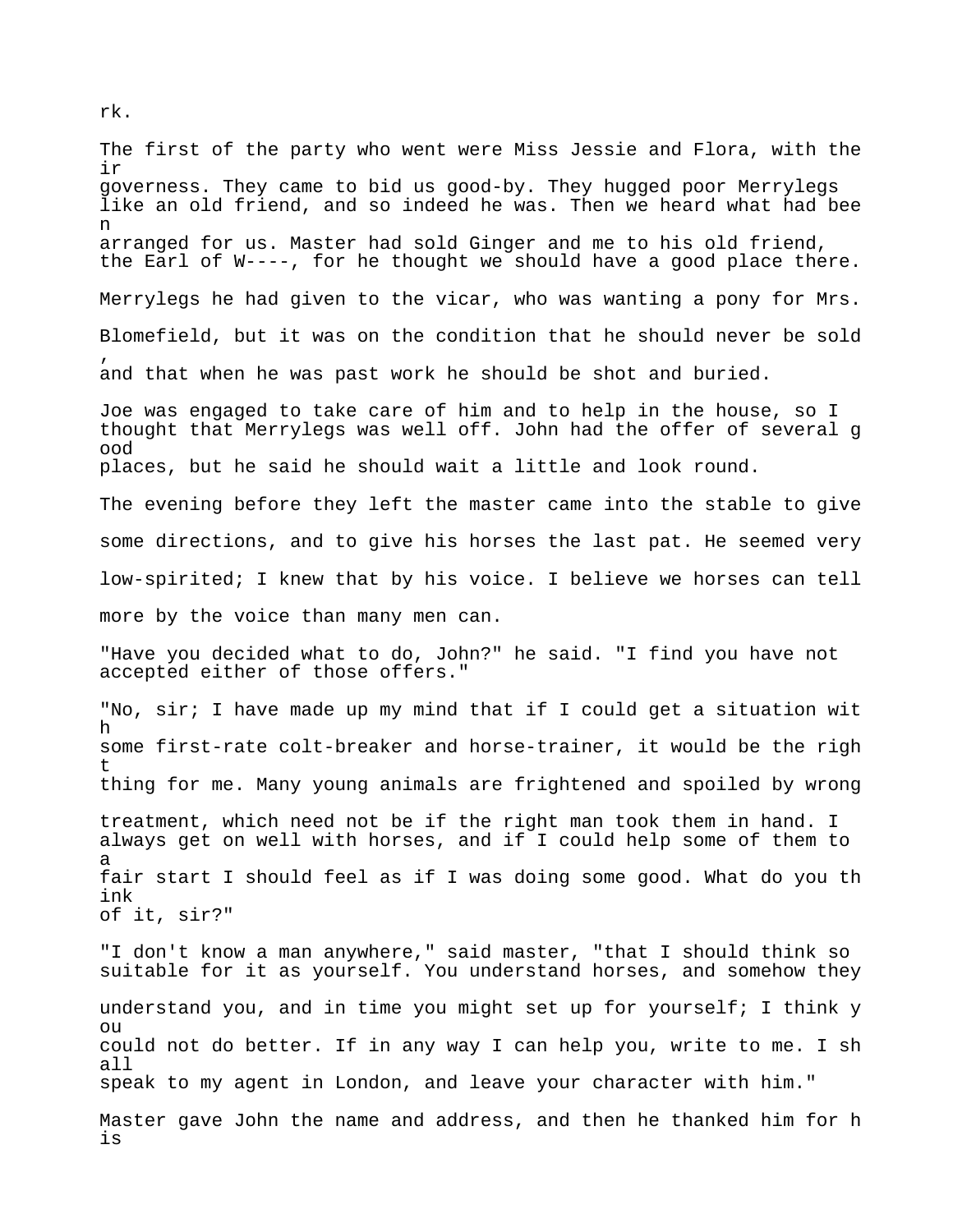long and faithful service; but that was too much for John. "Pray, do n't, sir, I can't bear it; you and my dear mistress have done so much for me that I could never repay it. But we shall never forget you, sir, and please God, we may some day see mistress back again like herself; we must keep up hope, sir." Master gave John his hand, but he did not speak, and they both left the stable. The last sad day had come; the footman and the heavy luggage had gon e off the day before, and there were only master and mistress and her maid. Ginger and I brought the carriage up to the hall door for the last time. The servants brought out cushions and rugs and many other thin gs; and when all were arranged master came down the steps carrying the mistress in his arms (I was on the side next to the house, and could see all that went on); he placed her carefully in the carriage, while th e house servants stood round crying. "Good-by, again," he said; "we shall not forget any of you," and he got in. "Drive on, John." Joe jumped up, and we trotted slowly through the park and through th e village, where the people were standing at their doors to have a las t look and to say, "God bless them." When we reached the railway station I think mistress walked from the carriage to the waiting-room. I heard her say in her own sweet voice , "Good-by, John. God bless you." I felt the rein twitch, but John mad e no answer; perhaps he could not speak. As soon as Joe had taken the thi ngs out of the carriage John called him to stand by the horses, while he went on the platform. Poor Joe! he stood close up to our heads to hi de his tears. Very soon the train came puffing up into the station; the n two or three minutes, and the doors were slammed to, the guard whist led, and the train glided away, leaving behind it only clouds of white sm oke and some very heavy hearts.

When it was quite out of sight John came back.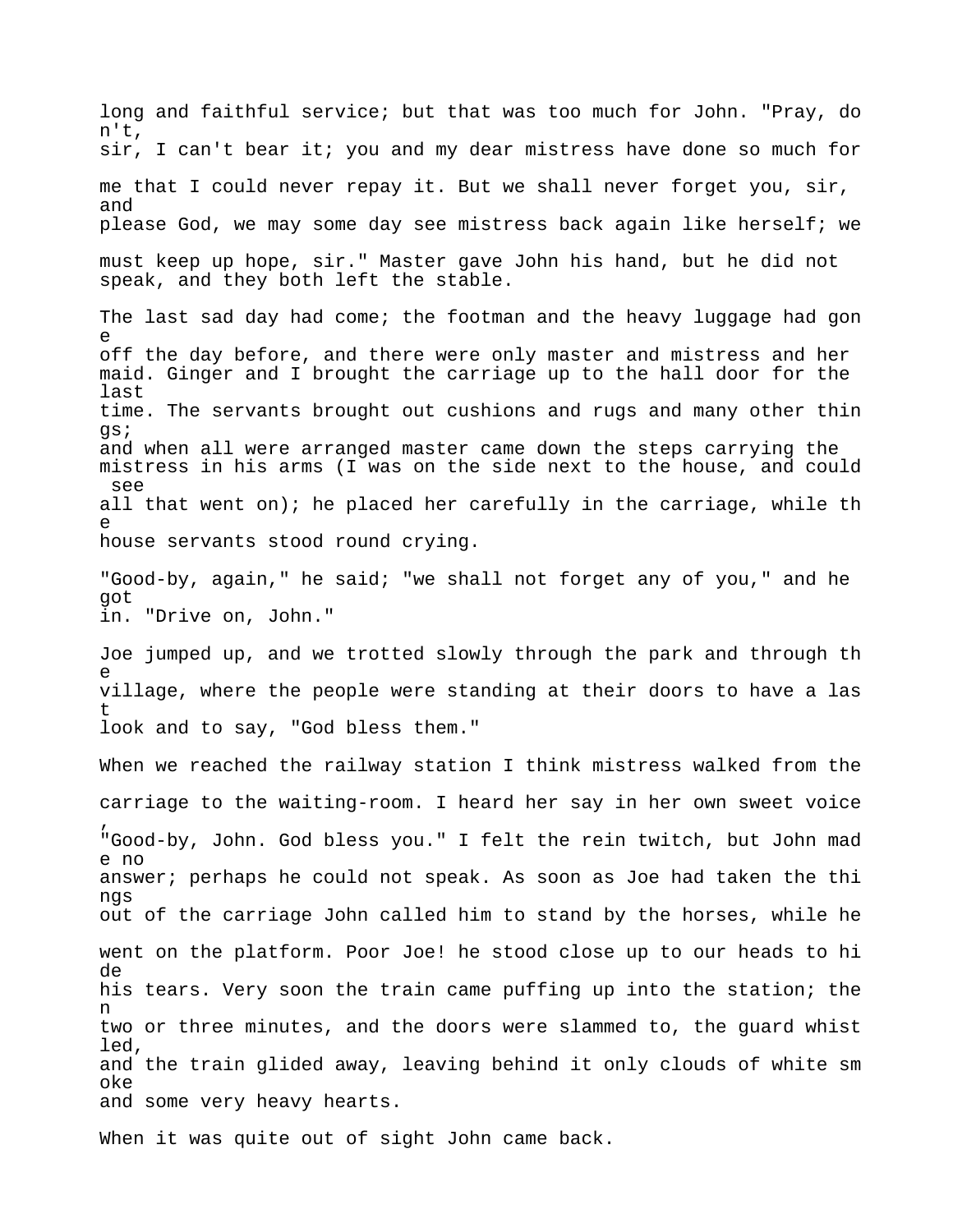"We shall never see her again," he said--"never." He took the reins, mounted the box, and with Joe drove slowly home; but it was not our home now.

Part II

22 Earlshall

The next morning after breakfast Joe put Merrylegs into the mistress 'low chaise to take him to the vicarage; he came first and said goodby to us, and Merrylegs neighed to us from the yard. Then John put the saddle on Ginger and the leading rein on me, and rode us across the country about fifteen miles to Earlshall Park, where the Earl of W--  $$ lived. There was a very fine house and a great deal of stabling. We went into the yard through a stone gateway, and John asked for Mr. York. It was some time before he came. He was a fine-looking, middle-aged man , and his voice said at once that he expected to be obeyed. He was ver y friendly and polite to John, and after giving us a slight look he called a groom to take us to our boxes, and invited John to take som e refreshment. We were taken to a light, airy stable, and placed in boxes adjoining each other, where we were rubbed down and fed. In about half an hour John and Mr. York, who was to be our new coachman, came in to see us . "Now, Mr. Manly," he said, after carefully looking at us both, "I ca n see no fault in these horses; but we all know that horses have their peculiarities as well as men, and that sometimes they need different treatment. I should like to know if there is anything particular in either of these that you would like to mention." "Well," said John, "I don't believe there is a better pair of horses in the country, and right grieved I am to part with them, but they are not

alike. The black one is the most perfect temper I ever knew; I suppo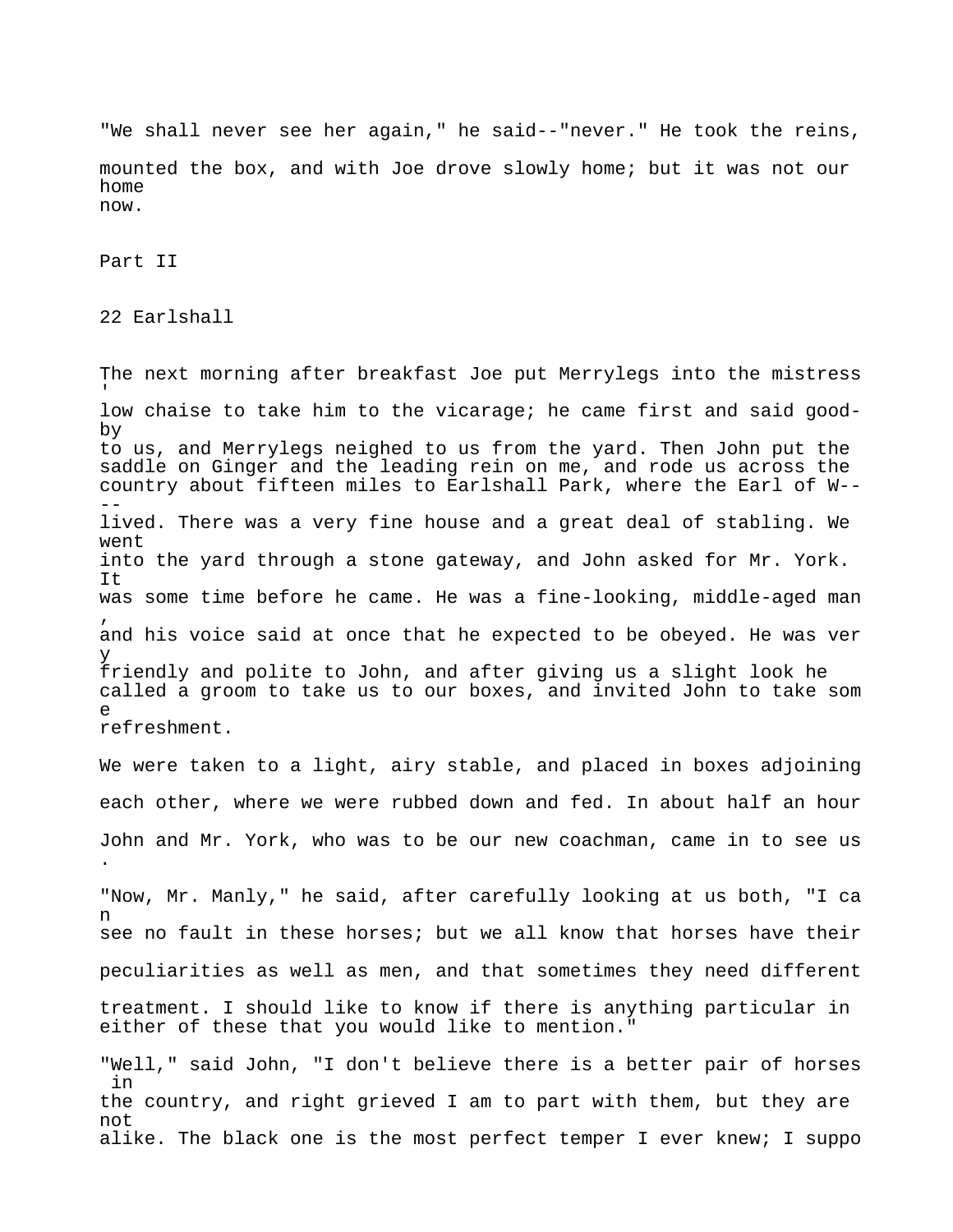se he has never known a hard word or a blow since he was foaled, and al  $\mathbb{I}$ his pleasure seems to be to do what you wish; but the chestnut, I fa ncy, must have had bad treatment; we heard as much from the dealer. She c ame to us snappish and suspicious, but when she found what sort of place ours was, it all went off by degrees; for three years I have never s een the smallest sign of temper, and if she is well treated there is not a better, more willing animal than she is. But she is naturally a mo re irritable constitution than the black horse; flies tease her more; anything wrong in the harness frets her more; and if she were ill-us ed or unfairly treated she would not be unlikely to give tit for tat. Y  $O<sub>11</sub>$ know that many high-mettled horses will do so." "Of course," said York, "I quite understand; but you know it is not easy in stables like these to have all the grooms just what they should b e. I do my best, and there I must leave it. I'll remember what you have s aid about the mare." They were going out of the stable, when John stopped and said, "I ha d better mention that we have never used the check-rein with either of them; the black horse never had one on, and the dealer said it was t he gag-bit that spoiled the other's temper." "Well," said York, "if they come here they must wear the check-rein. I prefer a loose rein myself, and his lordship is always very reasonab le about horses; but my lady--that's another thing; she will have style , and if her carriage horses are not reined up tight she wouldn't look at them. I always stand out against the gag-bit, and shall do so, but i t must be tight up when my lady rides!" "I am sorry for it, very sorry," said John; "but I must go now, or I shall lose the train." He came round to each of us to pat and speak to us for the last time ;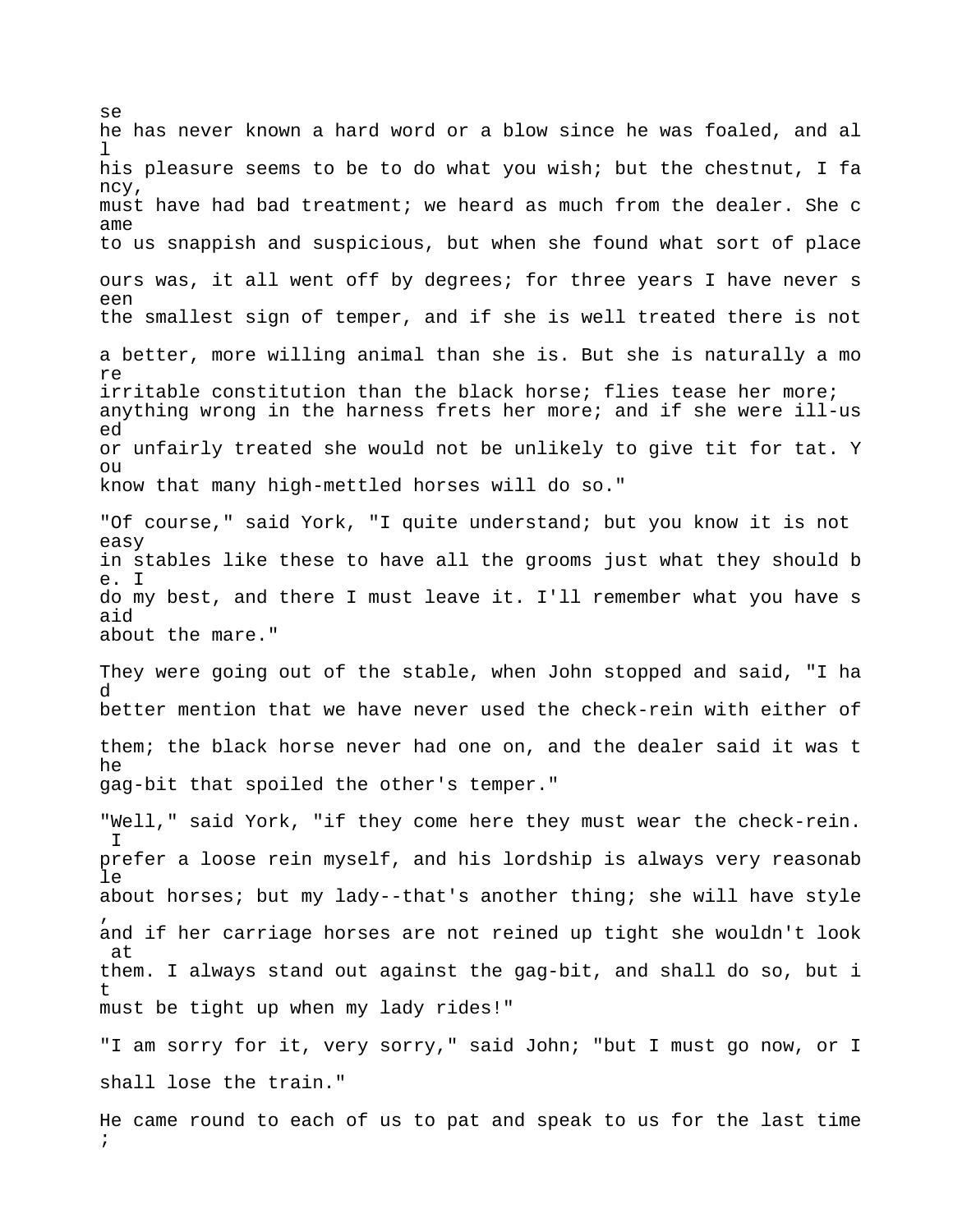his voice sounded very sad.

I held my face close to him; that was all I could do to say good-by; and then he was gone, and I have never seen him since. The next day Lord W---- came to look at us; he seemed pleased with o  $11T$ appearance. "I have great confidence in these horses," he said, "from the charac ter my friend Mr. Gordon has given me of them. Of course they are not a match in color, but my idea is that they will do very well for the carriage while we are in the country. Before we go to London I must try to match Baron; the black horse, I believe, is perfect for riding." York then told him what John had said about us. "Well," said he, "you must keep an eye to the mare, and put the check-rein easy; I dare say they will do very well with a little humoring at first. I'll mention it to your lady." In the afternoon we were harnessed and put in the carriage, and as t he stable clock struck three we were led round to the front of the hous e. It was all very grand, and three or four times as large as the old h ouse at Birtwick, but not half so pleasant, if a horse may have an opinio n. Two footmen were standing ready, dressed in drab livery, with scarle t breeches and white stockings. Presently we heard the rustling sound of silk as my lady came down the flight of stone steps. She stepped rou nd to look at us; she was a tall, proud-looking woman, and did not seem pleased about something, but she said nothing, and got into the carriage. This was the first time of wearing a check-rein, and I mus t say, though it certainly was a nuisance not to be able to get my hea d down now and then, it did not pull my head higher than I was accusto med to carry it. I felt anxious about Ginger, but she seemed to be quiet and content.

The next day at three o'clock we were again at the door, and the foo tmen as before; we heard the silk dress rustle and the lady came down the steps, and in an imperious voice she said, "York, you must put those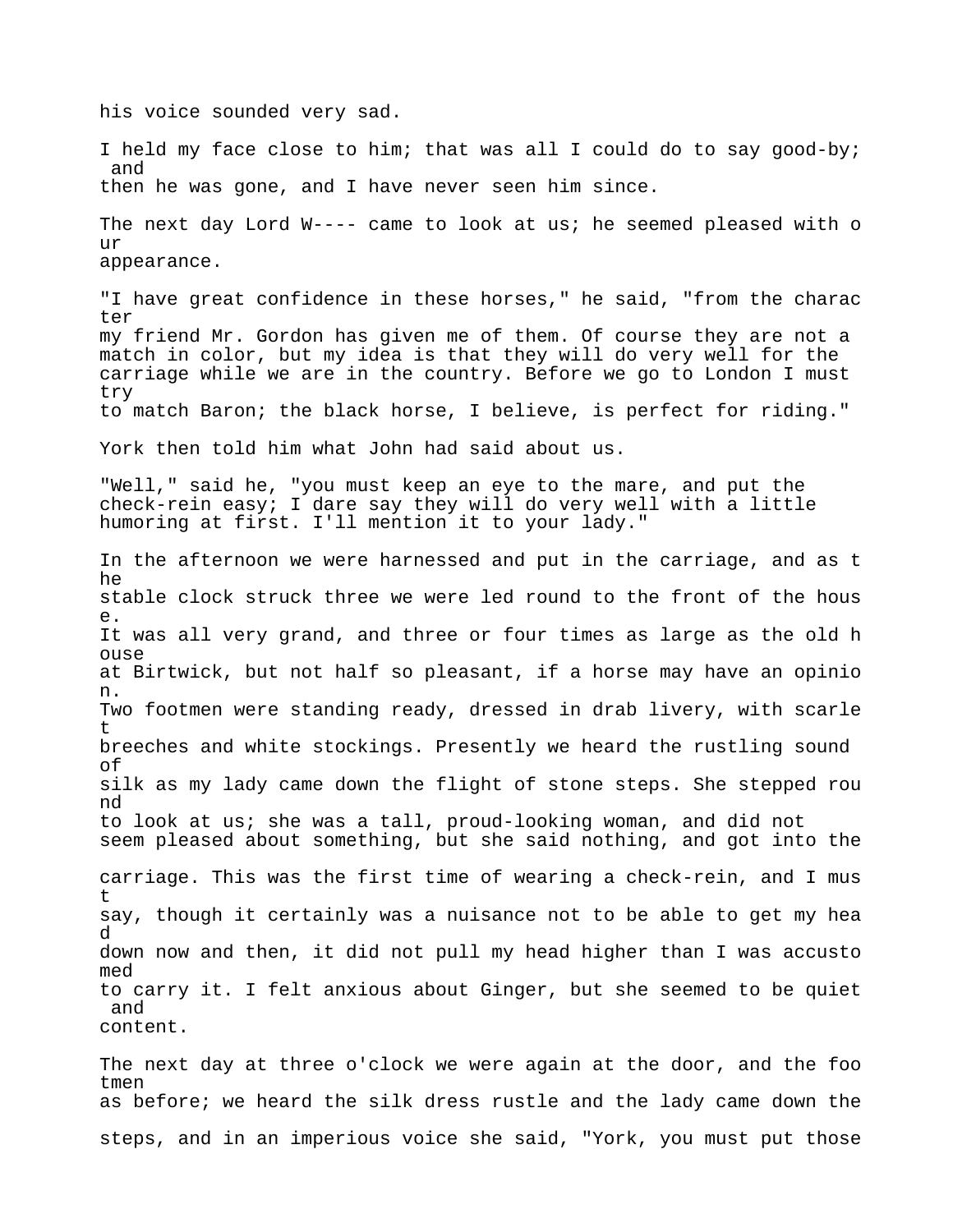horses' heads higher; they are not fit to be seen." York got down, and said very respectfully, "I beg your pardon, my la dy, but these horses have not been reined up for three years, and my lor d said it would be safer to bring them to it by degrees; but if your ladyship pleases I can take them up a little more." "Do so," she said. York came round to our heads and shortened the rein himself--one hol e, I think; every little makes a difference, be it for better or worse, and that day we had a steep hill to go up. Then I began to understand wh at I had heard of. Of course, I wanted to put my head forward and take the carriage up with a will, as we had been used to do; but no, I had to pull with my head up now, and that took all the spirit out of me, an d the strain came on my back and legs. When we came in Ginger said, "N ow you see what it is like; but this is not bad, and if it does not get much worse than this I shall say nothing about it, for we are very w ell treated here; but if they strain me up tight, why, let 'em look out!  $T$ can't bear it, and I won't." Day by day, hole by hole, our bearing reins were shortened, and inst ead of looking forward with pleasure to having my harness put on, as I u sed to do, I began to dread it. Ginger, too, seemed restless, though she said very little. At last I thought the worst was over; for several days there was no more shortening, and I determined to make the best of it and do my duty, though it was now a constant harass instead of a pleasure; but the worst was not come. 23 A Strike for Liberty One day my lady came down later than usual, and the silk rustled mor e than ever.

"Drive to the Duchess of B----'s," she said, and then after a pause,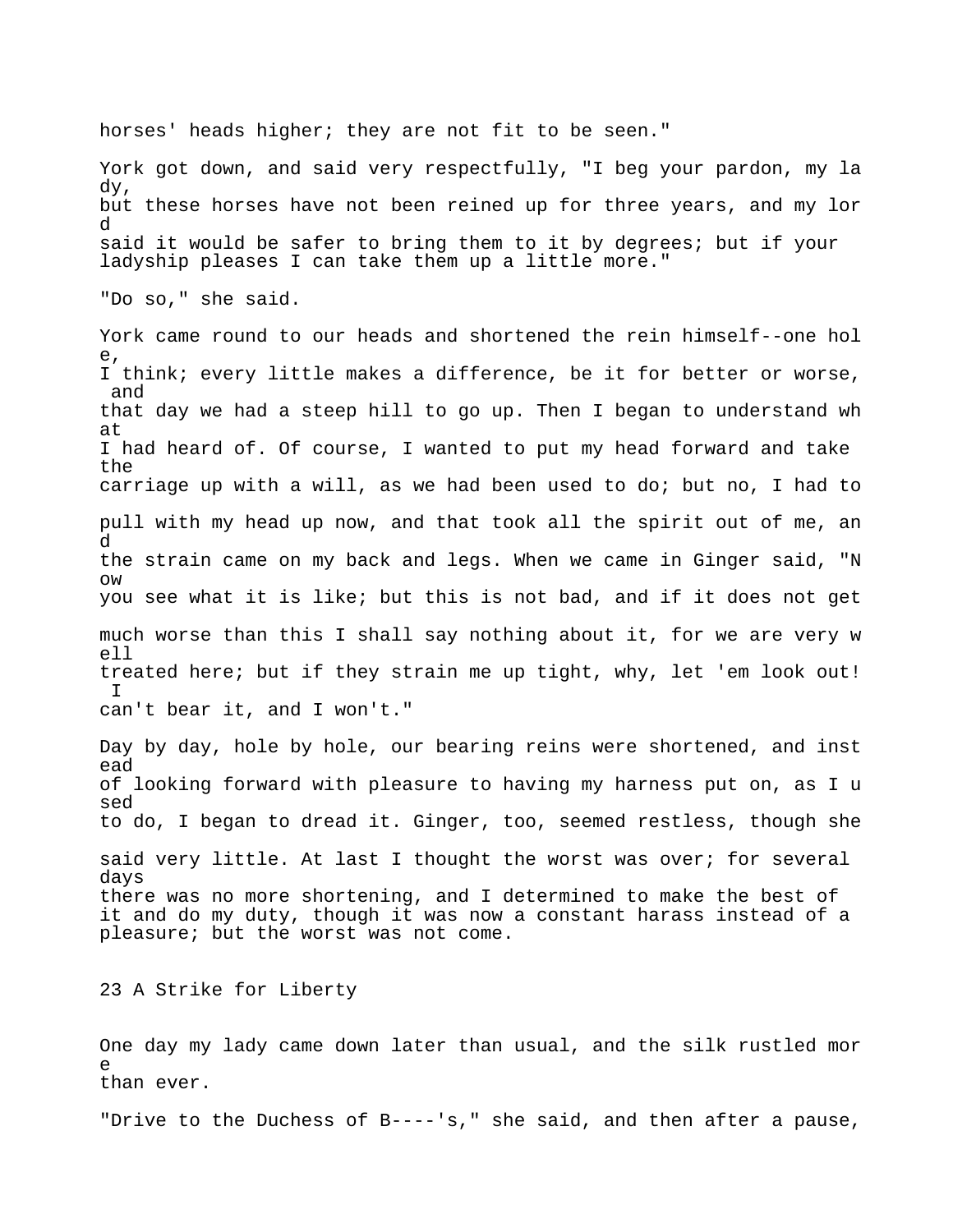"Are you never going to get those horses' heads up, York? Raise them at once and let us have no more of this humoring and nonsense." York came to me first, while the groom stood at Ginger's head. He dr ew my head back and fixed the rein so tight that it was almost intolera ble; then he went to Ginger, who was impatiently jerking her head up and down against the bit, as was her way now. She had a good idea of what was coming, and the moment York took the rein off the terret in order to shorten it she took her opportunity and reared up so suddenly that Y ork had his nose roughly hit and his hat knocked off; the groom was near ly thrown off his legs. At once they both flew to her head; but she was a match for them, and went on plunging, rearing, and kicking in a mo st desperate manner. At last she kicked right over the carriage pole an d fell down, after giving me a severe blow on my near quarter. There i s no knowing what further mischief she might have done had not York promp tly sat himself down flat on her head to prevent her struggling, at the same time calling out, "Unbuckle the black horse! Run for the winch and unscrew the carriage pole! Cut the trace here, somebody, if you can' t unhitch it!" One of the footmen ran for the winch, and another broug ht a knife from the house. The groom soon set me free from Ginger and t he carriage, and led me to my box. He just turned me in as I was and ra n back to York. I was much excited by what had happened, and if I had ever been used to kick or rear I am sure I should have done it then; but I never had, and there I stood, angry, sore in my leg, my head still strained up to the terret on the saddle, and no power to get it down . I was very miserable and felt much inclined to kick the first person w ho came near me. Before long, however, Ginger was led in by two grooms, a good deal knocked about and bruised. York came with her and gave his orders, a nd then came to look at me. In a moment he let down my head.

"Confound these check-reins!" he said to himself; "I thought we shou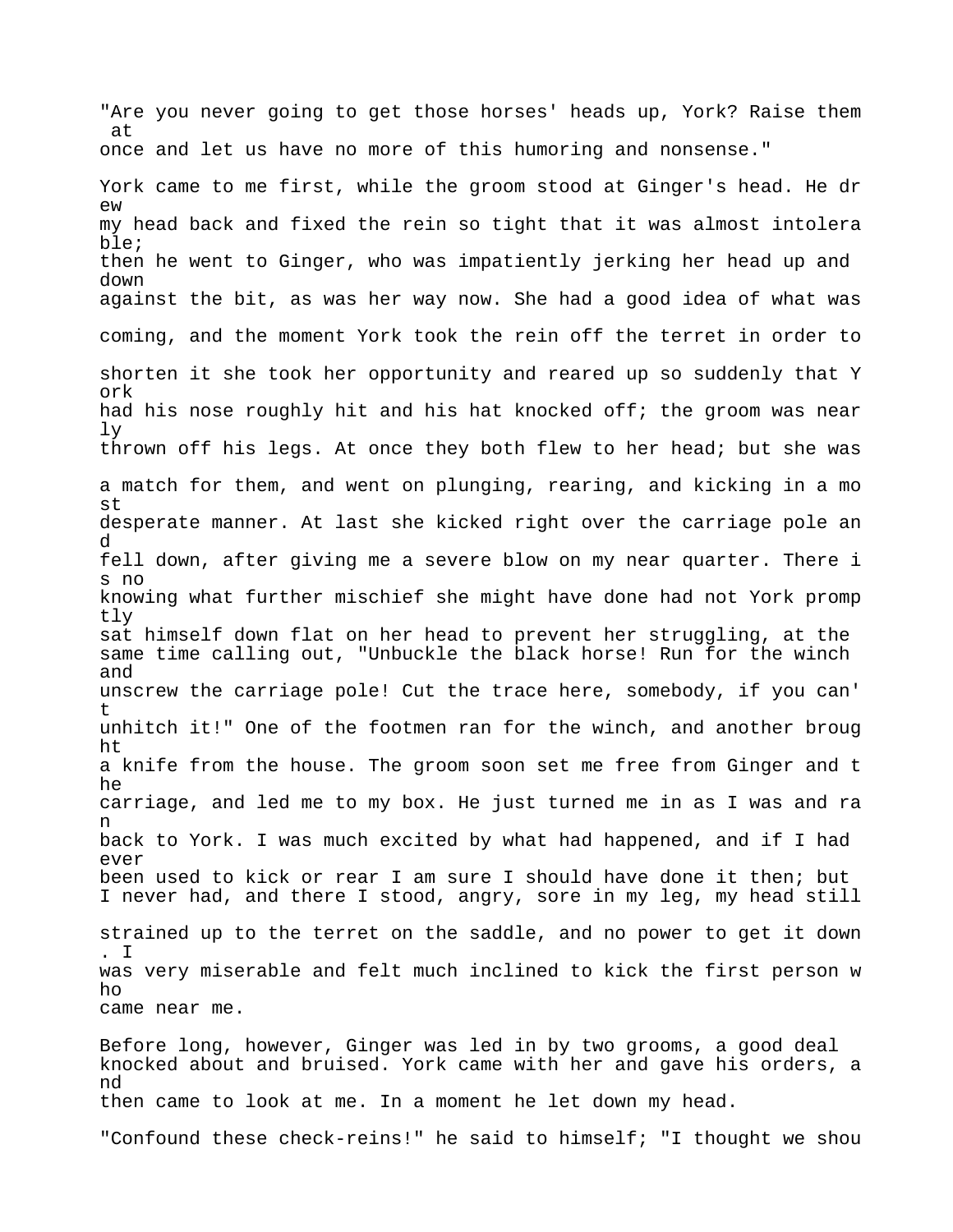have some mischief soon. Master will be sorely vexed. But there, if a woman's husband can't rule her of course a servant can't; so I wash my hands of it, and if she can't get to the duchess' garden party I can 't help it." York did not say this before the men; he always spoke respectfully w hen they were by. Now he felt me all over, and soon found the place abov e my hock where I had been kicked. It was swelled and painful; he ordered it to be sponged with hot water, and then some lotion was put on. Lord W---- was much put out when he learned what had happened; he bl amed York for giving way to his mistress, to which he replied that in fut ure he would much prefer to receive his orders only from his lordship; b ut I think nothing came of it, for things went on the same as before. I thought York might have stood up better for his horses, but perhaps I am no judge. Ginger was never put into the carriage again, but when she was well of her bruises one of the Lord W----'s younger sons said he should like to have her; he was sure she would make a good hunter. As for me, I was obliged still to go in the carriage, and had a fresh partner called Max; he had always been used to the tight rein. I asked him how it was he bore it. "Well," he said, "I bear it because I must; but it is shortening my life, and it will shorten yours too if you have to stick to it." "Do you think," I said, "that our masters know how bad it is for us? " "I can't say," he replied, "but the dealers and the horse-doctors kn ow it very well. I was at a dealer's once, who was training me and anot her horse to go as a pair; he was getting our heads up, as he said, a li ttle higher and a little higher every day. A gentleman who was there aske d him why he did so. 'Because,' said he, 'people won't buy them unless

ld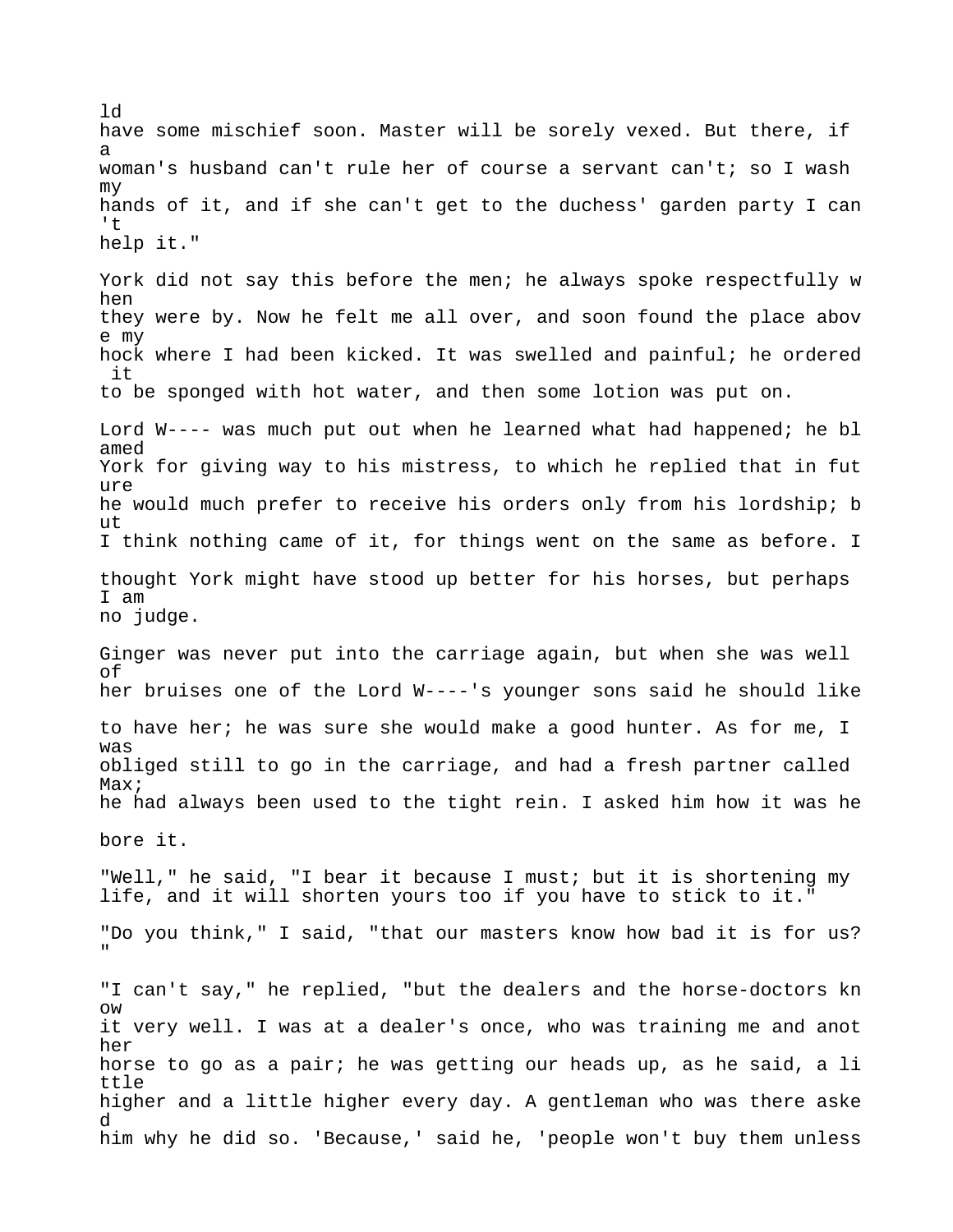do. The London people always want their horses to carry their heads high and to step high. Of course it is very bad for the horses, but then it is good for trade. The horses soon wear up, or get diseased, and the y come for another pair.' That," said Max, "is what he said in my hear ing, and you can judge for yourself." What I suffered with that rein for four long months in my lady's carriage it would be hard to describe; but I am quite sure that, had it lasted much longer, either my health or my temper would have given w ay. Before that, I never knew what it was to foam at the mouth, but now the action of the sharp bit on my tongue and jaw, and the constraine d position of my head and throat, always caused me to froth at the mou th more or less. Some people think it very fine to see this, and say, " What fine spirited creatures!" But it is just as unnatural for horses as for men to foam at the mouth; it is a sure sign of some discomfort, and should be attended to. Besides this, there was a pressure on my windpipe, which often made my breathing very uncomfortable; when I returned from my work my neck and chest were strained and painful, m y mouth and tongue tender, and I felt worn and depressed. In my old home I always knew that John and my master were my friends ; but here, although in many ways I was well treated, I had no friend. York might have known, and very likely did know, how that rein haras sed me; but I suppose he took it as a matter of course that it could not be helped; at any rate, nothing was done to relieve me. 24 The Lady Anne, or a Runaway Horse Early in the spring, Lord W---- and part of his family went up to London, and took York with them. I and Ginger and some other horses were left at home for use, and the head groom was left in charge. The Lady Harriet, who remained at the hall, was a great invalid, and never went out in the carriage, and the Lady Anne preferred riding o n horseback with her brother or cousins. She was a perfect horsewoman, and

 $W^{\ominus}$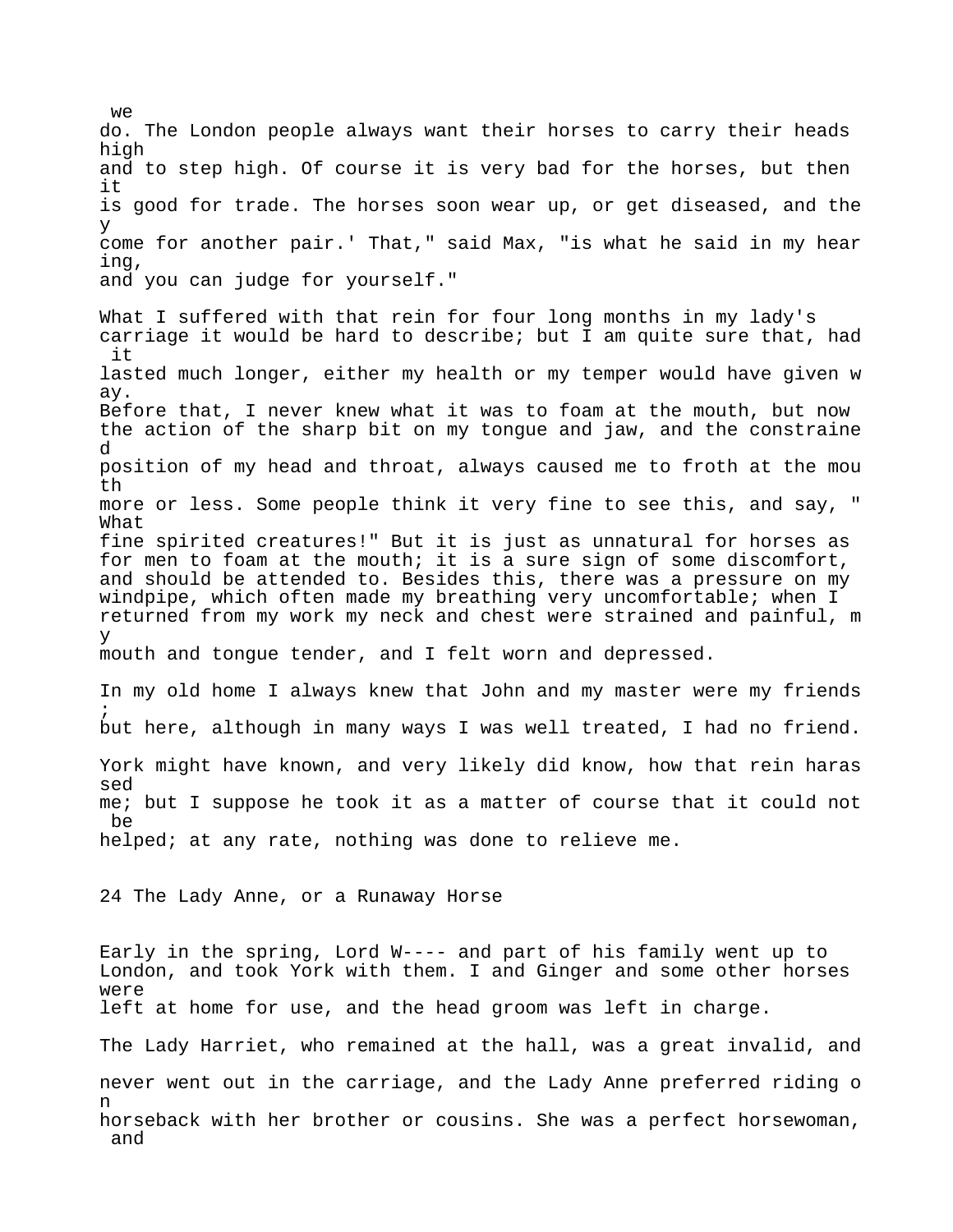as gay and gentle as she was beautiful. She chose me for her horse, and named me "Black Auster". I enjoyed these rides very much in the clea r cold air, sometimes with Ginger, sometimes with Lizzie. This Lizzie was a bright bay mare, almost thoroughbred, and a great favorite with th e gentlemen, on account of her fine action and lively spirit; but Ging er, who knew more of her than I did, told me she was rather nervous. There was a gentleman of the name of Blantyre staying at the hall; he always rode Lizzie, and praised her so much that one day Lady Ann e ordered the side-saddle to be put on her, and the other saddle on me . When we came to the door the gentleman seemed very uneasy. "How is this?" he said. "Are you tired of your good Black Auster?" "Oh, no, not at all," she replied, "but I am amiable enough to let y ou ride him for once, and I will try your charming Lizzie. You must con fess that in size and appearance she is far more like a lady's horse than my own favorite." "Do let me advise you not to mount her," he said; "she is a charming creature, but she is too nervous for a lady. I assure you, she is no t perfectly safe; let me beg you to have the saddles changed." "My dear cousin," said Lady Anne, laughing, "pray do not trouble you r good careful head about me. I have been a horsewoman ever since I wa s a baby, and I have followed the hounds a great many times, though I kn ow you do not approve of ladies hunting; but still that is the fact, an d I intend to try this Lizzie that you gentlemen are all so fond of; s o please help me to mount, like a good friend as you are." There was no more to be said; he placed her carefully on the saddle, looked to the bit and curb, gave the reins gently into her hand, and then mounted me. Just as we were moving off a footman came out with a slip of paper and message from the Lady Harriet. "Would they ask thi s question for her at Dr. Ashley's, and bring the answer?"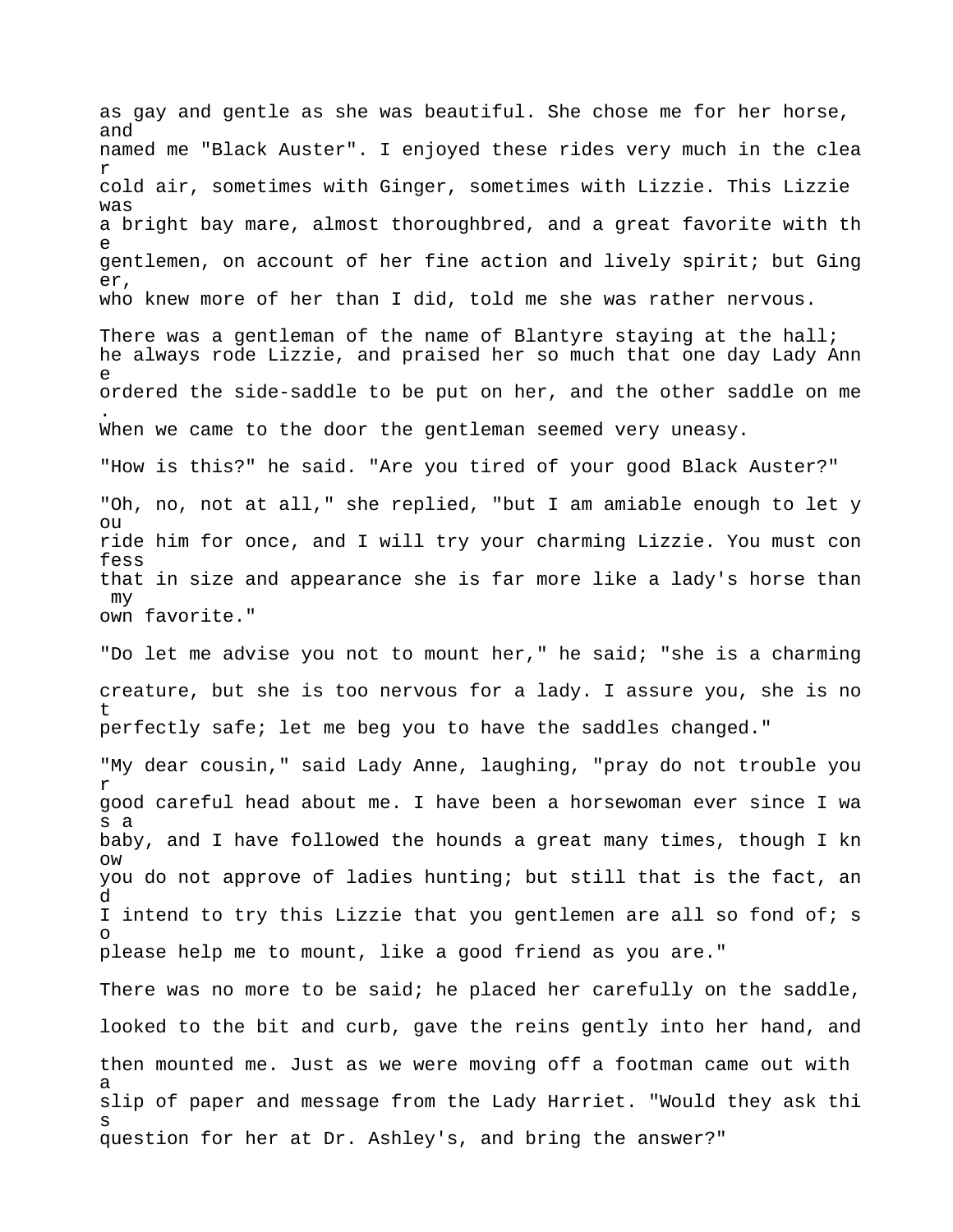The village was about a mile off, and the doctor's house was the las t in it. We went along gayly enough till we came to his gate. There wa s a short drive up to the house between tall evergreens.

Blantyre alighted at the gate, and was going to open it for Lady Ann e, but she said, "I will wait for you here, and you can hang Auster's r ein on the gate."

He looked at her doubtfully. "I will not be five minutes," he said. "Oh, do not hurry yourself; Lizzie and I shall not run away from you ."

He hung my rein on one of the iron spikes, and was soon hidden among the trees. Lizzie was standing quietly by the side of the road a few pac es off, with her back to me. My young mistress was sitting easily with a loose rein, humming a little song. I listened to my rider's footstep s until they reached the house, and heard him knock at the door. There was a meadow on the opposite side of the road, the gate of which stood o pen; just then some cart horses and several young colts came trotting out in a very disorderly manner, while a boy behind was cracking a great wh ip. The colts were wild and frolicsome, and one of them bolted across th e road and blundered up against Lizzie's hind legs, and whether it was the stupid colt, or the loud cracking of the whip, or both together, I cannot say, but she gave a violent kick, and dashed off into a headl ong gallop. It was so sudden that Lady Anne was nearly unseated, but she soon recovered herself. I gave a loud, shrill neigh for help; again and again I neighed, pawing the ground impatiently, and tossing my head to get the rein loose. I had not long to wait. Blantyre came running to the gate; he looked anxiously about, and just caught sight of the fl ying figure, now far away on the road. In an instant he sprang to the sad dle. I needed no whip, no spur, for I was as eager as my rider; he saw it ,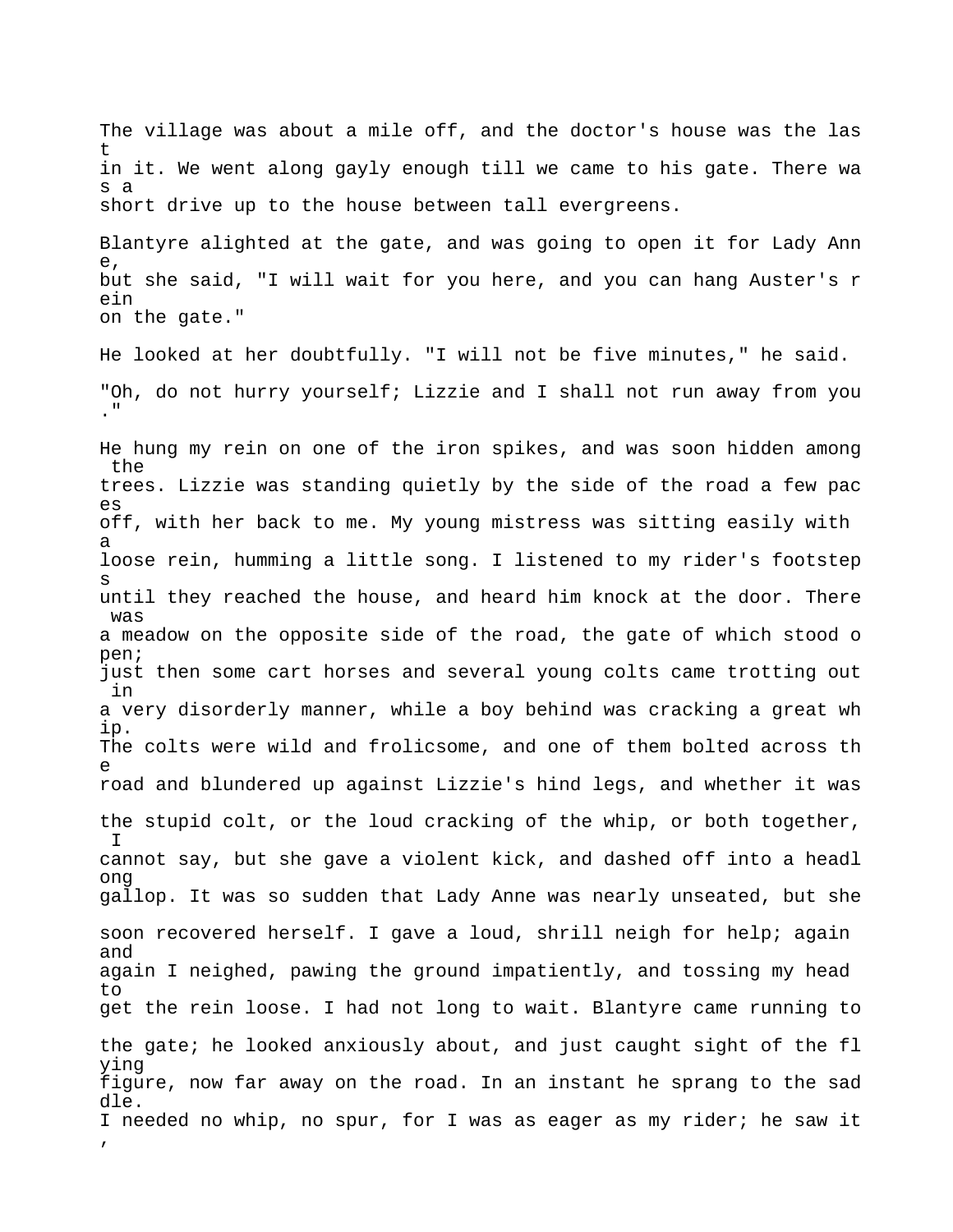and giving me a free rein, and leaning a little forward, we dashed a fter them. For about a mile and a half the road ran straight, and then bent to the right, after which it divided into two roads. Long before we came to the bend she was out of sight. Which way had she turned? A woman was standing at her garden gate, shading her eyes with her hand, and loo king eagerly up the road. Scarcely drawing the rein, Blantyre shouted, "W hich way?" "To the right!" cried the woman, pointing with her hand, and a way we went up the right-hand road; then for a moment we caught sight of her; another bend and she was hidden again. Several times we caught glimpses, and then lost them. We scarcely seemed to gain ground upon them at all. An old road-mender was standing near a heap of stones, his shovel dropped and his hands raised. As we came near he made a sign to speak. Blantyre drew the rein a little. "To the common, to the commo n, sir; she has turned off there." I knew this common very well; it was for the most part very uneven ground, covered with heather and dark-gree n furze bushes, with here and there a scrubby old thorn-tree; there we re also open spaces of fine short grass, with ant-hills and mole-turns everywhere; the worst place I ever knew for a headlong gallop. We had hardly turned on the common, when we caught sight again of th e green habit flying on before us. My lady's hat was gone, and her lon g brown hair was streaming behind her. Her head and body were thrown b ack, as if she were pulling with all her remaining strength, and as if th at strength were nearly exhausted. It was clear that the roughness of t he ground had very much lessened Lizzie's speed, and there seemed a cha nce that we might overtake her.

While we were on the highroad, Blantyre had given me my head; but no w, with a light hand and a practiced eye, he guided me over the ground in such a masterly manner that my pace was scarcely slackened, and we w ere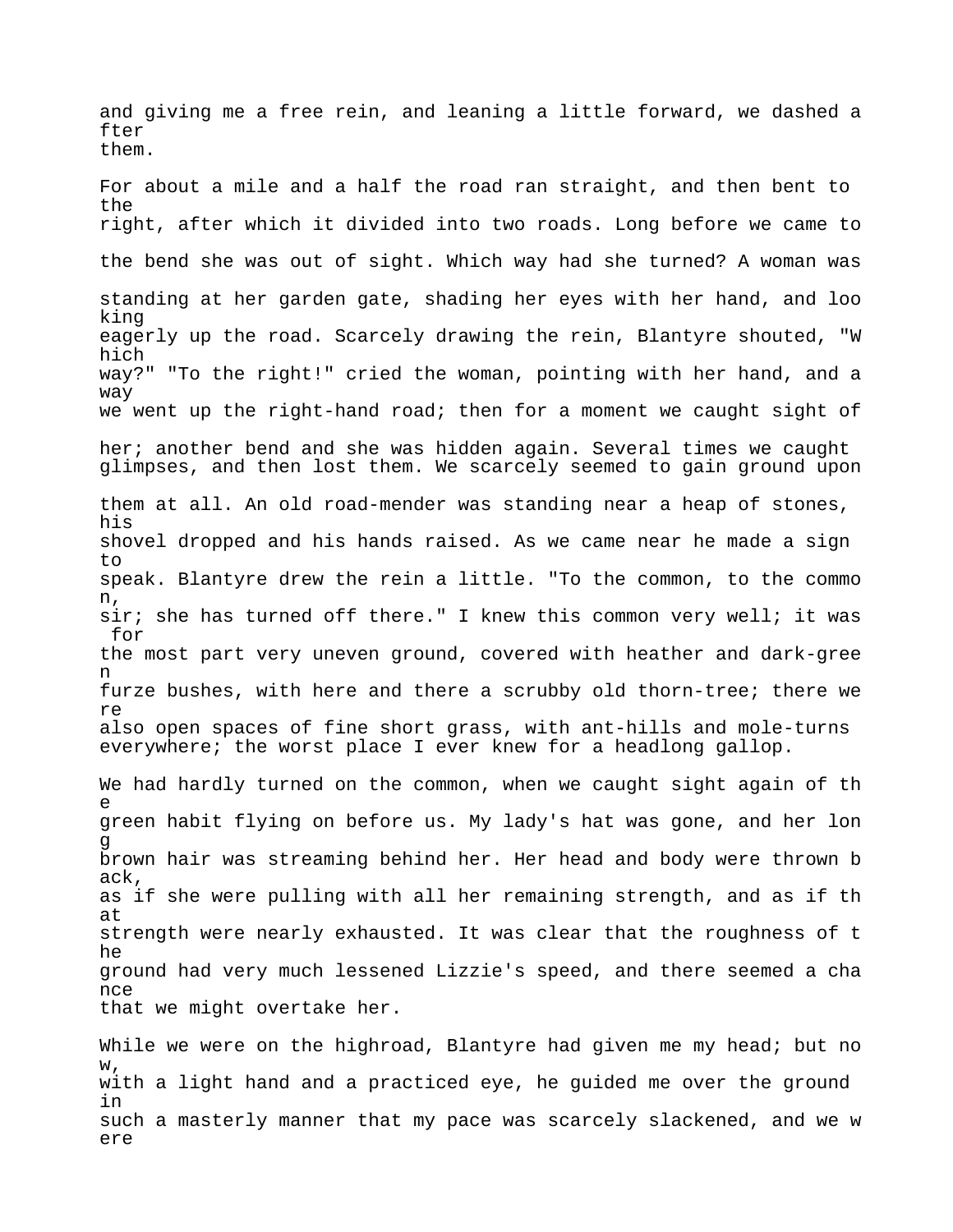decidedly gaining on them.

About halfway across the heath there had been a wide dike recently c ut, and the earth from the cutting was cast up roughly on the other side . Surely this would stop them! But no; with scarcely a pause Lizzie to ok the leap, stumbled among the rough clods and fell. Blantyre groaned, "Now, Auster, do your best!" He gave me a steady rein. I gathered my self well together and with one determined leap cleared both dike and ban k. Motionless among the heather, with her face to the earth, lay my poo r young mistress. Blantyre kneeled down and called her name: there was no sound. Gently he turned her face upward: it was ghastly white and the eyes were closed. "Annie, dear Annie, do speak!" But there was n o answer. He unbuttoned her habit, loosened her collar, felt her hands and wrist, then started up and looked wildly round him for help. At no great distance there were two men cutting turf, who, seeing Li zzie running wild without a rider, had left their work to catch her. Blantyre's halloo soon brought them to the spot. The foremost man se emed much troubled at the sight, and asked what he could do. "Can you ride?" "Well, sir, I bean't much of a horseman, but I'd risk my neck for th e Lady Anne; she was uncommon good to my wife in the winter." "Then mount this horse, my friend--your neck will be quite safe--and ride to the doctor's and ask him to come instantly; then on to the h all; tell them all that you know, and bid them send me the carriage, with Lady Anne's maid and help. I shall stay here." "All right, sir, I'll do my best, and I pray God the dear young lady may open her eyes soon." Then, seeing the other man, he called out, "Her e, Joe, run for some water, and tell my missis to come as quick as she can to the Lady Anne."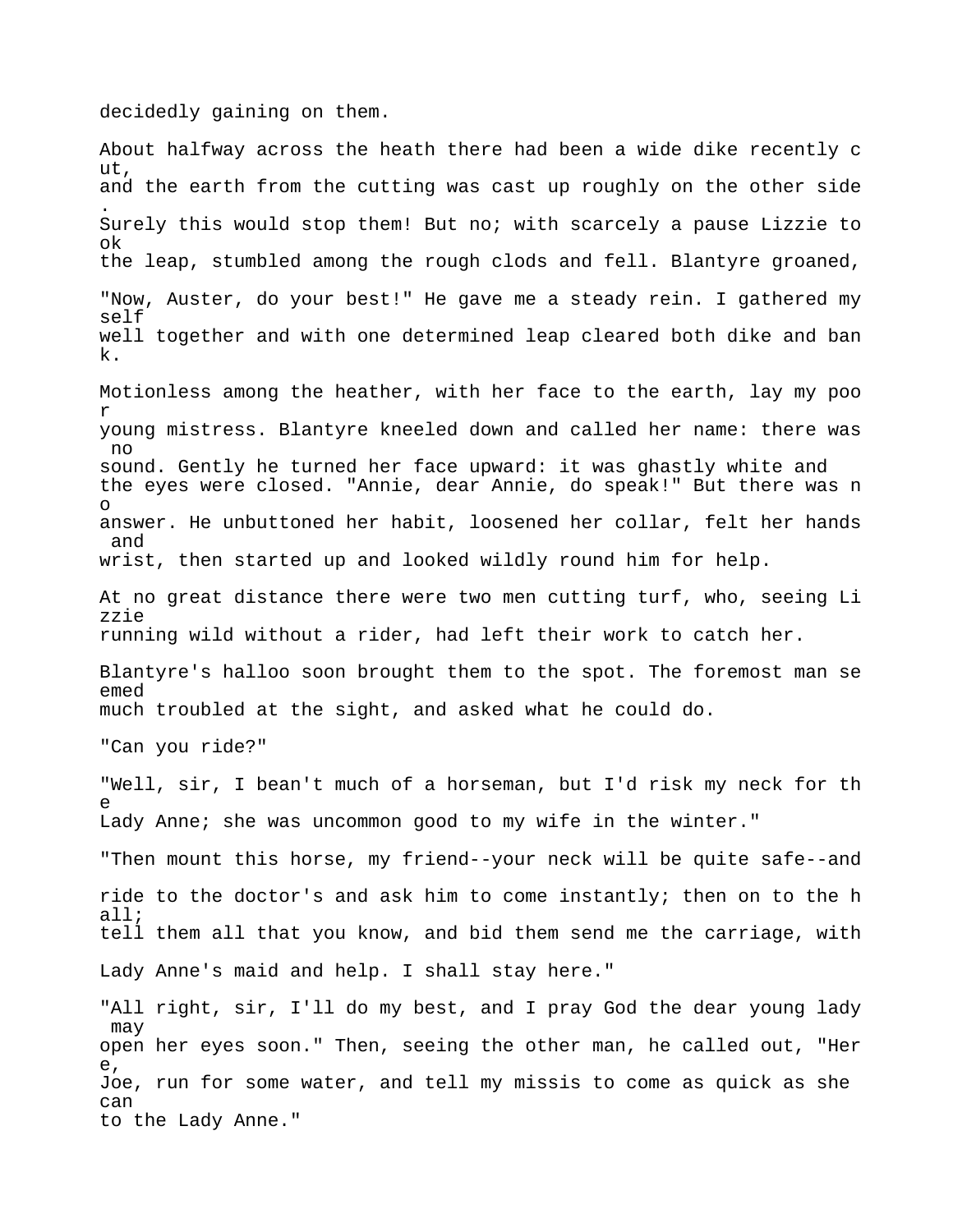He then somehow scrambled into the saddle, and with a "Gee up" and a clap on my sides with both his legs, he started on his journey, maki ng a little circuit to avoid the dike. He had no whip, which seemed to trouble him; but my pace soon cured that difficulty, and he found th e best thing he could do was to stick to the saddle and hold me in, wh ich he did manfully. I shook him as little as I could help, but once or twice on the rough ground he called out, "Steady! Woah! Steady!" On the highroad we were all right; and at the doctor's and the hall he did his errand like a good man and true. They asked him in to take a drop of something. "No, no," he said; "I'll be back to 'em again by a short cut through the fields, and be there afore the carriage." There was a great deal of hurry and excitement after the news became known. I was just turned into my box; the saddle and bridle were tak en off, and a cloth thrown over me. Ginger was saddled and sent off in great haste for Lord George, and I soon heard the carriage roll out of the yard. It seemed a long time before Ginger came back, and before we were le ft alone; and then she told me all that she had seen. "I can't tell much," she said. "We went a gallop nearly all the way, and got there just as the doctor rode up. There was a woman sitting on t he ground with the lady's head in her lap. The doctor poured something into her mouth, but all that I heard was, 'She is not dead.' Then I was l ed off by a man to a little distance. After awhile she was taken to the carriage, and we came home together. I heard my master say to a gentleman who stopped him to inquire, that he hoped no bones were broken, but that she had not spoken yet." When Lord George took Ginger for hunting, York shook his head; he sa id it ought to be a steady hand to train a horse for the first season, and not a random rider like Lord George. Ginger used to like it very much, but sometimes when she came back I could see that she had been very much strained, and now and then she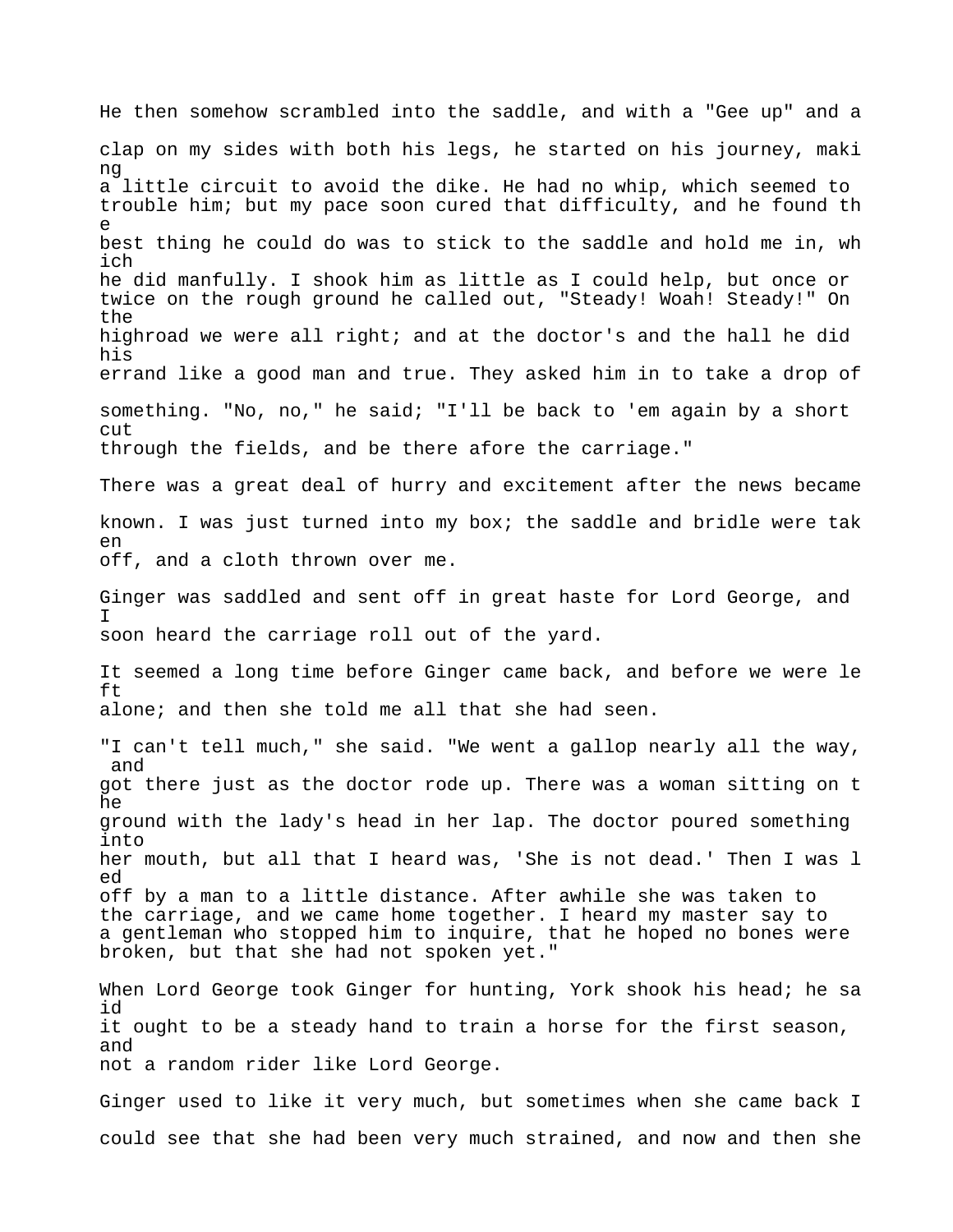gave a short cough. She had too much spirit to complain, but I could not help feeling anxious about her.

Two days after the accident Blantyre paid me a visit; he patted me a nd praised me very much; he told Lord George that he was sure the horse knew of Annie's danger as well as he did. "I could not have held him in if I would," said he, "she ought never to ride any other horse." I f ound by their conversation that my young mistress was now out of danger, and would soon be able to ride again. This was good news to me and I loo ked forward to a happy life.

25 Reuben Smith

Now I must say a little about Reuben Smith, who was left in charge o f the stables when York went to London. No one more thoroughly underst ood his business than he did, and when he was all right there could not be a more faithful or valuable man. He was gentle and very clever in hi s management of horses, and could doctor them almost as well as a farrier, for he had lived two years with a veterinary surgeon. He wa s a first-rate driver; he could take a four-in-hand or a tandem as easil y as a pair. He was a handsome man, a good scholar, and had very pleas ant manners. I believe everybody liked him; certainly the horses did. Th e only wonder was that he should be in an under situation and not in t he place of a head coachman like York; but he had one great fault and t hat was the love of drink. He was not like some men, always at it; he us ed to keep steady for weeks or months together, and then he would break out and have a "bout" of it, as York called it, and be a disgrace to himself, a terror to his wife, and a nuisance to all that had to do with him. He was, however, so useful that two or three times York had hus hed the matter up and kept it from the earl's knowledge; but one night, when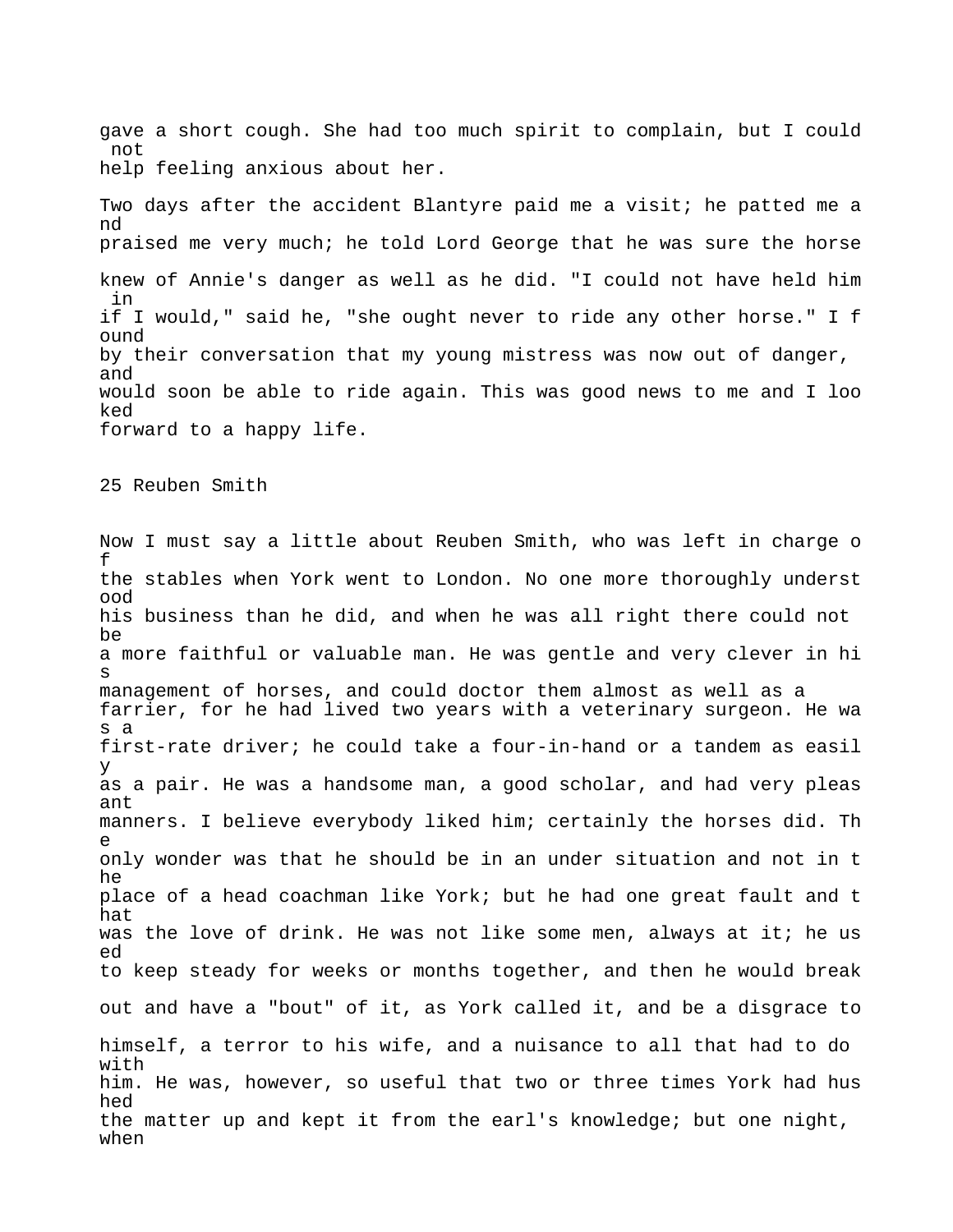Reuben had to drive a party home from a ball he was so drunk that he could not hold the reins, and a gentleman of the party had to mount the box and drive the ladies home. Of course, this could not be hidden, and Reuben was at once dismissed; his poor wife and little children had to turn out of the pretty cottage by the park gate and go where they co uld. Old Max told me all this, for it happened a good while ago; but shor tly before Ginger and I came Smith had been taken back again. York had interceded for him with the earl, who is very kind-hearted, and the man had promised faithfully that he would never taste another drop as lo ng as he lived there. He had kept his promise so well that York thought he might be safely trusted to fill his place while he was away, and he was so clever and honest that no one else seemed so well fitted for it. It was now early in April, and the family was expected home some tim e in May. The light brougham was to be fresh done up, and as Colonel Blan tyre was obliged to return to his regiment it was arranged that Smith sho uld drive him to the town in it, and ride back; for this purpose he took the saddle with him, and I was chosen for the journey. At the station th e colonel put some money into Smith's hand and bid him good-by, saying , "Take care of your young mistress, Reuben, and don't let Black Auste r be hacked about by any random young prig that wants to ride him--keep h im for the lady." We left the carriage at the maker's, and Smith rode me to the White Lion, and ordered the hostler to feed me well, and have me ready for him at four o'clock. A nail in one of my front shoes had started as I ca me along, but the hostler did not notice it till just about four o'cloc k. Smith did not come into the yard till five, and then he said he shou ld not leave till six, as he had met with some old friends. The man the n told him of the nail, and asked if he should have the shoe looked to . "No," said Smith, "that will be all right till we get home."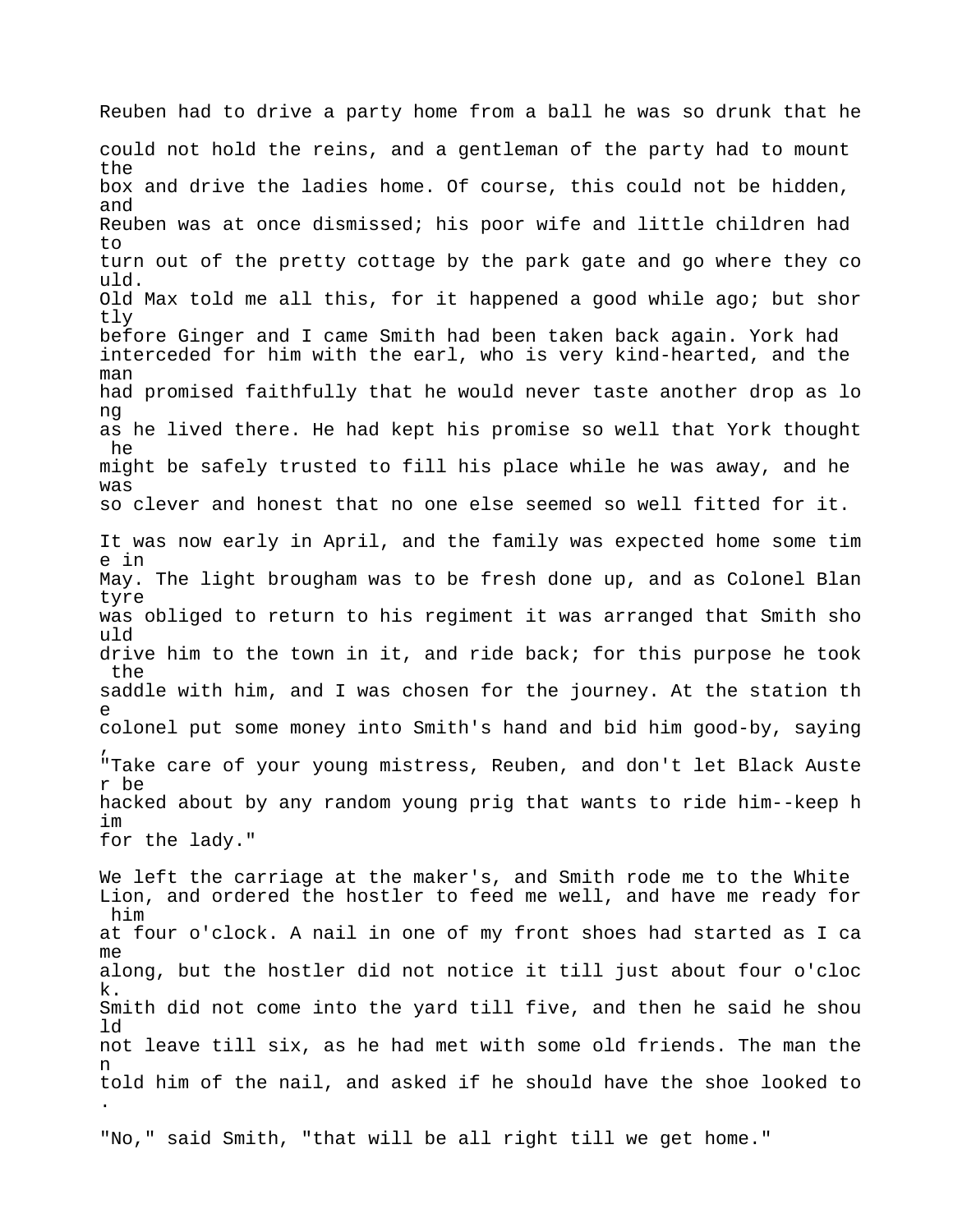He spoke in a very loud, offhand way, and I thought it very unlike h im not to see about the shoe, as he was generally wonderfully particula r about loose nails in our shoes. He did not come at six nor seven, no r eight, and it was nearly nine o'clock before he called for me, and t hen it was with a loud, rough voice. He seemed in a very bad temper, and abused the hostler, though I could not tell what for.

The landlord stood at the door and said, "Have a care, Mr. Smith!" b ut he answered angrily with an oath; and almost before he was out of th e town he began to gallop, frequently giving me a sharp cut with his w hip, though I was going at full speed. The moon had not yet risen, and it was very dark. The roads were stony, having been recently mended; going over them at this pace, my shoe became looser, and as we neared the turnp ike gate it came off.

If Smith had been in his right senses he would have been sensible of something wrong in my pace, but he was too drunk to notice.

Beyond the turnpike was a long piece of road, upon which fresh stone s had just been laid--large sharp stones, over which no horse could be driven quickly without risk of danger. Over this road, with one shoe

gone, I was forced to gallop at my utmost speed, my rider meanwhile cutting into me with his whip, and with wild curses urging me to go still faster. Of course my shoeless foot suffered dreadfully; the ho of was broken and split down to the very quick, and the inside was terr ibly cut by the sharpness of the stones.

This could not go on; no horse could keep his footing under such circumstances; the pain was too great. I stumbled, and fell with violence on both my knees. Smith was flung off by my fall, and, owin g to the speed I was going at, he must have fallen with great force. I so on recovered my feet and limped to the side of the road, where it was f ree from stones. The moon had just risen above the hedge, and by its lig ht I could see Smith lying a few yards beyond me. He did not rise; he m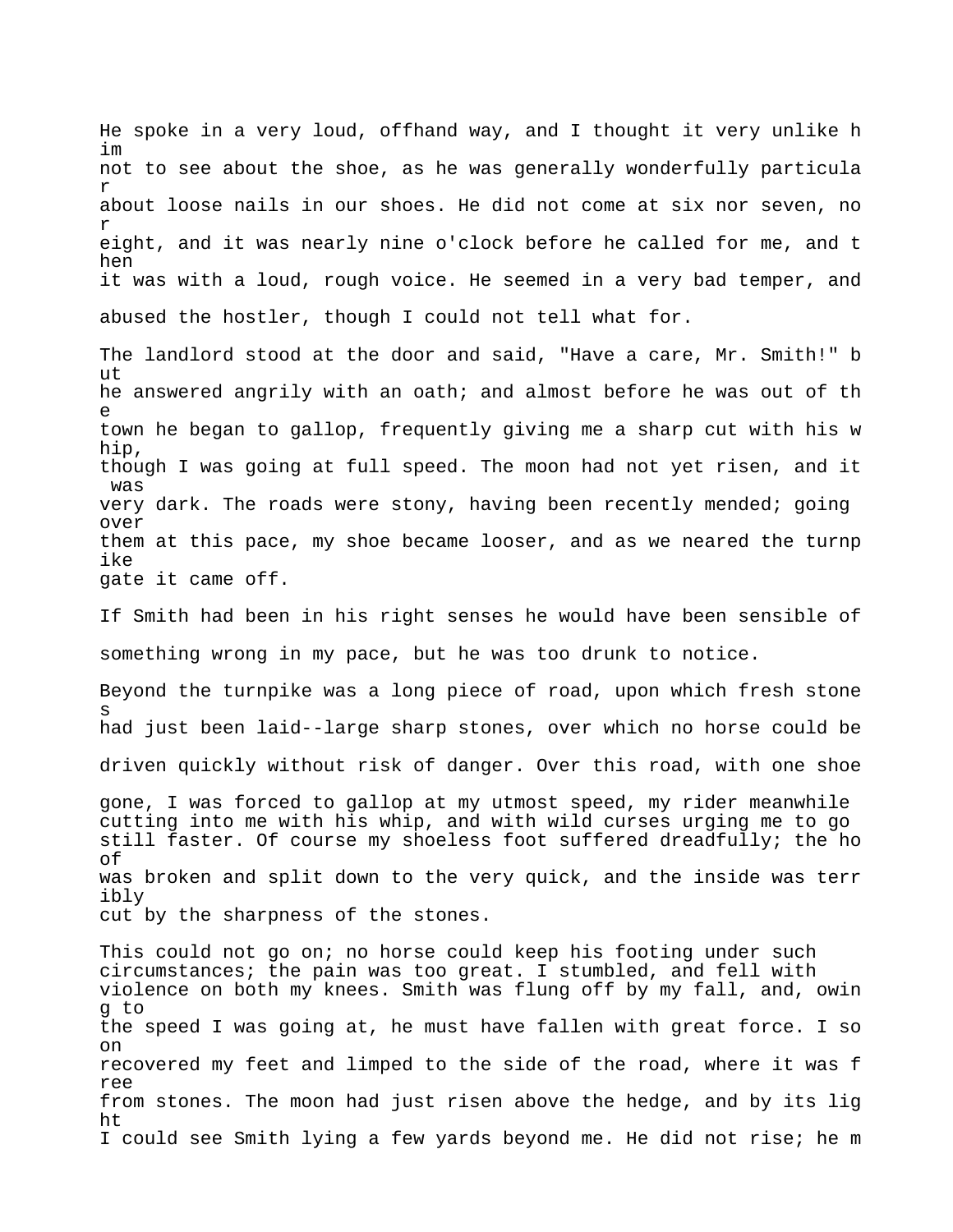ade one slight effort to do so, and then there was a heavy groan. I coul d have groaned, too, for I was suffering intense pain both from my foo t and knees; but horses are used to bear their pain in silence. I utte red no sound, but I stood there and listened. One more heavy groan from Smith; but though he now lay in the full moonlight I could see no motion. I could do nothing for him nor myself, but, oh! how I listen ed for the sound of horse, or wheels, or footsteps! The road was not mu ch frequented, and at this time of the night we might stay for hours be fore help came to us. I stood watching and listening. It was a calm, swee t April night; there were no sounds but a few low notes of a nightinga le, and nothing moved but the white clouds near the moon and a brown owl that flitted over the hedge. It made me think of the summer nights l ong ago, when I used to lie beside my mother in the green pleasant meado w at Farmer Grey's. 26 How it Ended

It must have been nearly midnight when I heard at a great distance t he sound of a horse's feet. Sometimes the sound died away, then it grew clearer again and nearer. The road to Earlshall led through woods th at belonged to the earl; the sound came in that direction, and I hoped it might be some one coming in search of us. As the sound came nearer a nd nearer I was almost sure I could distinguish Ginger's step; a little nearer still, and I could tell she was in the dog-cart. I neighed loudly, and was overjoyed to hear an answering neigh from Ginger, an d men's voices. They came slowly over the stones, and stopped at the d ark figure that lay upon the ground. One of the men jumped out, and stooped down over it. "It is Reuben," he said, "and he does not stir!" The other man followed, and bent over him. "He's dead," he said; "fe el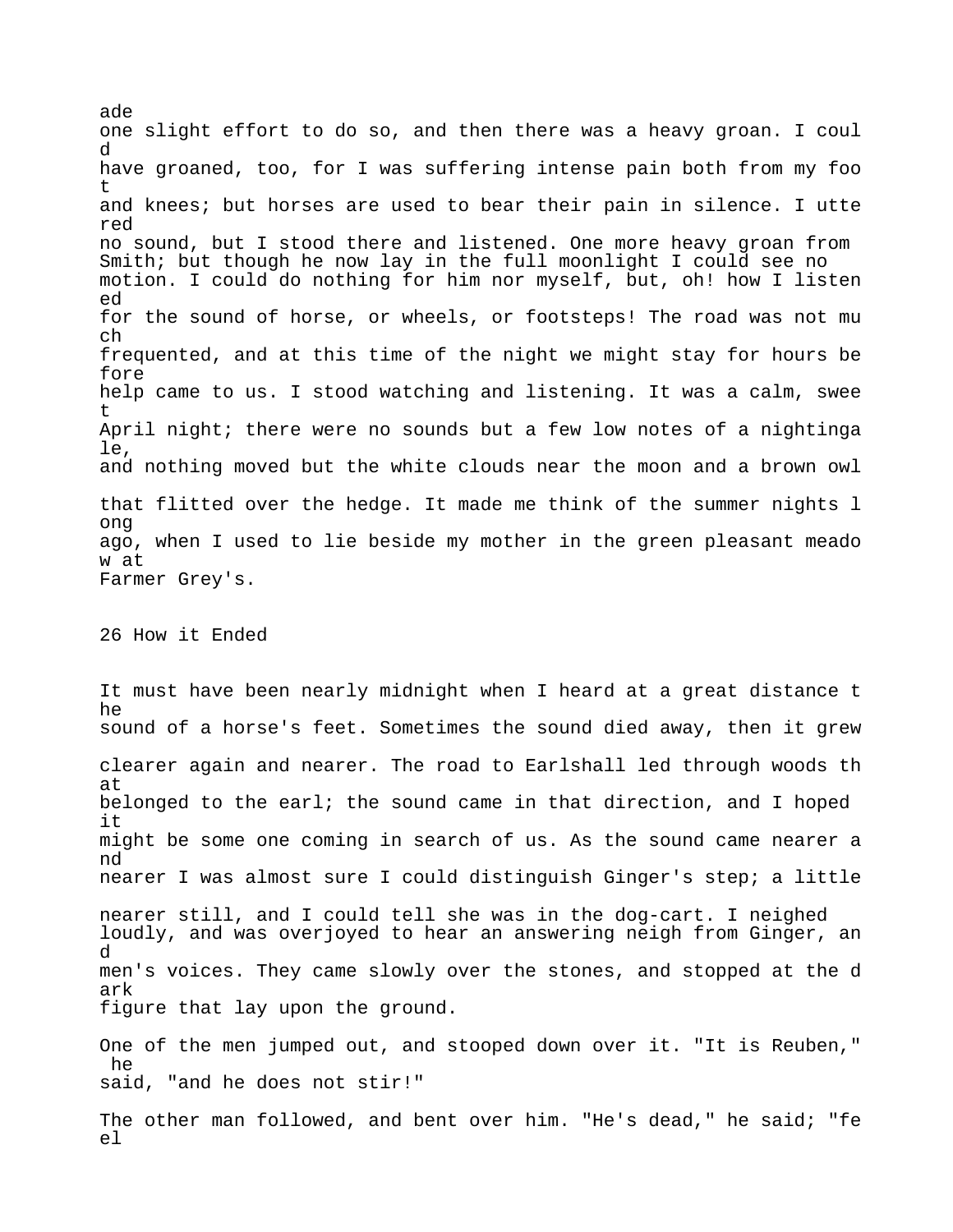how cold his hands are."

They raised him up, but there was no life, and his hair was soaked w ith blood. They laid him down again, and came and looked at me. They soo n saw my cut knees.

"Why, the horse has been down and thrown him! Who would have thought the black horse would have done that? Nobody thought he could fall. Reub en must have been lying here for hours! Odd, too, that the horse has no t moved from the place."

Robert then attempted to lead me forward. I made a step, but almost fell again.

"Halloo! he's bad in his foot as well as his knees. Look here--his h oof is cut all to pieces; he might well come down, poor fellow! I tell y ou what, Ned, I'm afraid it hasn't been all right with Reuben. Just thi nk of his riding a horse over these stones without a shoe! Why, if he h ad been in his right senses he would just as soon have tried to ride hi m over the moon. I'm afraid it has been the old thing over again. Poor

Susan! she looked awfully pale when she came to my house to ask if he had not come home. She made believe she was not a bit anxious, an d talked of a lot of things that might have kept him. But for all that she begged me to go and meet him. But what must we do? There's the horse to get home as well as the body, and that will be no easy matter."

Then followed a conversation between them, till it was agreed that Robert, as the groom, should lead me, and that Ned must take the bod y. It was a hard job to get it into the dog-cart, for there was no one to hold Ginger; but she knew as well as I did what was going on, and st ood as still as a stone. I noticed that, because, if she had a fault, it was that she was impatient in standing.

Ned started off very slowly with his sad load, and Robert came and looked at my foot again; then he took his handkerchief and bound it closely round, and so he led me home. I shall never forget that nigh t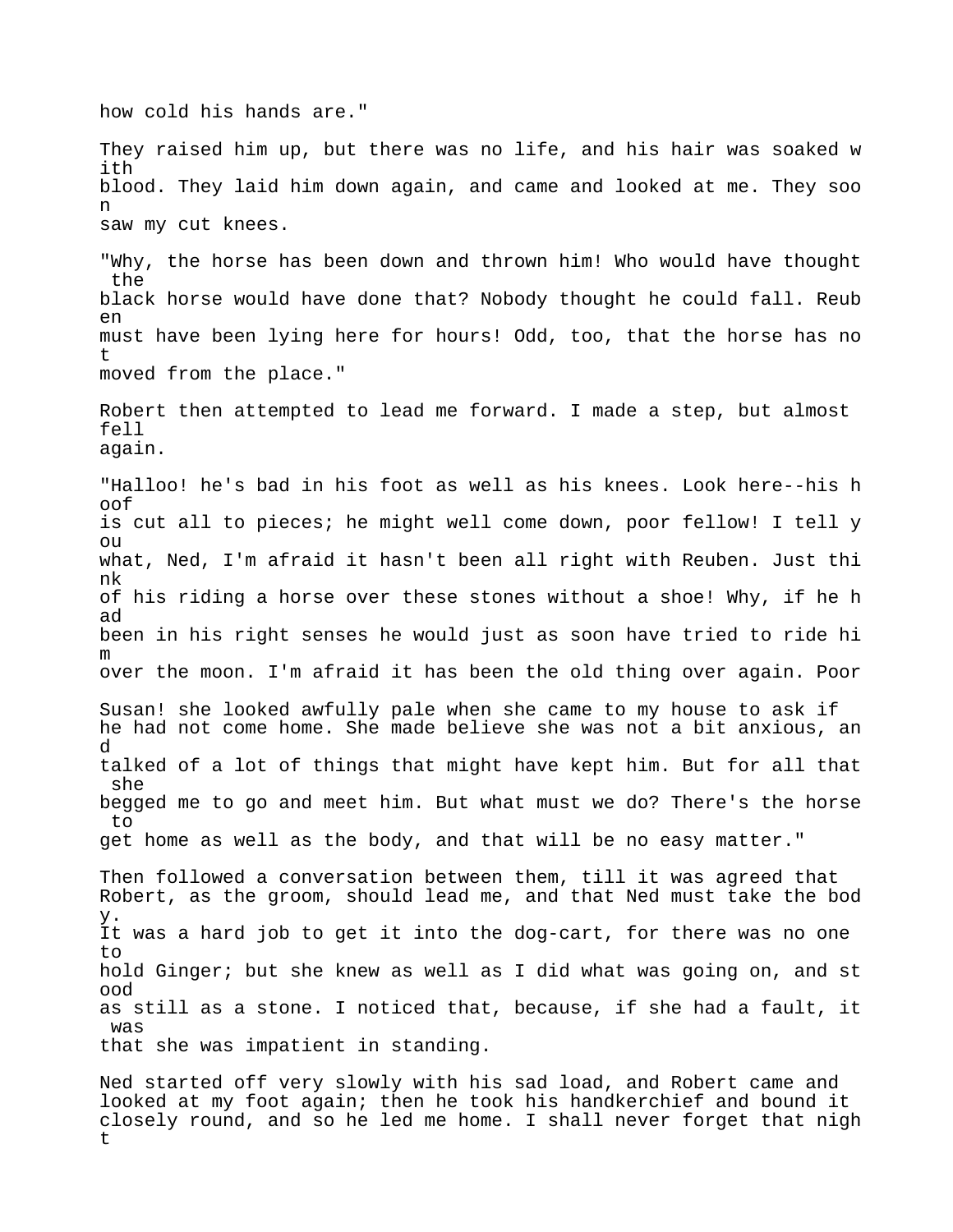walk; it was more than three miles. Robert led me on very slowly, an d I limped and hobbled on as well as I could with great pain. I am sure he was sorry for me, for he often patted and encouraged me, talking to me in a pleasant voice.

At last I reached my own box, and had some corn; and after Robert had wrapped up my knees in wet cloths, he tied up my foot in a bran poultice, to draw out the heat and cleanse it before the horse-docto r saw it in the morning, and I managed to get myself down on the straw , and slept in spite of the pain.

The next day after the farrier had examined my wounds, he said he ho ped the joint was not injured; and if so, I should not be spoiled for wo rk, but I should never lose the blemish. I believe they did the best to make a good cure, but it was a long and painful one. Proud flesh, as they called it, came up in my knees, and was burned out with caustic; and when at last it was healed, they put a blistering fluid over the fro nt of both knees to bring all the hair off; they had some reason for th is, and I suppose it was all right.

As Smith's death had been so sudden, and no one was there to see it, there was an inquest held. The landlord and hostler at the White Lio n, with several other people, gave evidence that he was intoxicated whe n he started from the inn. The keeper of the toll-gate said he rode at a hard gallop through the gate; and my shoe was picked up among the stones, so that the case was quite plain to them, and I was cleared of all blam  $\theta$ .

Everybody pitied Susan. She was nearly out of her mind; she kept say ing over and over again, "Oh! he was so good--so good! It was all that cursed drink; why will they sell that cursed drink? Oh Reuben, Reube n!" So she went on till after he was buried; and then, as she had no hom e or relations, she, with her six little children, was obliged once more to leave the pleasant home by the tall oak-trees, and go into that grea t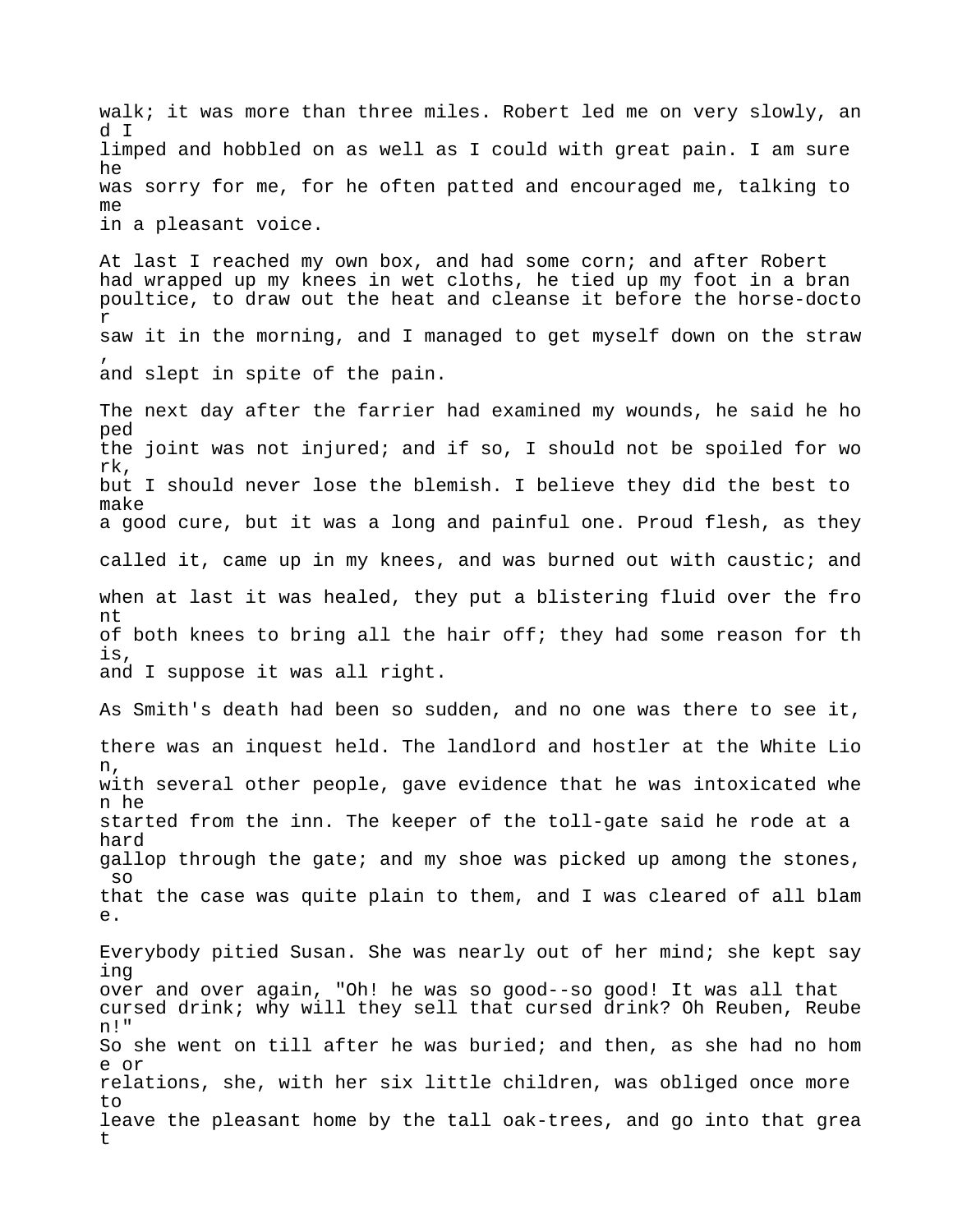gloomy Union House.

27 Ruined and Going Downhill

As soon as my knees were sufficiently healed I was turned into a sma  $11$ meadow for a month or two; no other creature was there; and though I enjoyed the liberty and the sweet grass, yet I had been so long used to society that I felt very lonely. Ginger and I had become fast friend s, and now I missed her company extremely. I often neighed when I heard horses' feet passing in the road, but I seldom got an answer; till o ne morning the gate was opened, and who should come in but dear old Gin ger. The man slipped off her halter, and left her there. With a joyful wh inny I trotted up to her; we were both glad to meet, but I soon found tha t it was not for our pleasure that she was brought to be with me. Her sto ry would be too long to tell, but the end of it was that she had been ruined by hard riding, and was now turned off to see what rest would do.

Lord George was young and would take no warning; he was a hard rider , and would hunt whenever he could get the chance, quite careless of h is horse. Soon after I left the stable there was a steeplechase, and he determined to ride. Though the groom told him she was a little strai ned, and was not fit for the race, he did not believe it, and on the day of the race urged Ginger to keep up with the foremost riders. With her high spirit, she strained herself to the utmost; she came in with the fir st three horses, but her wind was touched, besides which he was too hea vy for her, and her back was strained. "And so," she said, "here we are , ruined in the prime of our youth and strength, you by a drunkard, an d I by a fool; it is very hard." We both felt in ourselves that we were not what we had been. However, that did not spoil the pleasure we had in each other's company; we did not gallop about as we once did, but we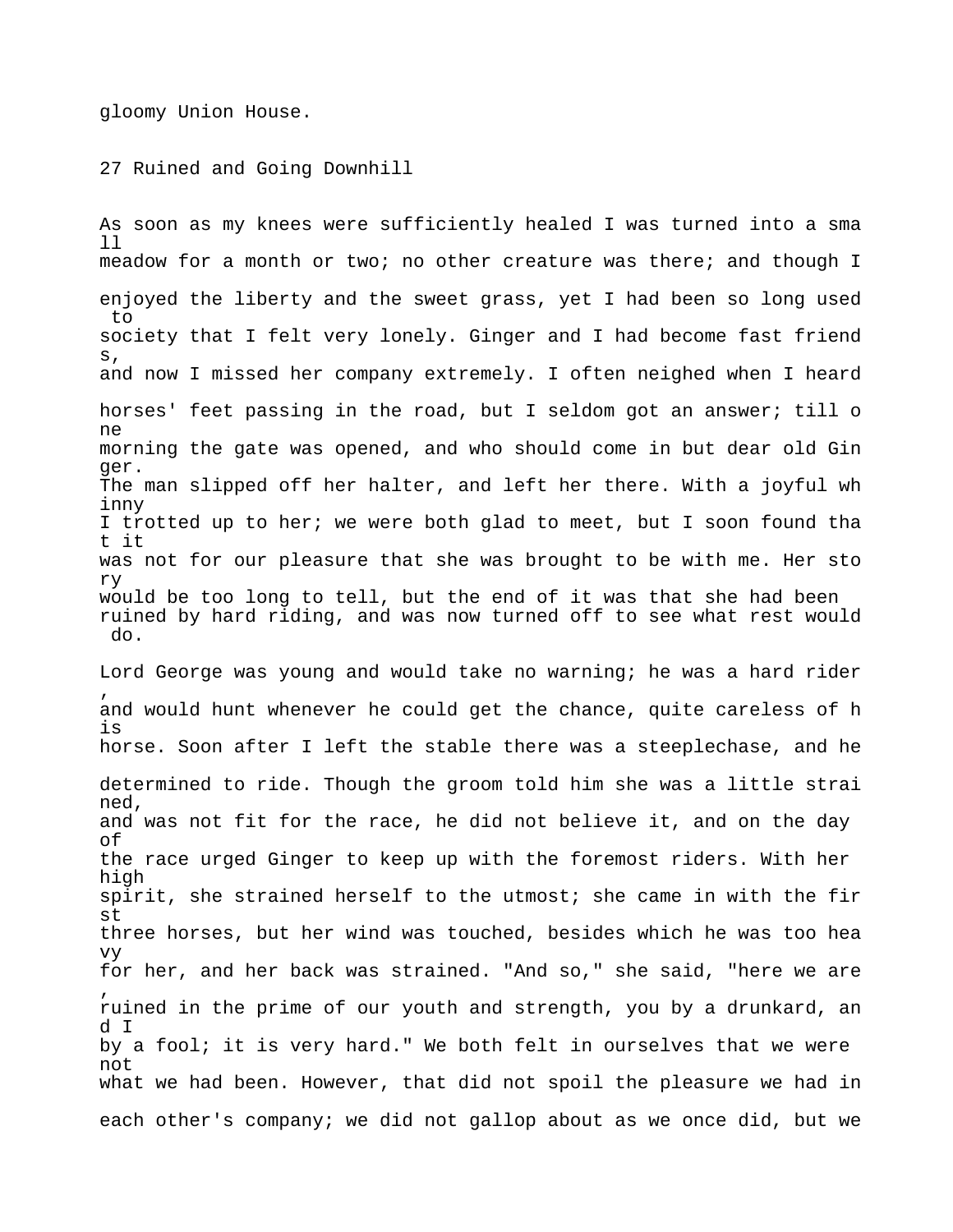used to feed, and lie down together, and stand for hours under one of the shady lime-trees with our heads close to each other; and so w e passed our time till the family returned from town. One day we saw the earl come into the meadow, and York was with him. Seeing who it was, we stood still under our lime-tree, and let them come up to us. They examined us carefully. The earl seemed much annoyed. "There is three hundred pounds flung away for no earthly use," said he; "but what I care most for is that these horses of my old friend, who thought they would find a good home with me, are ruined. The mare sh all have a twelve-month's run, and we shall see what that will do for he r; but the black one, he must be sold; 'tis a great pity, but I could n ot have knees like these in my stables." "No, my lord, of course not," said York; "but he might get a place w here appearance is not of much consequence, and still be well treated. I know a man in Bath, the master of some livery stables, who often wants a good horse at a low figure; I know he looks well after his horses. The inquest cleared the horse's character, and your lordship's recommendation, or mine, would be sufficient warrant for him." "You had better write to him, York. I should be more particular abou t the place than the money he would fetch." After this they left us. "They'll soon take you away," said Ginger, "and I shall lose the onl y friend I have, and most likely we shall never see each other again. 'Tis a hard world!" About a week after this Robert came into the field with a halter, wh ich he slipped over my head, and led me away. There was no leave-taking of Ginger; we neighed to each other as I was led off, and she trotte d anxiously along by the hedge, calling to me as long as she could hea r the sound of my feet. Through the recommendation of York, I was bought by the master of th e livery stables. I had to go by train, which was new to me, and requi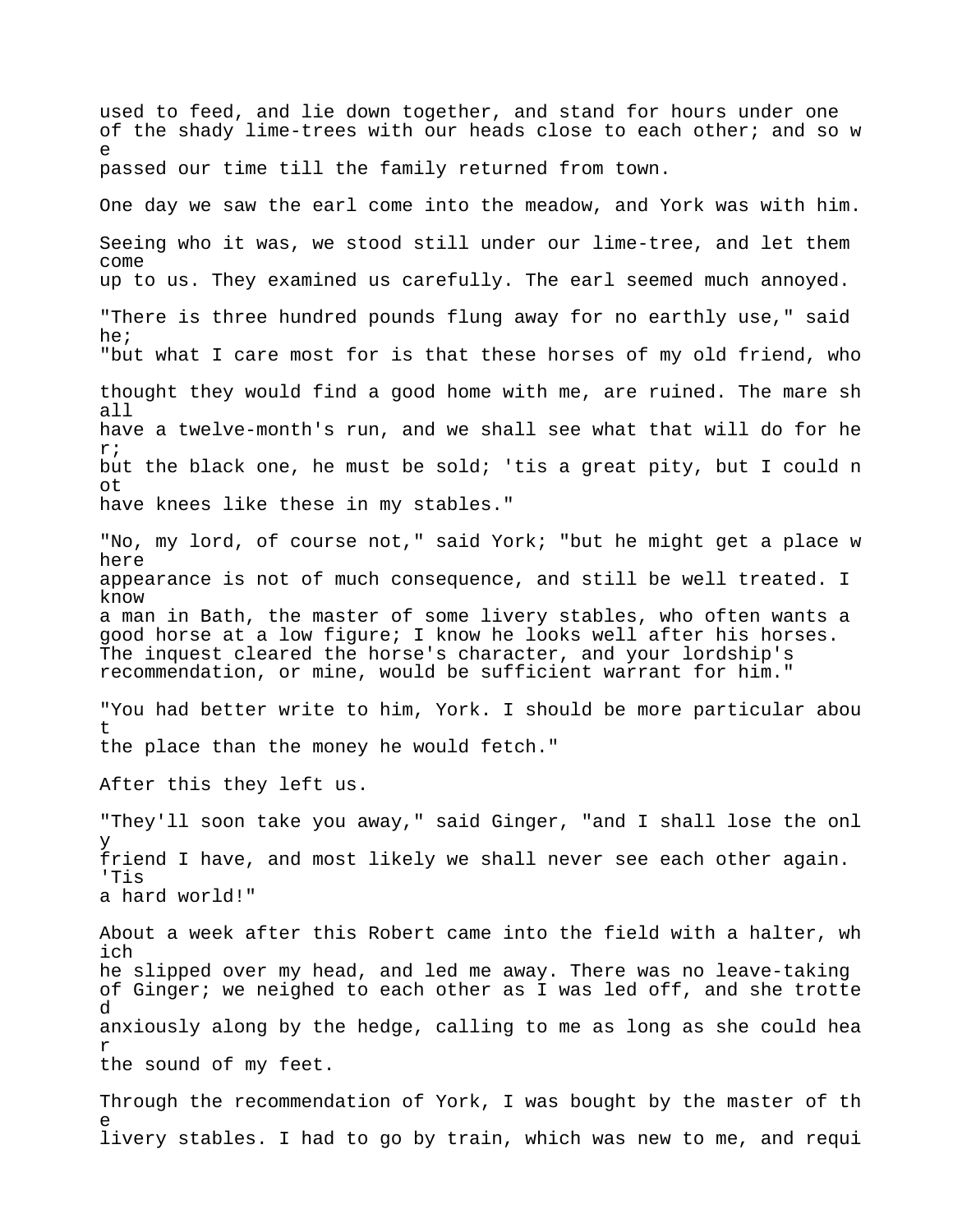a good deal of courage the first time; but as I found the puffing, rushing, whistling, and, more than all, the trembling of the horse-b ox in which I stood did me no real harm, I soon took it quietly. When I reached the end of my journey I found myself in a tolerably comfortable stable, and well attended to. These stables were not so airy and pleasant as those I had been used to. The stalls were laid on a slope instead of being level, and as my head was kept tied to the manger, I was obliged always to stand on the slope, which was very fatiguing. Men do not seem to know yet that horses can do more work if they can stand comfortably and can turn about; however, I was well f ed and well cleaned, and, on the whole, I think our master took as much care of us as he could. He kept a good many horses and carriages of different kinds for hire. Sometimes his own men drove them; at others, the horse and chaise were let to gentlemen or ladies who dro ve themselves. 28 A Job Horse and His Drivers Hitherto I had always been driven by people who at least knew how to drive; but in this place I was to get my experience of all the diffe rent kinds of bad and ignorant driving to which we horses are subjected; for I was a "job horse", and was let out to all sorts of people who wish ed to hire me; and as I was good-tempered and gentle, I think I was oft ener let out to the ignorant drivers than some of the other horses, becau se I could be depended upon. It would take a long time to tell of all t he different styles in which I was driven, but I will mention a few of them. First, there were the tight-rein drivers--men who seemed to think th at all depended on holding the reins as hard as they could, never relax ing the pull on the horse's mouth, or giving him the least liberty of movement. They are always talking about "keeping the horse well in hand", and "holding a horse up", just as if a horse was not made to hold himself up.

red

Some poor, broken-down horses, whose mouths have been made hard and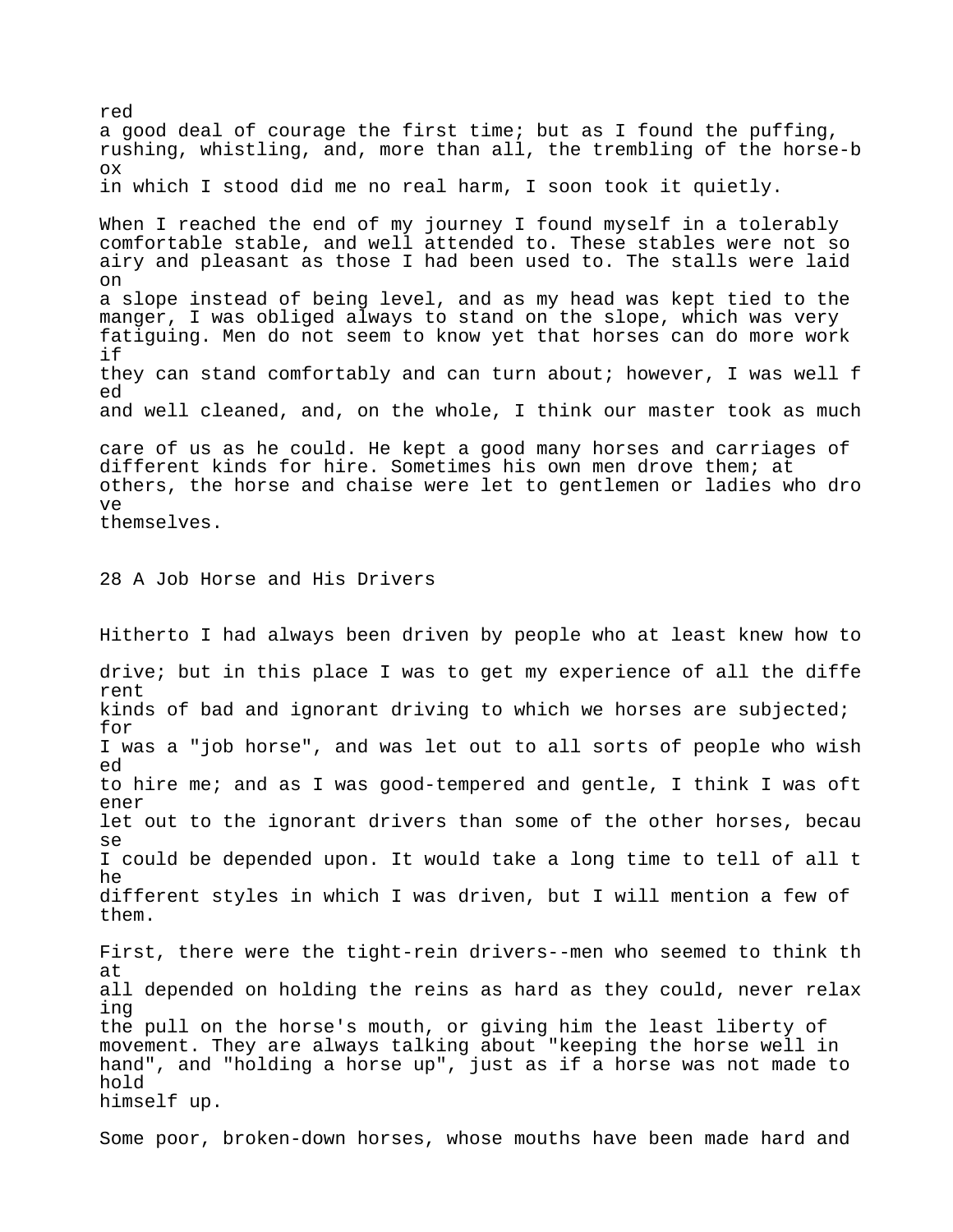insensible by just such drivers as these, may, perhaps, find some support in it; but for a horse who can depend upon his own legs, and who has a tender mouth and is easily guided, it is not only tormenting, but it is stupid. Then there are the loose-rein drivers, who let the reins lie easily on our backs, and their own hand rest lazily on their knees. Of course, such gentlemen have no control over a horse, if anything happens suddenly. If a horse shies, or starts, or stumbles, they are nowhere , and cannot help the horse or themselves till the mischief is done. O f course, for myself I had no objection to it, as I was not in the hab it either of starting or stumbling, and had only been used to depend on my driver for guidance and encouragement. Still, one likes to feel the rein a little in going downhill, and likes to know that one's driver is n ot gone to sleep. Besides, a slovenly way of driving gets a horse into bad and often l azy habits, and when he changes hands he has to be whipped out of them w ith more or less pain and trouble. Squire Gordon always kept us to our b est paces and our best manners. He said that spoiling a horse and lettin g him get into bad habits was just as cruel as spoiling a child, and b oth had to suffer for it afterward. Besides, these drivers are often careless altogether, and will atten d to anything else more than their horses. I went out in the phaeton one day with one of them; he had a lady and two children behind. He flopped the reins about as we started, and of course gave me several unmeaning c uts with the whip, though I was fairly off. There had been a good deal o f road-mending going on, and even where the stones were not freshly la id down there were a great many loose ones about. My driver was laughin g and joking with the lady and the children, and talking about the cou ntry to the right and the left; but he never thought it worth while to ke ep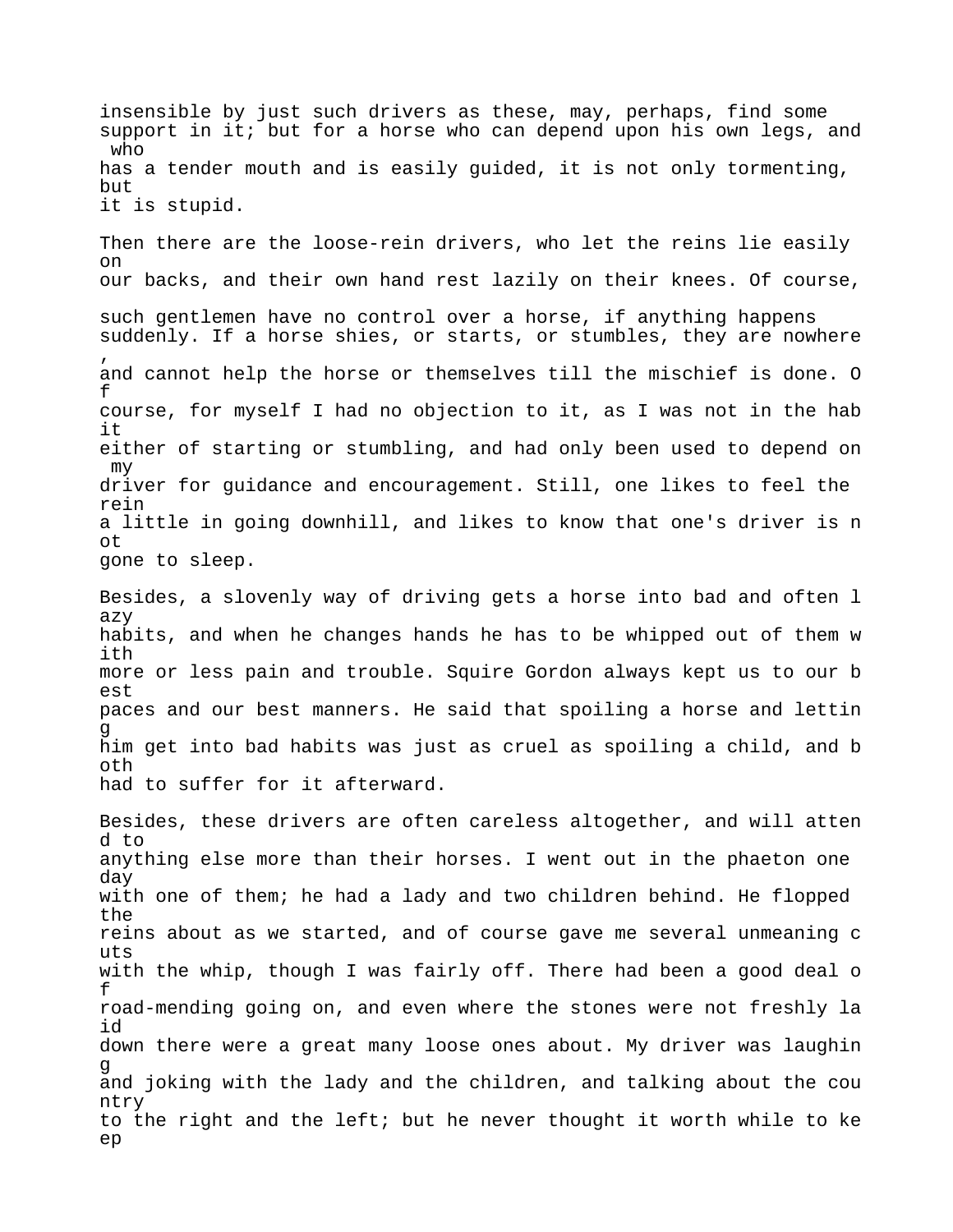an eye on his horse or to drive on the smoothest parts of the road; and so it easily happened that I got a stone in one of my fore feet. Now, if Mr. Gordon or John, or in fact any good driver, had been the re, he would have seen that something was wrong before I had gone three paces. Or even if it had been dark a practiced hand would have felt by the rein that there was something wrong in the step, and they would have got down and picked out the stone. But this man went on laughing and talking, while at every step the stone became more firmly wedged bet ween my shoe and the frog of my foot. The stone was sharp on the inside a nd round on the outside, which, as every one knows, is the most dangero  $11S$ kind that a horse can pick up, at the same time cutting his foot and making him most liable to stumble and fall. Whether the man was partly blind or only very careless I can't say, but he drove me with that stone in my foot for a good half-mile before h e saw anything. By that time I was going so lame with the pain that at last he saw it, and called out, "Well, here's a go! Why, they have s ent us out with a lame horse! What a shame!" He then chucked the reins and flipped about with the whip, saying, " Now, then, it's no use playing the old soldier with me; there's the journ ey to go, and it's no use turning lame and lazy." Just at this time a farmer came riding up on a brown cob. He lifted his hat and pulled up. "I beg your pardon, sir," he said, "but I think there is something t he matter with your horse; he goes very much as if he had a stone in his shoe. If you will allow me I will look at his feet; these loose scattered stones are confounded dangerous things for the horses." "He's a hired horse," said my driver. "I don't know what's the matte r with him, but it is a great shame to send out a lame beast like this ." The farmer dismounted, and slipping his rein over his arm at once to ok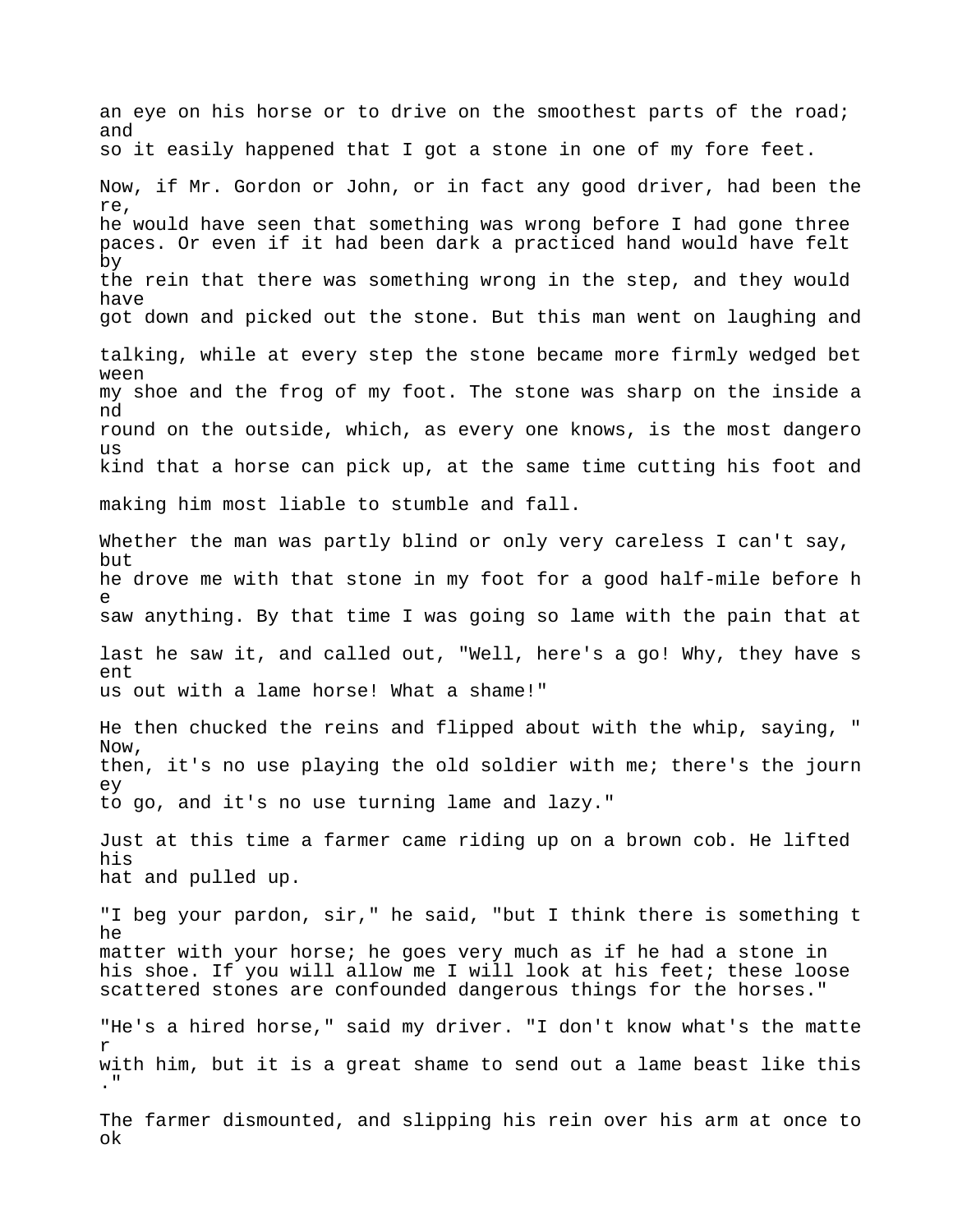up my near foot. "Bless me, there's a stone! Lame! I should think so!" At first he tried to dislodge it with his hand, but as it was now very tightly wedged he drew a stone-pick out of his pocket, and very carefully and with some trouble got it out. Then holding it up he sa id, "There, that's the stone your horse had picked up. It is a wonder he did not fall down and break his knees into the bargain!" "Well, to be sure!" said my driver; "that is a queer thing! I never knew that horses picked up stones before." "Didn't you?" said the farmer rather contemptuously; "but they do, though, and the best of them will do it, and can't help it sometimes on such roads as these. And if you don't want to lame your horse you mu st look sharp and get them out quickly. This foot is very much bruised, " he said, setting it gently down and patting me. "If I might advise, sir, you had better drive him gently for awhile; the foot is a good deal hurt, and the lameness will not go off directly." Then mounting his cob and raising his hat to the lady he trotted off . When he was gone my driver began to flop the reins about and whip th e harness, by which I understood that I was to go on, which of course I did, glad that the stone was gone, but still in a good deal of pain. This was the sort of experience we job horses often came in for. 29 Cockneys Then there is the steam-engine style of driving; these drivers were mostly people from towns, who never had a horse of their own and generally traveled by rail. They always seemed to think that a horse was something like a steam-engine, only smaller. At any rate, they think that if only the y pay for it a horse is bound to go just as far and just as fast and w ith just as heavy a load as they please. And be the roads heavy and mudd y,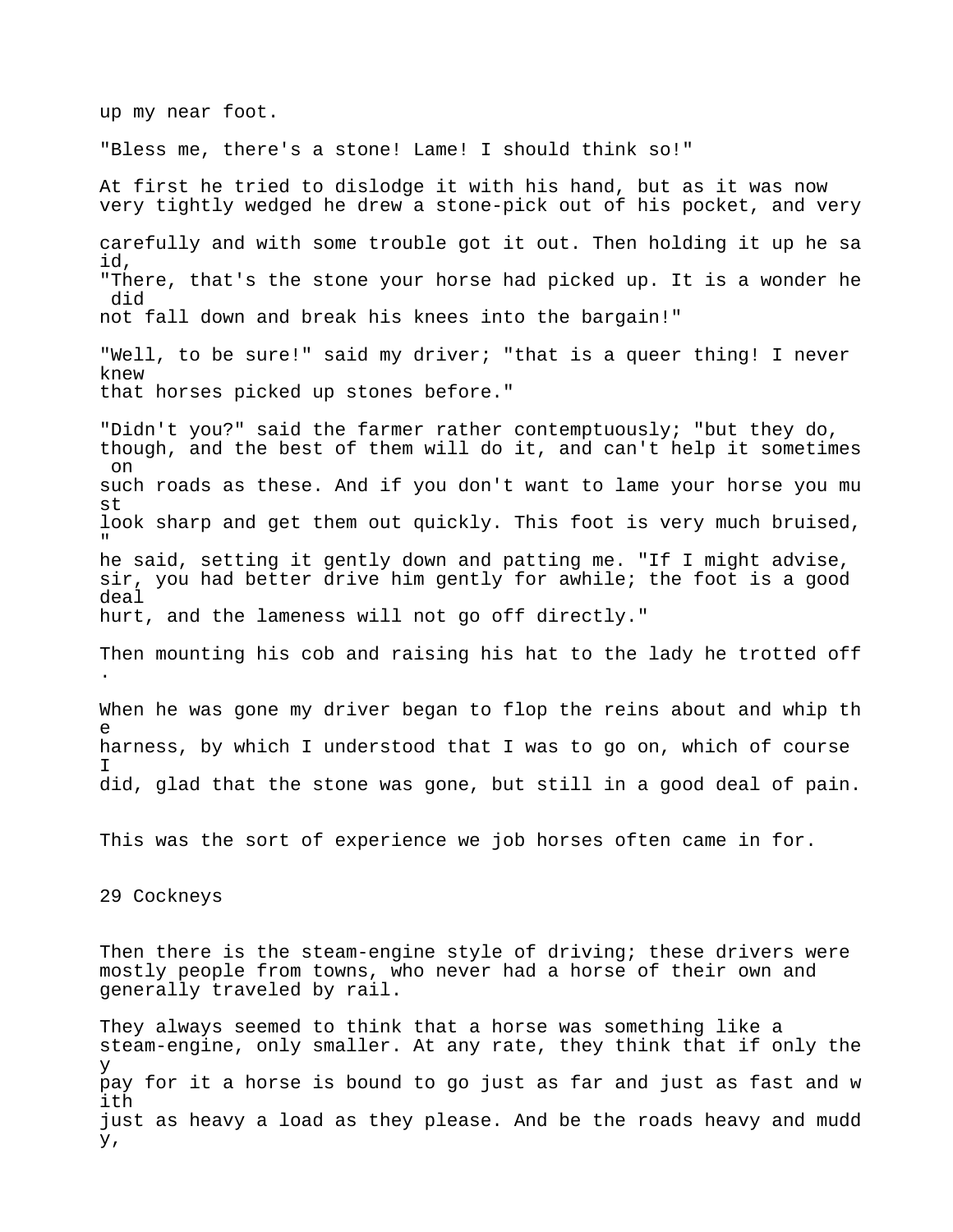or dry and good; be they stony or smooth, uphill or downhill, it is all the same--on, on, on, one must go, at the same pace, with no relief and no consideration. These people never think of getting out to walk up a steep hill. Oh,  $n<sub>0</sub>$ . they have paid to ride, and ride they will! The horse? Oh, he's used to it! What were horses made for, if not to drag people uphill? Walk ! A good joke indeed! And so the whip is plied and the rein is chucked a nd often a rough, scolding voice cries out, "Go along, you lazy beast!" And then another slash of the whip, when all the time we are doing our very best to get along, uncomplaining and obedient, though often sor ely harassed and down-hearted. This steam-engine style of driving wears us up faster than any other kind. I would far rather go twenty miles with a good considerate dri ver than I would go ten with some of these; it would take less out of me . Another thing, they scarcely ever put on the brake, however steep th e downhill may be, and thus bad accidents sometimes happen; or if they do put it on, they often forget to take it off at the bottom of the hil l, and more than once I have had to pull halfway up the next hill, with one of the wheels held by the brake, before my driver chose to think abo ut it; and that is a terrible strain on a horse. Then these cockneys, instead of starting at an easy pace, as a gentl eman would do, generally set off at full speed from the very stable-yard; and when they want to stop, they first whip us, and then pull up so sudd enly that we are nearly thrown on our haunches, and our mouths jagged wit h the bit--they call that pulling up with a dash; and when they turn a corner they do it as sharply as if there were no right side or wrong side of the road.

I well remember one spring evening I and Rory had been out for the d ay.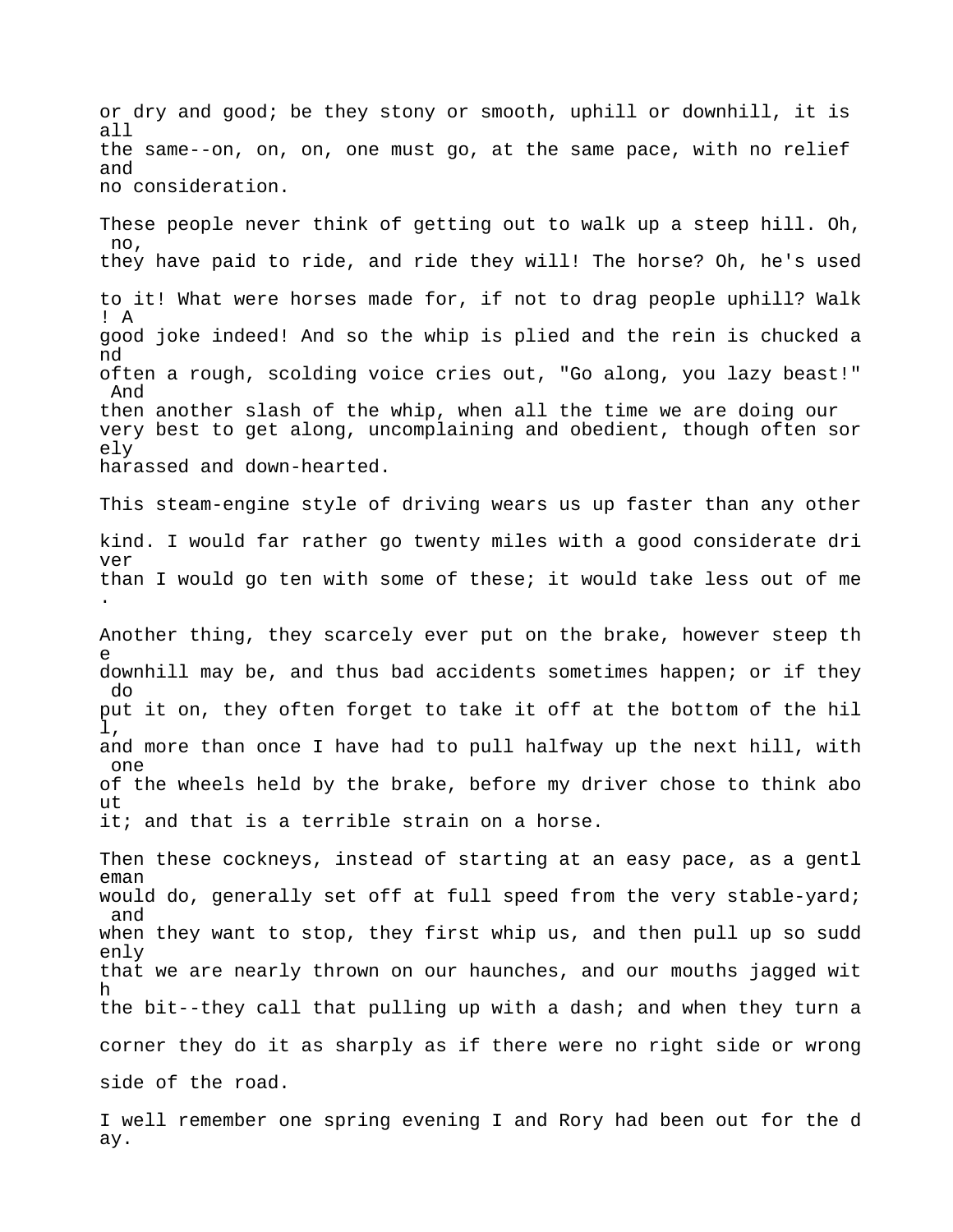(Rory was the horse that mostly went with me when a pair was ordered , and a good honest fellow he was.) We had our own driver, and as he w as always considerate and gentle with us, we had a very pleasant day. W e were coming home at a good smart pace, about twilight. Our road turn ed sharp to the left; but as we were close to the hedge on our own side , and there was plenty of room to pass, our driver did not pull us in. As we neared the corner I heard a horse and two wheels coming rapidly d own the hill toward us. The hedge was high, and I could see nothing, but the next moment we were upon each other. Happily for me, I was on the si de next the hedge. Rory was on the left side of the pole, and had not e ven a shaft to protect him. The man who was driving was making straight for the corner, and when he came in sight of us he had no time to pull o ver to his own side. The whole shock came upon Rory. The gig shaft ran r ight into the chest, making him stagger back with a cry that I shall neve r forget. The other horse was thrown upon his haunches and one shaft broken. It turned out that it was a horse from our own stables, with the high-wheeled gig that the young men were so fond of. The driver was one of those random, ignorant fellows, who don't even know which is their own side of the road, or, if they know, don't ca re. And there was poor Rory with his flesh torn open and bleeding, and t he blood streaming down. They said if it had been a little more to one side it would have killed him; and a good thing for him, poor fellow, if it had. As it was, it was a long time before the wound healed, and then he w as sold for coal-carting; and what that is, up and down those steep hil ls, only horses know. Some of the sights I saw there, where a horse had to come downhill with a heavily loaded two-wheel cart behind him, on wh ich no brake could be placed, make me sad even now to think of.

After Rory was disabled I often went in the carriage with a mare nam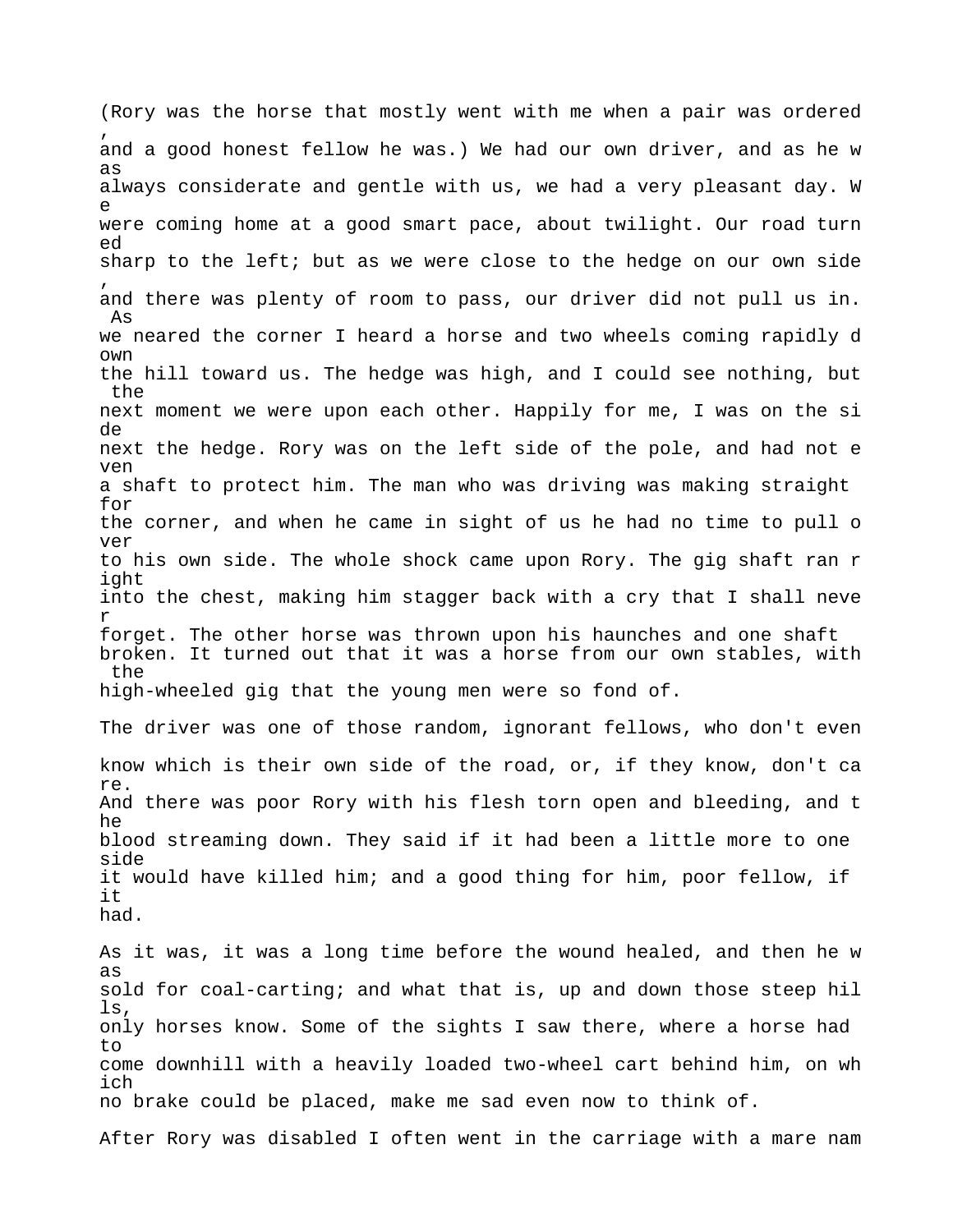Peggy, who stood in the next stall to mine. She was a strong, well-m ade animal, of a bright dun color, beautifully dappled, and with a dark-brown mane and tail. There was no high breeding about her, but she was very pretty and remarkably sweet-tempered and willing. Still, th ere was an anxious look about her eye, by which I knew that she had some trouble. The first time we went out together I thought she had a ver y odd pace; she seemed to go partly a trot, partly a canter, three or four paces, and then a little jump forward. It was very unpleasant for any horse who pulled with her, and made m e quite fidgety. When we got home I asked her what made her go in that odd, awkward way. "Ah," she said in a troubled manner, "I know my paces are very bad, but what can I do? It really is not my fault; it is just because my legs are so short. I stand nearly as high as you, but your legs are a good th ree inches longer above your knee than mine, and of course you can take a much longer step and go much faster. You see I did not make myself. I wish I could have done so; I would have had long legs then. All my troubles come from my short legs," said Peggy, in a desponding tone. "But how is it," I said, "when you are so strong and good-tempered a nd willing?" "Why, you see," said she, "men will go so fast, and if one can't kee p up to other horses it is nothing but whip, whip, whip, all the time. An d so I have had to keep up as I could, and have got into this ugly shuffl ing pace. It was not always so; when I lived with my first master I alwa ys went a good regular trot, but then he was not in such a hurry. He wa s a young clergyman in the country, and a good, kind master he was. He h ad two churches a good way apart, and a great deal of work, but he neve r scolded or whipped me for not going faster. He was very fond of me. I only wish I was with him now; but he had to leave and go to a larg

ed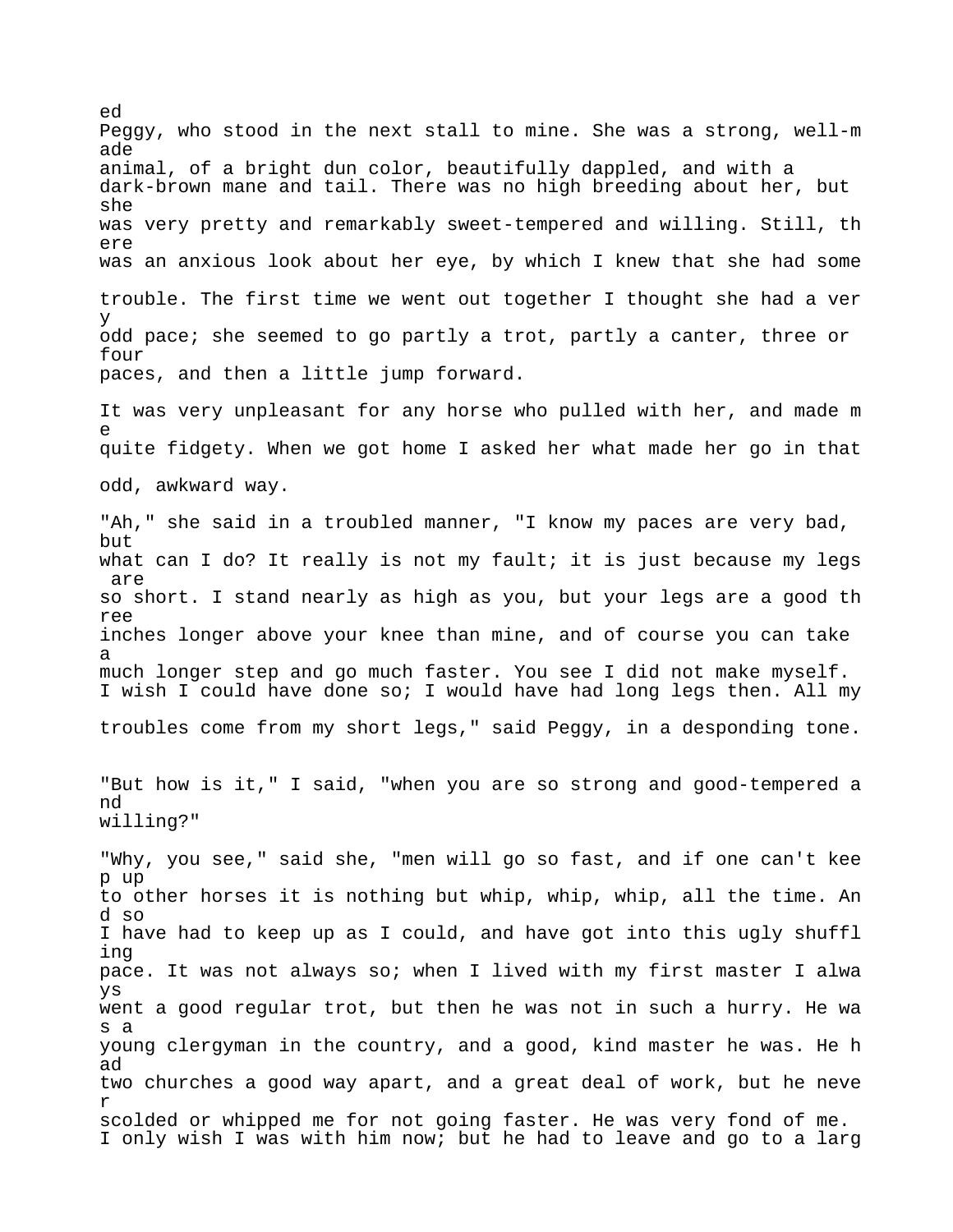town, and then I was sold to a farmer.

 $\sim$ 

"Some farmers, you know, are capital masters; but I think this one w as a low sort of man. He cared nothing about good horses or good driving; he only cared for going fast. I went as fast as I could, but that would not do, and he was always whipping; so I got into this way of making a spring forward to keep up. On market nights he used to stay very lat e at the inn, and then drive home at a gallop.

"One dark night he was galloping home as usual, when all of a sudden the wheel came against some great heavy thing in the road, and turned th e gig over in a minute. He was thrown out and his arm broken, and some of his ribs, I think. At any rate, it was the end of my living with him , and I was not sorry. But you see it will be the same everywhere for me, if men must go so fast. I wish my legs were longer!"

Poor Peggy! I was very sorry for her, and I could not comfort her, f or I knew how hard it was upon slow-paced horses to be put with fast on es; all the whipping comes to their share, and they can't help it.

She was often used in the phaeton, and was very much liked by some o f the ladies, because she was so gentle; and some time after this she was sold to two ladies who drove themselves, and wanted a safe, good hor se.

I met her several times out in the country, going a good steady pace , and looking as gay and contented as a horse could be. I was very gla d to see her, for she deserved a good place.

After she left us another horse came in her stead. He was young, and had a bad name for shying and starting, by which he had lost a good plac e. I asked him what made him shy.

"Well, I hardly know," he said. "I was timid when I was young, and w as a good deal frightened several times, and if I saw anything strange I used to turn and look at it--you see, with our blinkers one can't se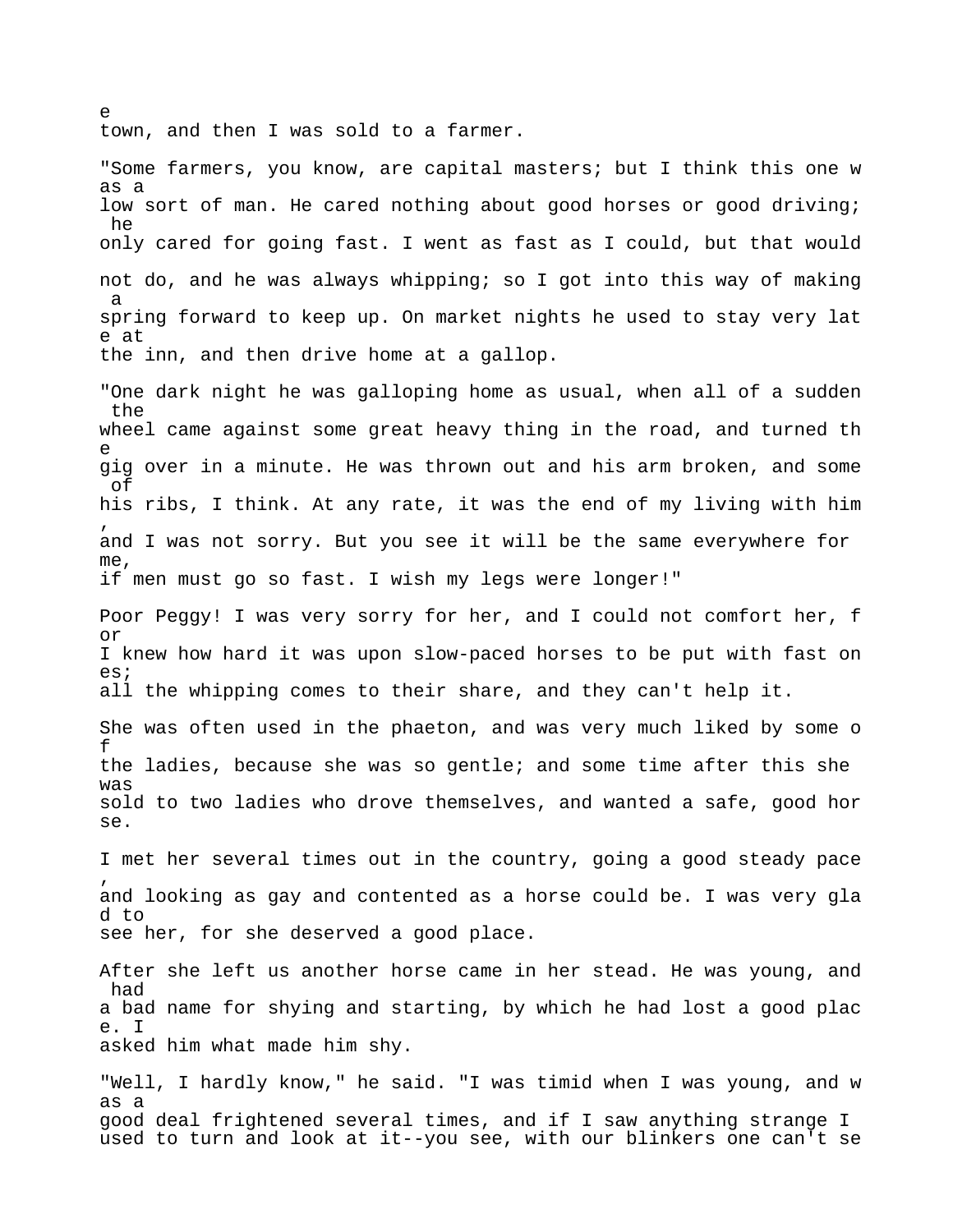or understand what a thing is unless one looks round--and then my ma ster always gave me a whipping, which of course made me start on, and did not make me less afraid. I think if he would have let me just look at th ings quietly, and see that there was nothing to hurt me, it would have be en all right, and I should have got used to them. One day an old gentle man was riding with him, and a large piece of white paper or rag blew ac ross just on one side of me. I shied and started forward. My master as us ual whipped me smartly, but the old man cried out, 'You're wrong! you're wrong! You should never whip a horse for shying; he shies because he is frightened, and you only frighten him more and make the habit worse. 'So I suppose all men don't do so. I am sure I don't want to shy for the sake of it; but how should one know what is dangerous and what is no t, if one is never allowed to get used to anything? I am never afraid o f what I know. Now I was brought up in a park where there were deer; o f course I knew them as well as I did a sheep or a cow, but they are n ot common, and I know many sensible horses who are frightened at them, and who kick up quite a shindy before they will pass a paddock where the re are deer." I knew what my companion said was true, and I wished that every youn g horse had as good masters as Farmer Grey and Squire Gordon. Of course we sometimes came in for good driving here. I remember one morning I was put into the light gig, and taken to a house in Pulten ey Street. Two gentlemen came out; the taller of them came round to my head; he looked at the bit and bridle, and just shifted the collar w ith his hand, to see if it fitted comfortably. "Do you consider this horse wants a curb?" he said to the hostler. "Well," said the man, "I should say he would go just as well without ; he has an uncommon good mouth, and though he has a fine spirit he ha s no

e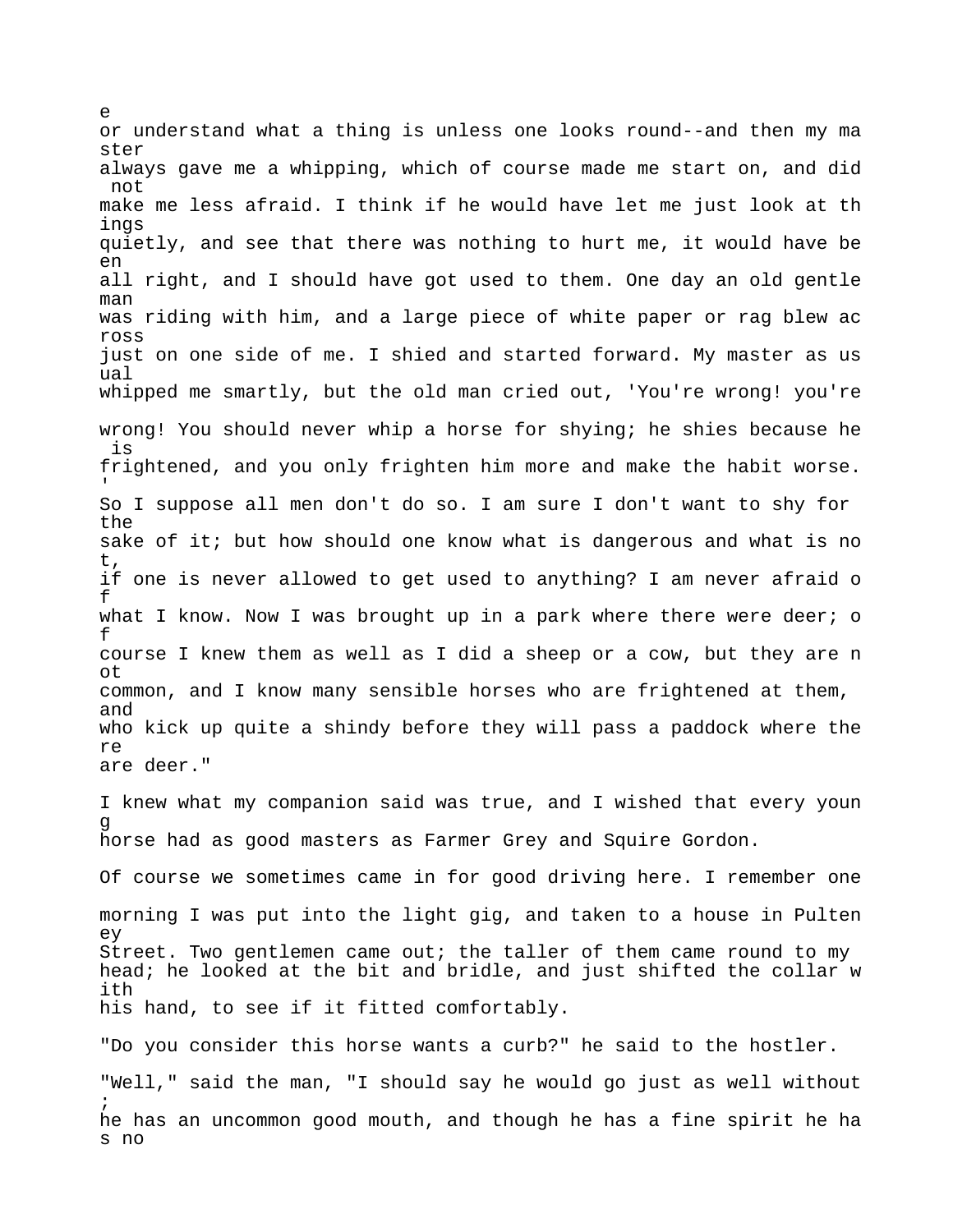vice; but we generally find people like the curb."

"I don't like it," said the gentleman; "be so good as to take it off , and put the rein in at the cheek. An easy mouth is a great thing on a long journey, is it not, old fellow?" he said, patting my neck.

Then he took the reins, and they both got up. I can remember now how quietly he turned me round, and then with a light feel of the rein, and drawing the whip gently across my back, we were off.

I arched my neck and set off at my best pace. I found I had some one behind me who knew how a good horse ought to be driven. It seemed li ke old times again, and made me feel quite gay.

This gentleman took a great liking to me, and after trying me severa  $\mathbb{1}$ times with the saddle he prevailed upon my master to sell me to a fr iend of his, who wanted a safe, pleasant horse for riding. And so it came to pass that in the summer I was sold to Mr. Barry.

30 A Thief

My new master was an unmarried man. He lived at Bath, and was much engaged in business. His doctor advised him to take horse exercise, and for this purpose he bought me. He hired a stable a short distance fr om his lodgings, and engaged a man named Filcher as groom. My master kn ew very little about horses, but he treated me well, and I should have had a good and easy place but for circumstances of which he was ignorant . He ordered the best hay with plenty of oats, crushed beans, and bran, with vetches, or rye grass, as the man might think needful. I heard the master give the order, so I knew there was plenty of good food, and I thought I was well off.

For a few days all went on well. I found that my groom understood his business. He kept the stable clean and airy, and he groomed me thoroughly; and was never otherwise than gentle. He had been an host ler in one of the great hotels in Bath. He had given that up, and now cultivated fruit and vegetables for the market, and his wife bred an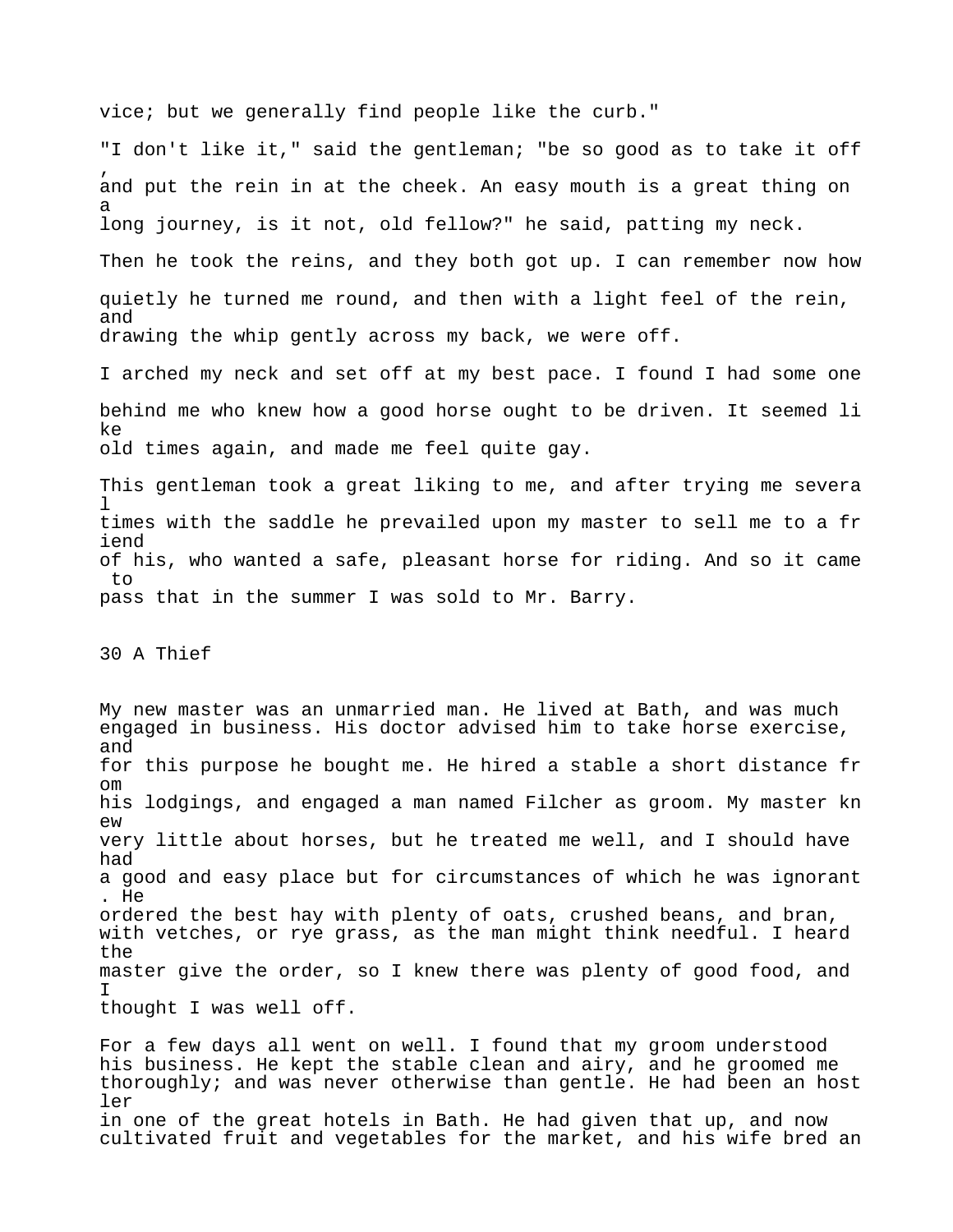d fattened poultry and rabbits for sale. After awhile it seemed to me that my oats came very short; I had the beans, but bran was mixed with th em instead of oats, of which there were very few; certainly not more th an a quarter of what there should have been. In two or three weeks this b egan to tell upon my strength and spirits. The grass food, though very go od, was not the thing to keep up my condition without corn. However, I could not complain, nor make known my wants. So it went on for about two months; and I wondered that my master did not see that something was the matter. However, one afternoon he rode out into the country to s ee a friend of his, a gentleman farmer, who lived on the road to Wells. This gentleman had a very quick eye for horses; and after he had welcomed his friend he said, casting his eye over me: "It seems to me, Barry, that your horse does not look so well as he did when you first had him; has he been well?" "Yes, I believe so," said my master; "but he is not nearly so lively as he was; my groom tells me that horses are always dull and weak in th e autumn, and that I must expect it." "Autumn, fiddlesticks!" said the farmer. "Why, this is only August; and with your light work and good food he ought not to go down like this , even if it was autumn. How do you feed him?" My master told him. The other shook his head slowly, and began to fe el me over. "I can't say who eats your corn, my dear fellow, but I am much mista ken if your horse gets it. Have you ridden very fast?" "No, very gently." "Then just put your hand here," said he, passing his hand over my ne ck and shoulder; "he is as warm and damp as a horse just come up from grass. I advise you to look into your stable a little more. I hate t o be suspicious, and, thank heaven, I have no cause to be, for I can trus t my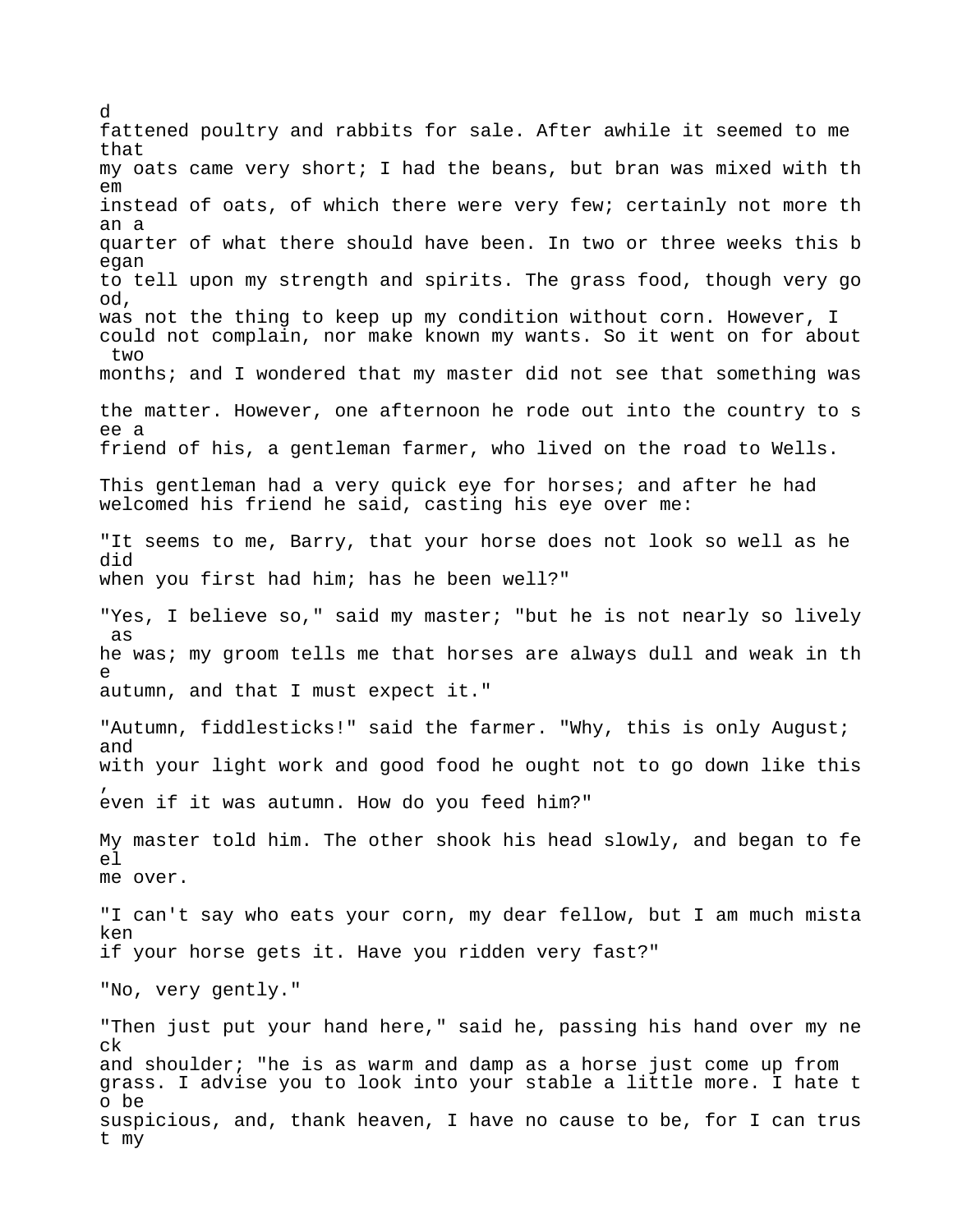men, present or absent; but there are mean scoundrels, wicked enough  $t \circ$ rob a dumb beast of his food. You must look into it." And turning to his man, who had come to take me, "Give this horse a right good feed of bruised oats, and don't stint him." "Dumb beasts!" Yes, we are; but if I could have spoken I could have told my master where his oats went to. My groom used to come every mornin g about six o'clock, and with him a little boy, who always had a cover ed basket with him. He used to go with his father into the harness-room , where the corn was kept, and I could see them, when the door stood a jar, fill a little bag with oats out of the bin, and then he used to be o ff. Five or six mornings after this, just as the boy had left the stable , the door was pushed open, and a policeman walked in, holding the chi ld tight by the arm; another policeman followed, and locked the door on the inside, saying, "Show me the place where your father keeps his rabbi ts' food." The boy looked very frightened and began to cry; but there was no escape, and he led the way to the corn-bin. Here the policeman found another empty bag like that which was found full of oats in the boy' s basket. Filcher was cleaning my feet at the time, but they soon saw him, and though he blustered a good deal they walked him off to the "lock-up" , and his boy with him. I heard afterward that the boy was not held to be guilty, but the man was sentenced to prison for two months. 31 A Humbug

My master was not immediately suited, but in a few days my new groom came. He was a tall, good-looking fellow enough; but if ever there w as a humbug in the shape of a groom Alfred Smirk was the man. He was ve ry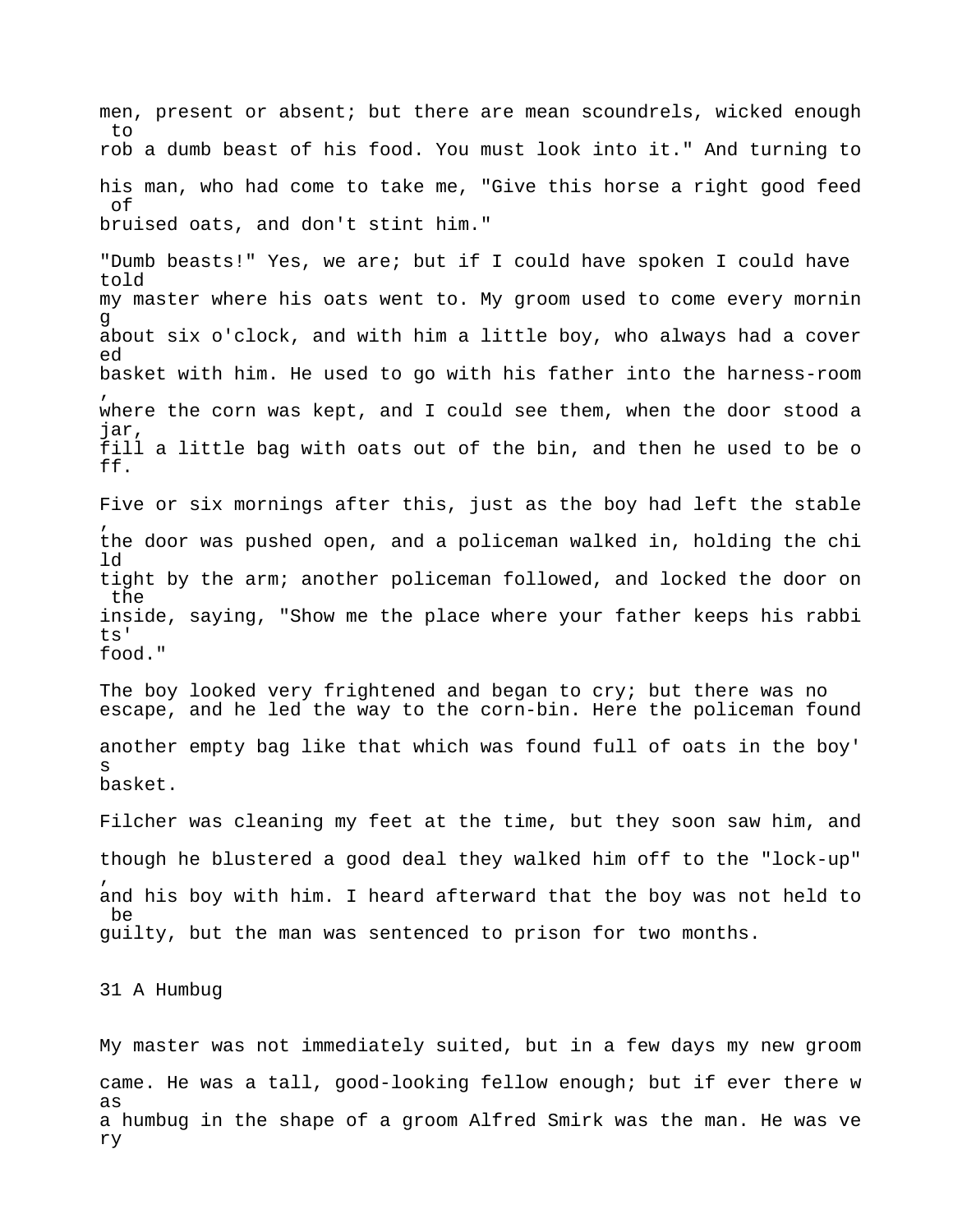civil to me, and never used me ill; in fact, he did a great deal of stroking and patting when his master was there to see it. He always brushed my mane and tail with water and my hoofs with oil before he brought me to the door, to make me look smart; but as to cleaning my feet or looking to my shoes, or grooming me thoroughly, he thought n o more of that than if I had been a cow. He left my bit rusty, my sadd  $\Box$ damp, and my crupper stiff. Alfred Smirk considered himself very handsome; he spent a great deal of time about his hair, whiskers and necktie, before a little looking-g lass in the harness-room. When his master was speaking to him it was alwa ys, "Yes, sir; yes, sir"--touching his hat at every word; and every one thought he was a very nice young man and that Mr. Barry was very fortunate to meet with him. I should say he was the laziest, most conceited fellow I ever came near. Of course, it was a great thing n ot to be ill-used, but then a horse wants more than that. I had a loose box, and might have been very comfortable if he had not been too indolent to clean it out. He never took all the straw away, and the smell from what lay underneath was very bad; while the strong vapors that rose made my eyes smart and inflame, and I did not feel the sam e appetite for my food. One day his master came in and said, "Alfred, the stable smells rath  $\rho r$ strong; should not you give that stall a good scrub and throw down plenty of water?" "Well, sir," he said, touching his cap, "I'll do so if you please, s ir; but it is rather dangerous, sir, throwing down water in a horse's bo x; they are very apt to take cold, sir. I should not like to do him an injury, but I'll do it if you please, sir." "Well," said his master, "I should not like him to take cold; but I don't like the smell of this stable. Do you think the drains are all right?" "Well, sir, now you mention it, I think the drain does sometimes sen d back a smell; there may be something wrong, sir." "Then send for the bricklayer and have it seen to," said his master.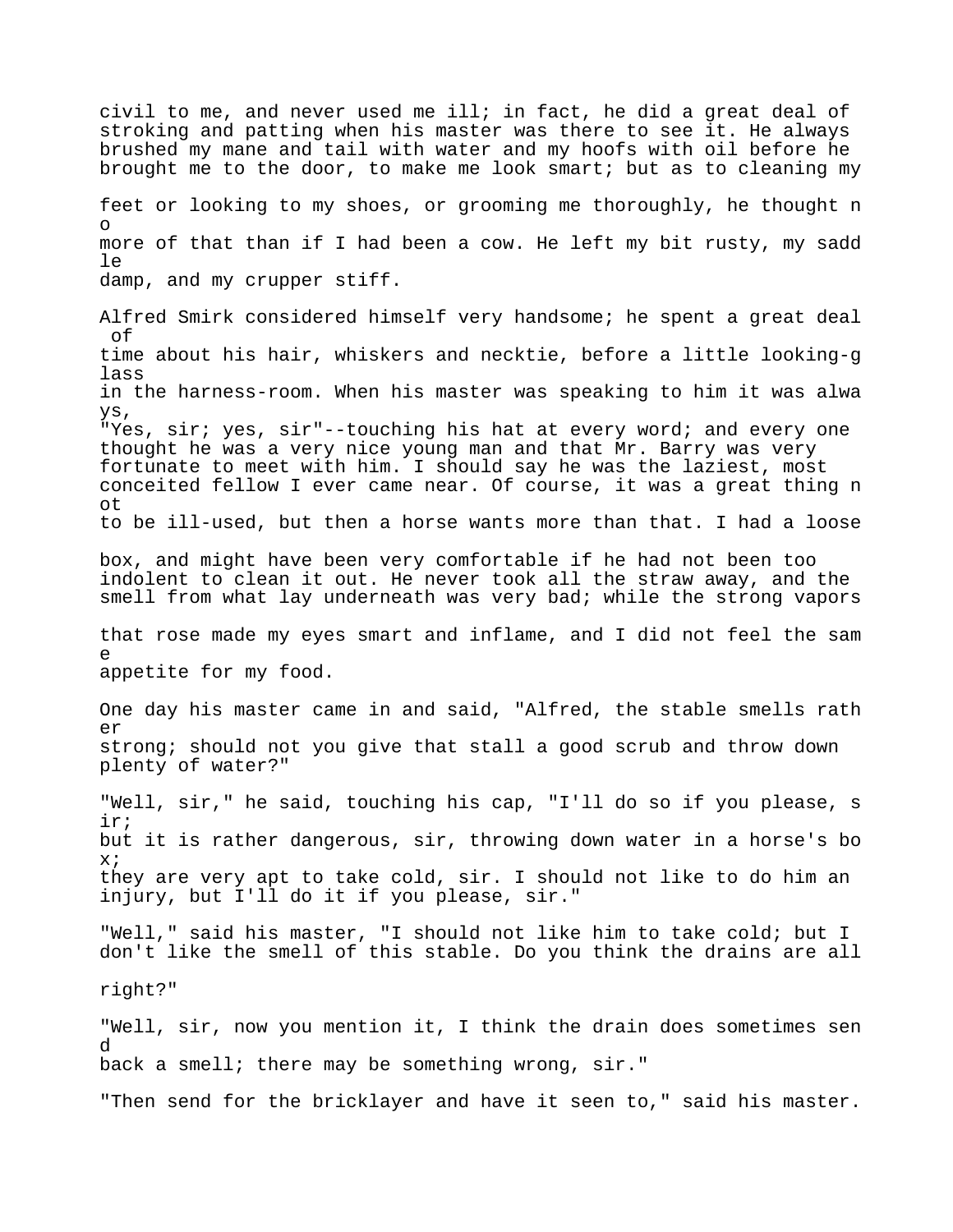The bricklayer came and pulled up a great many bricks, but found not hing amiss; so he put down some lime and charged the master five shilling s, and the smell in my box was as bad as ever. But that was not all: standing as I did on a quantity of moist straw my feet grew unhealth y and tender, and the master used to say: "I don't know what is the matter with this horse; he goes very fumble-footed. I am sometimes afraid he will stumble." "Yes, sir," said Alfred, "I have noticed the same myself, when I hav e exercised him." Now the fact was that he hardly ever did exercise me, and when the master was busy I often stood for days together without stretching m y legs at all, and yet being fed just as high as if I were at hard wor k. This often disordered my health, and made me sometimes heavy and dul l, but more often restless and feverish. He never even gave me a meal of green food or a bran mash, which would have cooled me, for he was altogether as ignorant as he was conceited; and then, instead of exercise or change of food, I had to take horse balls and draughts; which, beside the nuisance of having them poured down my throat, use d to make me feel ill and uncomfortable. One day my feet were so tender that, trotting over some fresh stones with my master on my back, I made two such serious stumbles that, as he came down Lansdown into the city, he stopped at the farrier's, and a sked him to see what was the matter with me. The man took up my feet one by one and examined them; then standing up and dusting his hands one against the other, he said: "Your horse has got the 'thrush', and badly, too; his feet are very tender; it is fortunate that he has not been down. I wonder your gro  $\cap$ m has not seen to it before. This is the sort of thing we find in foul stables, where the litter is never properly cleaned out. If you will send him here to-morrow I will attend to the hoof, and I will direct your man how to apply the liniment which I will give him."

"Yes, sir, I will."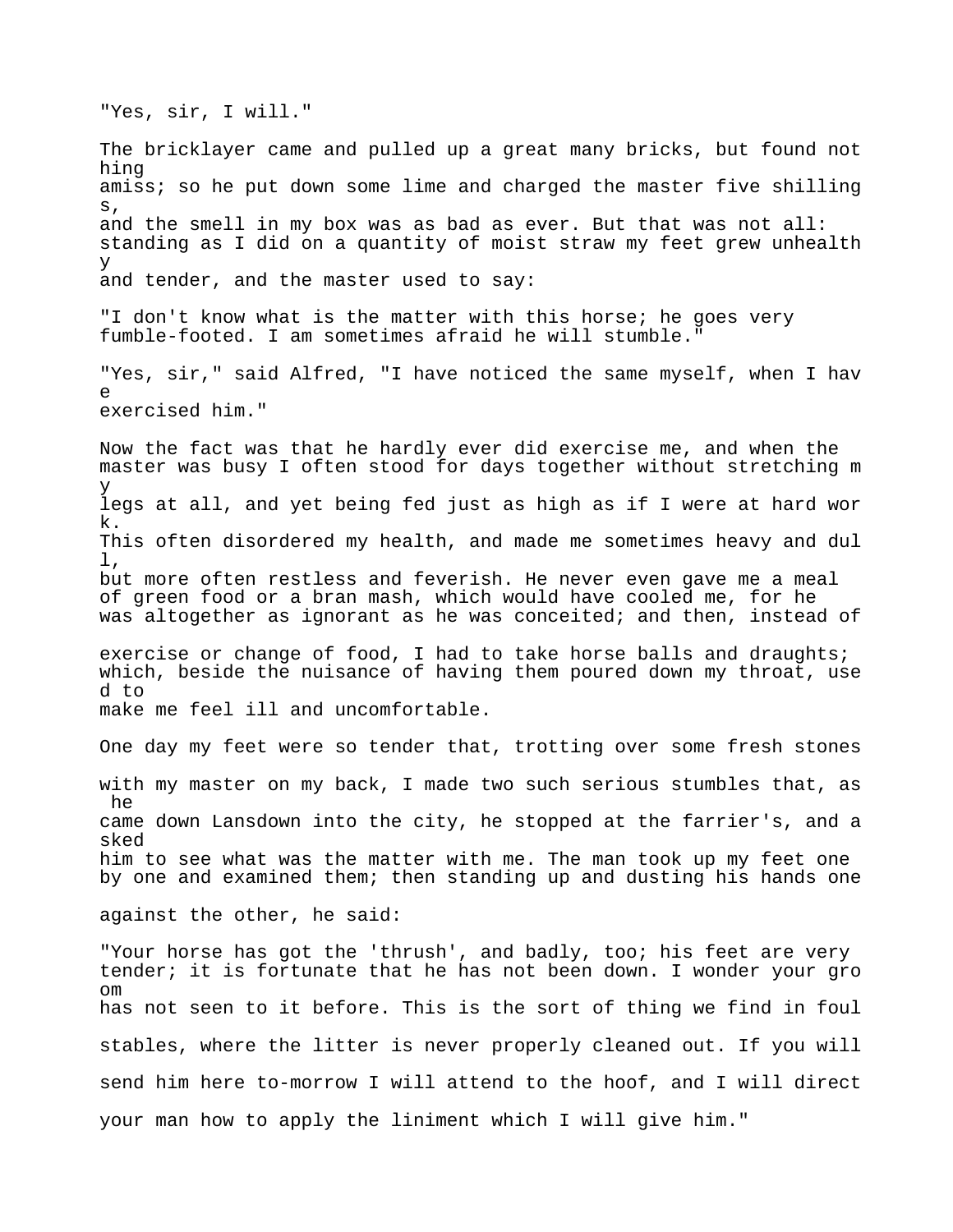The next day I had my feet thoroughly cleansed and stuffed with tow soaked in some strong lotion; and an unpleasant business it was. The farrier ordered all the litter to be taken out of my box day by day, and the floor kept very clean. Then I was to have bran mashes, a lit tle green food, and not so much corn, till my feet were well again. With this treatment I soon regained my spirits; but Mr. Barry was so much disgusted at being twice deceived by his grooms that he determined t o give up keeping a horse, and to hire when he wanted one. I was there fore kept till my feet were quite sound, and was then sold again. Part III 32 A Horse Fair No doubt a horse fair is a very amusing place to those who have noth ing to lose; at any rate, there is plenty to see. Long strings of young horses out of the country, fresh from the mars hes; and droves of shaggy little Welsh ponies, no higher than Merrylegs; and hundreds of cart horses of all sorts, some of them with their long t ails braided up and tied with scarlet cord; and a good many like myself, handsome and high-bred, but fallen into the middle class, through so me accident or blemish, unsoundness of wind, or some other complaint. T here were some splendid animals quite in their prime, and fit for anythin g; they were throwing out their legs and showing off their paces in hig h style, as they were trotted out with a leading rein, the groom runni ng by the side. But round in the background there were a number of poor things, sadly broken down with hard work, with their knees knuckling over and their hind legs swinging out at every step, and there were some very dejected-looking old horses, with the under lip hanging down an d the ears lying back heavily, as if there were no more pleasure in li fe, and no more hope; there were some so thin you might see all their ri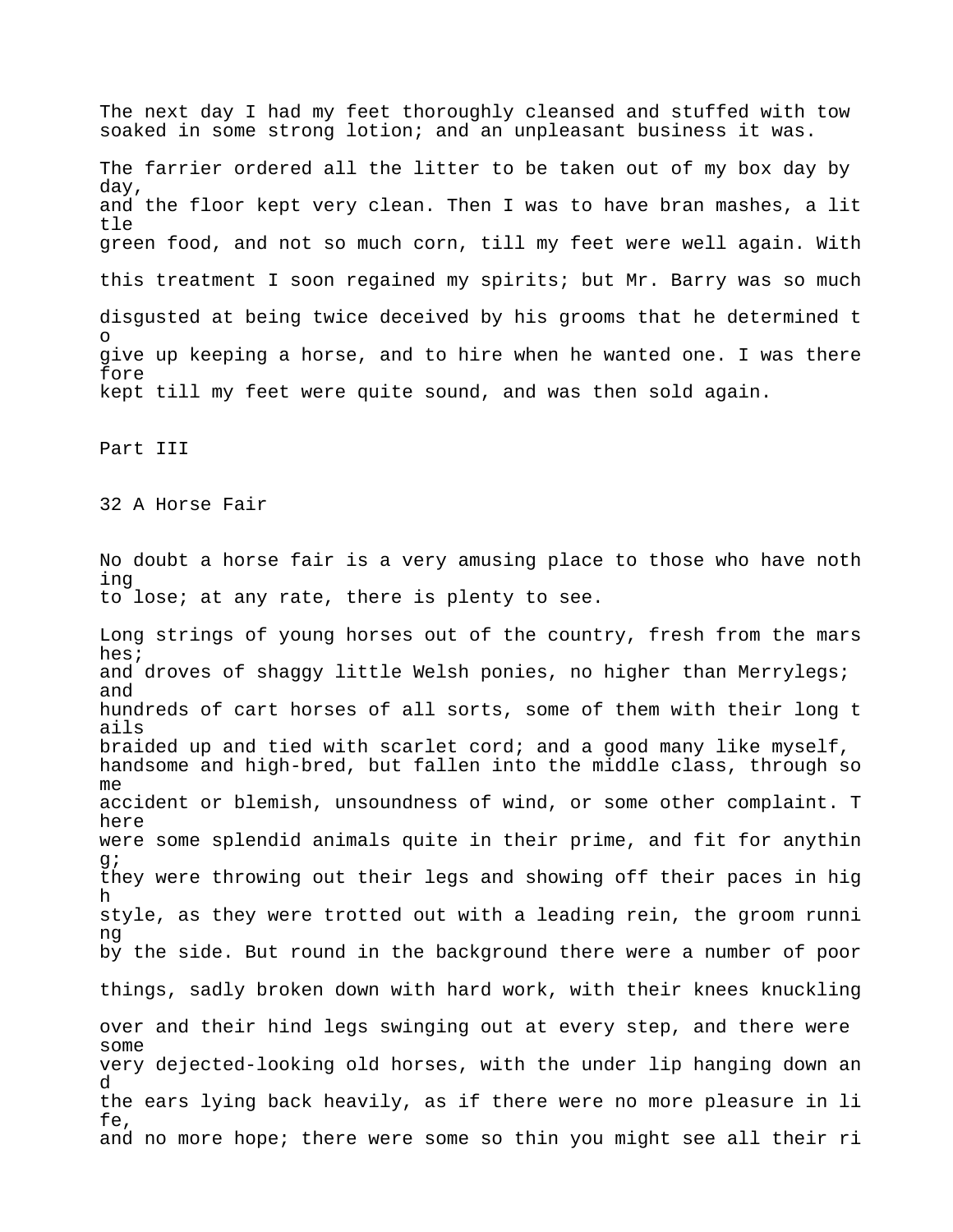bs, and some with old sores on their backs and hips. These were sad sigh ts for a horse to look upon, who knows not but he may come to the same state.

There was a great deal of bargaining, of running up and beating down ; and if a horse may speak his mind so far as he understands, I should say there were more lies told and more trickery at that horse fair than a clever man could give an account of. I was put with two or three oth er strong, useful-looking horses, and a good many people came to look a t us. The gentlemen always turned from me when they saw my broken knee s; though the man who had me swore it was only a slip in the stall.

The first thing was to pull my mouth open, then to look at my eyes, then feel all the way down my legs, and give me a hard feel of the skin a nd flesh, and then try my paces. It was wonderful what a difference the re was in the way these things were done. Some did it in a rough, offha nd way, as if one was only a piece of wood; while others would take the ir hands gently over one's body, with a pat now and then, as much as to say, "By your leave." Of course I judged a good deal of the buyers b y their manners to myself.

There was one man, I thought, if he would buy me, I should be happy. He was not a gentleman, nor yet one of the loud, flashy sort that ca ll themselves so. He was rather a small man, but well made, and quick i n all his motions. I knew in a moment by the way he handled me, that h e was used to horses; he spoke gently, and his gray eye had a kindly, cheery look in it. It may seem strange to say--but it is true all th e same--that the clean, fresh smell there was about him made me take t o him; no smell of old beer and tobacco, which I hated, but a fresh sm ell as if he had come out of a hayloft. He offered twenty-three pounds f or me, but that was refused, and he walked away. I looked after him, bu t he was gone, and a very hard-looking, loud-voiced man came. I was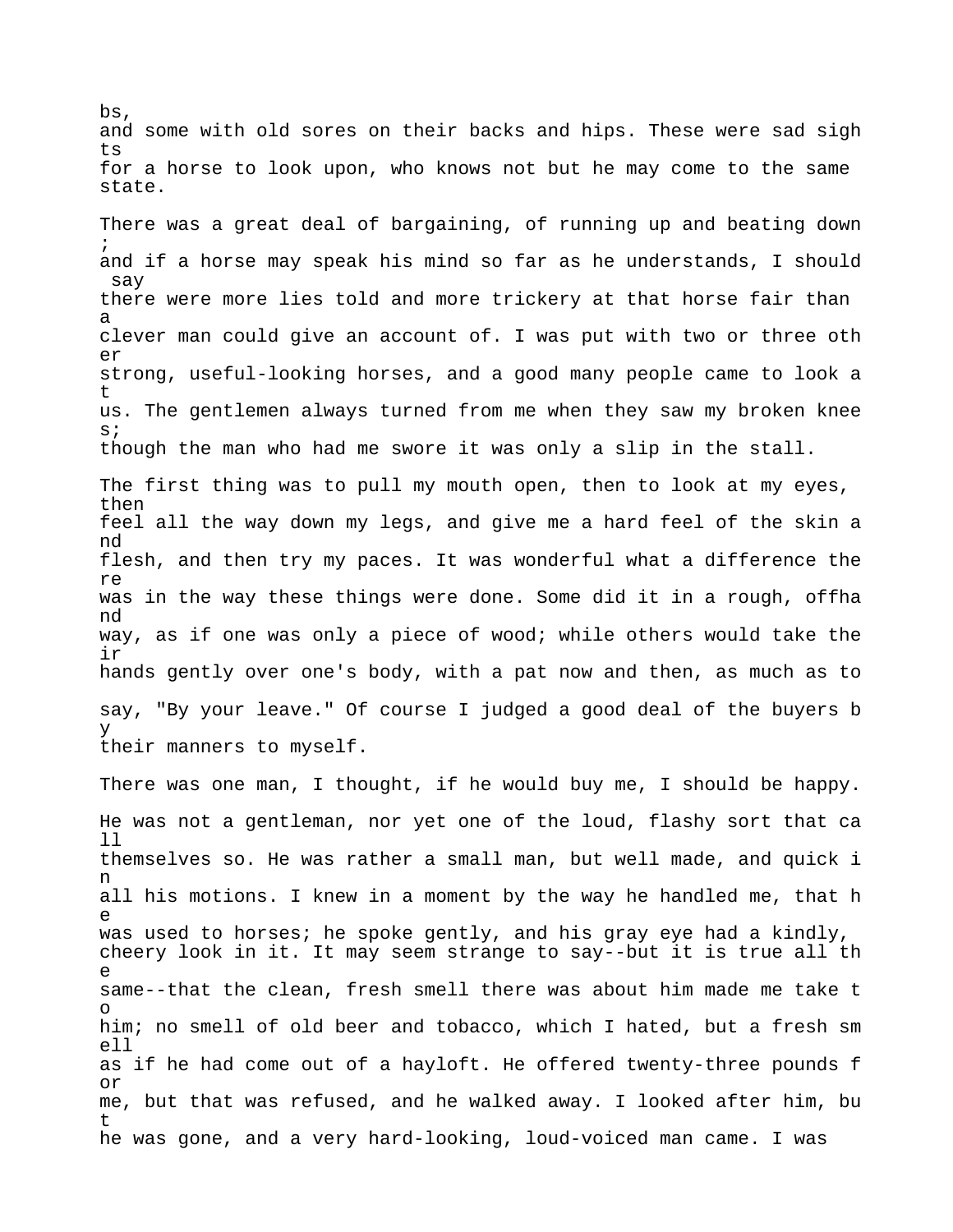dreadfully afraid he would have me; but he walked off. One or two mo re came who did not mean business. Then the hard-faced man came back ag ain and offered twenty-three pounds. A very close bargain was being driv en, for my salesman began to think he should not get all he asked, and m ust come down; but just then the gray-eyed man came back again. I could not help reaching out my head toward him. He stroked my face kindly. "Well, old chap," he said, "I think we should suit each other. I'll give twenty-four for him." "Say twenty-five and you shall have him." "Twenty-four ten," said my friend, in a very decided tone, "and not another sixpence--yes or no?" "Done," said the salesman; "and you may depend upon it there's a monstrous deal of quality in that horse, and if you want him for cab work he's a bargain." The money was paid on the spot, and my new master took my halter, an d led me out of the fair to an inn, where he had a saddle and bridle ready. He gave me a good feed of oats and stood by while I ate it, talking to himself and talking to me. Half an hour after we were on our way to London, through pleasant lanes and country roads, until we ca me into the great London thoroughfare, on which we traveled steadily, t ill in the twilight we reached the great city. The gas lamps were alread y lighted; there were streets to the right, and streets to the left, a nd streets crossing each other, for mile upon mile. I thought we should never come to the end of them. At last, in passing through one, we came to a long cab stand, when my rider called out in a cheery voice , "Good-night, governor!" "Halloo!" cried a voice. "Have you got a good one?" "I think so," replied my owner. "I wish you luck with him." "Thank you, governor," and he rode on. We soon turned up one of the side

streets, and about halfway up that we turned into a very narrow stre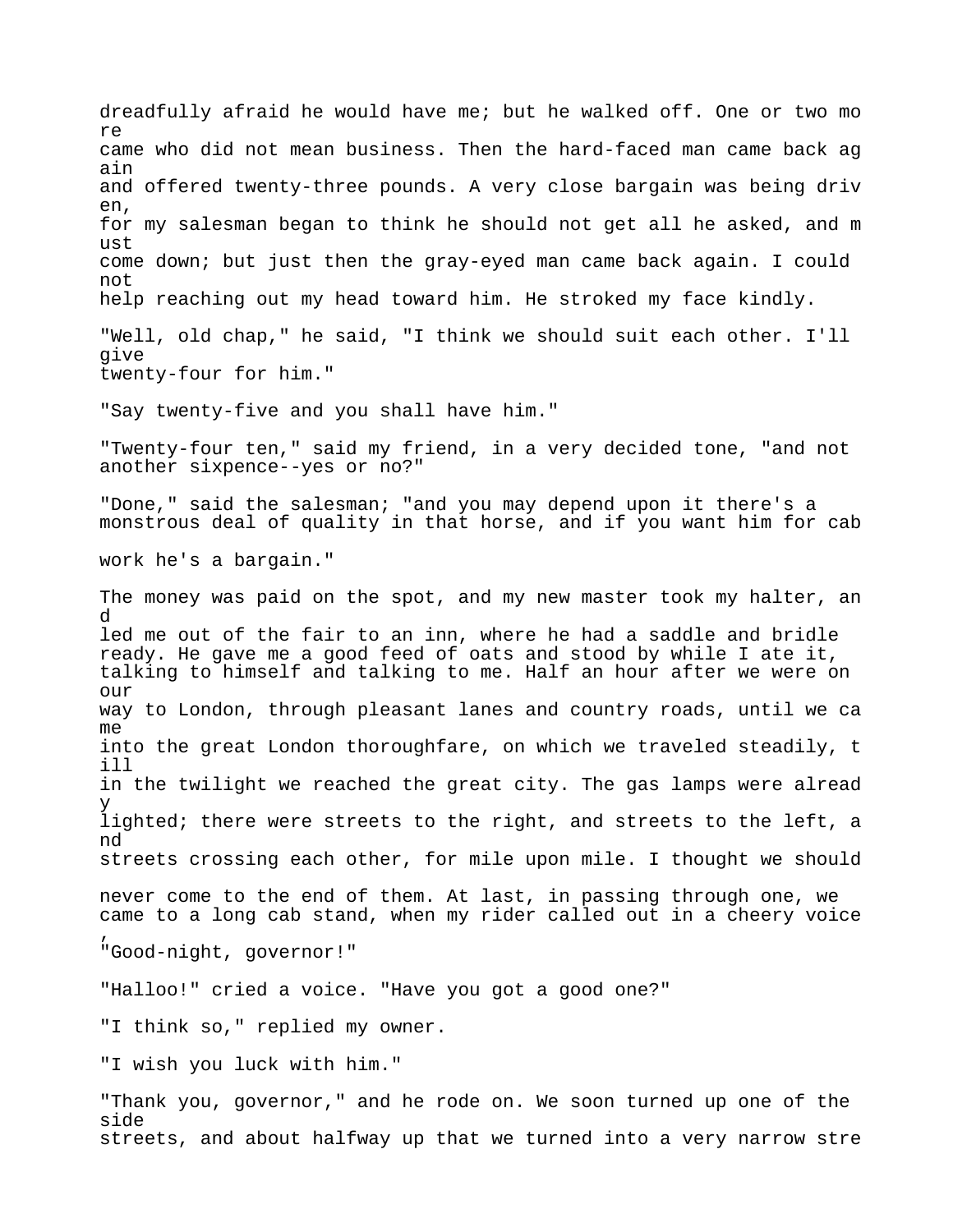et, with rather poor-looking houses on one side, and what seemed to be coach-houses and stables on the other. My owner pulled up at one of the houses and whistled. The door flew open, and a young woman, followed by a little girl and boy, ran out. There was a very lively greeting as my rider dismounted. "Now, then, Harry, my boy, open the gates, and mother will bring us the lantern." The next minute they were all standing round me in a small stable-ya rd. "Is he gentle, father?" "Yes, Dolly, as gentle as your own kitten; come and pat him." At once the little hand was patting about all over my shoulder witho ut fear. How good it felt! "Let me get him a bran mash while you rub him down," said the mother . "Do, Polly, it's just what he wants; and I know you've got a beautif ul mash ready for me." "Sausage dumpling and apple turnover!" shouted the boy, which set th em all laughing. I was led into a comfortable, clean-smelling stall, wi th plenty of dry straw, and after a capital supper I lay down, thinking I was going to be happy. 33 A London Cab Horse Jeremiah Barker was my new master's name, but as every one called hi m Jerry, I shall do the same. Polly, his wife, was just as good a matc h as a man could have. She was a plump, trim, tidy little woman, with smo oth, dark hair, dark eyes, and a merry little mouth. The boy was twelve y ears old, a tall, frank, good-tempered lad; and little Dorothy (Dolly the y called her) was her mother over again, at eight years old. They were all wonderfully fond of each other; I never knew such a happy, merry fam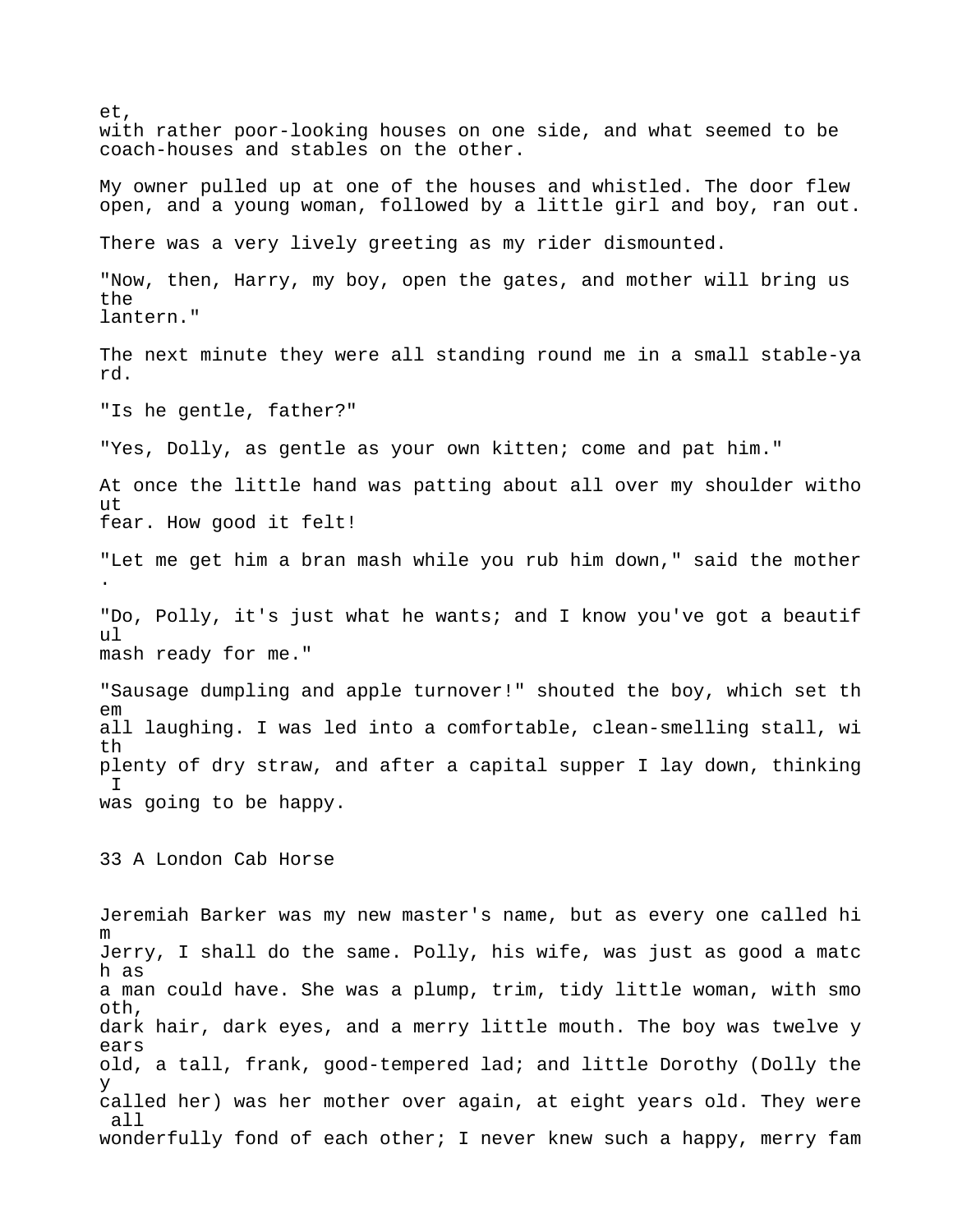ily before or since. Jerry had a cab of his own, and two horses, which h e drove and attended to himself. His other horse was a tall, white, ra ther large-boned animal called "Captain". He was old now, but when he was young he must have been splendid; he had still a proud way of holding his head and arching his neck; in fact, he was a high-bred, fine-mannered, noble old horse, every inch of him. He told me that i n his early youth he went to the Crimean War; he belonged to an office r in the cavalry, and used to lead the regiment. I will tell more of t hat hereafter.

The next morning, when I was well-groomed, Polly and Dolly came into the yard to see me and make friends. Harry had been helping his father s ince the early morning, and had stated his opinion that I should turn out a "regular brick". Polly brought me a slice of apple, and Dolly a piec e of bread, and made as much of me as if I had been the "Black Beauty" of olden time. It was a great treat to be petted again and talked to in a gentle voice, and I let them see as well as I could that I wished to be friendly. Polly thought I was very handsome, and a great deal too go od for a cab, if it was not for the broken knees.

"Of course there's no one to tell us whose fault that was," said Jer ry, "and as long as I don't know I shall give him the benefit of the dou bt; for a firmer, neater stepper I never rode. We'll call him 'Jack', af ter the old one--shall we, Polly?"

"Do," she said, "for I like to keep a good name going."

Captain went out in the cab all the morning. Harry came in after sch ool to feed me and give me water. In the afternoon I was put into the cab. Jerry took as much pains to see if the collar and bridle fitted comfortably as if he had been John Manly over again. When the cruppe r was let out a hole or two it all fitted well. There was no check-rei n, no curb, nothing but a plain ring snaffle. What a blessing that was!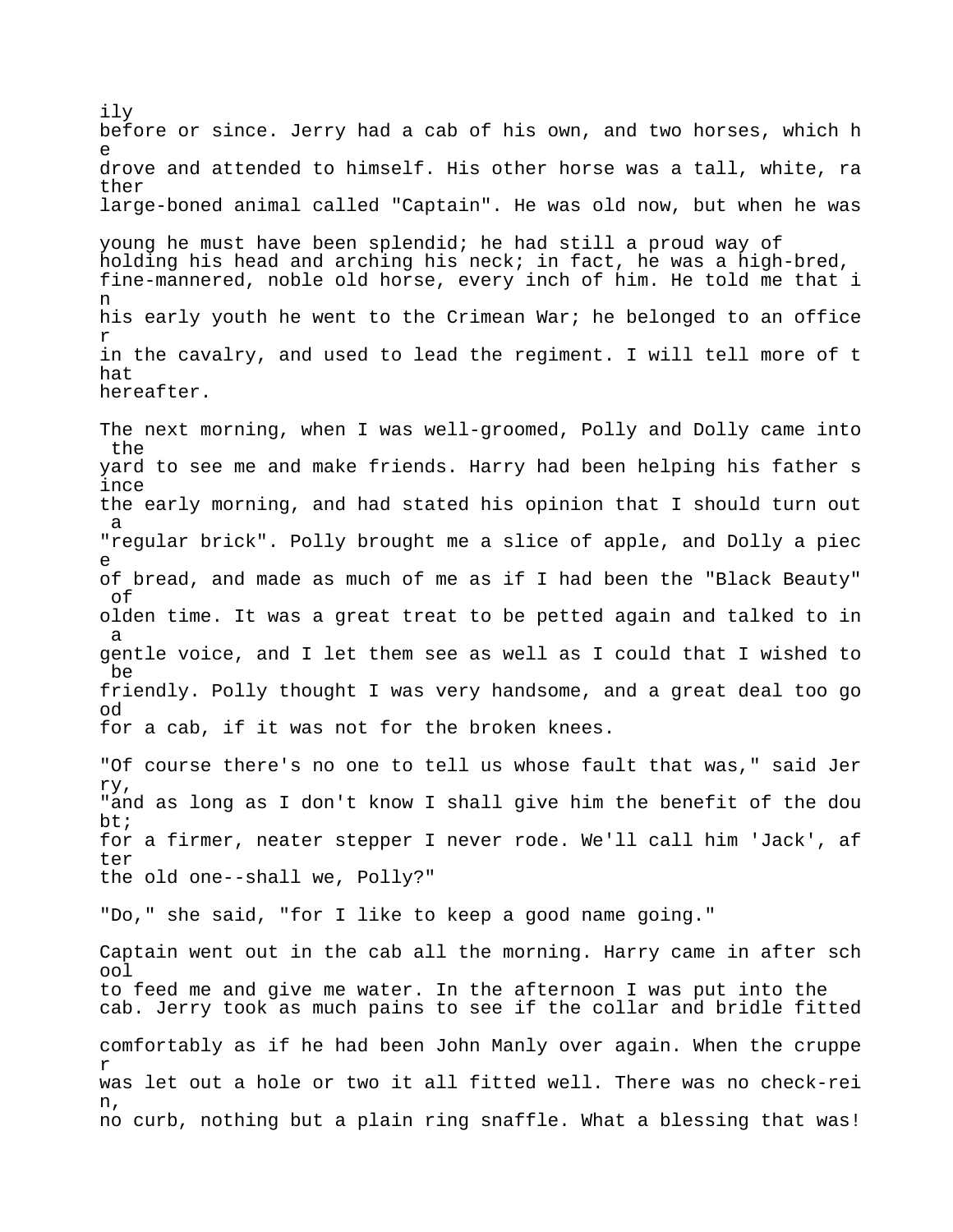After driving through the side street we came to the large cab stand where Jerry had said "Good-night". On one side of this wide street w ere high houses with wonderful shop fronts, and on the other was an old church and churchyard, surrounded by iron palisades. Alongside these iron rails a number of cabs were drawn up, waiting for passengers; b its of hay were lying about on the ground; some of the men were standing together talking; some were sitting on their boxes reading the newspaper; and one or two were feeding their horses with bits of hay , and giving them a drink of water. We pulled up in the rank at the ba ck of the last cab. Two or three men came round and began to look at me and pass their remarks. "Very good for a funeral," said one. "Too smart-looking," said another, shaking his head in a very wise w ay; "you'll find out something wrong one of these fine mornings, or my n ame isn't Jones." "Well," said Jerry pleasantly, "I suppose I need not find it out til l it finds me out, eh? And if so, I'll keep up my spirits a little longer ." Then there came up a broad-faced man, dressed in a great gray coat with great gray cape and great white buttons, a gray hat, and a blue comforter loosely tied round his neck; his hair was gray, too; but he was a jolly-looking fellow, and the other men made way for him. He looked me all over, as if he had been going to buy me; and then straightening himself up with a grunt, he said, "He's the right sort for you, Jerry; I don't care what you gave for him, he'll be worth it." Thus my character was established on the stand. This man's name was Grant, but he was called "Gray Grant", or "Gover nor Grant". He had been the longest on that stand of any of the men, and he took it upon himself to settle matters and stop disputes. He was generally a good-humored, sensible man; but if his temper was a litt le out, as it was sometimes when he had drunk too much, nobody liked to come too near his fist, for he could deal a very heavy blow.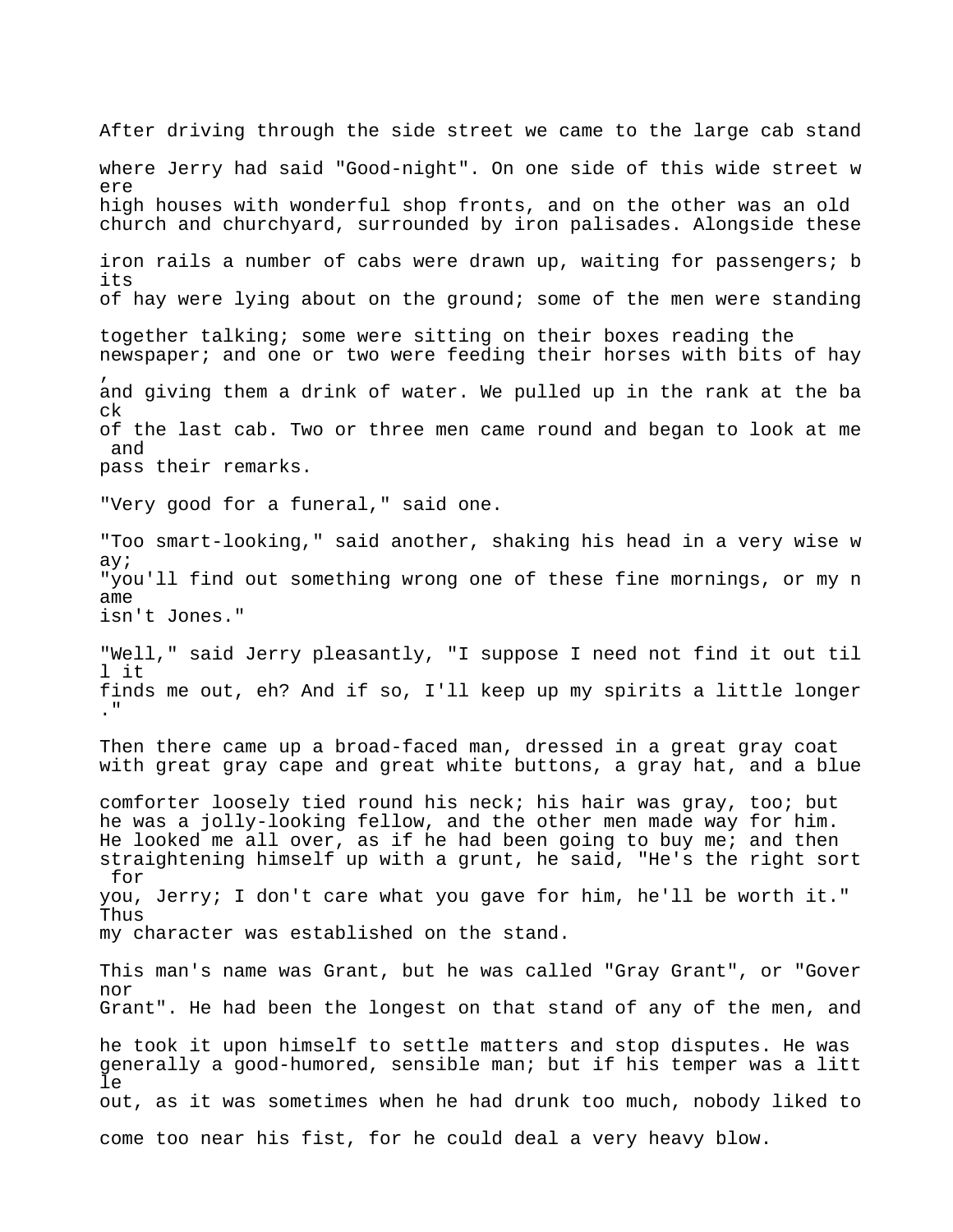The first week of my life as a cab horse was very trying. I had neve r been used to London, and the noise, the hurry, the crowds of horses, carts, and carriages that I had to make my way through made me feel anxious and harassed; but I soon found that I could perfectly trust my driver, and then I made myself easy and got used to it. Jerry was as good a driver as I had ever known, and what was better, he took as much thought for his horses as he did for himself. He soon f ound out that I was willing to work and do my best, and he never laid the whip on me unless it was gently drawing the end of it over my back w hen

I was to go on; but generally I knew this quite well by the way in w hich he took up the reins, and I believe his whip was more frequently stu ck up by his side than in his hand.

In a short time I and my master understood each other as well as hor se and man can do. In the stable, too, he did all that he could for our comfort. The stalls were the old-fashioned style, too much on the sl ope; but he had two movable bars fixed across the back of our stalls, so that at night, and when we were resting, he just took off our halters and put up the bars, and thus we could turn about and stand whichever wa y we

pleased, which is a great comfort.

Jerry kept us very clean, and gave us as much change of food as he could, and always plenty of it; and not only that, but he always gav e us plenty of clean fresh water, which he allowed to stand by us both ni ght and day, except of course when we came in warm. Some people say that a horse ought not to drink all he likes; but I know if we are allowed to drink when we want it we drink only a little at a time, and it does us a great deal more good than swallowing down half a bucketful at a ti me, because we have been left without till we are thirsty and miserable. Some grooms will go home to their beer and leave us for hours with o  $11r$ dry hay and oats and nothing to moisten them; then of course we gulp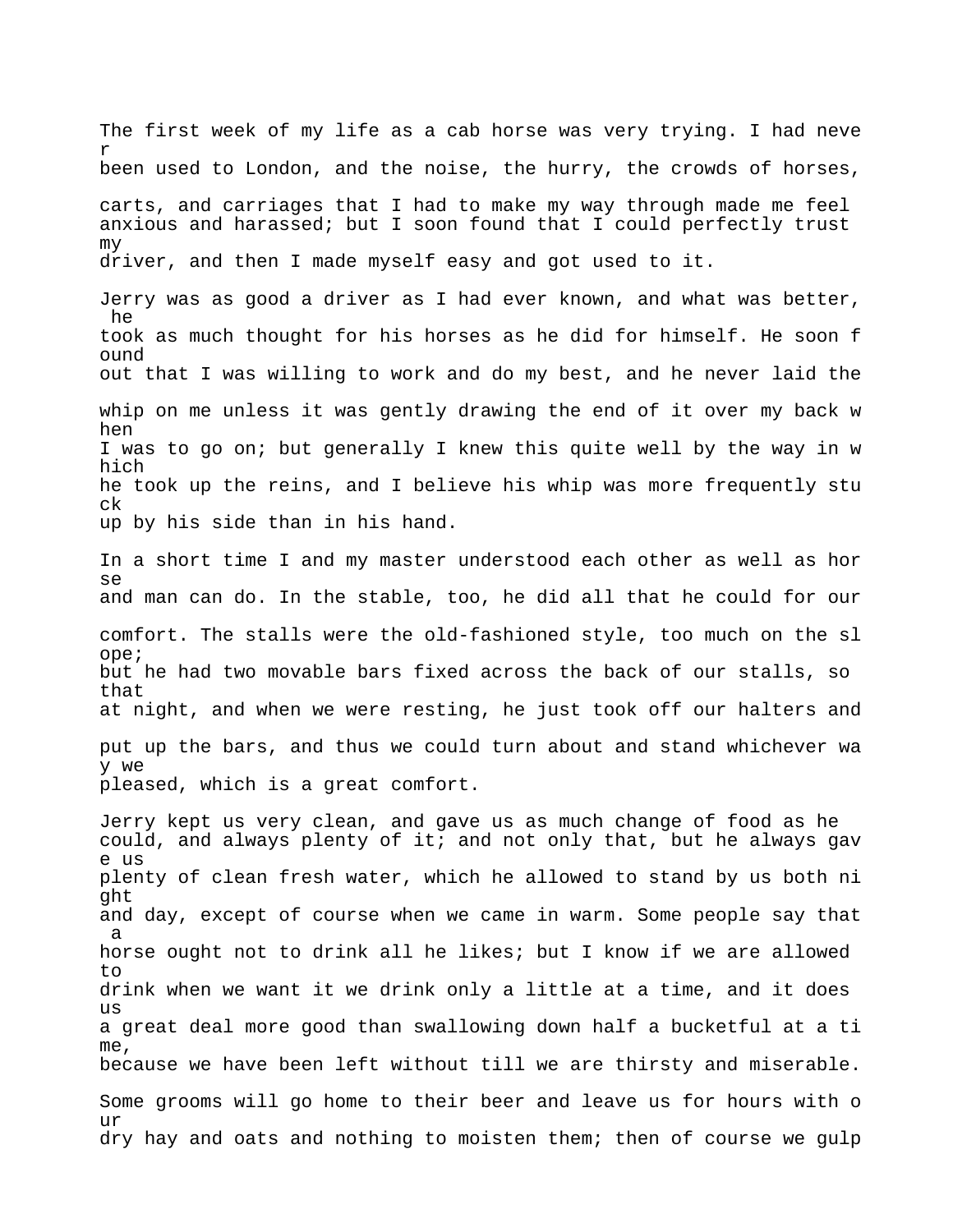down too much at once, which helps to spoil our breathing and someti mes chills our stomachs. But the best thing we had here was our Sundays for rest; we worked so hard in the week that I do not think we could hav e kept up to it but for that day; besides, we had then time to enjoy e ach other's company. It was on these days that I learned my companion's history.

34 An Old War Horse

Captain had been broken in and trained for an army horse; his first owner was an officer of cavalry going out to the Crimean war. He sai d he quite enjoyed the training with all the other horses, trotting toget her, turning together, to the right hand or the left, halting at the word of command, or dashing forward at full speed at the sound of the trumpe t or signal of the officer. He was, when young, a dark, dappled iron-g ray, and considered very handsome. His master, a young, high-spirited gentleman, was very fond of him, and treated him from the first with the greatest care and kindness. He told me he thought the life of an arm y horse was very pleasant; but when it came to being sent abroad over the sea in a great ship, he almost changed his mind. "That part of it," said he, "was dreadful! Of course we could not wa lk off the land into the ship; so they were obliged to put strong strap s under our bodies, and then we were lifted off our legs in spite of o ur struggles, and were swung through the air over the water, to the dec

k of the great vessel. There we were placed in small close stalls, and ne ver for a long time saw the sky, or were able to stretch our legs. The s hip sometimes rolled about in high winds, and we were knocked about, and

felt bad enough.

"However, at last it came to an end, and we were hauled up, and swun g over again to the land; we were very glad, and snorted and neighed f or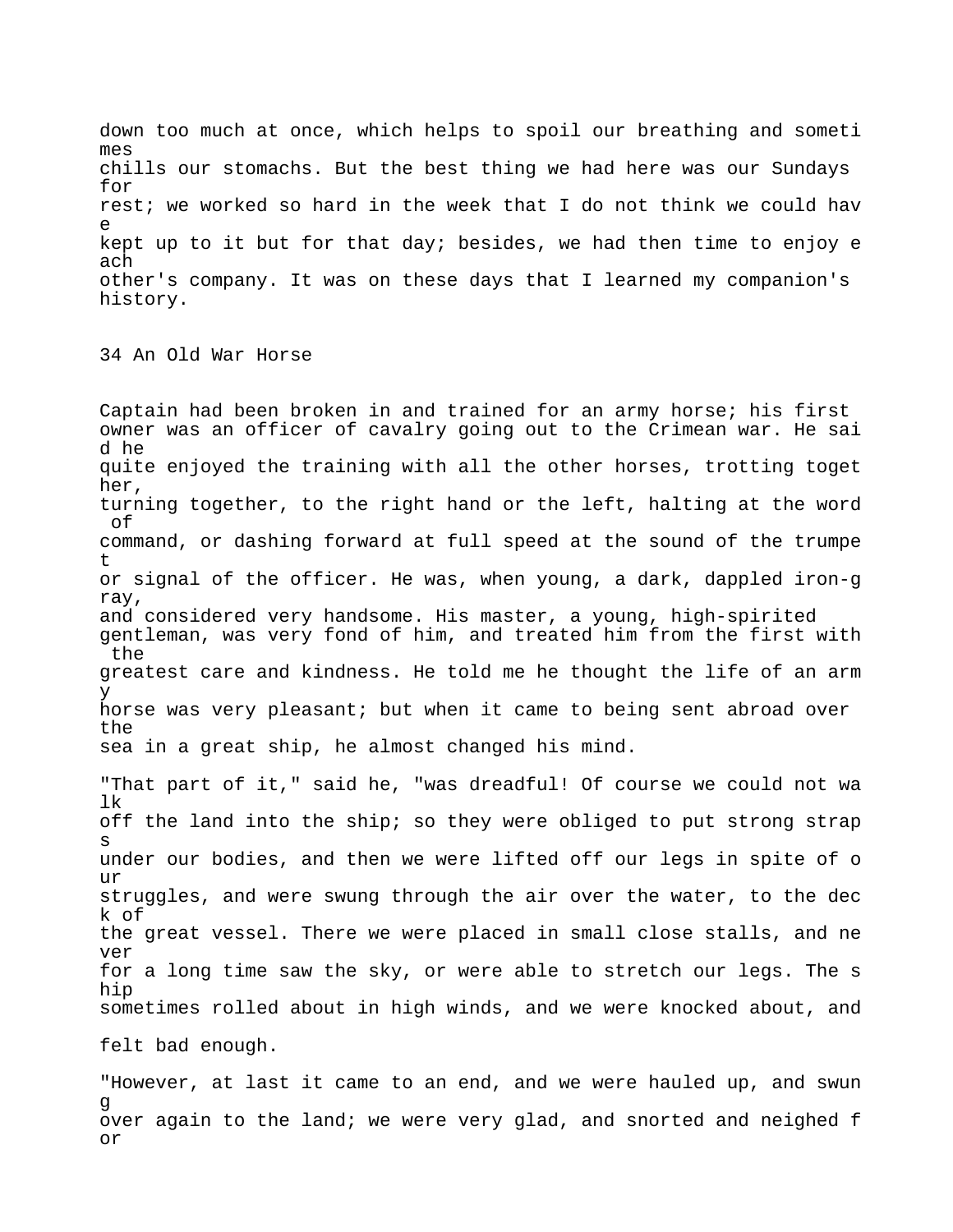joy, when we once more felt firm ground under our feet. "We soon found that the country we had come to was very different fr om our own and that we had many hardships to endure besides the fightin g; but many of the men were so fond of their horses that they did everything they could to make them comfortable in spite of snow, wet , and all things out of order." "But what about the fighting?" said I, "was not that worse than anyt hing else?" "Well," said he, "I hardly know; we always liked to hear the trumpet sound, and to be called out, and were impatient to start off, though sometimes we had to stand for hours, waiting for the word of command ; and when the word was given we used to spring forward as gayly and eagerly as if there were no cannon balls, bayonets, or bullets. I believe so long as we felt our rider firm in the saddle, and his han d steady on the bridle, not one of us gave way to fear, not even when the terrible bomb-shells whirled through the air and burst into a thousa nd pieces. "I, with my noble master, went into many actions together without a wound; and though I saw horses shot down with bullets, pierced throu gh with lances, and gashed with fearful saber-cuts; though we left them dead on the field, or dying in the agony of their wounds, I don't th ink I feared for myself. My master's cheery voice, as he encouraged his men, made me feel as if he and I could not be killed. I had such per fect trust in him that while he was guiding me I was ready to charge up to the very cannon's mouth. I saw many brave men cut down, many fall mortally wounded from their saddles. I had heard the cries and groan s of the dying, I had cantered over ground slippery with blood, and frequently had to turn aside to avoid trampling on wounded man or ho rse, but, until one dreadful day, I had never felt terror; that day I sha ll never forget." Here old Captain paused for awhile and drew a long breath; I waited, and he went on.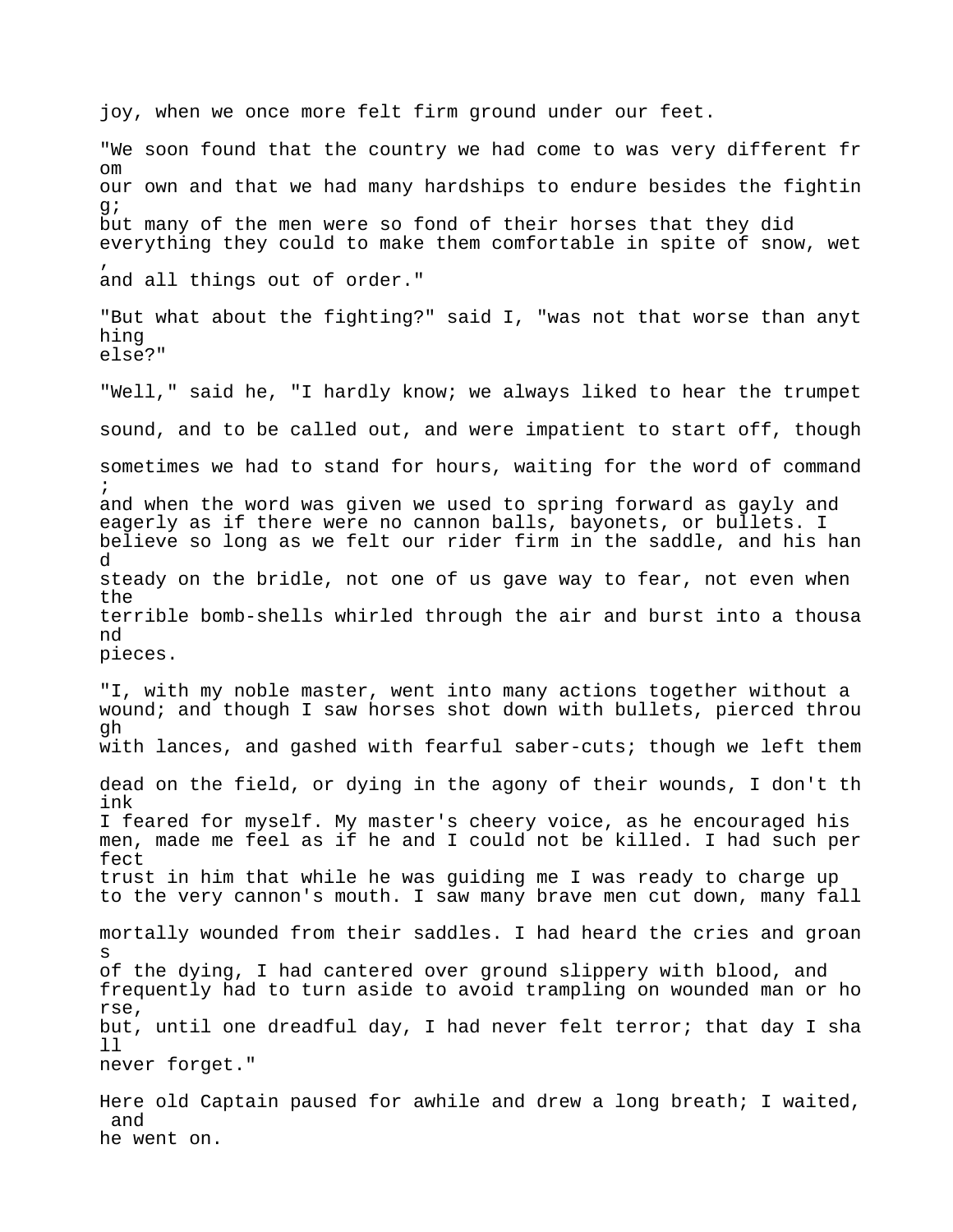"It was one autumn morning, and as usual, an hour before daybreak ou r cavalry had turned out, ready caparisoned for the day's work, whethe r it might be fighting or waiting. The men stood by their horses waiti ng, ready for orders. As the light increased there seemed to be some excitement among the officers; and before the day was well begun we heard the firing of the enemy's guns. "Then one of the officers rode up and gave the word for the men to mount, and in a second every man was in his saddle, and every horse stood expecting the touch of the rein, or the pressure of his rider' s heels, all animated, all eager; but still we had been trained so wel  $\mathbb{1}$ that, except by the champing of our bits, and the restive tossing of our heads from time to time, it could not be said that we stirred. "My dear master and I were at the head of the line, and as all sat motionless and watchful, he took a little stray lock of my mane whic h had turned over on the wrong side, laid it over on the right, and smoothed it down with his hand; then patting my neck, he said, 'We s hall have a day of it to-day, Bayard, my beauty; but we'll do our duty as we have done.' He stroked my neck that morning more, I think, than he h ad ever done before; quietly on and on, as if he were thinking of somet hing else. I loved to feel his hand on my neck, and arched my crest proud ly and happily; but I stood very still, for I knew all his moods, and w hen he liked me to be quiet, and when gay. "I cannot tell all that happened on that day, but I will tell of the last charge that we made together; it was across a valley right in f ront of the enemy's cannon. By this time we were well used to the roar of heavy guns, the rattle of musket fire, and the flying of shot near u s; but never had I been under such a fire as we rode through on that da y. From the right, from the left, and from the front, shot and shell po ured in upon us. Many a brave man went down, many a horse fell, flinging his rider to the earth; many a horse without a rider ran wildly out of t he ranks; then terrified at being alone, with no hand to guide him, cam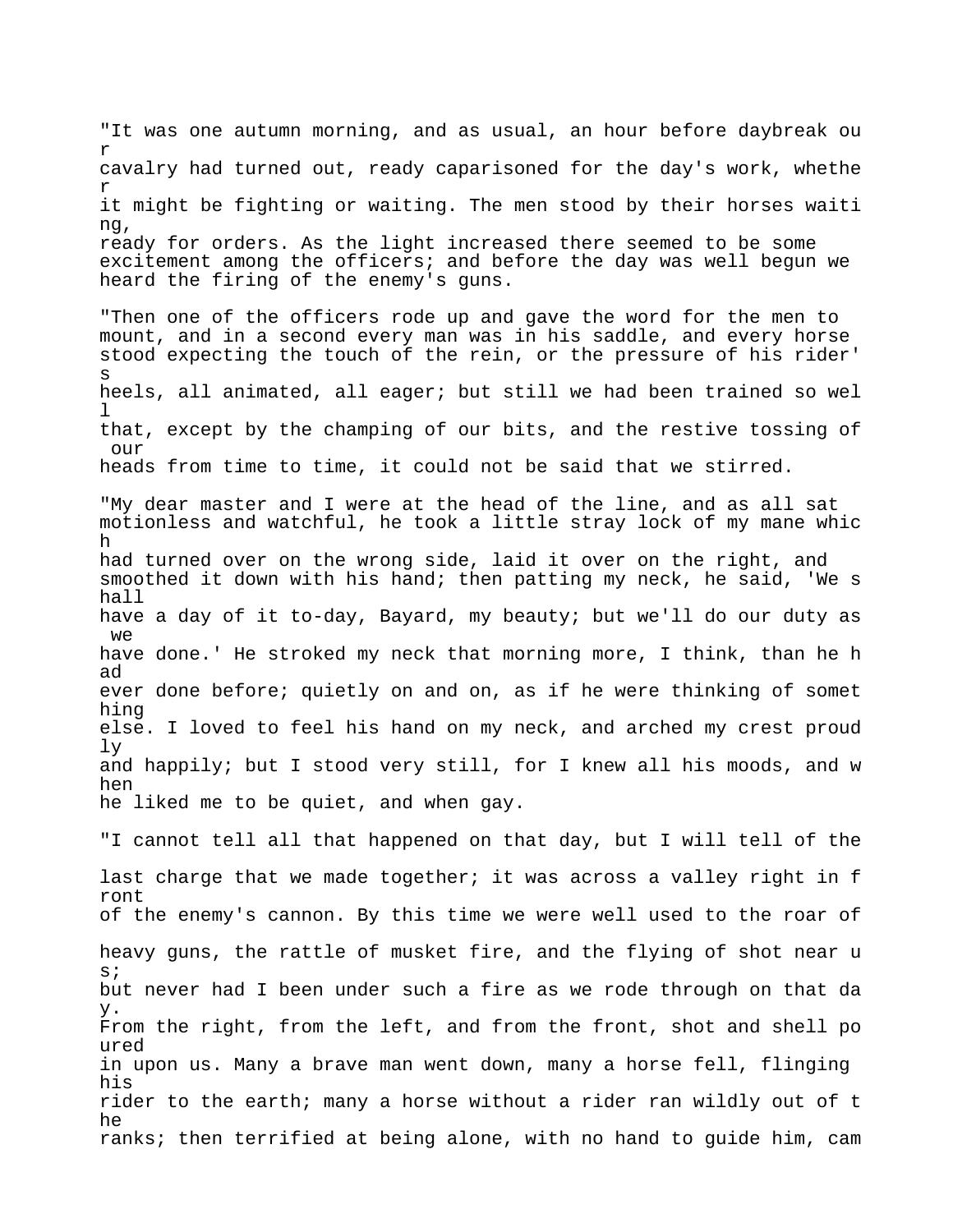pressing in among his old companions, to gallop with them to the cha rge. "Fearful as it was, no one stopped, no one turned back. Every moment the ranks were thinned, but as our comrades fell, we closed in to keep them together; and instead of being shaken or staggered in our pace  $OIII$ gallop became faster and faster as we neared the cannon. "My master, my dear master was cheering on his comrades with his rig ht arm raised on high, when one of the balls whizzing close to my head struck him. I felt him stagger with the shock, though he uttered no cry; I tried to check my speed, but the sword dropped from his right hand , the rein fell loose from the left, and sinking backward from the sad dle he fell to the earth; the other riders swept past us, and by the for ce of their charge I was driven from the spot. "I wanted to keep my place by his side and not leave him under that rush of horses' feet, but it was in vain; and now without a master o r a friend I was alone on that great slaughter ground; then fear took ho ld on me, and I trembled as I had never trembled before; and I too, as I had seen other horses do, tried to join in the ranks and gallop with them; but I was beaten off by the swords of the soldiers. Just then a soldier whose horse had been killed under him caught at my bridle an d mounted me, and with this new master I was again going forward; but  $OIII$ gallant company was cruelly overpowered, and those who remained aliv e after the fierce fight for the guns came galloping back over the sam e ground. Some of the horses had been so badly wounded that they could scarcely move from the loss of blood; other noble creatures were try ing on three legs to drag themselves along, and others were struggling t o rise on their fore feet, when their hind legs had been shattered by shot. After the battle the wounded men were brought in and the dead were buried."

e

"And what about the wounded horses?" I said; "were they left to die? "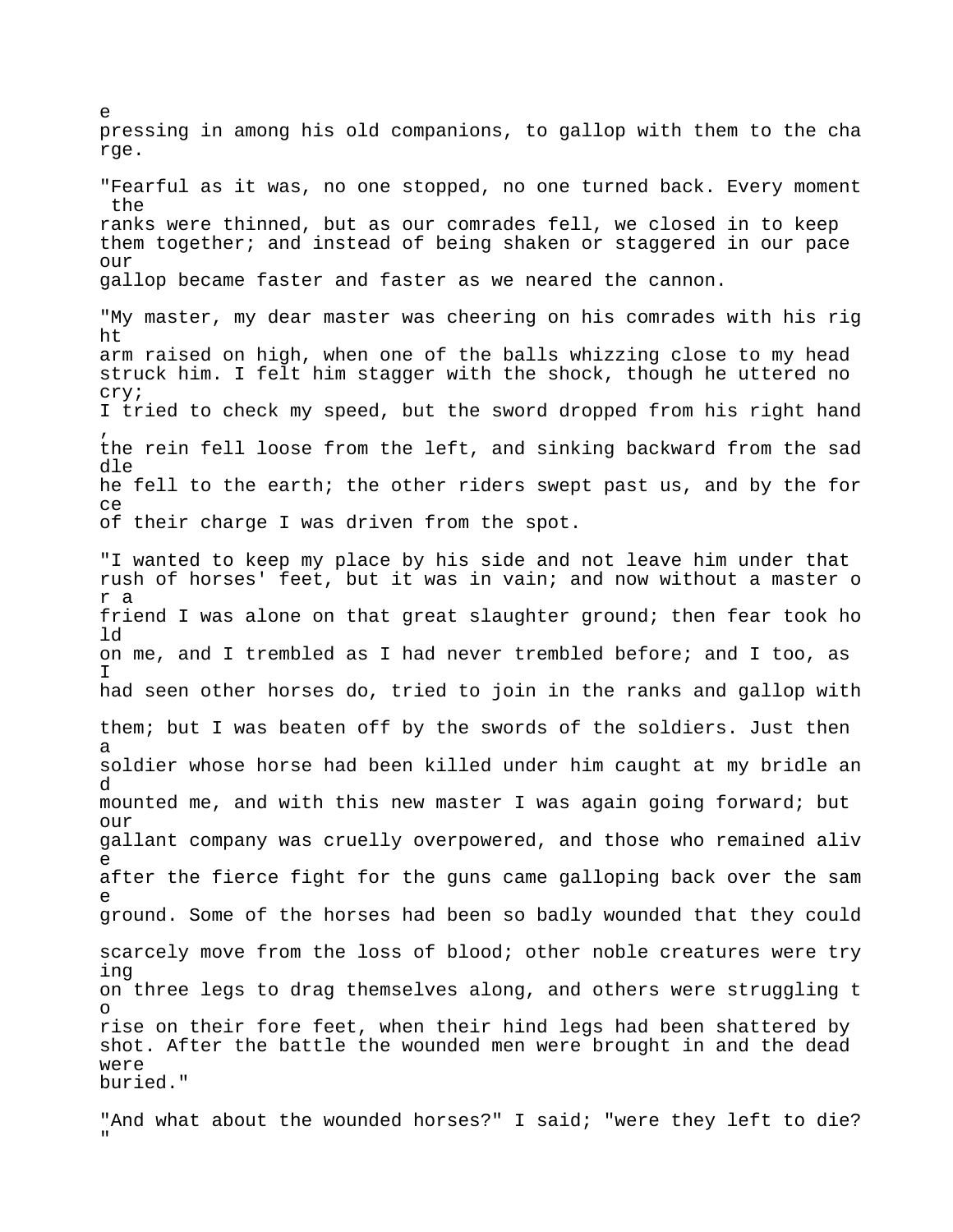"No, the army farriers went over the field with their pistols and sh ot all that were ruined; some that had only slight wounds were brought back and attended to, but the greater part of the noble, willing creature s that went out that morning never came back! In our stables there was only about one in four that returned. "I never saw my dear master again. I believe he fell dead from the saddle. I never loved any other master so well. I went into many oth er engagements, but was only once wounded, and then not seriously; and when the war was over I came back again to England, as sound and strong a s when I went out." I said, "I have heard people talk about war as if it was a very fine thing." "Ah!" said he, "I should think they never saw it. No doubt it is ver y fine when there is no enemy, when it is just exercise and parade and sham fight. Yes, it is very fine then; but when thousands of good br ave men and horses are killed or crippled for life, it has a very differ  $ent$ look." "Do you know what they fought about?" said I. "No," he said, "that is more than a horse can understand, but the en emy must have been awfully wicked people, if it was right to go all that way over the sea on purpose to kill them." 35 Jerry Barker I never knew a better man than my new master. He was kind and good, and as strong for the right as John Manly; and so good-tempered and merr y that very few people could pick a quarrel with him. He was very fond of making little songs, and singing them to himself. One he was very fo nd of was this: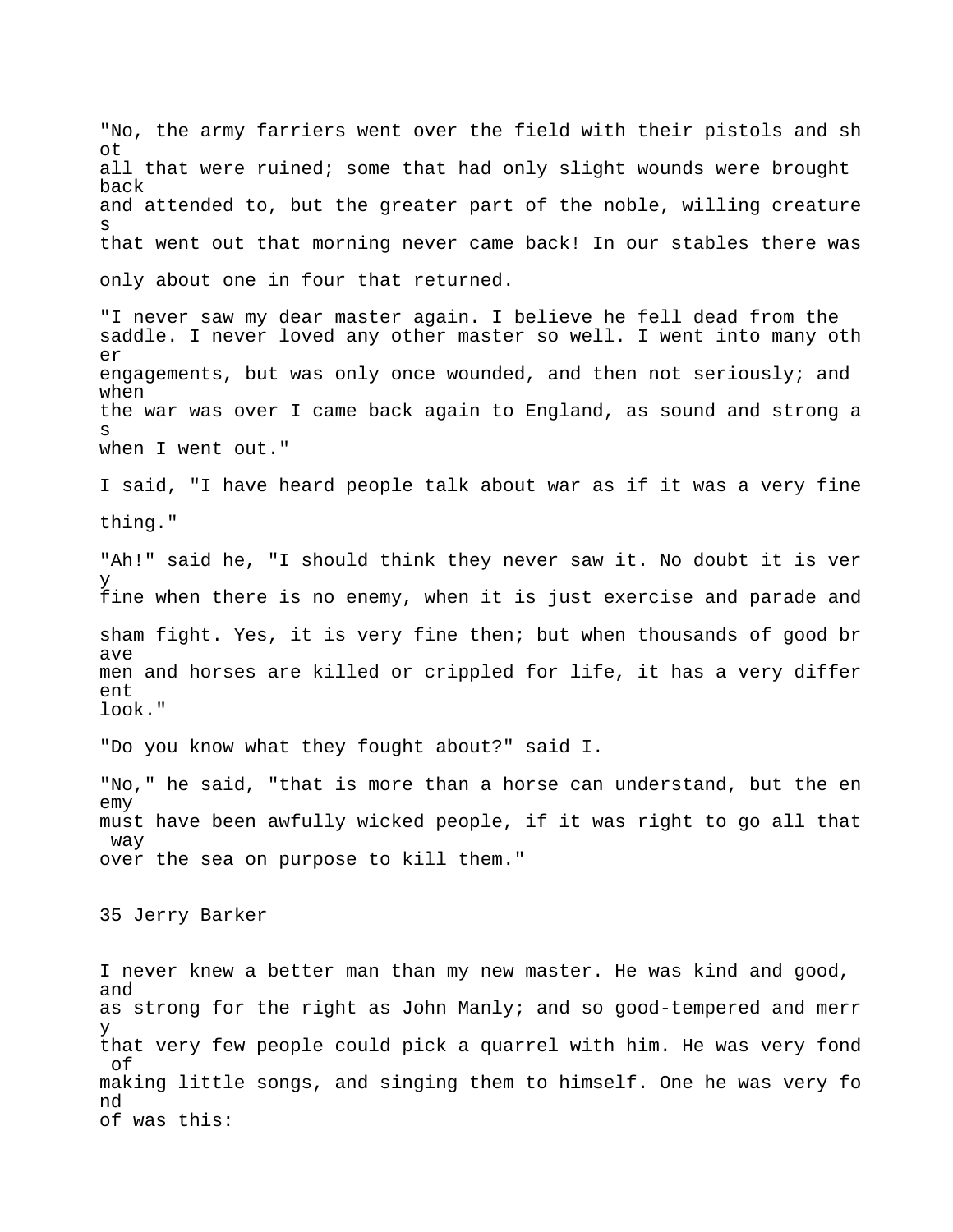"Come, father and mother, And sister and brother, Come, all of you, turn to And help one another."

And so they did; Harry was as clever at stable-work as a much older boy, and always wanted to do what he could. Then Polly and Dolly used to come in the morning to help with the cab--to brush and beat the cushions, and rub the glass, while Jerry was giving us a cleaning in the yard, and Harry was rubbing the harness. There used to be a great deal of laug hing and fun between them, and it put Captain and me in much better spiri ts than if we had heard scolding and hard words. They were always early in the morning, for Jerry would say:

 "If you in the morning Throw minutes away, You can't pick them up In the course of a day. You may hurry and scurry, And flurry and worry, You've lost them forever, Forever and aye."

He could not bear any careless loitering and waste of time; and noth ing was so near making him angry as to find people, who were always late , wanting a cab horse to be driven hard, to make up for their idleness .

One day two wild-looking young men came out of a tavern close by the stand, and called Jerry.

"Here, cabby! look sharp, we are rather late; put on the steam, will you, and take us to the Victoria in time for the one o'clock train? You shall have a shilling extra."

"I will take you at the regular pace, gentlemen; shillings don't pay for putting on the steam like that."

Larry's cab was standing next to ours; he flung open the door, and s aid, "I'm your man, gentlemen! take my cab, my horse will get you there a ll right;" and as he shut them in, with a wink toward Jerry, said, "It'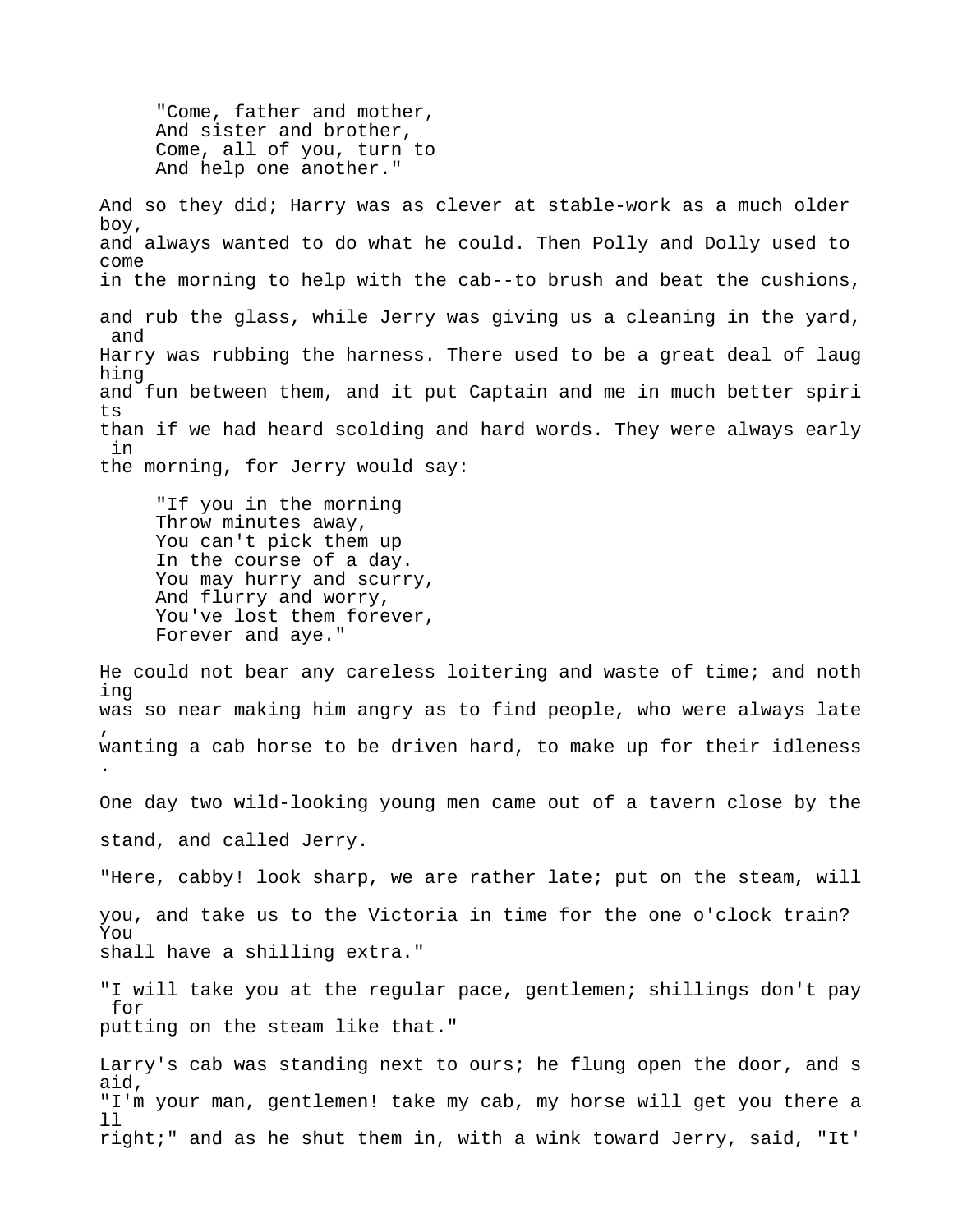against his conscience to go beyond a jog-trot." Then slashing his j aded horse, he set off as hard as he could. Jerry patted me on the neck: "No, Jack, a shilling would not pay for that sort of thing, would it, old boy?" Although Jerry was determinedly set against hard driving, to please careless people, he always went a good fair pace, and was not agains t putting on the steam, as he said, if only he knew why. I well remember one morning, as we were on the stand waiting for a fare, that a young man, carrying a heavy portmanteau, trod on a piec e of orange peel which lay on the pavement, and fell down with great forc e. Jerry was the first to run and lift him up. He seemed much stunned, and as they led him into a shop he walked as if he were in great pain. J erry of course came back to the stand, but in about ten minutes one of th e shopmen called him, so we drew up to the pavement. "Can you take me to the South-Eastern Railway?" said the young man; "this unlucky fall has made me late, I fear; but it is of great importance that I should not lose the twelve o'clock train. I should be most thankful if you could get me there in time, and will gladly pay you an extra fare." "I'll do my very best," said Jerry heartily, "if you think you are w ell enough, sir," for he looked dreadfully white and ill. "I must go," he said earnestly, "please to open the door, and let us lose no time." The next minute Jerry was on the box; with a cheery chirrup to me, a nd a twitch of the rein that I well understood. "Now then, Jack, my boy," said he, "spin along, we'll show them how  $W \ominus$ can get over the ground, if we only know why." It is always difficult to drive fast in the city in the middle of th e day, when the streets are full of traffic, but we did what could be done; and when a good driver and a good horse, who understand each

s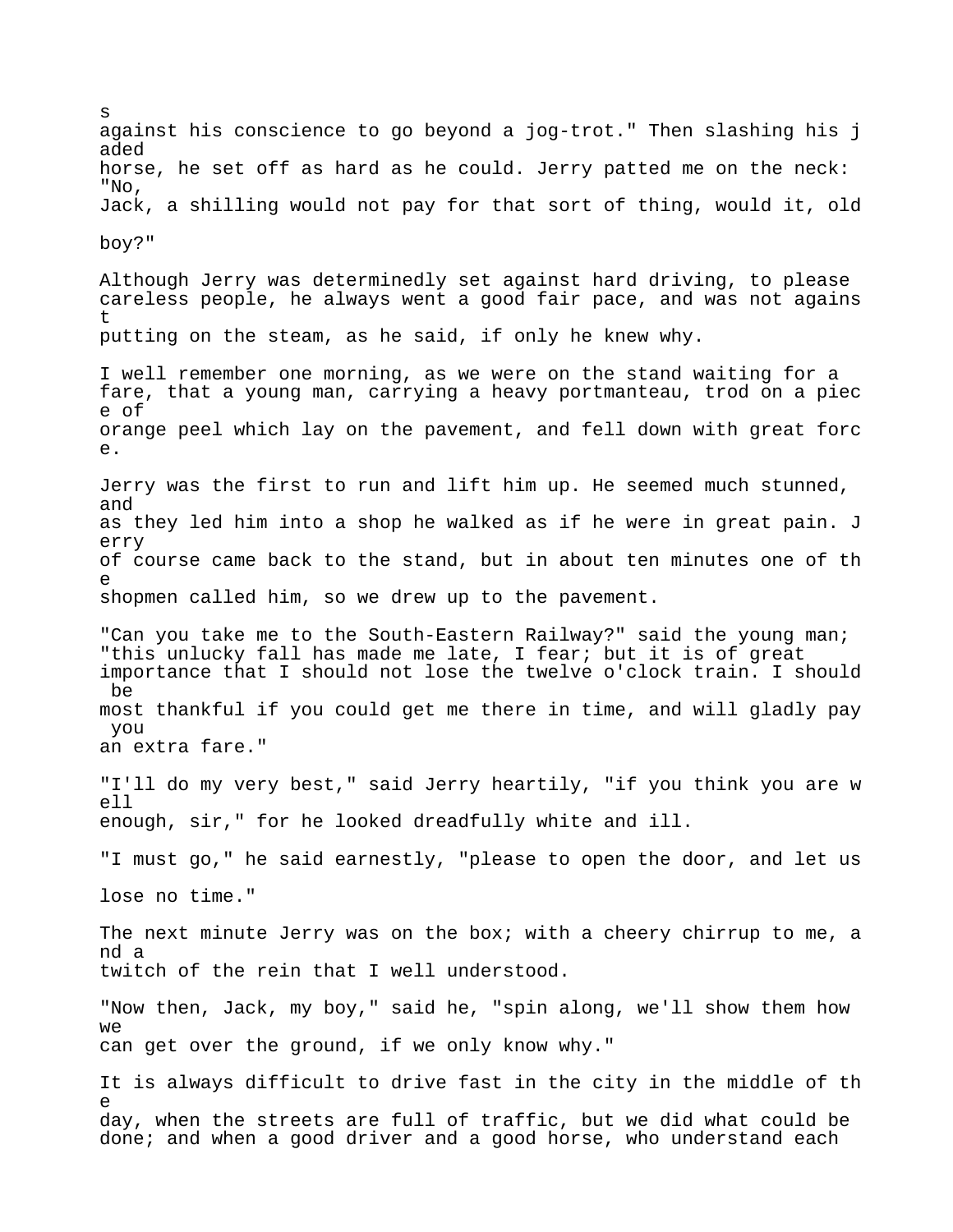other, are of one mind, it is wonderful what they can do. I had a ve ry good mouth--that is I could be guided by the slightest touch of the rein; and that is a great thing in London, among carriages, omnibuse s, carts, vans, trucks, cabs, and great wagons creeping along at a walk ing pace; some going one way, some another, some going slowly, others wanting to pass them; omnibuses stopping short every few minutes to take up a passenger, obliging the horse that is coming behind to pull up too, or to pass, and get before them; perhaps you try to pass, but just t hen something else comes dashing in through the narrow opening, and you have to keep in behind the omnibus again; presently you think you se e a chance, and manage to get to the front, going so near the wheels on each side that half an inch nearer and they would scrape. Well, you get a long for a bit, but soon find yourself in a long train of carts and carri ages all obliged to go at a walk; perhaps you come to a regular block-up, and have to stand still for minutes together, till something clears out into a side street, or the policeman interferes; you have to be ready for any chance--to dash forward if there be an opening, and be quick as a rat-dog to see if there be room and if there be time, lest you get y  $OIII$ own wheels locked or smashed, or the shaft of some other vehicle run into your chest or shoulder. All this is what you have to be ready f or. If you want to get through London fast in the middle of the day it w ants a deal of practice. Jerry and I were used to it, and no one could beat us at getting thr ough when we were set upon it. I was quick and bold and could always trus t my driver; Jerry was quick and patient at the same time, and could t rust his horse, which was a great thing too. He very seldom used the whip

; I knew by his voice, and his click, click, when he wanted to get on fa st, and by the rein where I was to go; so there was no need for whipping ; but I must go back to my story.

The streets were very full that day, but we got on pretty well as fa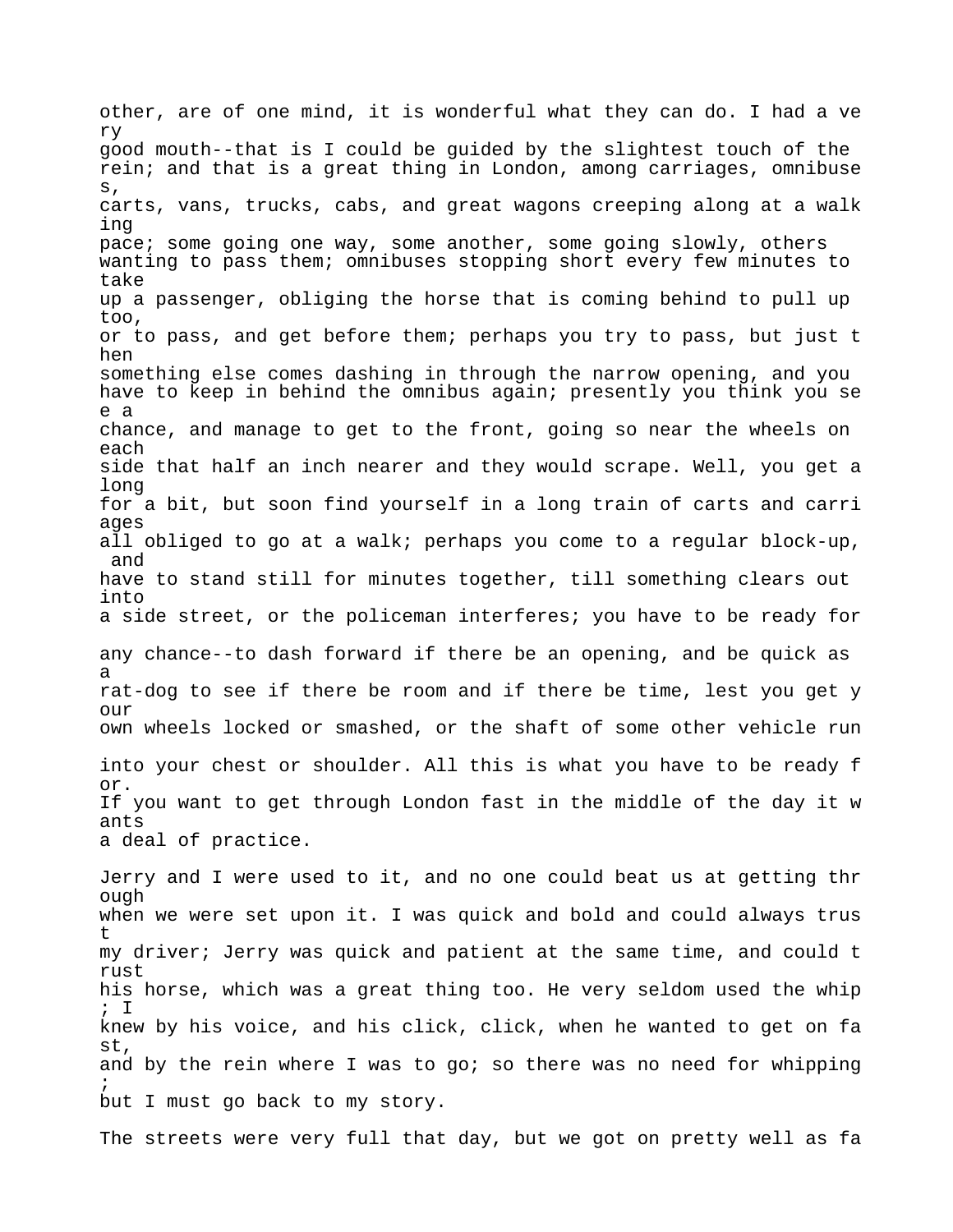as the bottom of Cheapside, where there was a block for three or fou r minutes. The young man put his head out and said anxiously, "I think I had better get out and walk; I shall never get there if this goes on ." "I'll do all that can be done, sir," said Jerry; "I think we shall b e in time. This block-up cannot last much longer, and your luggage is very heavy for you to carry, sir." Just then the cart in front of us began to move on, and then we had a good turn. In and out, in and out we went, as fast as horseflesh cou ld do it, and for a wonder had a good clear time on London Bridge, for there was a whole train of cabs and carriages all going our way at a quick trot, perhaps wanting to catch that very train. At any rate, w e whirled into the station with many more, just as the great clock poi nted to eight minutes to twelve o'clock. "Thank God! we are in time," said the young man, "and thank you, too , my friend, and your good horse. You have saved me more than money can e ver pay for. Take this extra half-crown." "No, sir, no, thank you all the same; so glad we hit the time, sir; but don't stay now, sir, the bell is ringing. Here, porter! take thi s gentleman's luggage--Dover line twelve o'clock train--that's it," an d without waiting for another word Jerry wheeled me round to make room for other cabs that were dashing up at the last minute, and drew up on o ne side till the crush was past. "'So glad!' he said, 'so glad!' Poor young fellow! I wonder what it was that made him so anxious!" Jerry often talked to himself quite loud enough for me to hear when  $W \ominus$ were not moving. On Jerry's return to the rank there was a good deal of laughing and chaffing at him for driving hard to the train for an extra fare, as they said, all against his principles, and they wanted to know how much h

r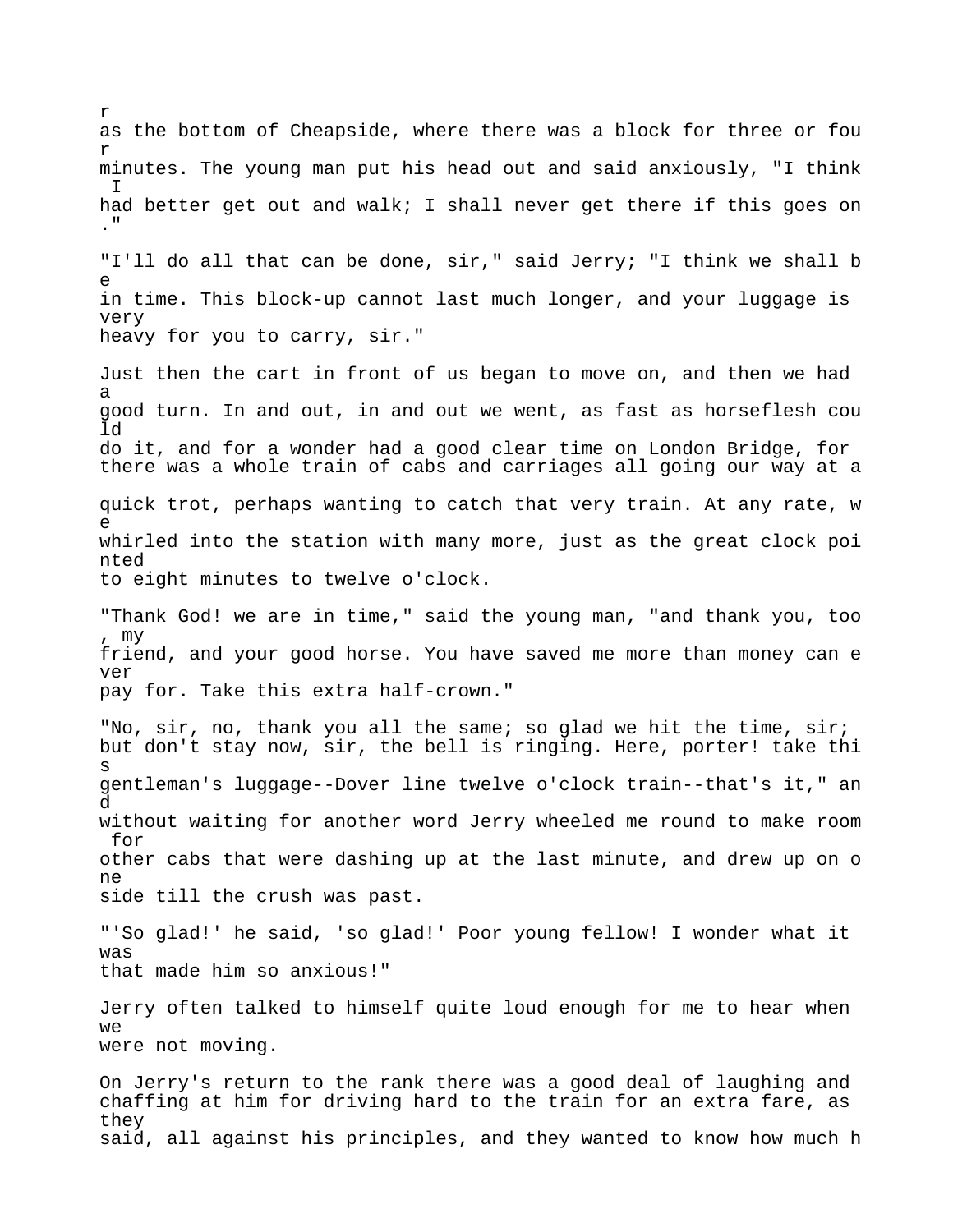$\sim$ had pocketed. "A good deal more than I generally get," said he, nodding slyly; "wh at he gave me will keep me in little comforts for several days." "Gammon!" said one. "He's a humbug," said another; "preaching to us and then doing the s ame himself." "Look here, mates," said Jerry; "the gentleman offered me half a cro wn extra, but I didn't take it; 'twas quite pay enough for me to see ho w glad he was to catch that train; and if Jack and I choose to have a quick run now and then to please ourselves, that's our business and not yours." "Well," said Larry, "you'll never be a rich man." "Most likely not," said Jerry; "but I don't know that I shall be the less happy for that. I have heard the commandments read a great many times and I never noticed that any of them said, 'Thou shalt be rich  $^{\prime}$  ; and there are a good many curious things said in the New Testament a bout rich men that I think would make me feel rather queer if I was one o f them." "If you ever do get rich," said Governor Gray, looking over his shou lder across the top of his cab, "you'll deserve it, Jerry, and you won't find a curse come with your wealth. As for you, Larry, you'll die poor; y  $O11$ spend too much in whipcord." "Well," said Larry, "what is a fellow to do if his horse won't go without it?" "You never take the trouble to see if he will go without it; your wh ip is always going as if you had the St. Vitus' dance in your arm, and if it does not wear you out it wears your horse out; you know you ar e always changing your horses; and why? Because you never give them an y peace or encouragement."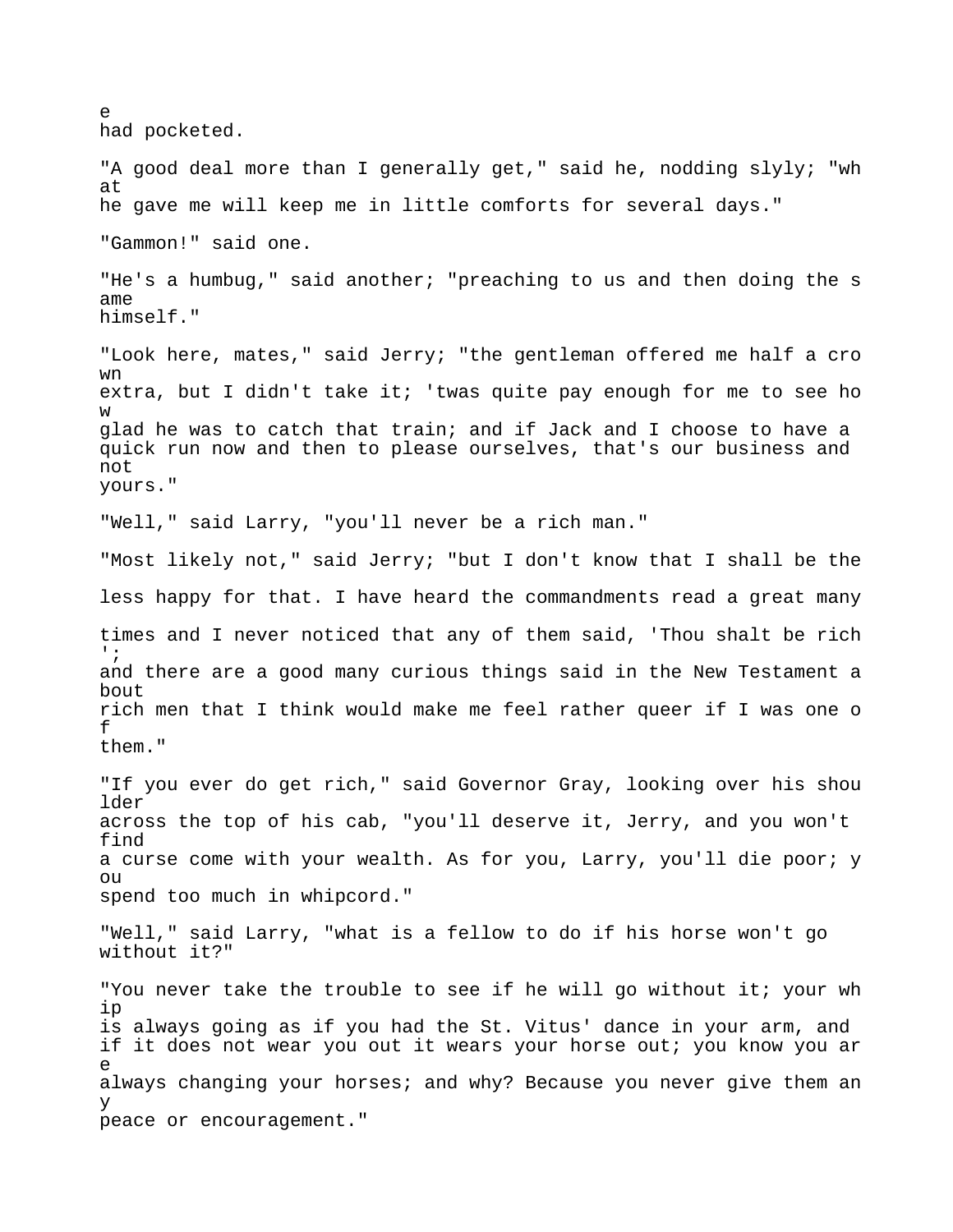"Well, I have not had good luck," said Larry, "that's where it is." "And you never will," said the governor. "Good Luck is rather partic ular who she rides with, and mostly prefers those who have got common sen se and a good heart; at least that is my experience." Governor Gray turned round again to his newspaper, and the other men went to their cabs. 36 The Sunday Cab One morning, as Jerry had just put me into the shafts and was fasten ing the traces, a gentleman walked into the yard. "Your servant, sir," s aid Jerry. "Good-morning, Mr. Barker," said the gentleman. "I should be glad to make some arrangements with you for taking Mrs. Briggs regularly to church on Sunday mornings. We go to the New Church now, and that is rather further than she can walk." "Thank you, sir," said Jerry, "but I have only taken out a six-days' license,\* and therefore I could not take a fare on a Sunday; it woul d not be legal." \* A few years since the annual charge for a cab license was very muc h reduced, and the difference between the six and seven days' cabs was abolished. "Oh!" said the other, "I did not know yours was a six-days' cab; but of course it would be very easy to alter your license. I would see that you did not lose by it; the fact is, Mrs. Briggs very much prefers you t o drive her." "I should be glad to oblige the lady, sir, but I had a seven-days' license once, and the work was too hard for me, and too hard for my horses. Year in and year out, not a day's rest, and never a Sunday w ith my wife and children; and never able to go to a place of worship, wh ich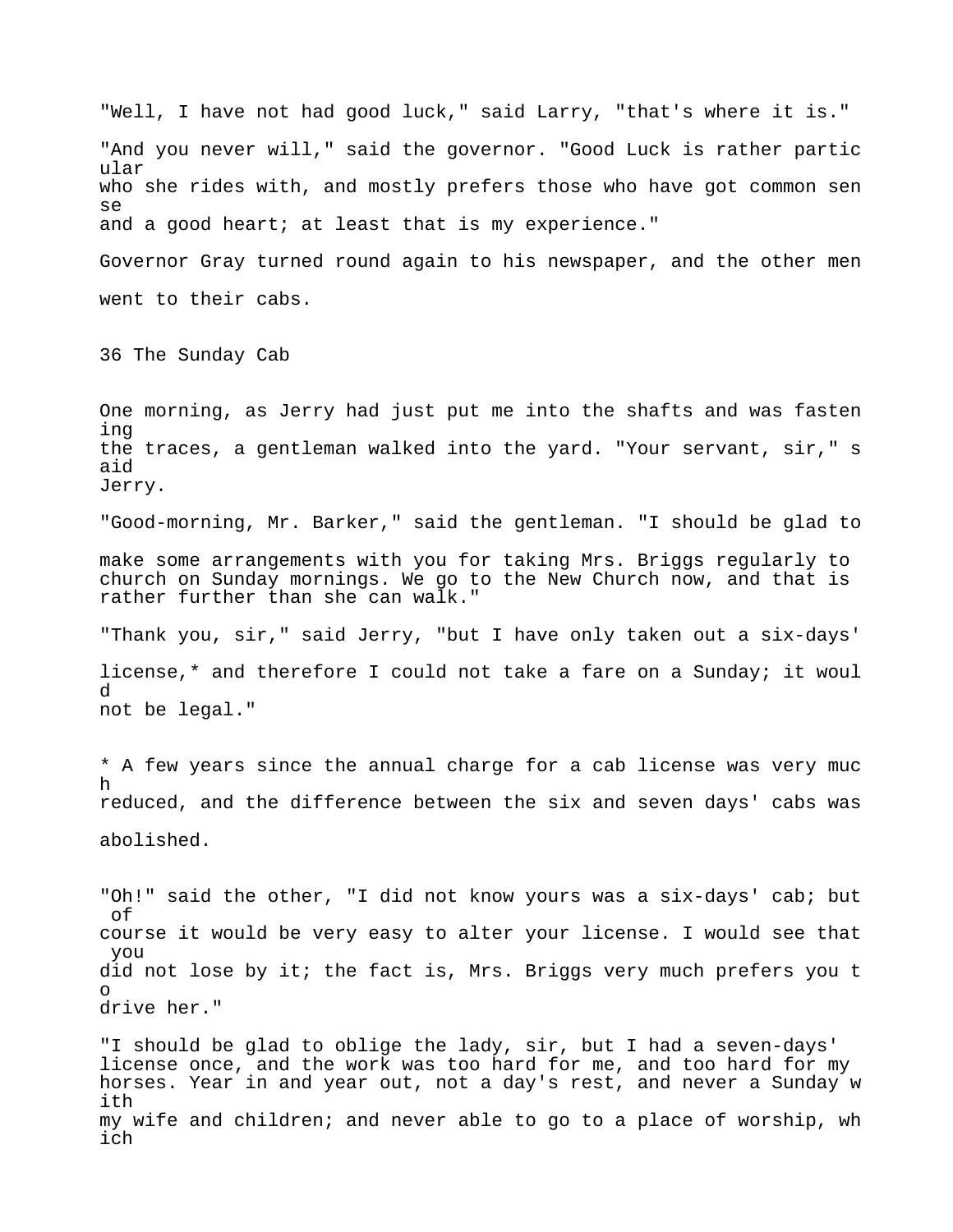I had always been used to do before I took to the driving box. So fo r the last five years I have only taken a six-days' license, and I fin d it better all the way round."

"Well, of course," replied Mr. Briggs, "it is very proper that every person should have rest, and be able to go to church on Sundays, but  $\mathsf{T}$ should have thought you would not have minded such a short distance for the horse, and only once a day; you would have all the afternoon and evening for yourself, and we are very good customers, you know."

"Yes, sir, that is true, and I am grateful for all favors, I am sure ; and anything that I could do to oblige you, or the lady, I should be proud and happy to do; but I can't give up my Sundays, sir, indeed I can't. I read that God made man, and he made horses and all the othe r beasts, and as soon as He had made them He made a day of rest, and b ade that all should rest one day in seven; and I think, sir, He must hav e known what was good for them, and I am sure it is good for me; I am stronger and healthier altogether, now that I have a day of rest; th e horses are fresh too, and do not wear up nearly so fast. The six-day drivers all tell me the same, and I have laid by more money in the savings bank than ever I did before; and as for the wife and childre

n, sir, why, heart alive! they would not go back to the seven days for all they could see."

"Oh, very well," said the gentleman. "Don't trouble yourself, Mr. Barker, any further. I will inquire somewhere else," and he walked a way.

"Well," says Jerry to me, "we can't help it, Jack, old boy; we must have our Sundays."

"Polly!" he shouted, "Polly! come here."

She was there in a minute.

"What is it all about, Jerry?"

"Why, my dear, Mr. Briggs wants me to take Mrs. Briggs to church eve ry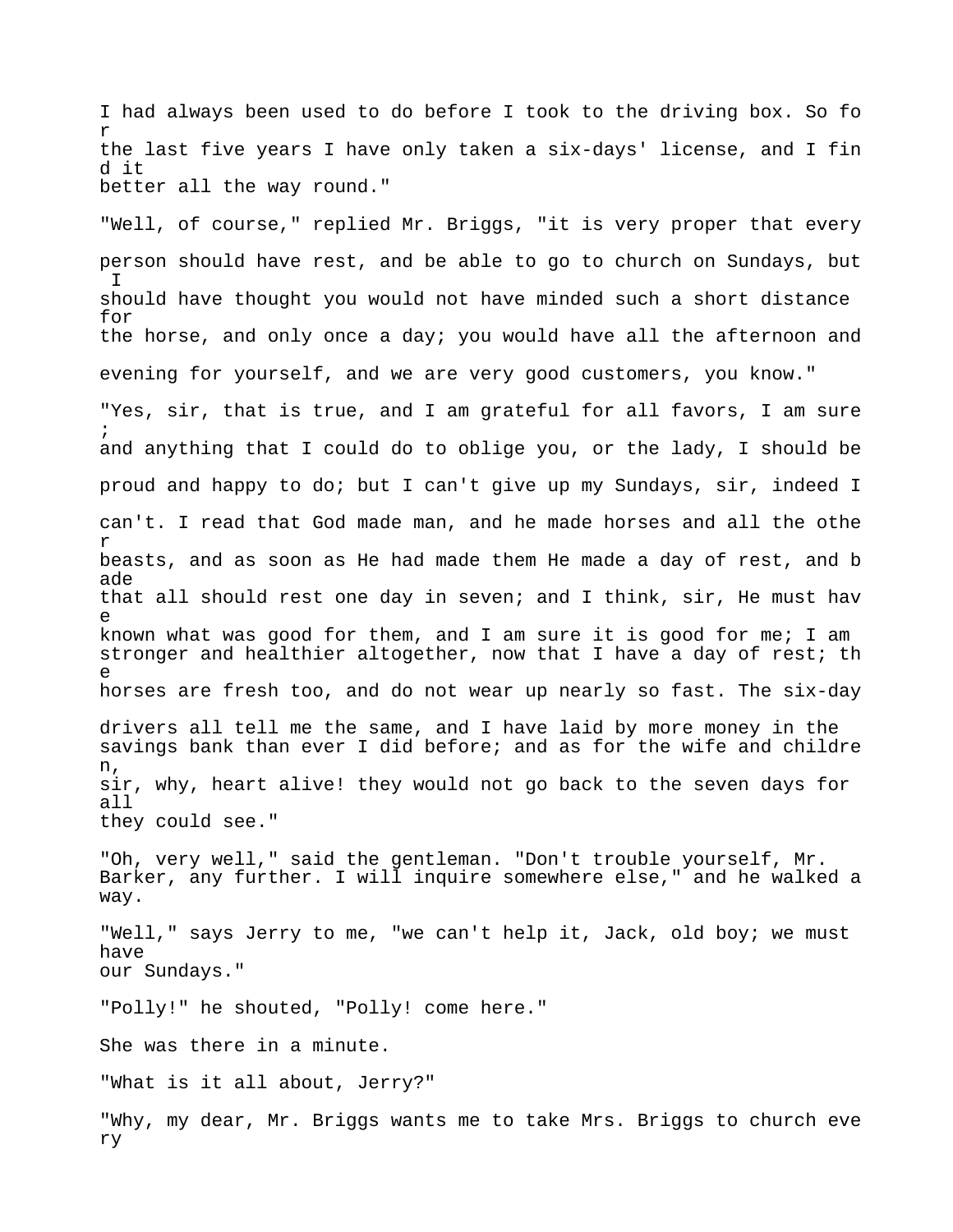Sunday morning. I say I have only a six-days' license. He says, 'Get a seven-days' license, and I'll make it worth your while;' and you kno w, Polly, they are very good customers to us. Mrs. Briggs often goes ou t shopping for hours, or making calls, and then she pays down fair and honorable like a lady; there's no beating down or making three hours into two hours and a half, as some folks do; and it is easy work for the horses; not like tearing along to catch trains for people that a re always a quarter of an hour too late; and if I don't oblige her in t his matter it is very likely we shall lose them altogether. What do you say, little woman?" "I say, Jerry," says she, speaking very slowly, "I say, if Mrs. Brig gs would give you a sovereign every Sunday morning, I would not have yo u a seven-days' cabman again. We have known what it was to have no Sunda ys, and now we know what it is to call them our own. Thank God, you earn enough to keep us, though it is sometimes close work to pay for all the oats and hay, the license, and the rent besides; but Harry will soon be earning something, and I would rather struggle on harder than we do than go back to those horrid times when you hardly had a minute to look a t your own children, and we never could go to a place of worship toget her, or have a happy, quiet day. God forbid that we should ever turn back to those times; that's what I say, Jerry." "And that is just what I told Mr. Briggs, my dear," said Jerry, "and what I mean to stick to. So don't go and fret yourself, Polly" (for she had begun to cry); "I would not go back to the old times if I earned twice as much, so that is settled, little woman. Now, cheer up, and I'll

be off to the stand."

Three weeks had passed away after this conversation, and no order ha d come from Mrs. Briggs; so there was nothing but taking jobs from the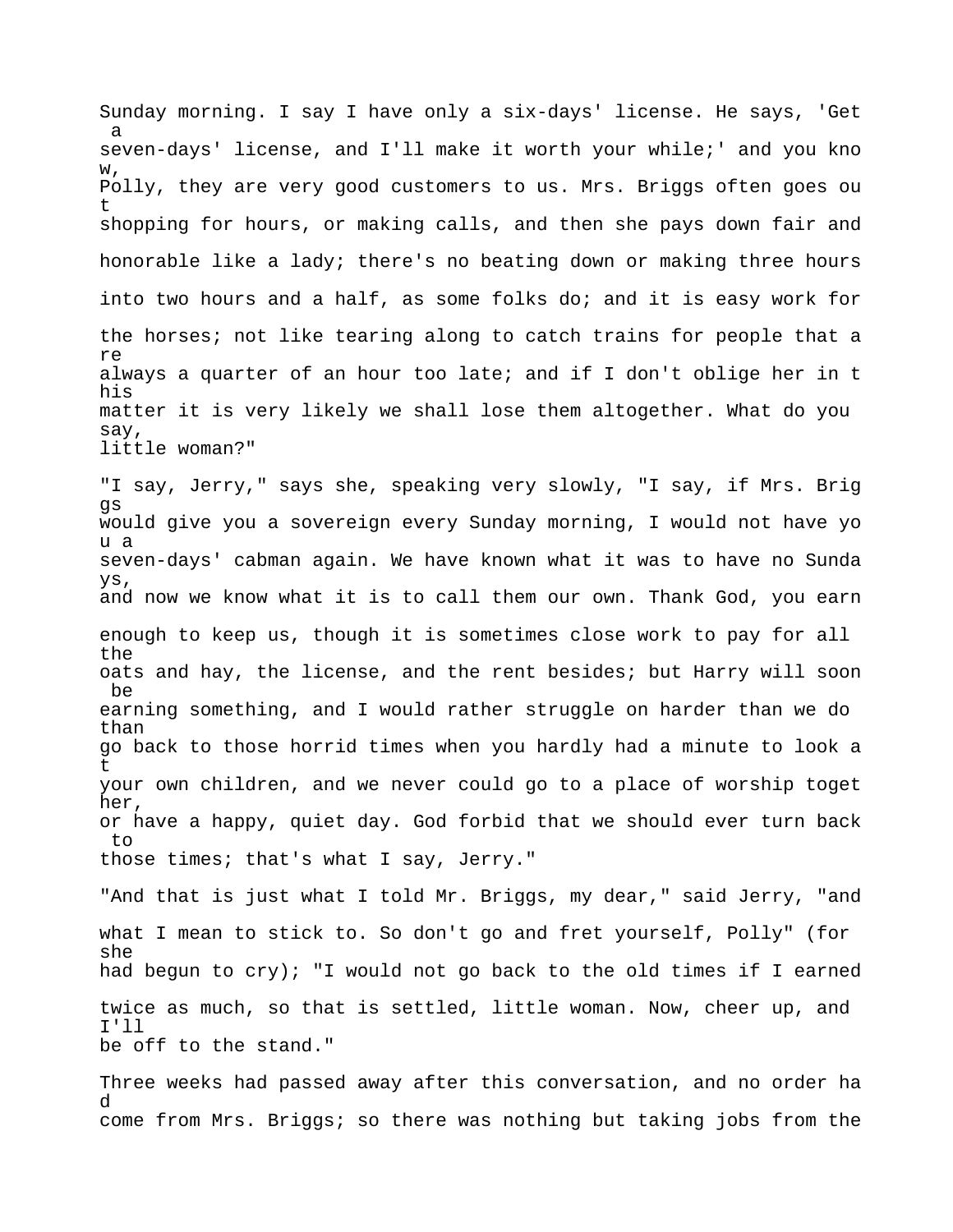stand. Jerry took it to heart a good deal, for of course the work wa s harder for horse and man. But Polly would always cheer him up, and s ay, "Never mind, father, never, mind. "'Do your best, And leave the rest, 'Twill all come right Some day or night.'" It soon became known that Jerry had lost his best customer, and for what reason. Most of the men said he was a fool, but two or three took hi s part. "If workingmen don't stick to their Sunday," said Truman, "they'll s oon have none left; it is every man's right and every beast's right. By God's law we have a day of rest, and by the law of England we have a day of rest; and I say we ought to hold to the rights these laws give us and keep them for our children." "All very well for you religious chaps to talk so," said Larry; "but I'll turn a shilling when I can. I don't believe in religion, for I don't see that your religious people are any better than the rest." "If they are not better," put in Jerry, "it is because they are not religious. You might as well say that our country's laws are not goo d because some people break them. If a man gives way to his temper, an d speaks evil of his neighbor, and does not pay his debts, he is not religious, I don't care how much he goes to church. If some men are shams and humbugs, that does not make religion untrue. Real religion is the best and truest thing in the world, and the only thing that can make a man really happy or make the world we live in any better." "If religion was good for anything," said Jones, "it would prevent y our religious people from making us work on Sundays, as you know many of them do, and that's why I say religion is nothing but a sham; why, i f it was not for the church and chapel-goers it would be hardly worth whi le our coming out on a Sunday. But they have their privileges, as they call them, and I go without. I shall expect them to answer for my soul, i f I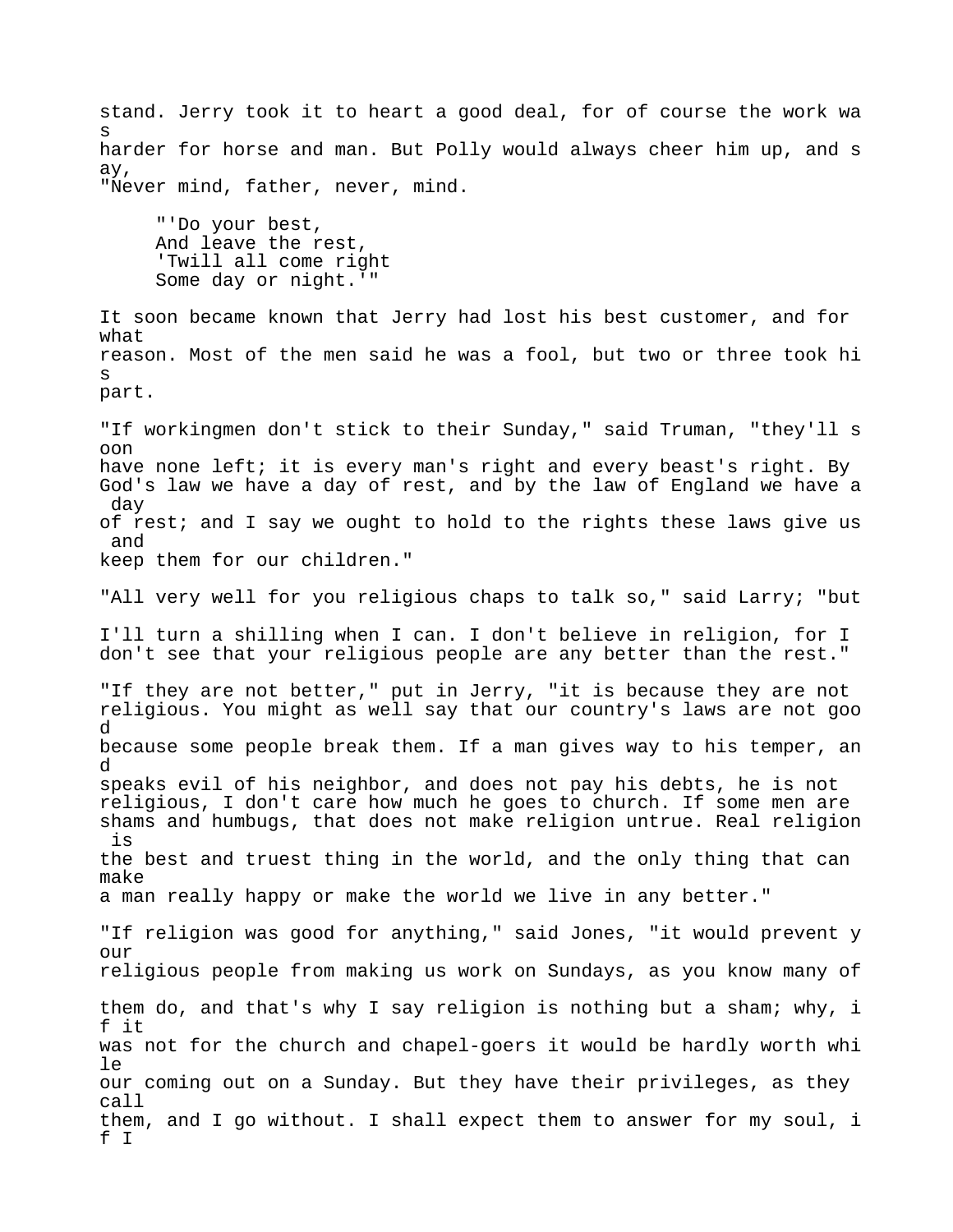can't get a chance of saving it."

Several of the men applauded this, till Jerry said:

"That may sound well enough, but it won't do; every man must look after his own soul; you can't lay it down at another man's door like a foundling and expect him to take care of it; and don't you see, if y ou are always sitting on your box waiting for a fare, they will say, 'I f we don't take him some one else will, and he does not look for any Sund ay.' Of course, they don't go to the bottom of it, or they would see if t hey never came for a cab it would be no use your standing there; but people don't always like to go to the bottom of things; it may not b e convenient to do it; but if you Sunday drivers would all strike for a day of rest the thing would be done." "And what would all the good people do if they could not get to thei r favorite preachers?" said Larry. "'Tis not for me to lay down plans for other people," said Jerry, "b ut if they can't walk so far they can go to what is nearer; and if it should rain they can put on their mackintoshes as they do on a weekday. If a thing is right it can be done, and if it is wrong it can be don e without; and a good man will find a way. And that is as true for us cabmen as it is for the church-goers." 37 The Golden Rule Two or three weeks after this, as we came into the yard rather late in the evening, Polly came running across the road with the lantern (sh e always brought it to him if it was not very wet).

"It has all come right, Jerry; Mrs. Briggs sent her servant this afternoon to ask you to take her out to-morrow at eleven o'clock. I said, 'Yes, I thought so, but we supposed she employed some one else

now.'"

,

"'Well,' said he, 'the real fact is, master was put out because Mr. Barker refused to come on Sundays, and he has been trying other cabs

but there's something wrong with them all; some drive too fast, and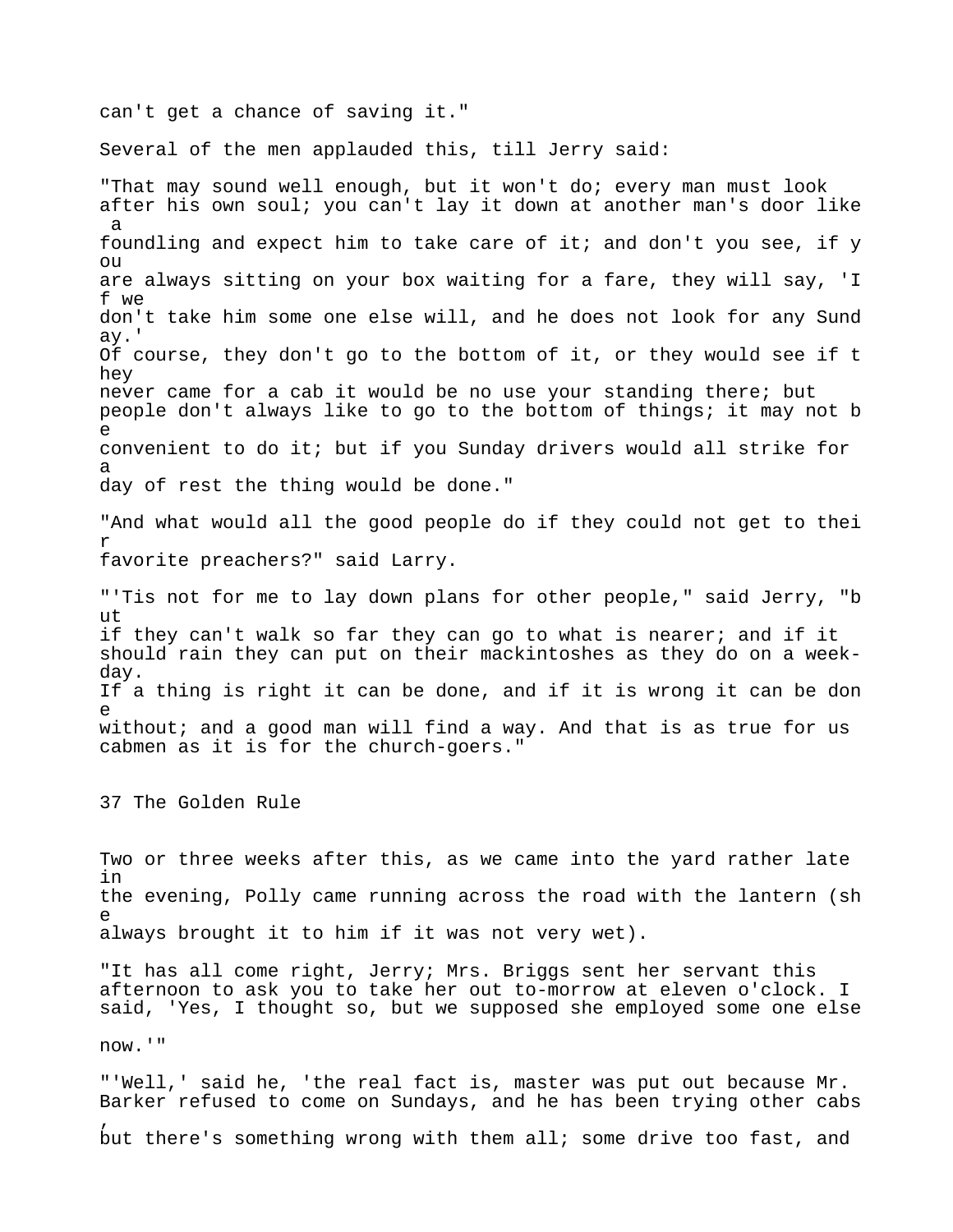some too slow, and the mistress says there is not one of them so nice and clean as yours, and nothing will suit her but Mr. Barker's cab again .'" Polly was almost out of breath, and Jerry broke out into a merry lau gh. "''Twill all come right some day or night': you were right, my dear; you generally are. Run in and get the supper, and I'll have Jack's harne ss off and make him snug and happy in no time." After this Mrs. Briggs wanted Jerry's cab quite as often as before, never, however, on a Sunday; but there came a day when we had Sunday work, and this was how it happened. We had all come home on the Satu rday night very tired, and very glad to think that the next day would be all rest, but so it was not to be. On Sunday morning Jerry was cleaning me in the yard, when Polly step ped up to him, looking very full of something. "What is it?" said Jerry. "Well, my dear," she said, "poor Dinah Brown has just had a letter brought to say that her mother is dangerously ill, and that she must go directly if she wishes to see her alive. The place is more than t en miles away from here, out in the country, and she says if she takes the train she should still have four miles to walk; and so weak as she i s, and the baby only four weeks old, of course that would be impossible ; and she wants to know if you would take her in your cab, and she promises to pay you faithfully, as she can get the money." "Tut, tut! we'll see about that. It was not the money I was thinking about, but of losing our Sunday; the horses are tired, and I am tire d, too--that's where it pinches." "It pinches all round, for that matter," said Polly, "for it's only half Sunday without you, but you know we should do to other people a s we should like they should do to us; and I know very well what I sho uld like if my mother was dying; and Jerry, dear, I am sure it won't bre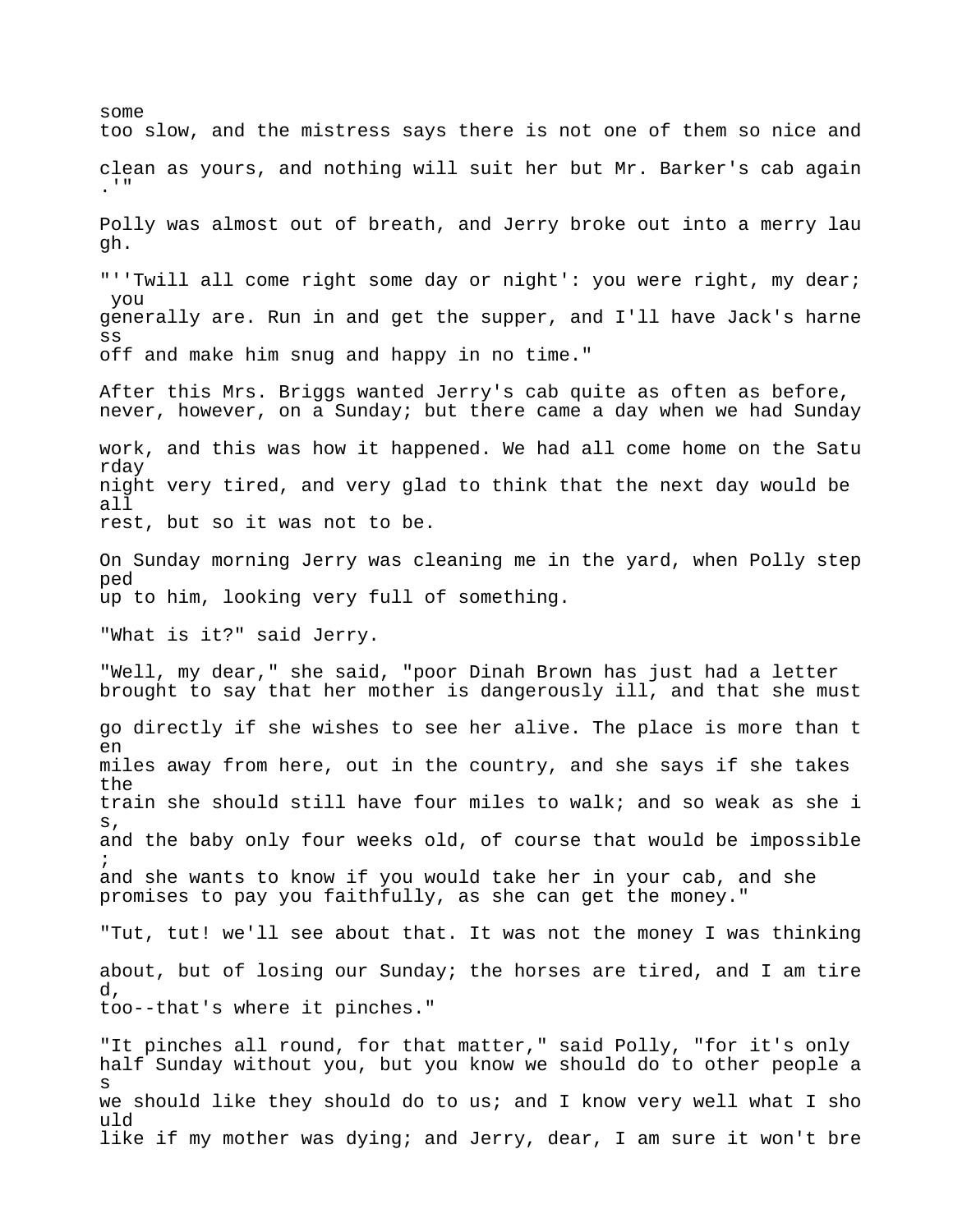ak the Sabbath; for if pulling a poor beast or donkey out of a pit woul d not spoil it, I am quite sure taking poor Dinah would not do it." "Why, Polly, you are as good as the minister, and so, as I've had my Sunday-morning sermon early to-day, you may go and tell Dinah that I 'll be ready for her as the clock strikes ten; but stop--just step round to butcher Braydon's with my compliments, and ask him if he would lend me his light trap; I know he never uses it on the Sunday, and it would make a wonderful difference to the horse." Away she went, and soon returned, saying that he could have the trap and welcome. "All right," said he; "now put me up a bit of bread and cheese, and I'll be back in the afternoon as soon as I can." "And I'll have the meat pie ready for an early tea instead of for dinner," said Polly; and away she went, while he made his preparatio ns to the tune of "Polly's the woman and no mistake", of which tune he was very fond. I was selected for the journey, and at ten o'clock we started, in a light, high-wheeled gig, which ran so easily that after the four-whe eled cab it seemed like nothing. It was a fine May day, and as soon as we were out of the town, the s weet air, the smell of the fresh grass, and the soft country roads were a s pleasant as they used to be in the old times, and I soon began to fe el quite fresh. Dinah's family lived in a small farmhouse, up a green lane, close by a meadow with some fine shady trees; there were two cows feeding in it . A young man asked Jerry to bring his trap into the meadow, and he wo uld tie me up in the cowshed; he wished he had a better stable to offer. "If your cows would not be offended," said Jerry, "there is nothing

my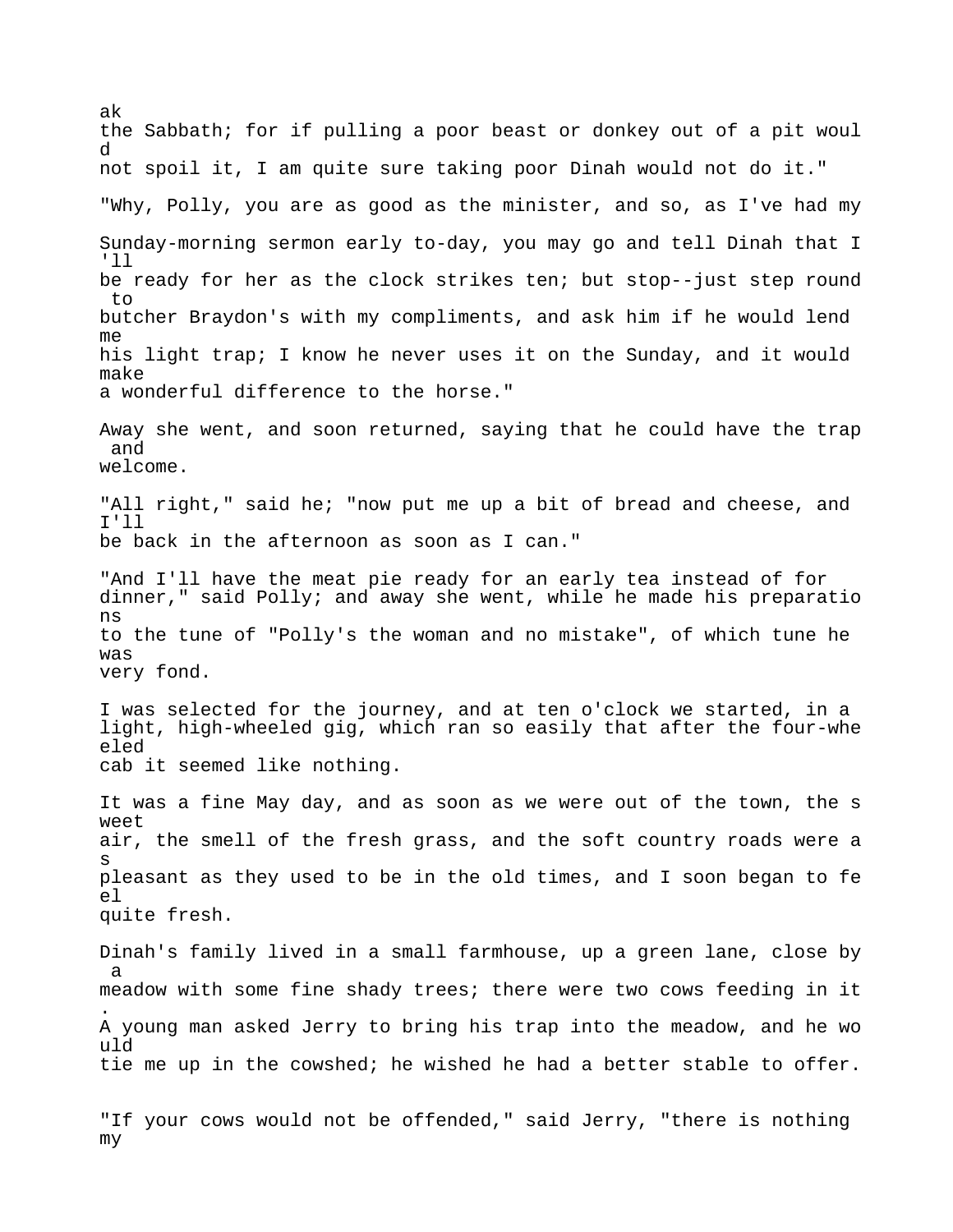horse would like so well as to have an hour or two in your beautiful meadow; he's quiet, and it would be a rare treat for him." "Do, and welcome," said the young man; "the best we have is at your service for your kindness to my sister; we shall be having some dinn er in an hour, and I hope you'll come in, though with mother so ill we are all out of sorts in the house." Jerry thanked him kindly, but said as he had some dinner with him th ere was nothing he should like so well as walking about in the meadow. When my harness was taken off I did not know what I should do first--whether to eat the grass, or roll over on my back, or lie dow n and rest, or have a gallop across the meadow out of sheer spirits at being free; and I did all by turns. Jerry seemed to be quite as happ y as I was; he sat down by a bank under a shady tree, and listened to the birds, then he sang himself, and read out of the little brown book h e is so fond of, then wandered round the meadow, and down by a little bro ok, where he picked the flowers and the hawthorn, and tied them up with long sprays of ivy; then he gave me a good feed of the oats which he had brought with him; but the time seemed all too short--I had not been in a field since I left poor Ginger at Earlshall. We came home gently, and Jerry's first words were, as we came into t he yard, "Well, Polly, I have not lost my Sunday after all, for the bir ds were singing hymns in every bush, and I joined in the service; and a s for Jack, he was like a young colt." When he handed Dolly the flowers she jumped about for joy. 38 Dolly and a Real Gentleman

Winter came in early, with a great deal of cold and wet. There was s now, or sleet, or rain almost every day for weeks, changing only for keen driving winds or sharp frosts. The horses all felt it very much. Whe n it is a dry cold a couple of good thick rugs will keep the warmth in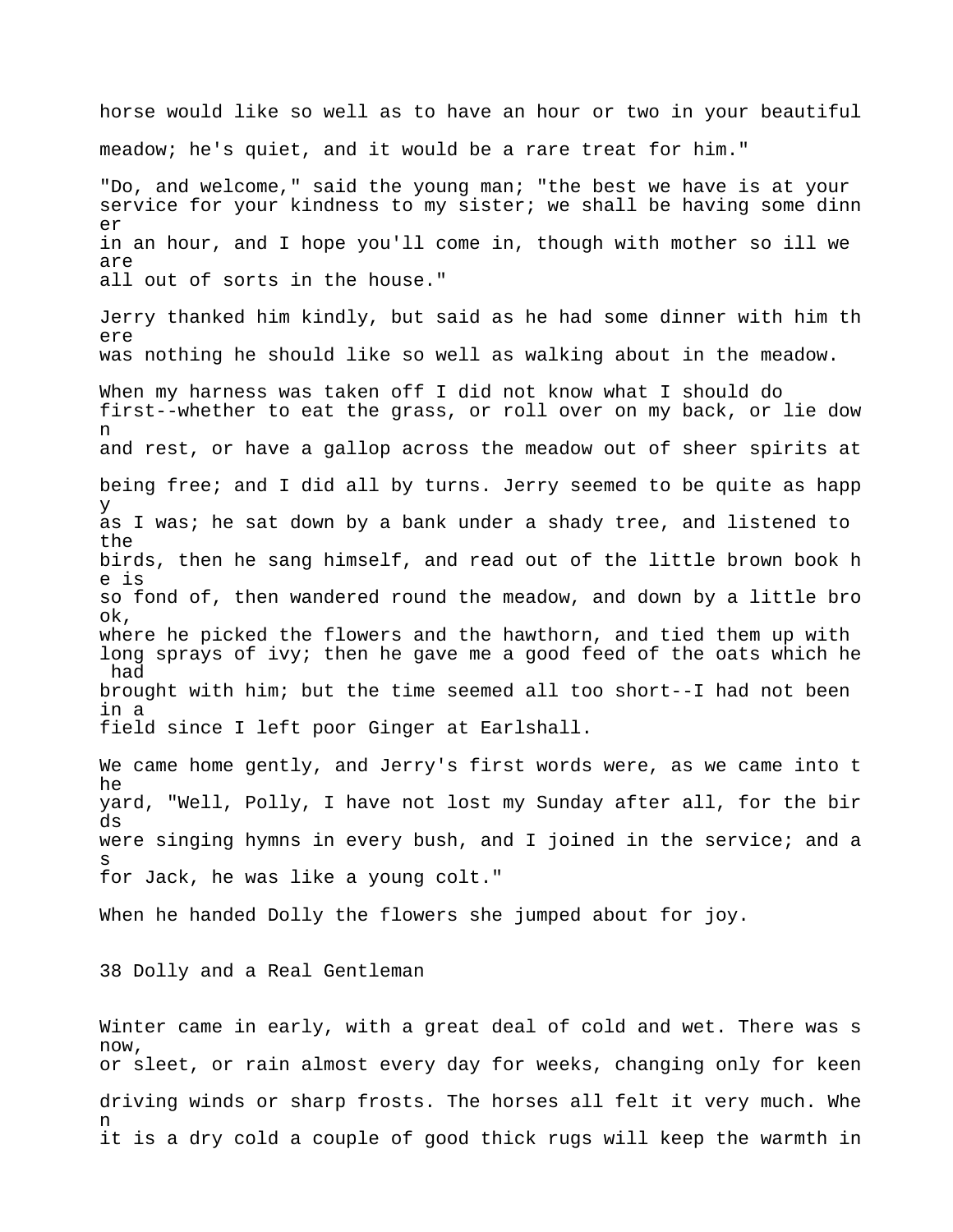but when it is soaking rain they soon get wet through and are no goo d. Some of the drivers had a waterproof cover to throw over, which was a fine thing; but some of the men were so poor that they could not pro tect either themselves or their horses, and many of them suffered very mu ch that winter. When we horses had worked half the day we went to our d ry stables, and could rest, while they had to sit on their boxes, somet imes staying out as late as one or two o'clock in the morning if they had a party to wait for. When the streets were slippery with frost or snow that was the worst of all for us horses. One mile of such traveling, with a weight to draw and no firm footing, would take more out of us than four on a good road; every nerve and muscle of our bodies is on the strain to keep our balance; and, added to this, the fear of falling is more exhausting than anything else. If the roads are very bad indeed our shoes are roughe d, but that makes us feel nervous at first. When the weather was very bad many of the men would go and sit in th e tavern close by, and get some one to watch for them; but they often lost a fare in that way, and could not, as Jerry said, be there with out spending money. He never went to the Rising Sun; there was a coffeeshop near, where he now and then went, or he bought of an old man, who ca me to our rank with tins of hot coffee and pies. It was his opinion tha t spirits and beer made a man colder afterward, and that dry clothes, good food, cheerfulness, and a comfortable wife at home, were the best th ings to keep a cabman warm. Polly always supplied him with something to e at when he could not get home, and sometimes he would see little Dolly peeping from the corner of the street, to make sure if "father" was on the stand. If she saw him she would run off at full speed and soon c ome back with something in a tin or basket, some hot soup or pudding Pol ly had ready. It was wonderful how such a little thing could get safely

 $11S;$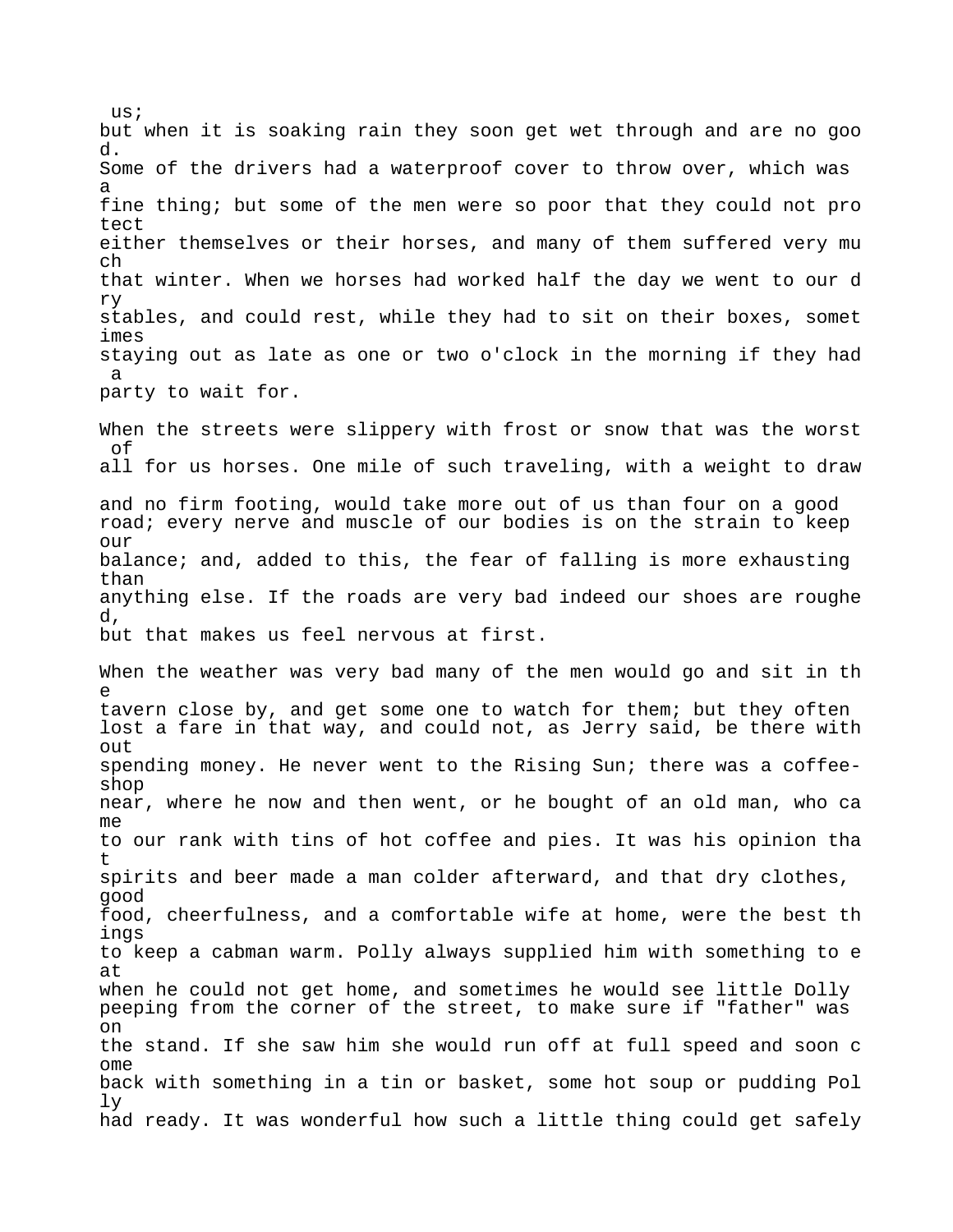across the street, often thronged with horses and carriages; but she was a brave little maid, and felt it quite an honor to bring "father's f irst course", as he used to call it. She was a general favorite on the st and, and there was not a man who would not have seen her safely across th e street, if Jerry had not been able to do it. One cold windy day Dolly had brought Jerry a basin of something hot, and was standing by him while he ate it. He had scarcely begun when a gentleman, walking toward us very fast, held up his umbrella. Jerr y touched his hat in return, gave the basin to Dolly, and was taking o ff my cloth, when the gentleman, hastening up, cried out, "No, no, fini sh your soup, my friend; I have not much time to spare, but I can wait till you have done, and set your little girl safe on the pavement."  $S<sub>O</sub>$ saying, he seated himself in the cab. Jerry thanked him kindly, and came back to Dolly. "There, Dolly, that's a gentleman; that's a real gentleman, Dolly; h e has got time and thought for the comfort of a poor cabman and a litt  $\overline{e}$ girl." Jerry finished his soup, set the child across, and then took his ord ers to drive to Clapham Rise. Several times after that the same gentlema n took our cab. I think he was very fond of dogs and horses, for whene ver we took him to his own door two or three dogs would come bounding ou t to meet him. Sometimes he came round and patted me, saying in his qu iet, pleasant way, "This horse has got a good master, and he deserves it. " It was a very rare thing for any one to notice the horse that had be en working for him. I have known ladies to do it now and then, and this gentleman, and one or two others have given me a pat and a kind word ; but ninety-nine persons out of a hundred would as soon think of patt ing the steam engine that drew the train.

The gentleman was not young, and there was a forward stoop in his shoulders as if he was always going at something. His lips were thin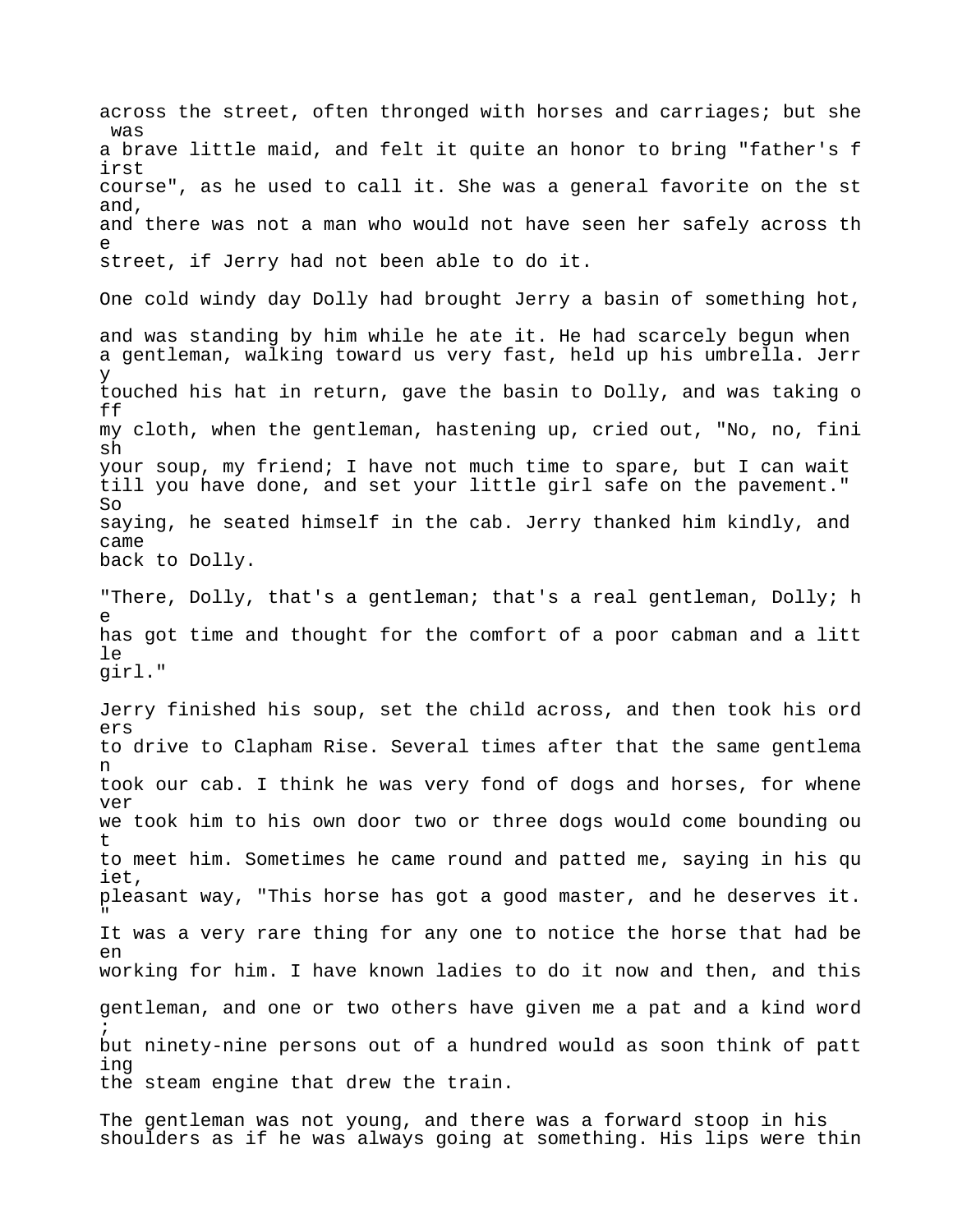and close shut, though they had a very pleasant smile; his eye was keen, and there was something in his jaw and the motion of his head that made one think he was very determined in anything he set about. His voice was pleasant and kind; any horse would trust that voice, though it was j ust as decided as everything else about him. One day he and another gentleman took our cab; they stopped at a sho p in R---- Street, and while his friend went in he stood at the door. A little ahead of us on the other side of the street a cart with two v ery fine horses was standing before some wine vaults; the carter was not with them, and I cannot tell how long they had been standing, but th ey seemed to think they had waited long enough, and began to move off. Before they had gone many paces the carter came running out and caug ht them. He seemed furious at their having moved, and with whip and rei n punished them brutally, even beating them about the head. Our gentle man saw it all, and stepping quickly across the street, said in a decide d voice: "If you don't stop that directly, I'll have you arrested for leaving your horses, and for brutal conduct." The man, who had clearly been drinking, poured forth some abusive language, but he left off knocking the horses about, and taking the reins, got into his cart; meantime our friend had quietly taken a note-book from his pocket, and looking at the name and address paint ed on the cart, he wrote something down. "What do you want with that?" growled the carter, as he cracked his whip and was moving on. A nod and a grim smile was the only answer he got . On returning to the cab our friend was joined by his companion, who said laughingly, "I should have thought, Wright, you had enough business of your own to look after, without troubling yourself about other peopl e's horses and servants."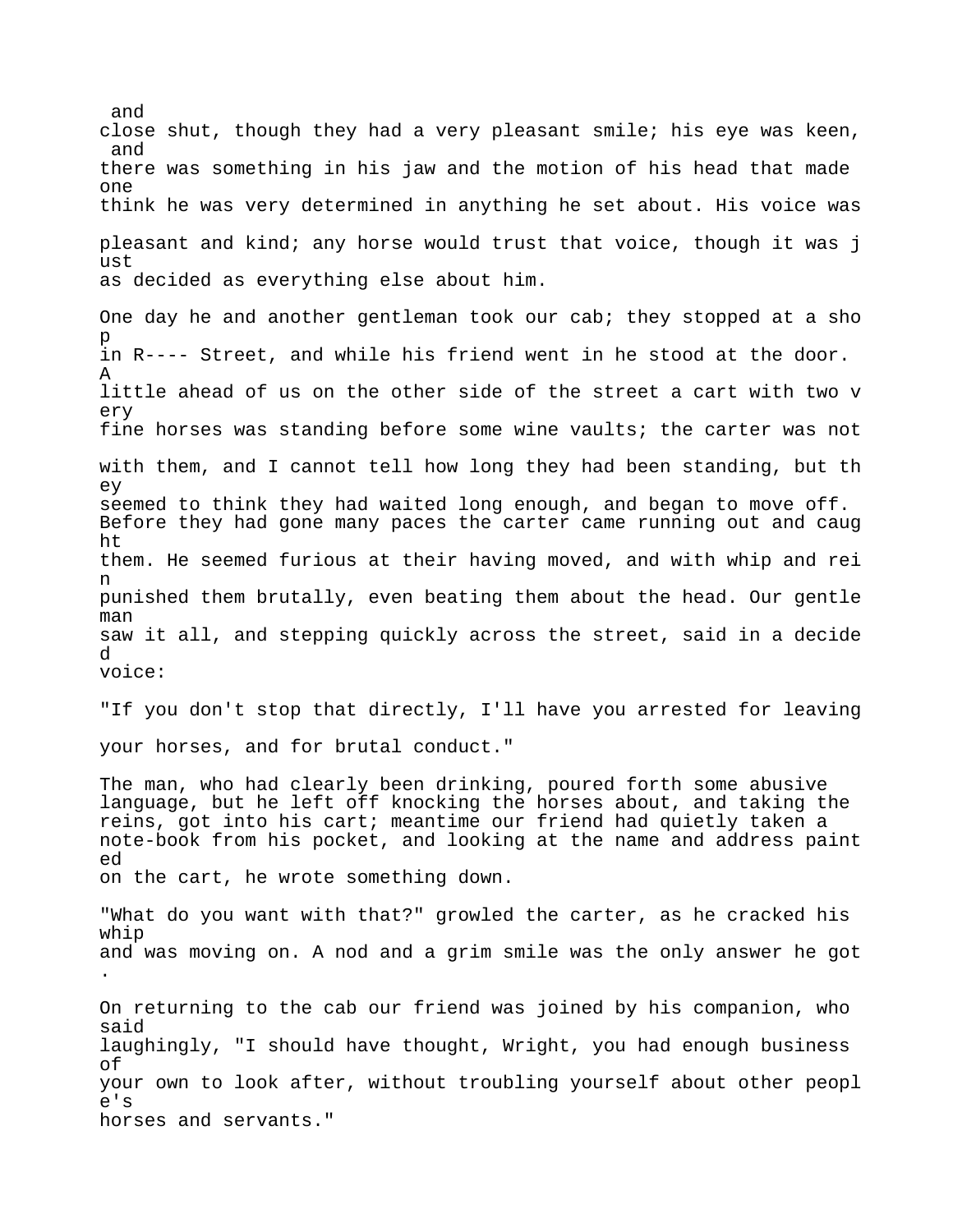Our friend stood still for a moment, and throwing his head a little back, "Do you know why this world is as bad as it is?"

"No," said the other.

"Then I'll tell you. It is because people think only about their own business, and won't trouble themselves to stand up for the oppressed , nor bring the wrongdoer to light. I never see a wicked thing like th is without doing what I can, and many a master has thanked me for letti ng him know how his horses have been used."

"I wish there were more gentlemen like you, sir," said Jerry, "for t hey are wanted badly enough in this city."

After this we continued our journey, and as they got out of the cab our friend was saying, "My doctrine is this, that if we see cruelty or wrong that we have the power to stop, and do nothing, we make oursel ves sharers in the guilt."

39 Seedy Sam

I should say that for a cab-horse I was very well off indeed; my dri ver was my owner, and it was his interest to treat me well and not overw ork me, even had he not been so good a man as he was; but there were a g reat many horses which belonged to the large cab-owners, who let them out to their drivers for so much money a day. As the horses did not belong to these men the only thing they thought of was how to get their money out of them, first, to pay the master, and then to provide for their own living; and a dreadful time some of these horses had of it. Of cours e, I understood but little, but it was often talked over on the stand, and the governor, who was a kind-hearted man and fond of horses, wou ld sometimes speak up if one came in very much jaded or ill-used. One day a shabby, miserable-looking driver, who went by the name of "Seedy Sam", brought in his horse looking dreadfully beat, and the governor said:

"You and your horse look more fit for the police station than for th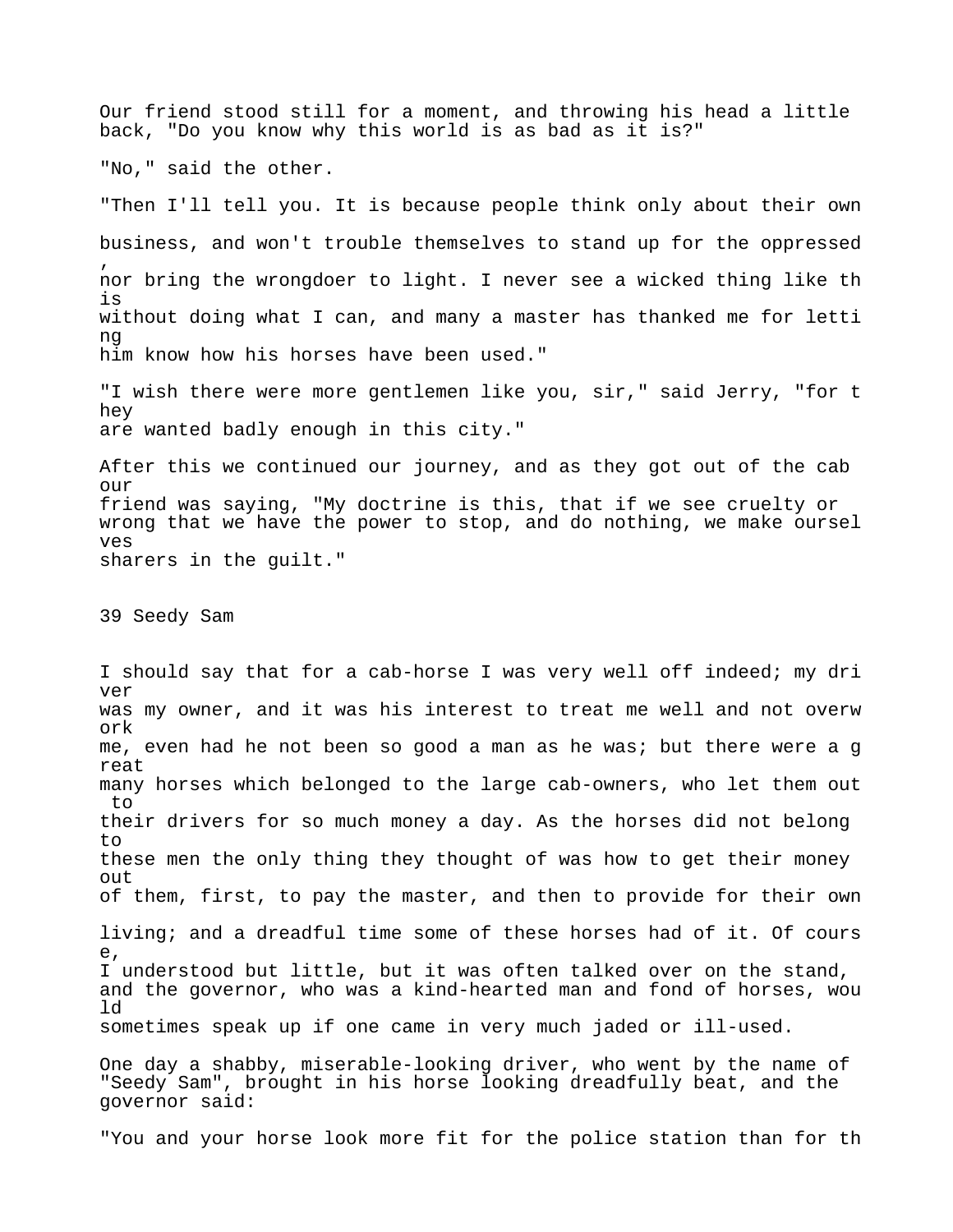is rank."

The man flung his tattered rug over the horse, turned full round upo n the Governor and said in a voice that sounded almost desperate: "If the police have any business with the matter it ought to be with the masters who charge us so much, or with the fares that are fixed so l ow. If a man has to pay eighteen shillings a day for the use of a cab an d two horses, as many of us have to do in the season, and must make th at up before we earn a penny for ourselves I say 'tis more than hard wo rk; nine shillings a day to get out of each horse before you begin to ge t your own living. You know that's true, and if the horses don't work we must starve, and I and my children have known what that is before no w. I've six of 'em, and only one earns anything; I am on the stand four teen or sixteen hours a day, and I haven't had a Sunday these ten or twel ve weeks; you know Skinner never gives a day if he can help it, and if I don't work hard, tell me who does! I want a warm coat and a mackinto sh, but with so many to feed how can a man get it? I had to pledge my cl ock a week ago to pay Skinner, and I shall never see it again." Some of the other drivers stood round nodding their heads and saying he was right. The man went on: "You that have your own horses and cabs, or drive for good masters, have a chance of getting on and a chance of doing right; I haven't. We ca n't charge more than sixpence a mile after the first, within the four-mi le radius. This very morning I had to go a clear six miles and only too k three shillings. I could not get a return fare, and had to come all the way back; there's twelve miles for the horse and three shillings for me.

After that I had a three-mile fare, and there were bags and boxes en ough to have brought in a good many twopences if they had been put outsid e; but you know how people do; all that could be piled up inside on the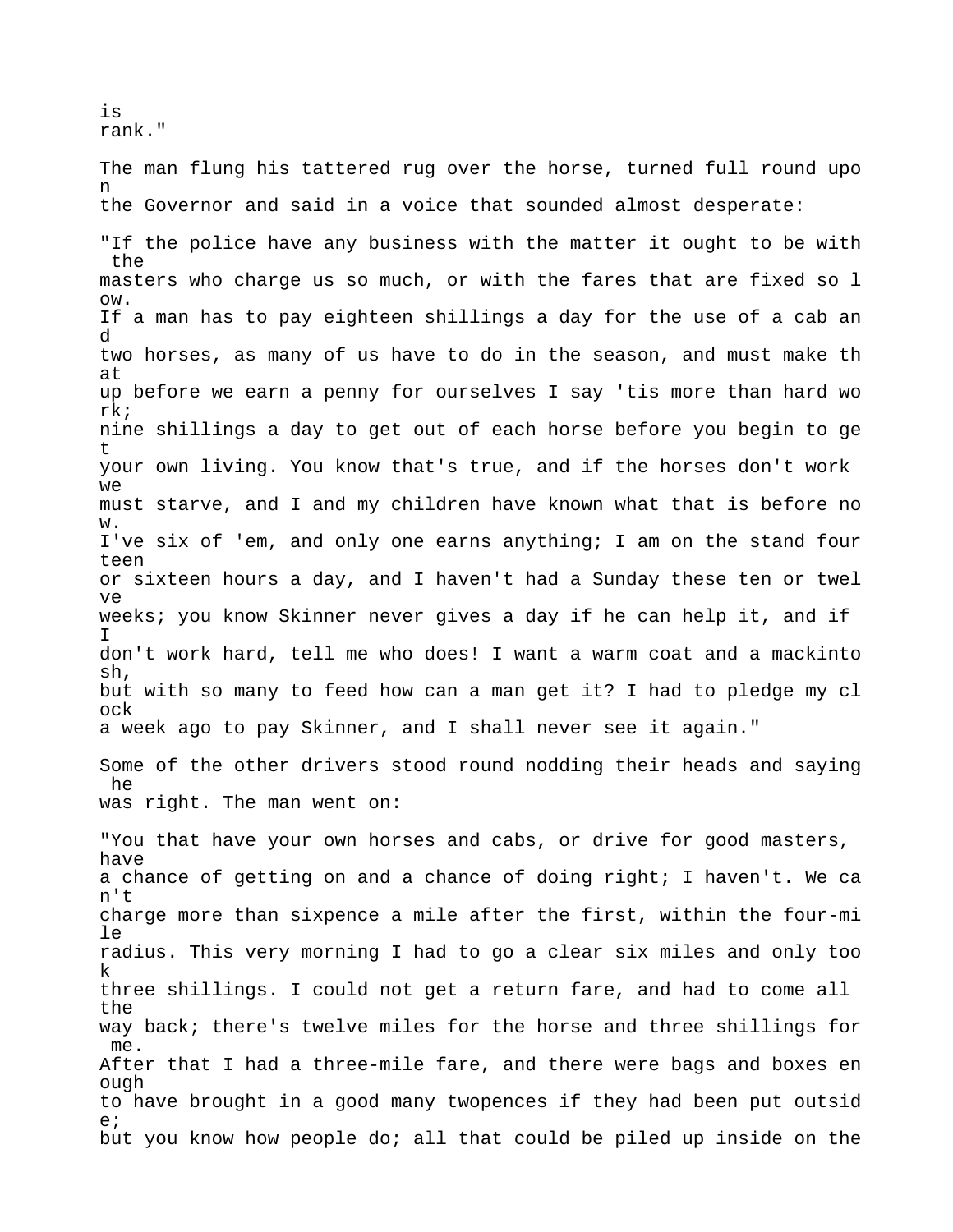front seat were put in and three heavy boxes went on the top. That was sixpence, and the fare one and sixpence; then I got a return for a shilling. Now that makes eighteen miles for the horse and six shilli ngs for me; there's three shillings still for that horse to earn and nin e shillings for the afternoon horse before I touch a penny. Of course, it is not always so bad as that, but you know it often is, and I say 't is a mockery to tell a man that he must not overwork his horse, for whe n a beast is downright tired there's nothing but the whip that will keep his legs a-going; you can't help yourself--you must put your wife an d children before the horse; the masters must look to that, we can't. I don't ill-use my horse for the sake of it; none of you can say I do. There's wrong lays somewhere--never a day's rest, never a quiet hour with the wife and children. I often feel like an old man, though I'm only forty-five. You know how quick some of the gentry are to suspec t us of cheating and overcharging; why, they stand with their purses in their hands counting it over to a penny and looking at us as if we w ere pickpockets. I wish some of 'em had got to sit on my box sixteen hou rs a day and get a living out of it and eighteen shillings beside, and that in all weathers; they would not be so uncommon particular never to g ive us a sixpence over or to cram all the luggage inside. Of course, som e of 'em tip us pretty handsome now and then, or else we could not live; but you can't depend upon that." The men who stood round much approved this speech, and one of them s aid, "It is desperate hard, and if a man sometimes does what is wrong it is no wonder, and if he gets a dram too much who's to blow him up?" Jerry had taken no part in this conversation, but I never saw his fa ce look so sad before. The governor had stood with both his hands in hi s pockets; now he took his handkerchief out of his hat and wiped his forehead.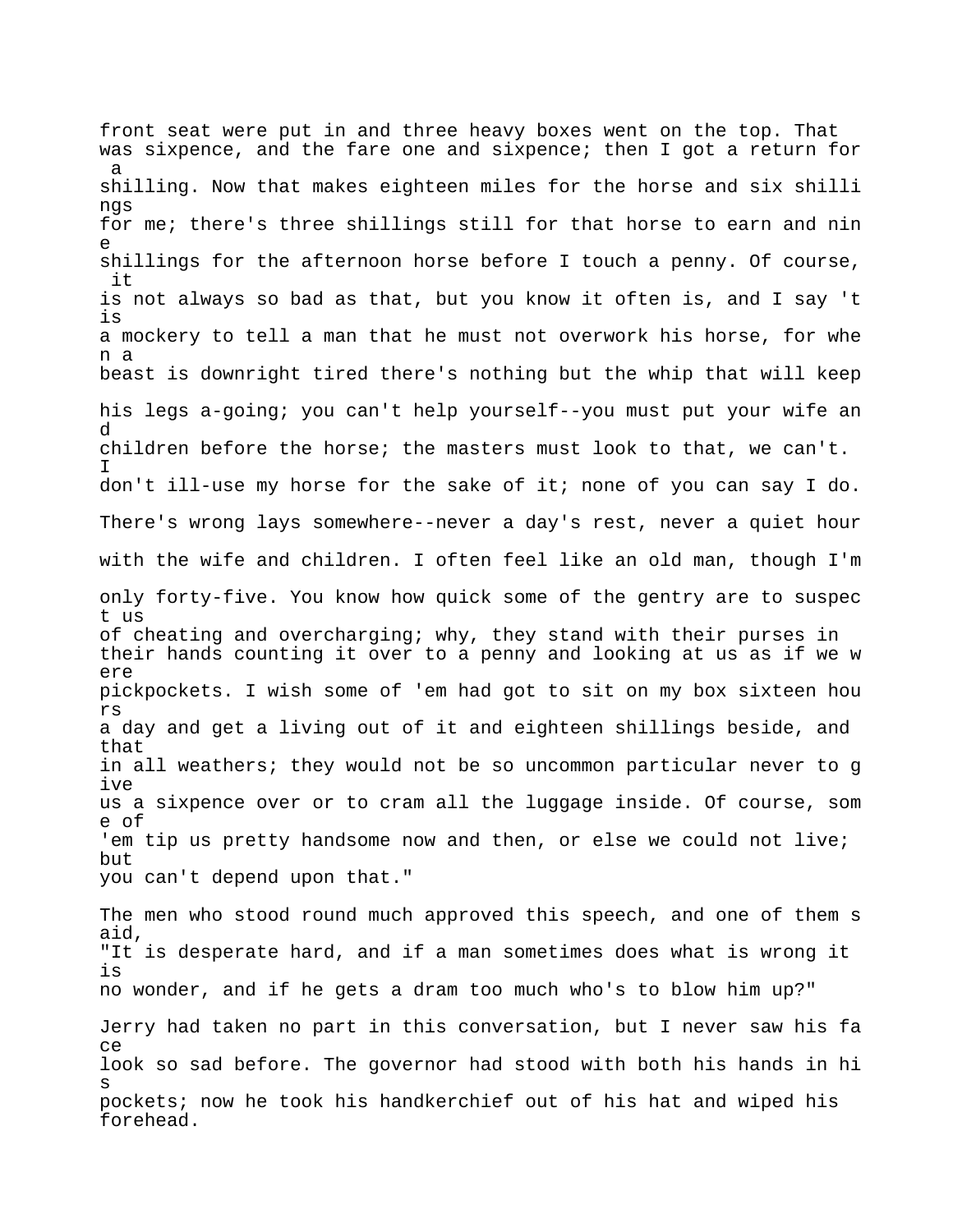"You've beaten me, Sam," he said, "for it's all true, and I won't ca st it up to you any more about the police; it was the look in that hors e's eye that came over me. It is hard lines for man and it is hard lines for beast, and who's to mend it I don't know: but anyway you might tell the poor beast that you were sorry to take it out of him in that way . Sometimes a kind word is all we can give 'em, poor brutes, and 'tis wonderful what they do understand." A few mornings after this talk a new man came on the stand with Sam' s cab. "Halloo!" said one, "what's up with Seedy Sam?" "He's ill in bed," said the man; "he was taken last night in the yar d, and could scarcely crawl home. His wife sent a boy this morning to say his father was in a high fever and could not get out, so I'm her  $\sim$ instead." The next morning the same man came again. "How is Sam?" inquired the governor. "He's gone," said the man. "What, gone? You don't mean to say he's dead?" "Just snuffed out," said the other; "he died at four o'clock this morning; all yesterday he was raving--raving about Skinner, and havi ng no Sundays. 'I never had a Sunday's rest,' these were his last words ." No one spoke for a while, and then the governor said, "I'll tell you what, mates, this is a warning for us." 40 Poor Ginger One day, while our cab and many others were waiting outside one of t he parks where music was playing, a shabby old cab drove up beside ours . The horse was an old worn-out chestnut, with an ill-kept coat, and bones that showed plainly through it, the knees knuckled over, and t he fore-legs were very unsteady. I had been eating some hay, and the wi nd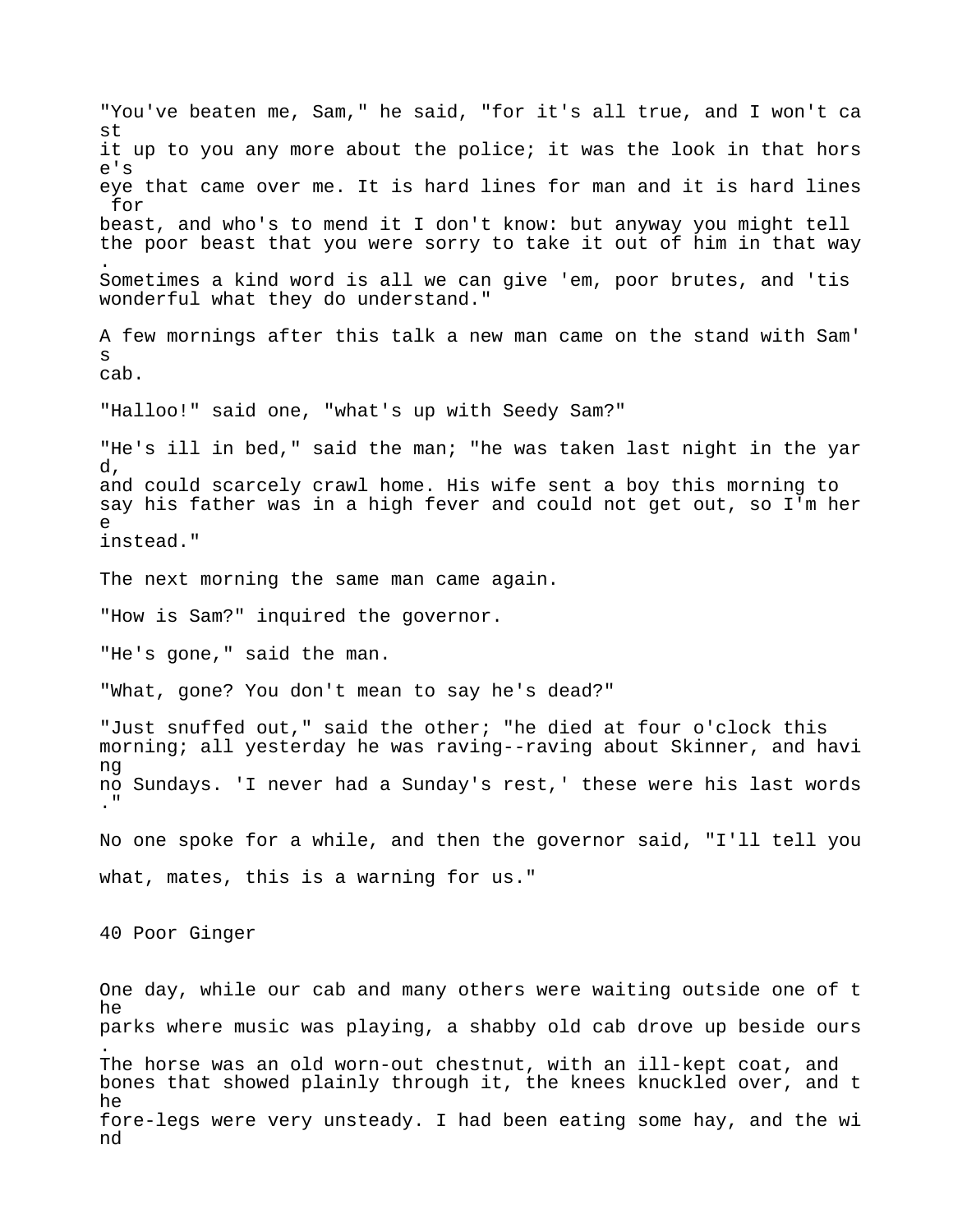rolled a little lock of it that way, and the poor creature put out h er long thin neck and picked it up, and then turned and looked about fo r more. There was a hopeless look in the dull eye that I could not hel p noticing, and then, as I was thinking where I had seen that horse before, she looked full at me and said, "Black Beauty, is that you?" It was Ginger! but how changed! The beautifully arched and glossy ne ck was now straight, and lank, and fallen in; the clean straight legs a nd delicate fetlocks were swelled; the joints were grown out of shape w ith hard work; the face, that was once so full of spirit and life, was n ow full of suffering, and I could tell by the heaving of her sides, and her frequent cough, how bad her breath was. Our drivers were standing together a little way off, so I sidled up to her a step or two, that we might have a little quiet talk. It was a sad tale that she had to tell. After a twelvemonth's run off at Earlshall, she was considered to be fit for work again, and was sold to a gentleman. For a little while she got on very well, but after a longer gallop than usual the old strai n returned, and after being rested and doctored she was again sold. In this way she changed hands several times, but always getting lower d own. "And so at last," said she, "I was bought by a man who keeps a numbe r of cabs and horses, and lets them out. You look well off, and I am glad of it, but I could not tell you what my life has been. When they found out my weakness they said I was not worth what they gave for me, and tha t I must go into one of the low cabs, and just be used up; that is what they are doing, whipping and working with never one thought of what I suffer--they paid for me, and must get it out of me, they say. The m an who hires me now pays a deal of money to the owner every day, and so he has to get it out of me too; and so it's all the week round and roun d, with never a Sunday rest."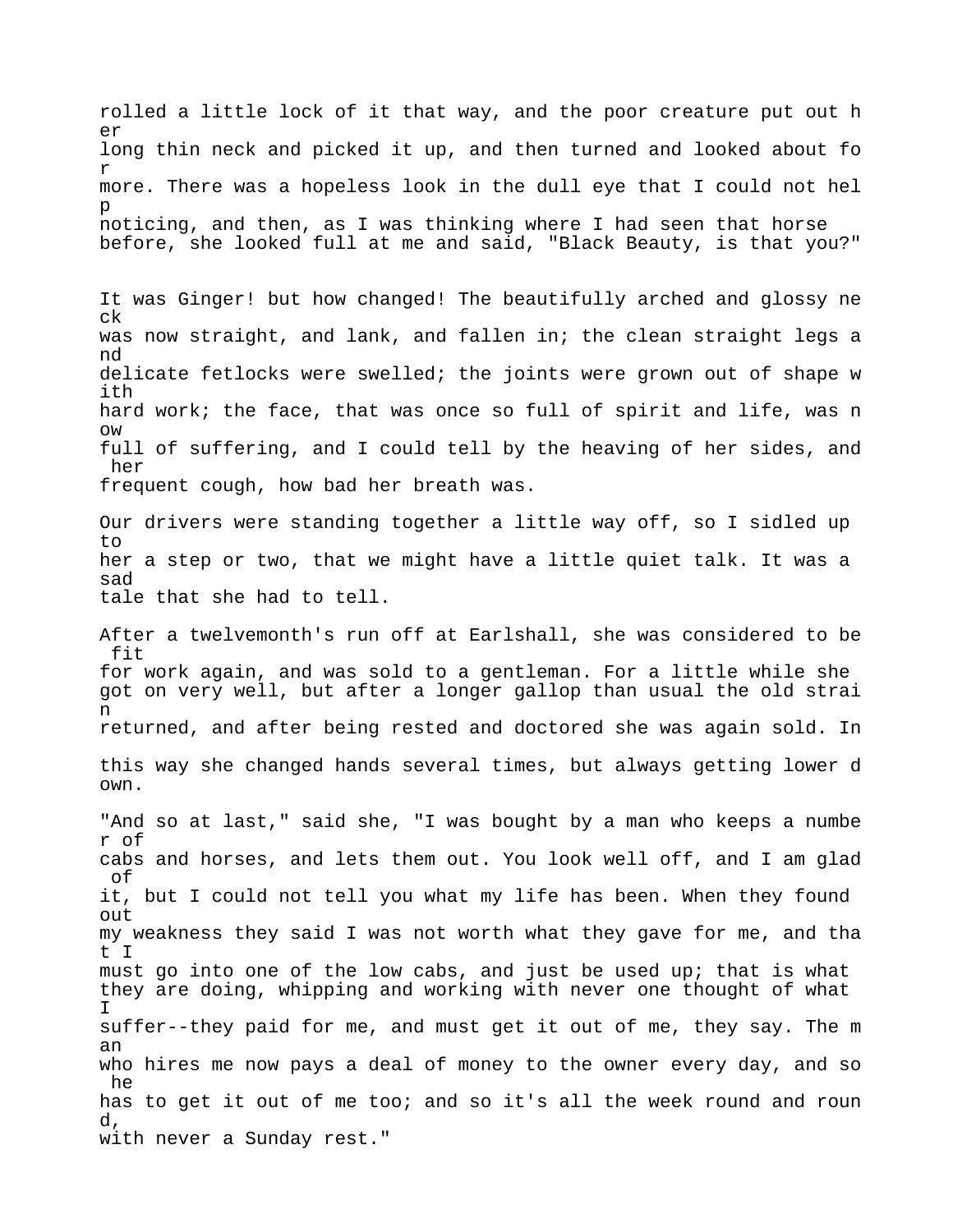I said, "You used to stand up for yourself if you were ill-used." "Ah!" she said, "I did once, but it's no use; men are strongest, and if they are cruel and have no feeling, there is nothing that we can do, but just bear it--bear it on and on to the end. I wish the end was come, I wish I was dead. I have seen dead horses, and I am sure they do no t suffer pain; I wish I may drop down dead at my work, and not be sent off to the knackers." I was very much troubled, and I put my nose up to hers, but I could say nothing to comfort her. I think she was pleased to see me, for she s aid, "You are the only friend I ever had." Just then her driver came up, and with a tug at her mouth backed her out of the line and drove off, leaving me very sad indeed. A short time after this a cart with a dead horse in it passed our cab-stand. The head hung out of the cart-tail, the lifeless tongue w as slowly dropping with blood; and the sunken eyes! but I can't speak o f them, the sight was too dreadful. It was a chestnut horse with a lon g, thin neck. I saw a white streak down the forehead. I believe it was Ginger; I hoped it was, for then her troubles would be over. Oh! if men were more merciful they would shoot us before we came to such misery .

41 The Butcher

I saw a great deal of trouble among the horses in London, and much o f it might have been prevented by a little common sense. We horses do not mind hard work if we are treated reasonably, and I am sure there are many driven by quite poor men who have a happier life than I had whe n I used to go in the Countess of W----'s carriage, with my silver-mount ed harness and high feeding.

It often went to my heart to see how the little ponies were used, straining along with heavy loads or staggering under heavy blows fro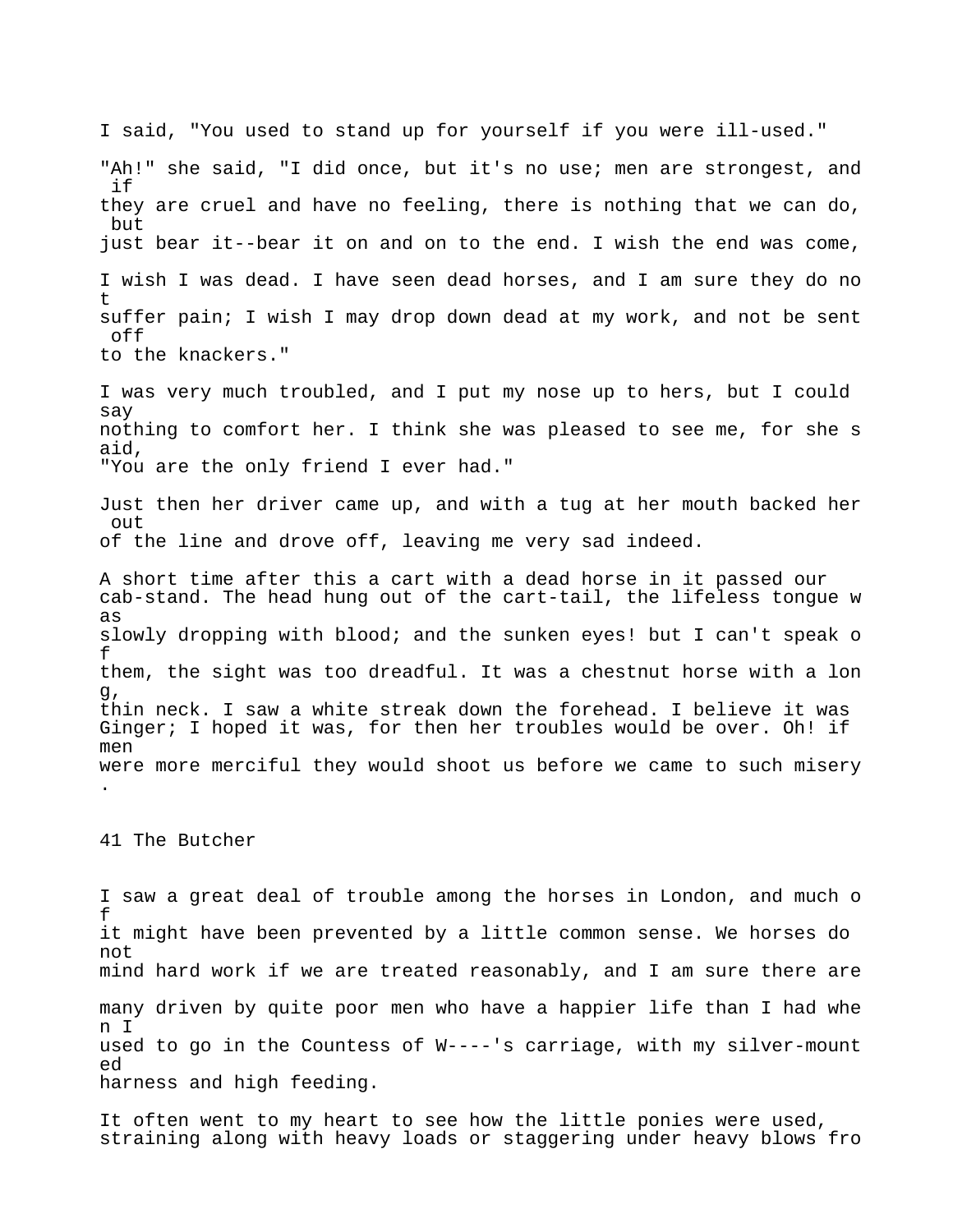some low, cruel boy. Once I saw a little gray pony with a thick mane and a pretty head, and so much like Merrylegs that if I had not been in harness I should have neighed to him. He was doing his best to pull a heavy cart, while a strong rough boy was cutting him under the belly with his whip and chucking cruelly at his little mouth. Could it be Merrylegs? It was just like him; but then Mr. Blomefield was never t o sell him, and I think he would not do it; but this might have been q uite as good a little fellow, and had as happy a place when he was young.

m

I often noticed the great speed at which butchers' horses were made to go, though I did not know why it was so till one day when we had to wait some time in St. John's Wood. There was a butcher's shop next door, and as we were standing a butcher's cart came dashing up at a great pace . The horse was hot and much exhausted; he hung his head down, while h is heaving sides and trembling legs showed how hard he had been driven. The lad jumped out of the cart and was getting the basket when the maste r came out of the shop much displeased. After looking at the horse he turned angrily to the lad.

"How many times shall I tell you not to drive in this way? You ruine d the last horse and broke his wind, and you are going to ruin this in the same way. If you were not my own son I would dismiss you on the spot ; it is a disgrace to have a horse brought to the shop in a condition like that; you are liable to be taken up by the police for such driving, and if you are you need not look to me for bail, for I have spoken to yo u till I'm tired; you must look out for yourself."

During this speech the boy had stood by, sullen and dogged, but when his father ceased he broke out angrily. It wasn't his fault, and he woul dn't take the blame; he was only going by orders all the time.

"You always say, 'Now be quick; now look sharp!' and when I go to th e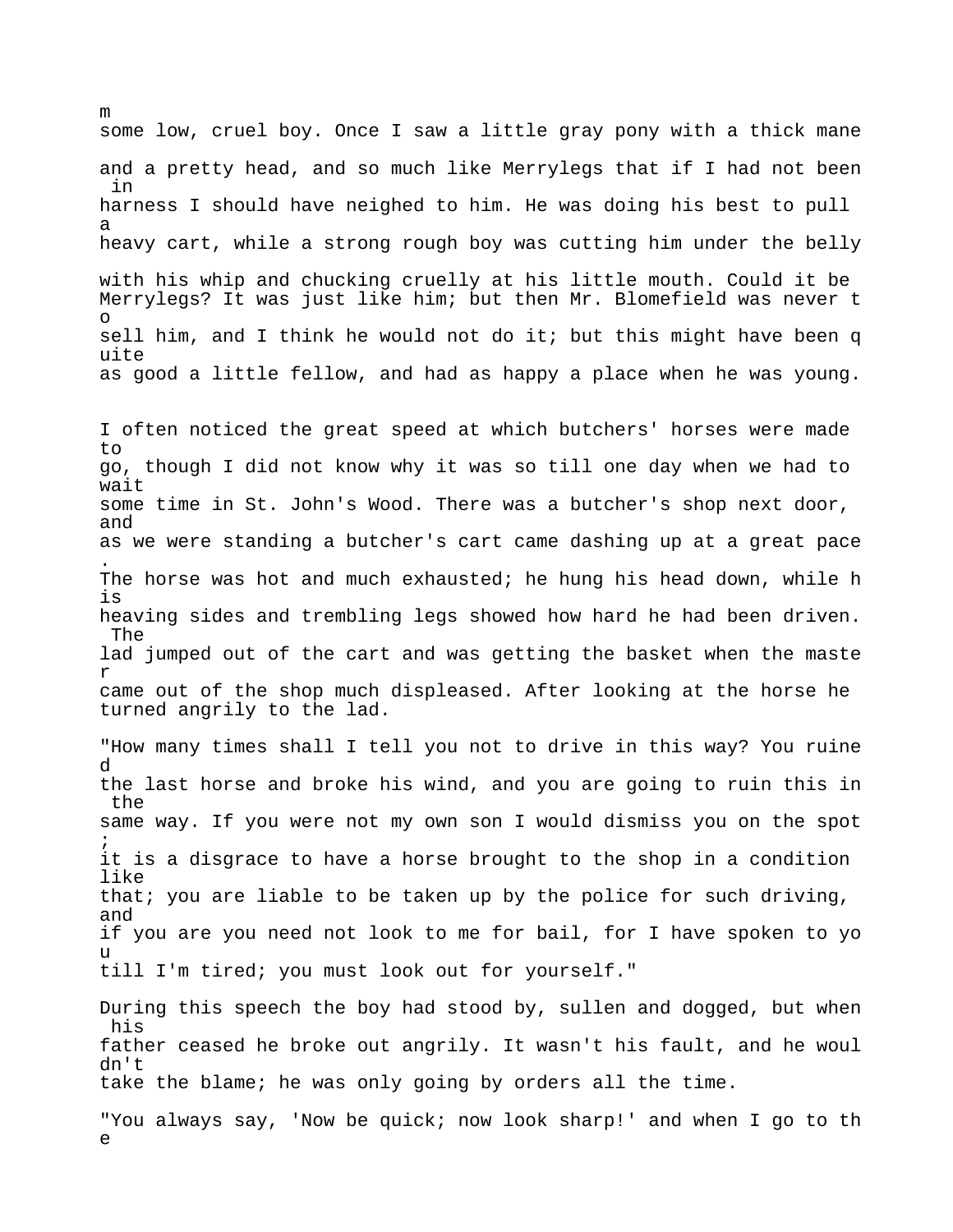houses one wants a leg of mutton for an early dinner and I must be b ack with it in a quarter of an hour; another cook has forgotten to order the beef; I must go and fetch it and be back in no time, or the mistress will scold; and the housekeeper says they have company comi ng unexpectedly and must have some chops sent up directly; and the lady at No. 4, in the Crescent, never orders her dinner till the meat comes in for lunch, and it's nothing but hurry, hurry, all the time. If th e gentry would think of what they want, and order their meat the day before, there need not be this blow up!" "I wish to goodness they would," said the butcher; "'twould save me a wonderful deal of harass, and I could suit my customers much better if I knew beforehand--But there! what's the use of talking--who ever th inks of a butcher's convenience or a butcher's horse! Now, then, take him in and look to him well; mind, he does not go out again to-day, and if anything else is wanted you must carry it yourself in the basket." W ith that he went in, and the horse was led away. But all boys are not cruel. I have seen some as fond of their pony o r donkey as if it had been a favorite dog, and the little creatures ha ve worked away as cheerfully and willingly for their young drivers as I work for Jerry. It may be hard work sometimes, but a friend's hand a nd voice make it easy. There was a young coster-boy who came up our street with greens and potatoes; he had an old pony, not very handsome, but the cheerfulles t and pluckiest little thing I ever saw, and to see how fond those two were of each other was a treat. The pony followed his master like a dog, and when he got into his cart would trot off without a whip or a wor d, and rattle down the street as merrily as if he had come out of the queen's stables. Jerry liked the boy, and called him "Prince Charlie  $"$ , for he said he would make a king of drivers some day. There was an old man, too, who used to come up our street with a lit tle coal cart; he wore a coal-heaver's hat, and looked rough and black.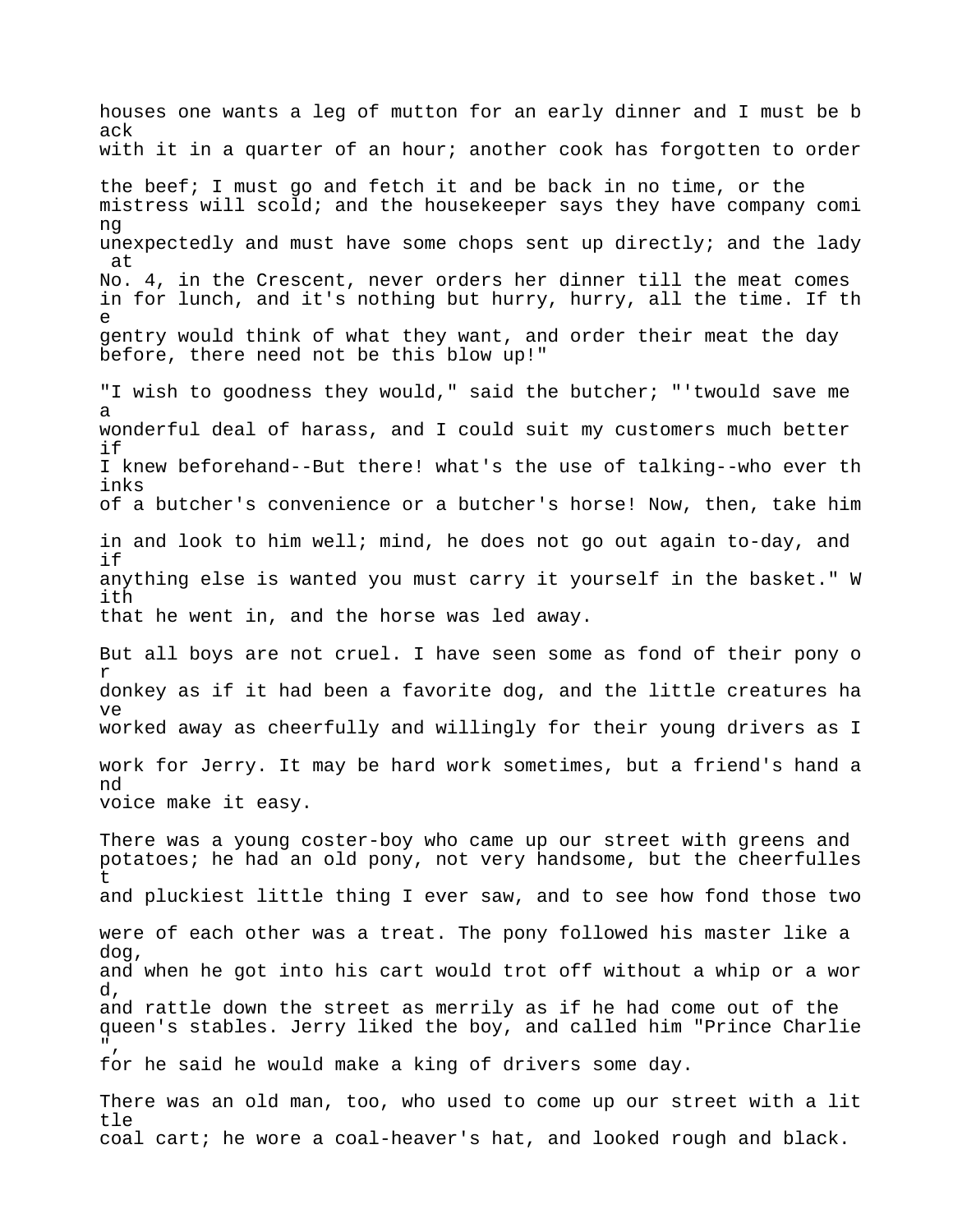He and his old horse used to plod together along the street, like two g ood partners who understood each other; the horse would stop of his own accord at the doors where they took coal of him; he used to keep one ear bent toward his master. The old man's cry could be heard up the stre et long before he came near. I never knew what he said, but the childre n called him "Old Ba-a-ar Hoo", for it sounded like that. Polly took h  $\rho r$ coal of him, and was very friendly, and Jerry said it was a comfort  $t \circ$ think how happy an old horse might be in a poor place. 42 The Election As we came into the yard one afternoon Polly came out. "Jerry! I've had Mr. B---- here asking about your vote, and he wants to hire your cab for the election; he will call for an answer." "Well, Polly, you may say that my cab will be otherwise engaged. I should not like to have it pasted over with their great bills, and a s to making Jack and Captain race about to the public-houses to bring  $\overline{11}D$ half-drunken voters, why, I think 'twould be an insult to the horses . No, I shan't do it." "I suppose you'll vote for the gentleman? He said he was of your politics." "So he is in some things, but I shall not vote for him, Polly; you k now what his trade is?" "Yes." "Well, a man who gets rich by that trade may be all very well in som e ways, but he is blind as to what workingmen want; I could not in my conscience send him up to make the laws. I dare say they'll be angry , but every man must do what he thinks to be the best for his country. " On the morning before the election, Jerry was putting me into the

shafts, when Dolly came into the yard sobbing and crying, with her little blue frock and white pinafore spattered all over with mud.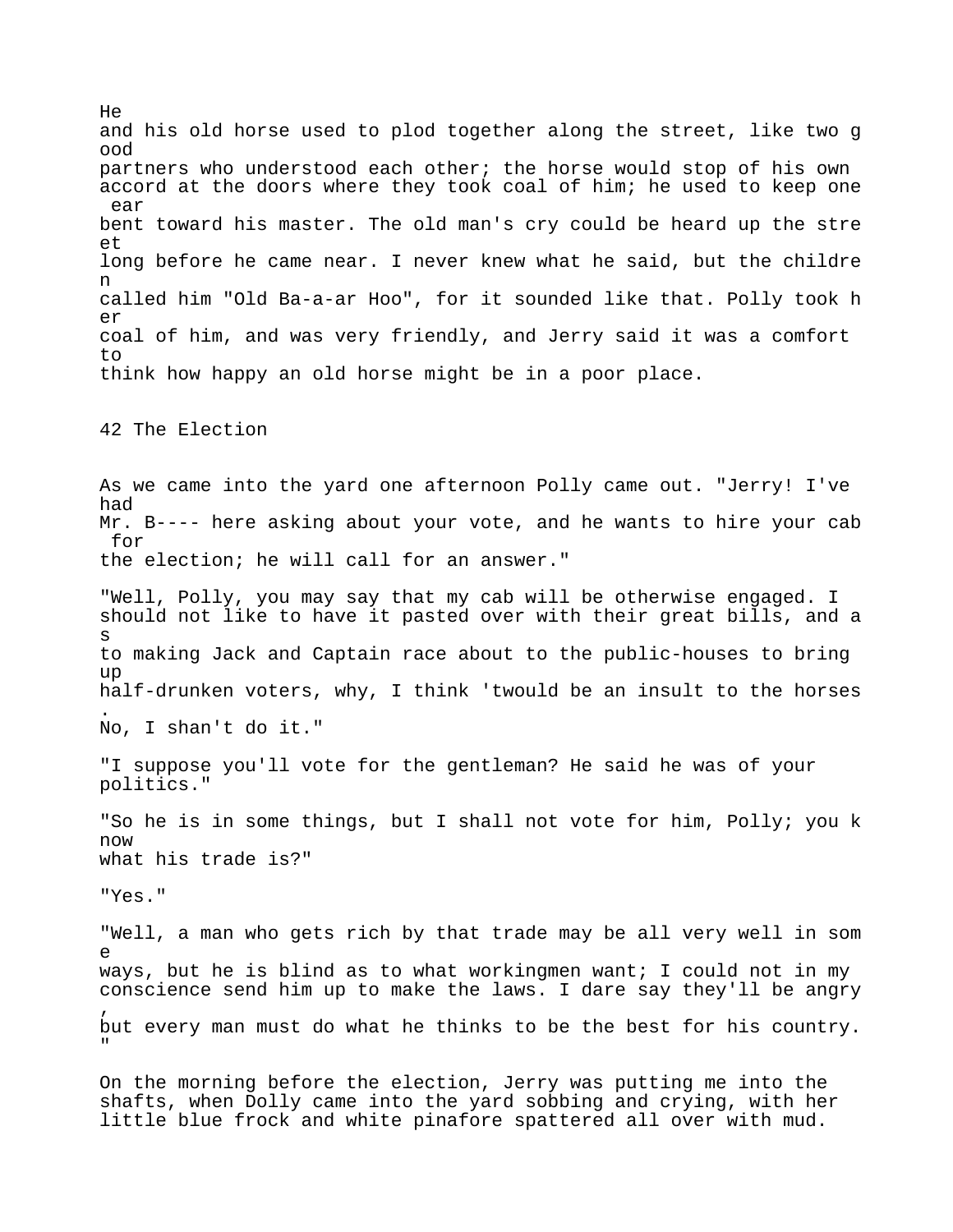"Why, Dolly, what is the matter?" "Those naughty boys," she sobbed, "have thrown the dirt all over me, and called me a little raga--raga--" "They called her a little 'blue' ragamuffin, father," said Harry, wh o ran in looking very angry; "but I have given it to them; they won't insult my sister again. I have given them a thrashing they will remember; a set of cowardly, rascally 'orange' blackguards." Jerry kissed the child and said, "Run in to mother, my pet, and tell her I think you had better stay at home to-day and help her." Then turning gravely to Harry: "My boy, I hope you will always defend your sister, and give anybody who insults her a good thrashing--that is as it should be; but mind, I w on't have any election blackguarding on my premises. There are as many 'blue' blackguards as there are 'orange', and as many white as there are purple, or any other color, and I won't have any of my family mixed up with it. Even women and children are ready to quarrel for the sake o f a color, and not one in ten of them knows what it is about." "Why, father, I thought blue was for Liberty." "My boy, Liberty does not come from colors, they only show party, an d all the liberty you can get out of them is, liberty to get drunk at other people's expense, liberty to ride to the poll in a dirty old c ab, liberty to abuse any one that does not wear your color, and to shout yourself hoarse at what you only half-understand--that's your libert y!" "Oh, father, you are laughing." "No, Harry, I am serious, and I am ashamed to see how men go on who ought to know better. An election is a very serious thing; at least it ought to be, and every man ought to vote according to his conscience , and let his neighbor do the same."

43 A Friend in Need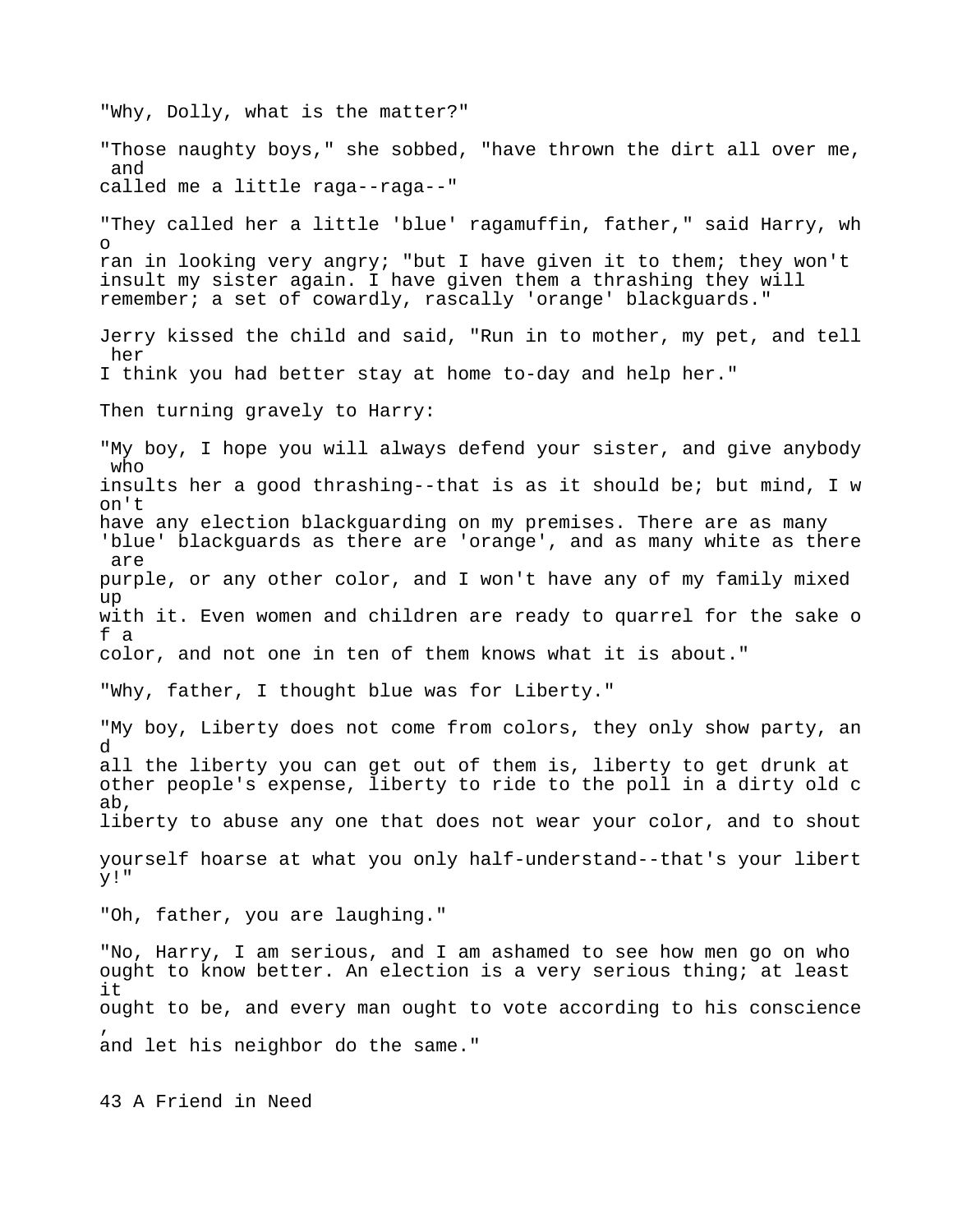The election day came at last; there was no lack of work for Jerry a nd me. First came a stout puffy gentleman with a carpet bag; he wanted to go to the Bishopsgate station; then we were called by a party who wi shed to be taken to the Regent's Park; and next we were wanted in a side street where a timid, anxious old lady was waiting to be taken to th e bank; there we had to stop to take her back again, and just as we ha d set her down a red-faced gentleman, with a handful of papers, came running up out of breath, and before Jerry could get down he had ope ned the door, popped himself in, and called out, "Bow Street Police Stat ion, quick!" so off we went with him, and when after another turn or two we came back, there was no other cab on the stand. Jerry put on my nose-bag, for as he said, "We must eat when we can on such days as these; so munch away, Jack, and make the best of your time, old boy. " I found I had a good feed of crushed oats wetted up with a little br an; this would be a treat any day, but very refreshing then. Jerry was s o thoughtful and kind--what horse would not do his best for such a mas ter? Then he took out one of Polly's meat pies, and standing near me, he began to eat it. The streets were very full, and the cabs, with the candidates' colors on them, were dashing about through the crowd as if life and limb were of no consequence; we saw two people knocked down that day, and one was a woman. The horses were having a bad time of it, poor things! but the voters inside thought nothing of that; many of them were half-drunk, hurrahing out of the cab windows if their own party came by. It was the first election I had seen, and I don't want to b e in another, though I have heard things are better now. Jerry and I had not eaten many mouthfuls before a poor young woman, carrying a heavy child, came along the street. She was looking this way and that way, and seemed quite bewildered. Presently she made her wa y up to Jerry and asked if he could tell her the way to St. Thomas' Hospi tal, and how far it was to get there. She had come from the country that morning, she said, in a market cart; she did not know about the election, and was quite a stranger in London. She had got an order f or the hospital for her little boy. The child was crying with a feeble,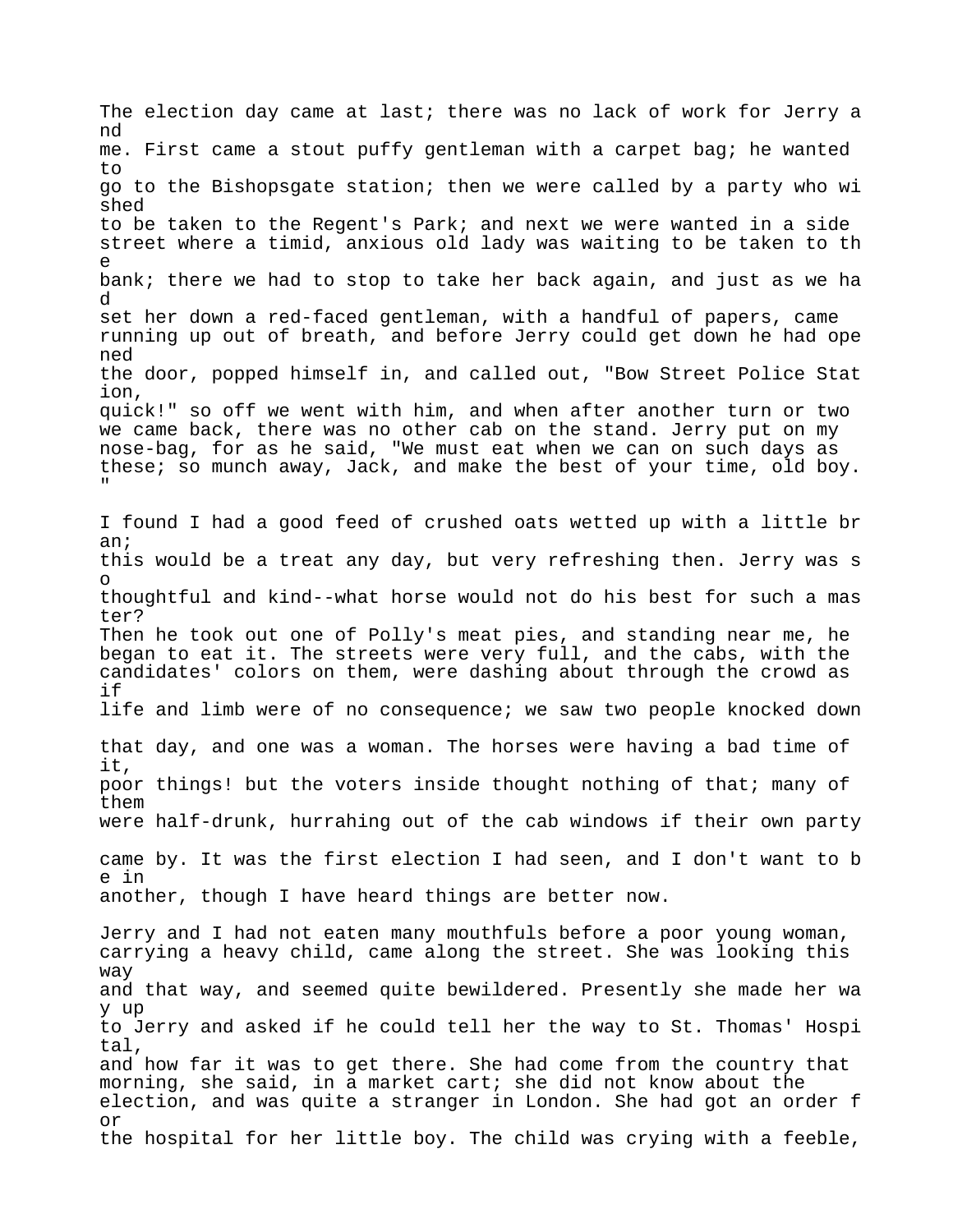pining cry.

"Poor little fellow!" she said, "he suffers a deal of pain; he is fo  $11r$ years old and can't walk any more than a baby; but the doctor said i f I could get him into the hospital he might get well; pray, sir, how fa r is it; and which way is it?" "Why, missis," said Jerry, "you can't get there walking through crow ds like this! why, it is three miles away, and that child is heavy." "Yes, bless him, he is; but I am strong, thank God, and if I knew th e way I think I should get on somehow; please tell me the way." "You can't do it," said Jerry, "you might be knocked down and the ch ild be run over. Now look here, just get into this cab, and I'll drive y  $\bigcap$ safe to the hospital. Don't you see the rain is coming on?" "No, sir, no; I can't do that, thank you, I have only just money eno ugh to get back with. Please tell me the way." "Look you here, missis," said Jerry, "I've got a wife and dear child ren at home, and I know a father's feelings; now get you into that cab, and I'll take you there for nothing. I'd be ashamed of myself to let a w oman and a sick child run a risk like that." "Heaven bless you!" said the woman, and burst into tears. "There, there, cheer up, my dear, I'll soon take you there; come, le t me put you inside." As Jerry went to open the door two men, with colors in their hats an d buttonholes, ran up calling out, "Cab!" "Engaged," cried Jerry; but one of the men, pushing past the woman, sprang into the cab, followed by the other. Jerry looked as stern as a policeman. "This cab is already engaged, gentlemen, by that lady." "Lady!" said one of them; "oh! she can wait; our business is very important, besides we were in first, it is our right, and we shall s tay in."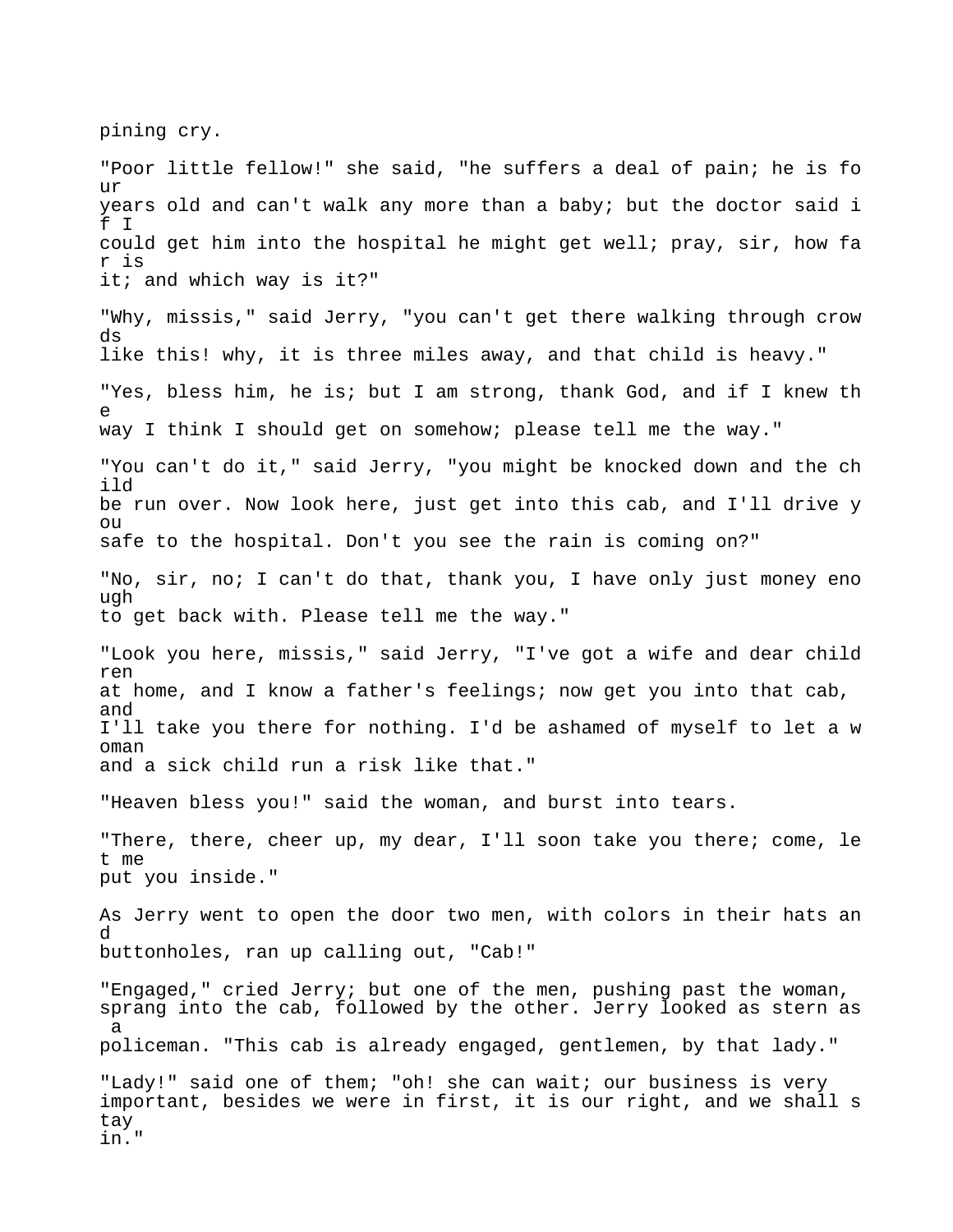A droll smile came over Jerry's face as he shut the door upon them. "All right, gentlemen, pray stay in as long as it suits you; I can wait w hile you rest yourselves." And turning his back upon them he walked up to the young woman, who was standing near me. "They'll soon be gone," he sa id, laughing; "don't trouble yourself, my dear." And they soon were gone, for when they understood Jerry's dodge they got out, calling him all sorts of bad names and blustering about his num ber and getting a summons. After this little stoppage we were soon on ou r way to the hospital, going as much as possible through by-streets. J erry rung the great bell and helped the young woman out. "Thank you a thousand times," she said; "I could never have got here alone." "You're kindly welcome, and I hope the dear child will soon be bette r." He watched her go in at the door, and gently he said to himself, "Inasmuch as ye have done it to one of the least of these." Then he patted my neck, which was always his way when anything pleased him. The rain was now coming down fast, and just as we were leaving the hospital the door opened again, and the porter called out, "Cab!" We stopped, and a lady came down the steps. Jerry seemed to know her at once; she put back her veil and said, "Barker! Jeremiah Barker, is i t you? I am very glad to find you here; you are just the friend I want , for it is very difficult to get a cab in this part of London to-day. "

"I shall be proud to serve you, ma'am; I am right glad I happened to be here. Where may I take you to, ma'am?"

"To the Paddington Station, and then if we are in good time, as I th ink we shall be, you shall tell me all about Mary and the children."

We got to the station in good time, and being under shelter the lady

stood a good while talking to Jerry. I found she had been Polly's mistress, and after many inquiries about her she said: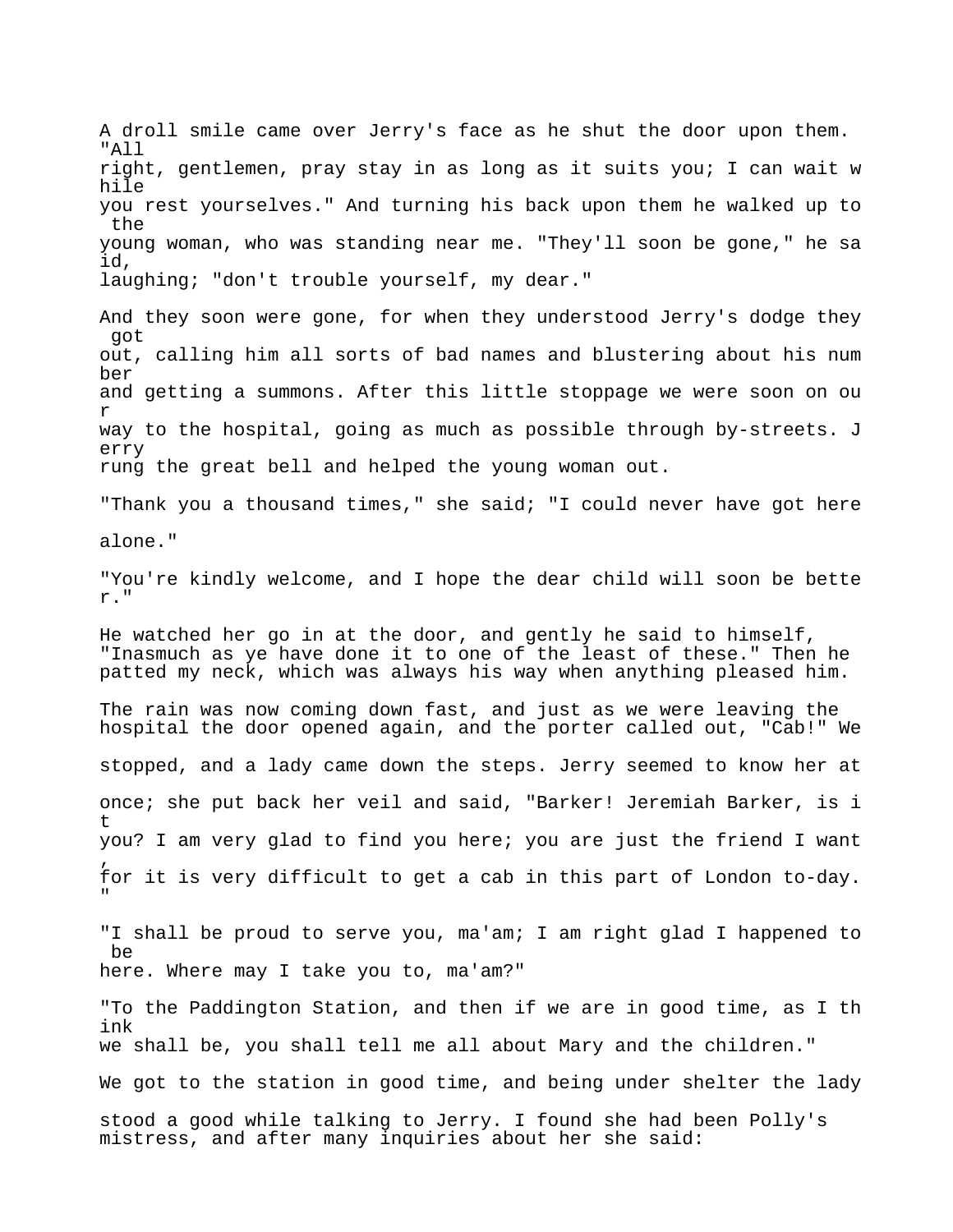"How do you find the cab work suit you in winter? I know Mary was ra ther anxious about you last year."

"Yes, ma'am, she was; I had a bad cough that followed me up quite in to the warm weather, and when I am kept out late she does worry herself a good deal. You see, ma'am, it is all hours and all weathers, and tha t does try a man's constitution; but I am getting on pretty well, and I should feel quite lost if I had not horses to look after. I was brou ght up to it, and I am afraid I should not do so well at anything else."

"Well, Barker," she said, "it would be a great pity that you should seriously risk your health in this work, not only for your own but f or Mary's and the children's sake; there are many places where good dri vers or good grooms are wanted, and if ever you think you ought to give u p this cab work let me know."

Then sending some kind messages to Mary she put something into his h and, saying, "There is five shillings each for the two children; Mary wil l know how to spend it."

Jerry thanked her and seemed much pleased, and turning out of the station we at last reached home, and I, at least, was tired.

44 Old Captain and His Successor

Captain and I were great friends. He was a noble old fellow, and he was very good company. I never thought that he would have to leave his h ome and go down the hill; but his turn came, and this was how it happene d. I was not there, but I heard all about it.

He and Jerry had taken a party to the great railway station over Lon don Bridge, and were coming back, somewhere between the bridge and the monument, when Jerry saw a brewer's empty dray coming along, drawn b y two powerful horses. The drayman was lashing his horses with his hea vy whip; the dray was light, and they started off at a furious rate; th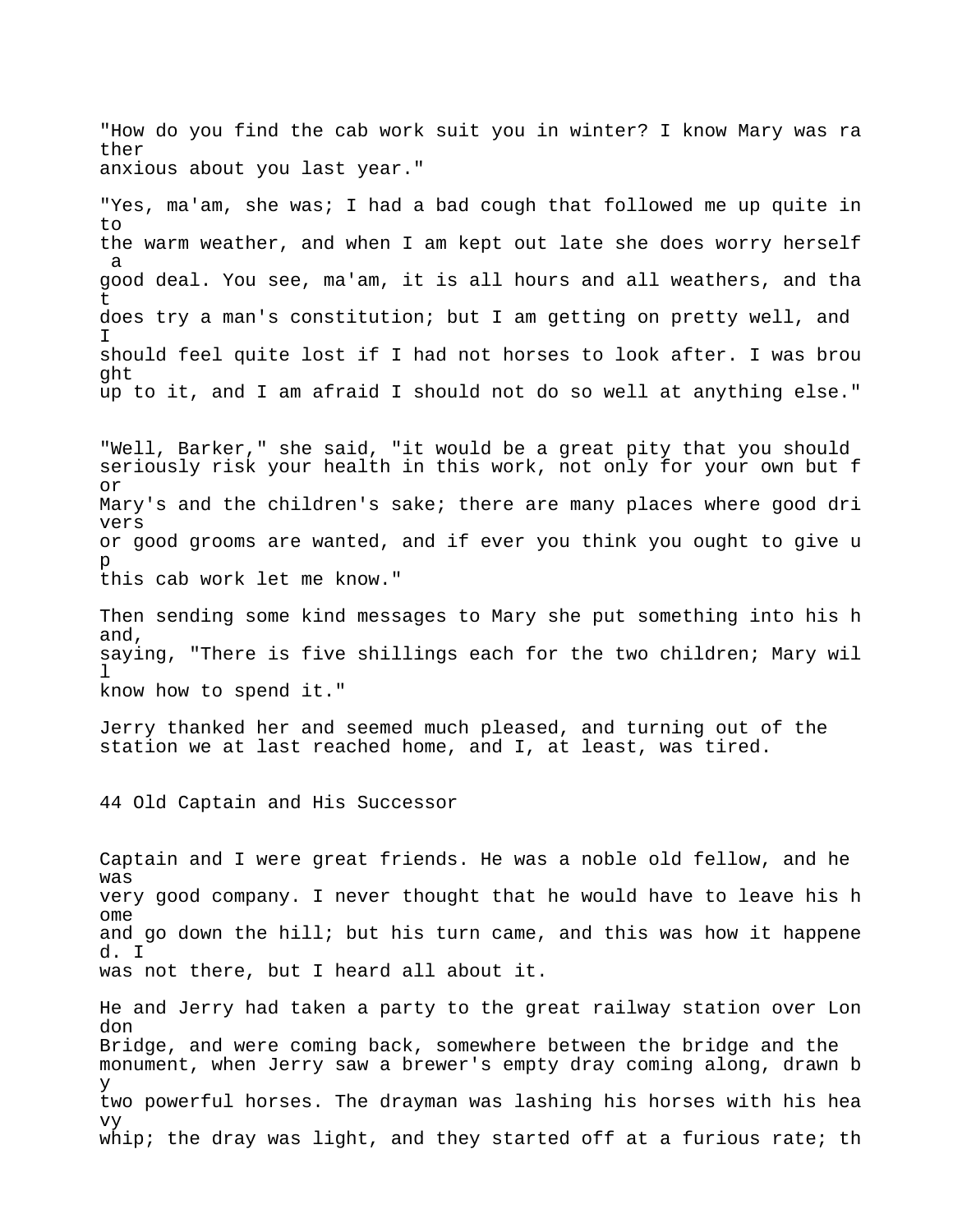man had no control over them, and the street was full of traffic. One young girl was knocked down and run over, and the next moment th ey dashed up against our cab; both the wheels were torn off and the cab was thrown over. Captain was dragged down, the shafts splintered, and on e of them ran into his side. Jerry, too, was thrown, but was only brui sed; nobody could tell how he escaped; he always said 'twas a miracle. Wh en poor Captain was got up he was found to be very much cut and knocked about. Jerry led him home gently, and a sad sight it was to see the blood soaking into his white coat and dropping from his side and shoulder. The drayman was proved to be very drunk, and was fined, an d the brewer had to pay damages to our master; but there was no one to pay damages to poor Captain. The farrier and Jerry did the best they could to ease his pain and m ake him comfortable. The fly had to be mended, and for several days I di d not go out, and Jerry earned nothing. The first time we went to the stand after the accident the governor came up to hear how Captain wa s. "He'll never get over it," said Jerry, "at least not for my work, so the farrier said this morning. He says he may do for carting, and that s ort of work. It has put me out very much. Carting, indeed! I've seen wha t horses come to at that work round London. I only wish all the drunka rds could be put in a lunatic asylum instead of being allowed to run fou l of sober people. If they would break their own bones, and smash their o wn carts, and lame their own horses, that would be their own affair, an d we might let them alone, but it seems to me that the innocent always suffer; and then they talk about compensation! You can't make compensation; there's all the trouble, and vexation, and loss of tim e, besides losing a good horse that's like an old friend--it's nonsense talking of compensation! If there's one devil that I should like to see in the bottomless pit more than another, it's the drink devil."

 $\sim$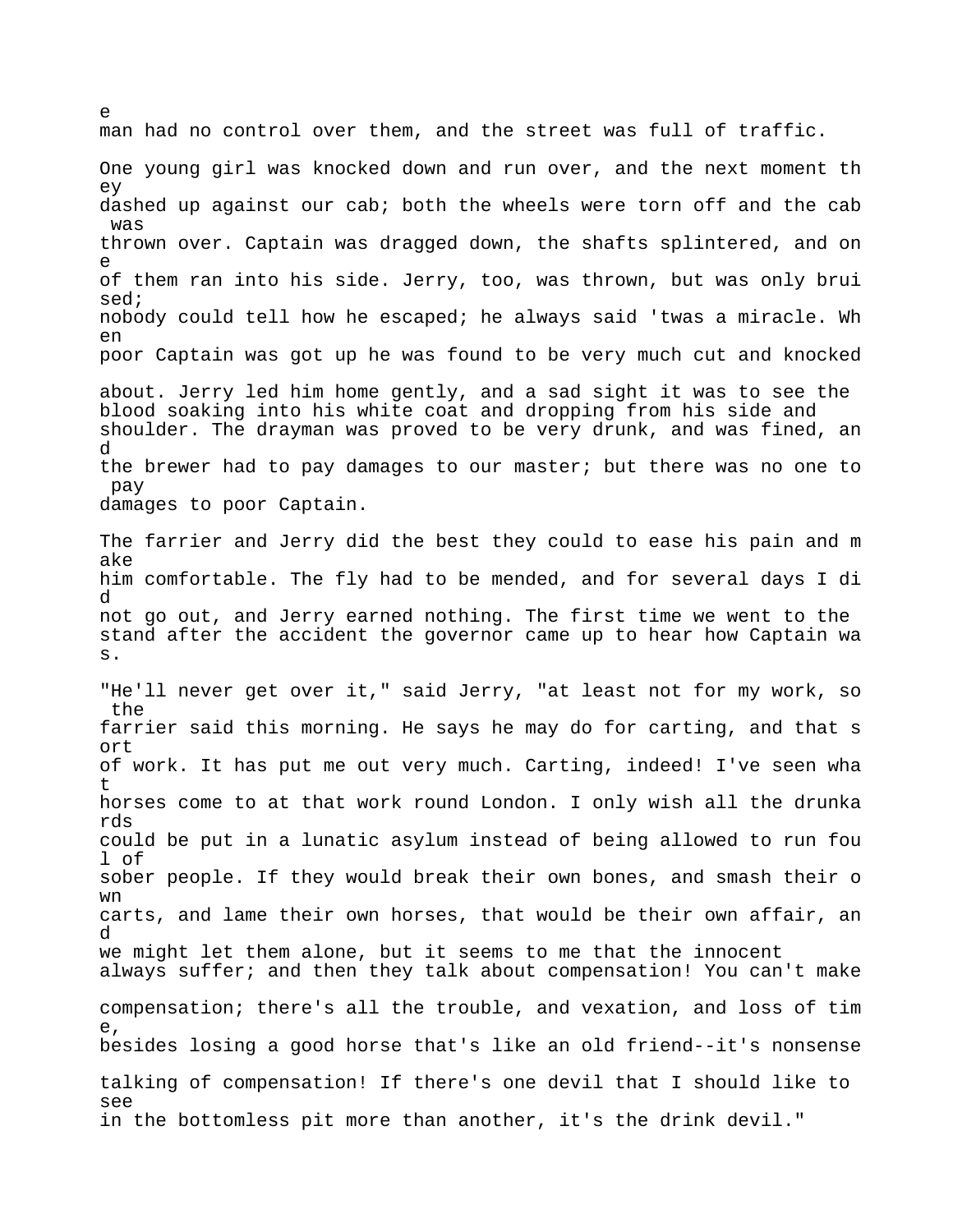"I say, Jerry," said the governor, "you are treading pretty hard on my toes, you know; I'm not so good as you are, more shame to me; I wish I was." "Well," said Jerry, "why don't you cut with it, governor? You are to o good a man to be the slave of such a thing." "I'm a great fool, Jerry, but I tried once for two days, and I thoug ht I should have died; how did you do?" "I had hard work at it for several weeks; you see I never did get dr unk, but I found that I was not my own master, and that when the craving came on it was hard work to say 'no'. I saw that one of us must knock und er, the drink devil or Jerry Barker, and I said that it should not be Je rry Barker, God helping me; but it was a struggle, and I wanted all the help I could get, for till I tried to break the habit I did not know how strong it was; but then Polly took such pains that I should have goo d food, and when the craving came on I used to get a cup of coffee, or some peppermint, or read a bit in my book, and that was a help to me ; sometimes I had to say over and over to myself, 'Give up the drink o r lose your soul! Give up the drink or break Polly's heart!' But thank s be to God, and my dear wife, my chains were broken, and now for ten yea rs I have not tasted a drop, and never wish for it." "I've a great mind to try at it," said Grant, "for 'tis a poor thing not to be one's own master." "Do, governor, do, you'll never repent it, and what a help it would be to some of the poor fellows in our rank if they saw you do without i t. I know there's two or three would like to keep out of that tavern if t hey could." At first Captain seemed to do well, but he was a very old horse, and it was only his wonderful constitution, and Jerry's care, that had kept

him up at the cab work so long; now he broke down very much. The far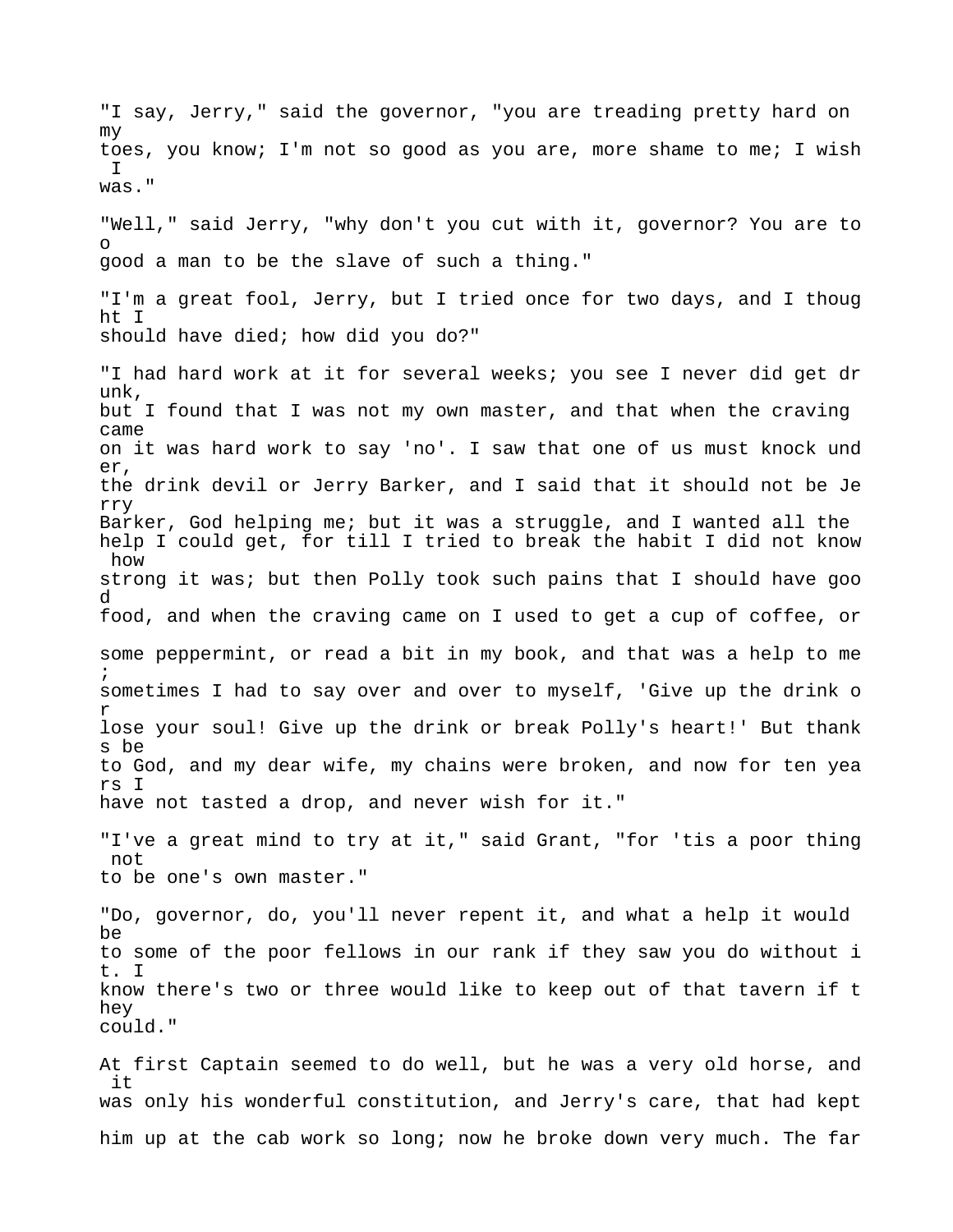rier said he might mend up enough to sell for a few pounds, but Jerry sai d, no! a few pounds got by selling a good old servant into hard work and misery would canker all the rest of his money, and he thought th e kindest thing he could do for the fine old fellow would be to put a sure bullet through his head, and then he would never suffer more; for he did not know where to find a kind master for the rest of his days. The day after this was decided Harry took me to the forge for some n ew shoes; when I returned Captain was gone. I and the family all felt i t very much. Jerry had now to look out for another horse, and he soon heard of on e through an acquaintance who was under-groom in a nobleman's stables. He was a valuable young horse, but he had run away, smashed into anothe r carriage, flung his lordship out, and so cut and blemished himself t hat he was no longer fit for a gentleman's stables, and the coachman had orders to look round, and sell him as well as he could. "I can do with high spirits," said Jerry, "if a horse is not vicious or hard-mouthed." "There is not a bit of vice in him," said the man; "his mouth is ver y tender, and I think myself that was the cause of the accident; you s ee he had just been clipped, and the weather was bad, and he had not ha d exercise enough, and when he did go out he was as full of spring as a balloon. Our governor (the coachman, I mean) had him harnessed in as tight and strong as he could, with the martingale, and the check-rei n, a very sharp curb, and the reins put in at the bottom bar. It is my be lief that it made the horse mad, being tender in the mouth and so full of spirit." "Likely enough; I'll come and see him," said Jerry. The next day Hotspur, that was his name, came home; he was a fine br

own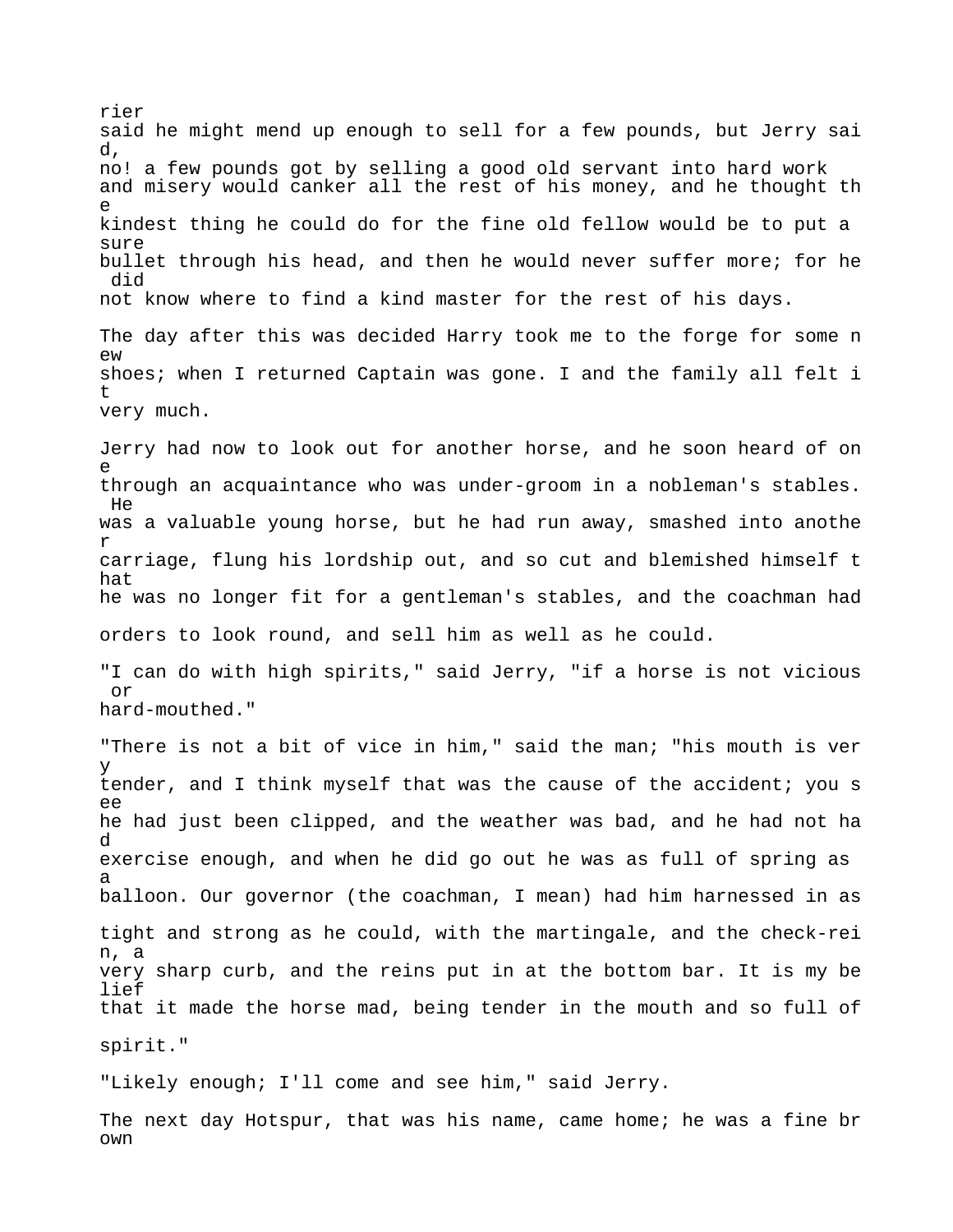horse, without a white hair in him, as tall as Captain, with a very handsome head, and only five years old. I gave him a friendly greeti ng by way of good fellowship, but did not ask him any questions. The fi rst night he was very restless. Instead of lying down, he kept jerking h is halter rope up and down through the ring, and knocking the block abo ut against the manger till I could not sleep. However, the next day, af ter five or six hours in the cab, he came in quiet and sensible. Jerry patted and talked to him a good deal, and very soon they understood each other, and Jerry said that with an easy bit and plenty of work he wo uld be as gentle as a lamb; and that it was an ill wind that blew nobody good, for if his lordship had lost a hundred-guinea favorite, the ca bman had gained a good horse with all his strength in him. Hotspur thought it a great come-down to be a cab-horse, and was disgusted at standing in the rank, but he confessed to me at the end of the week that an easy mouth and a free head made up for a great deal , and after all, the work was not so degrading as having one's head an d tail fastened to each other at the saddle. In fact, he settled in we ll, and Jerry liked him very much. 45 Jerry's New Year For some people Christmas and the New Year are very merry times; but for cabmen and cabmen's horses it is no holiday, though it may be a harv est. There are so many parties, balls, and places of amusement open that the work is hard and often late. Sometimes driver and horse have to wait for hours in the rain or frost, shivering with the cold, while the m erry people within are dancing away to the music. I wonder if the beautif ul ladies ever think of the weary cabman waiting on his box, and his patient beast standing, till his legs get stiff with cold. I had now most of the evening work, as I was well accustomed to

standing, and Jerry was also more afraid of Hotspur taking cold. We had a great deal of late work in the Christmas week, and Jerry's cough w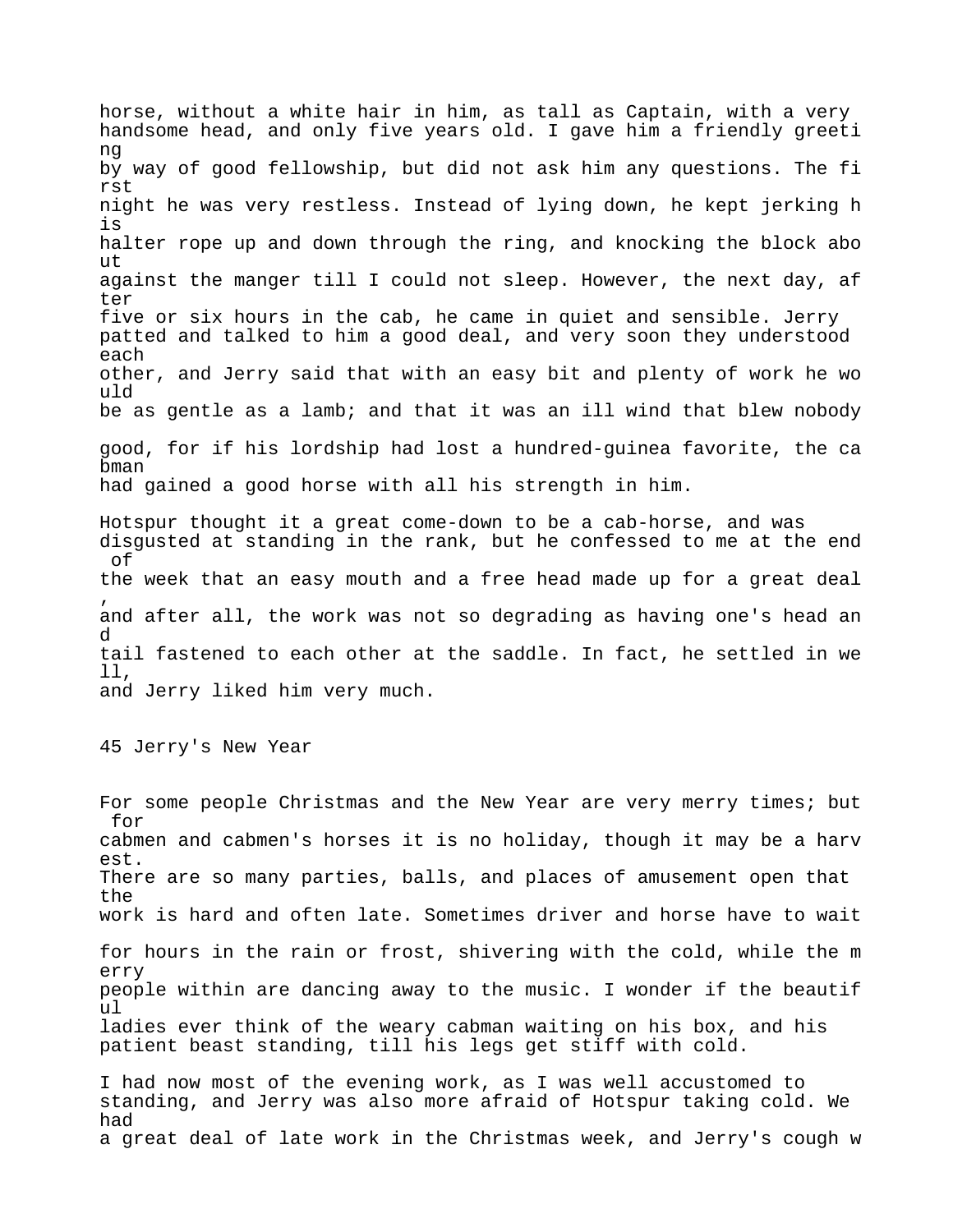as bad; but however late we were, Polly sat up for him, and came out wi th a lantern to meet him, looking anxious and troubled. On the evening of the New Year we had to take two gentlemen to a hou se in one of the West End Squares. We set them down at nine o'clock, an d were told to come again at eleven, "but," said one, "as it is a card party, you may have to wait a few minutes, but don't be late." As the clock struck eleven we were at the door, for Jerry was always punctual. The clock chimed the quarters, one, two, three, and then struck twelve, but the door did not open. The wind had been very changeable, with squalls of rain during the d ay, but now it came on sharp, driving sleet, which seemed to come all th e way round; it was very cold, and there was no shelter. Jerry got off his box and came and pulled one of my cloths a little more over my n eck; then he took a turn or two up and down, stamping his feet; then he b egan to beat his arms, but that set him off coughing; so he opened the ca b door and sat at the bottom with his feet on the pavement, and was a little sheltered. Still the clock chimed the quarters, and no one ca me. At half-past twelve he rang the bell and asked the servant if he wou ld be wanted that night. "Oh, yes, you'll be wanted safe enough," said the man; "you must not go, it will soon be over," and again Jerry sat down, but his voice was s o hoarse I could hardly hear him. At a quarter past one the door opened, and the two gentlemen came ou t; they got into the cab without a word, and told Jerry where to drive, that was nearly two miles. My legs were numb with cold, and I though t I should have stumbled. When the men got out they never said they we re sorry to have kept us waiting so long, but were angry at the charge; however, as Jerry never charged more than was his due, so he never t ook

less, and they had to pay for the two hours and a quarter waiting; b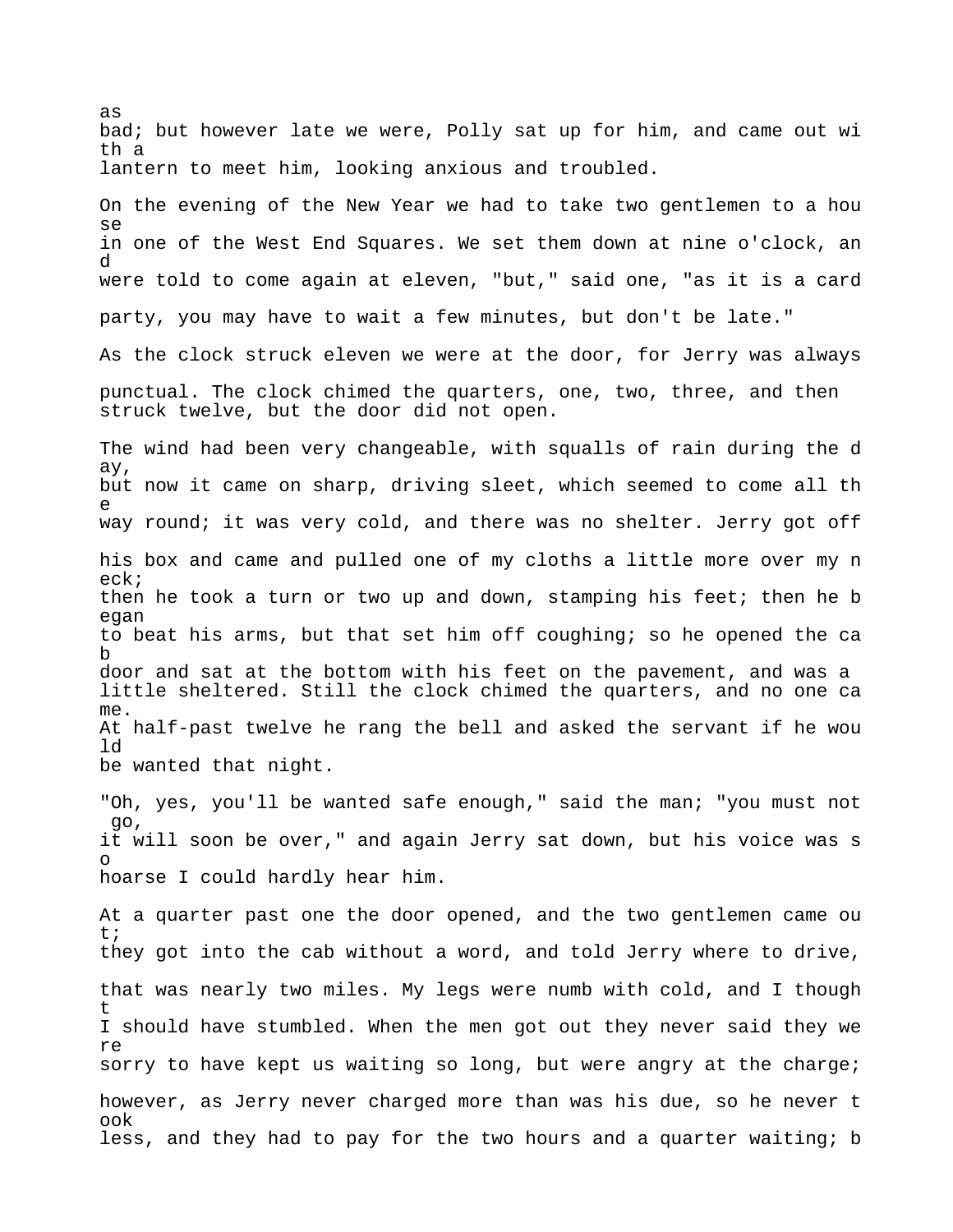ut it was hard-earned money to Jerry. At last we got home; he could hardly speak, and his cough was dreadf ul. Polly asked no questions, but opened the door and held the lantern f or him. "Can't I do something?" she said. "Yes; get Jack something warm, and then boil me some gruel." This was said in a hoarse whisper; he could hardly get his breath, b ut he gave me a rub-down as usual, and even went up into the hayloft fo r an extra bundle of straw for my bed. Polly brought me a warm mash that made me comfortable, and then they locked the door. It was late the next morning before any one came, and then it was on ly Harry. He cleaned us and fed us, and swept out the stalls, then he p ut the straw back again as if it was Sunday. He was very still, and nei ther whistled nor sang. At noon he came again and gave us our food and wa ter; this time Dolly came with him; she was crying, and I could gather fr om what they said that Jerry was dangerously ill, and the doctor said i t was a bad case. So two days passed, and there was great trouble indo ors. We only saw Harry, and sometimes Dolly. I think she came for company , for Polly was always with Jerry, and he had to be kept very quiet. On the third day, while Harry was in the stable, a tap came at the d oor, and Governor Grant came in. "I wouldn't go to the house, my boy," he said, "but I want to know h ow your father is." "He is very bad," said Harry, "he can't be much worse; they call it 'bronchitis'; the doctor thinks it will turn one way or another to-night." "That's bad, very bad," said Grant, shaking his head; "I know two me n who died of that last week; it takes 'em off in no time; but while there's life there's hope, so you must keep up your spirits."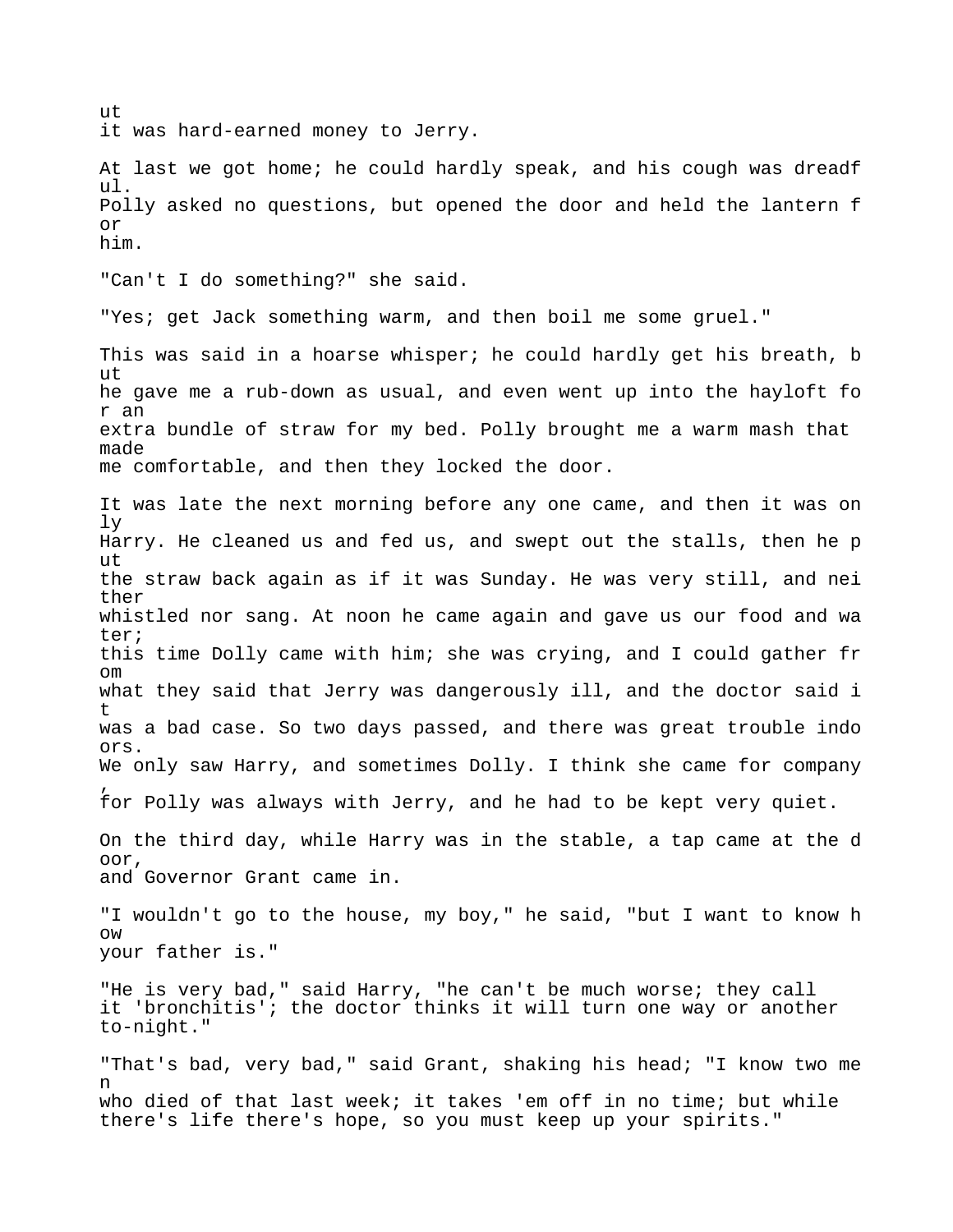"Yes," said Harry quickly, "and the doctor said that father had a be tter chance than most men, because he didn't drink. He said yesterday the fever was so high that if father had been a drinking man it would ha ve burned him up like a piece of paper; but I believe he thinks he will get over it; don't you think he will, Mr. Grant?" The governor looked puzzled. "If there's any rule that good men should get over these things, I'm sure he will, my boy; he's the best man I know. I'll look in early to-morrow." Early next morning he was there. "Well?" said he. "Father is better," said Harry. "Mother hopes he will get over it." "Thank God!" said the governor, "and now you must keep him warm, and keep his mind easy, and that brings me to the horses; you see Jack w ill be all the better for the rest of a week or two in a warm stable, an d you can easily take him a turn up and down the street to stretch his legs; but this young one, if he does not get work, he will soon be a ll up on end, as you may say, and will be rather too much for you; and when he does go out there'll be an accident." "It is like that now," said Harry. "I have kept him short of corn, b ut he's so full of spirit I don't know what to do with him." "Just so," said Grant. "Now look here, will you tell your mother tha t if she is agreeable I will come for him every day till something is arranged, and take him for a good spell of work, and whatever he ear ns, I'll bring your mother half of it, and that will help with the horse  $\alpha$ ' feed. Your father is in a good club, I know, but that won't keep the horses, and they'll be eating their heads off all this time; I'll co me at noon and hear what she says," and without waiting for Harry's tha nks he was gone.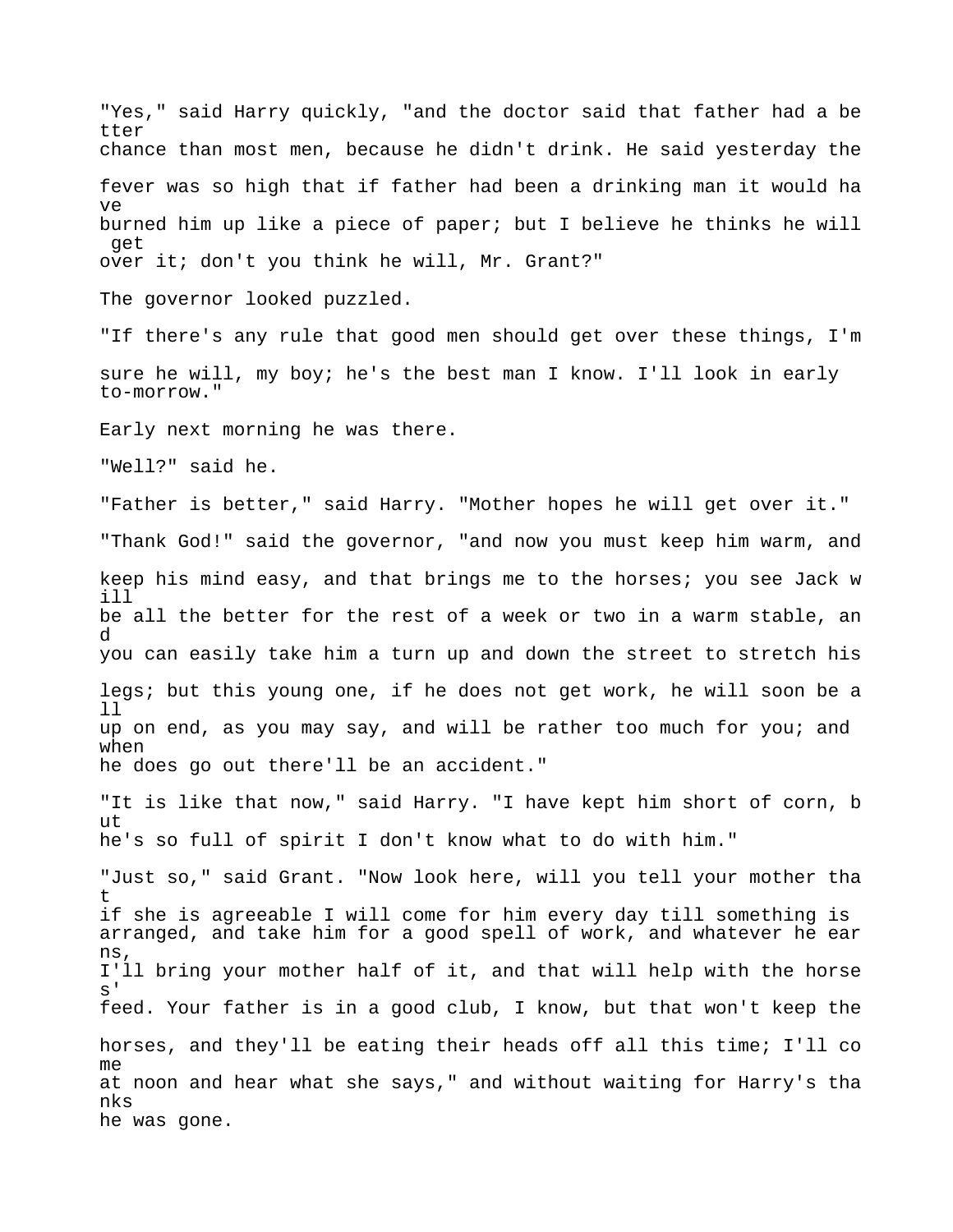At noon I think he went and saw Polly, for he and Harry came to the stable together, harnessed Hotspur, and took him out. For a week or more he came for Hotspur, and when Harry thanked him o r said anything about his kindness, he laughed it off, saying it was a ll good luck for him, for his horses were wanting a little rest which t hey would not otherwise have had. Jerry grew better steadily, but the doctor said that he must never g o back to the cab work again if he wished to be an old man. The childr  $\rho$ n had many consultations together about what father and mother would d o, and how they could help to earn money. One afternoon Hotspur was brought in very wet and dirty. "The streets are nothing but slush," said the governor; "it will giv e you a good warming, my boy, to get him clean and dry." "All right, governor," said Harry, "I shall not leave him till he is ; you know I have been trained by my father." "I wish all the boys had been trained like you," said the governor. While Harry was sponging off the mud from Hotspur's body and legs Do lly came in, looking very full of something. "Who lives at Fairstowe, Harry? Mother has got a letter from Fairsto  $W \ominus$ ; she seemed so glad, and ran upstairs to father with it." "Don't you know? Why, it is the name of Mrs. Fowler's place--mother' s old mistress, you know--the lady that father met last summer, who se nt you and me five shillings each." "Oh! Mrs. Fowler. Of course, I know all about her. I wonder what she is writing to mother about." "Mother wrote to her last week," said Harry; "you know she told fath er if ever he gave up the cab work she would like to know. I wonder wha t she says; run in and see, Dolly." Harry scrubbed away at Hotspur with a huish! huish! like any old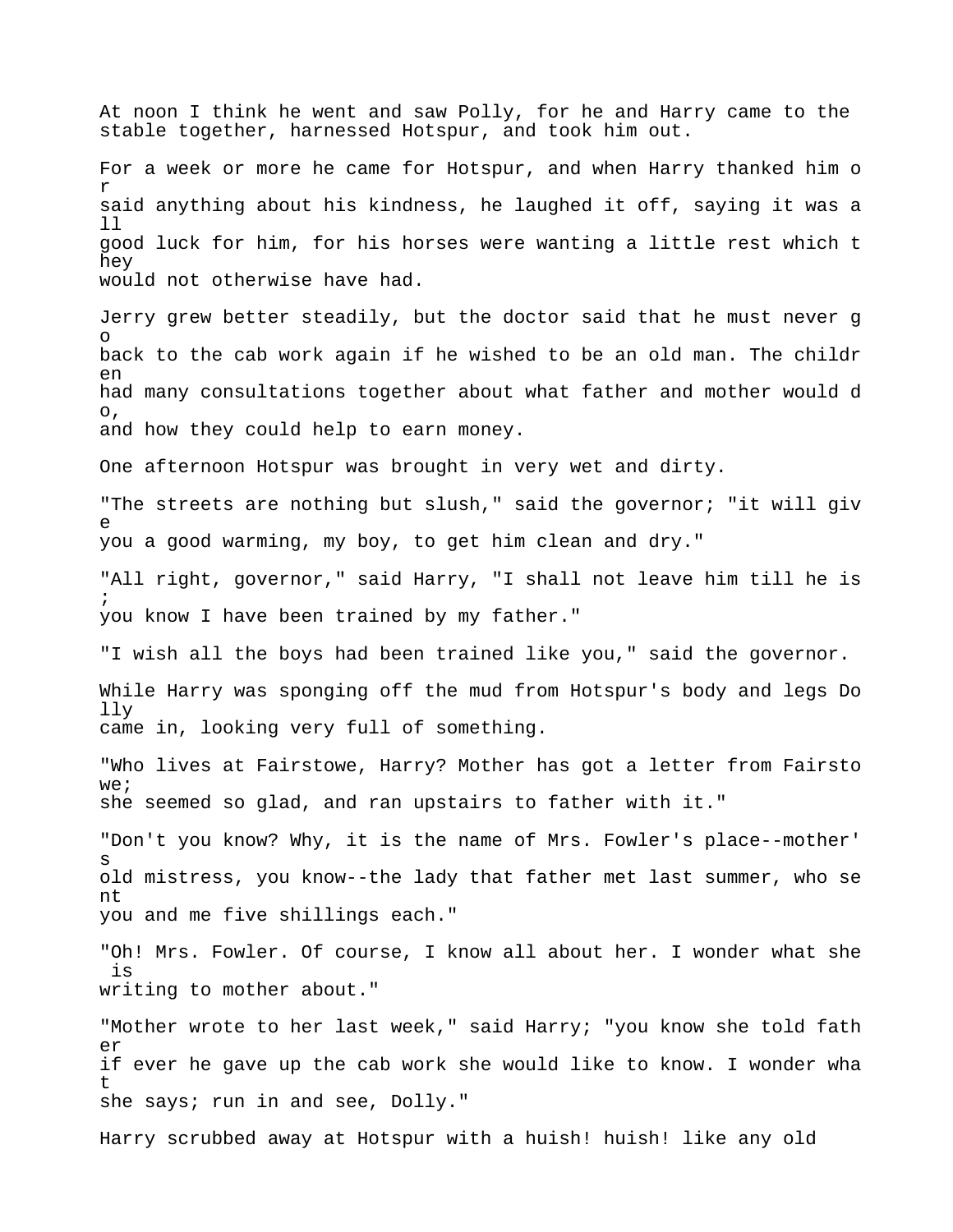hostler. In a few minutes Dolly came dancing into the stable.

"Oh! Harry, there never was anything so beautiful; Mrs. Fowler says  $W \ominus$ are all to go and live near her. There is a cottage now empty that will just suit us, with a garden and a henhouse, and apple-trees, an d everything! and her coachman is going away in the spring, and then s he will want father in his place; and there are good families round, wh ere you can get a place in the garden or the stable, or as a page-boy; and there's a good school for me; and mother is laughing and crying by turns, and father does look so happy!"

"That's uncommon jolly," said Harry, "and just the right thing, I sh ould say; it will suit father and mother both; but I don't intend to be a page-boy with tight clothes and rows of buttons. I'll be a groom or a gardener."

It was quickly settled that as soon as Jerry was well enough they sh ould remove to the country, and that the cab and horses should be sold as

soon as possible.

This was heavy news for me, for I was not young now, and could not l ook for any improvement in my condition. Since I left Birtwick I had nev er been so happy as with my dear master Jerry; but three years of cab w ork, even under the best conditions, will tell on one's strength, and I f elt that I was not the horse that I had been.

Grant said at once that he would take Hotspur, and there were men on the stand who would have bought me; but Jerry said I should not go to ca b work again with just anybody, and the governor promised to find a pl ace for me where I should be comfortable.

The day came for going away. Jerry had not been allowed to go out ye t, and I never saw him after that New Year's eve. Polly and the childre n came to bid me good-by. "Poor old Jack! dear old Jack! I wish we cou ld take you with us," she said, and then laying her hand on my mane she put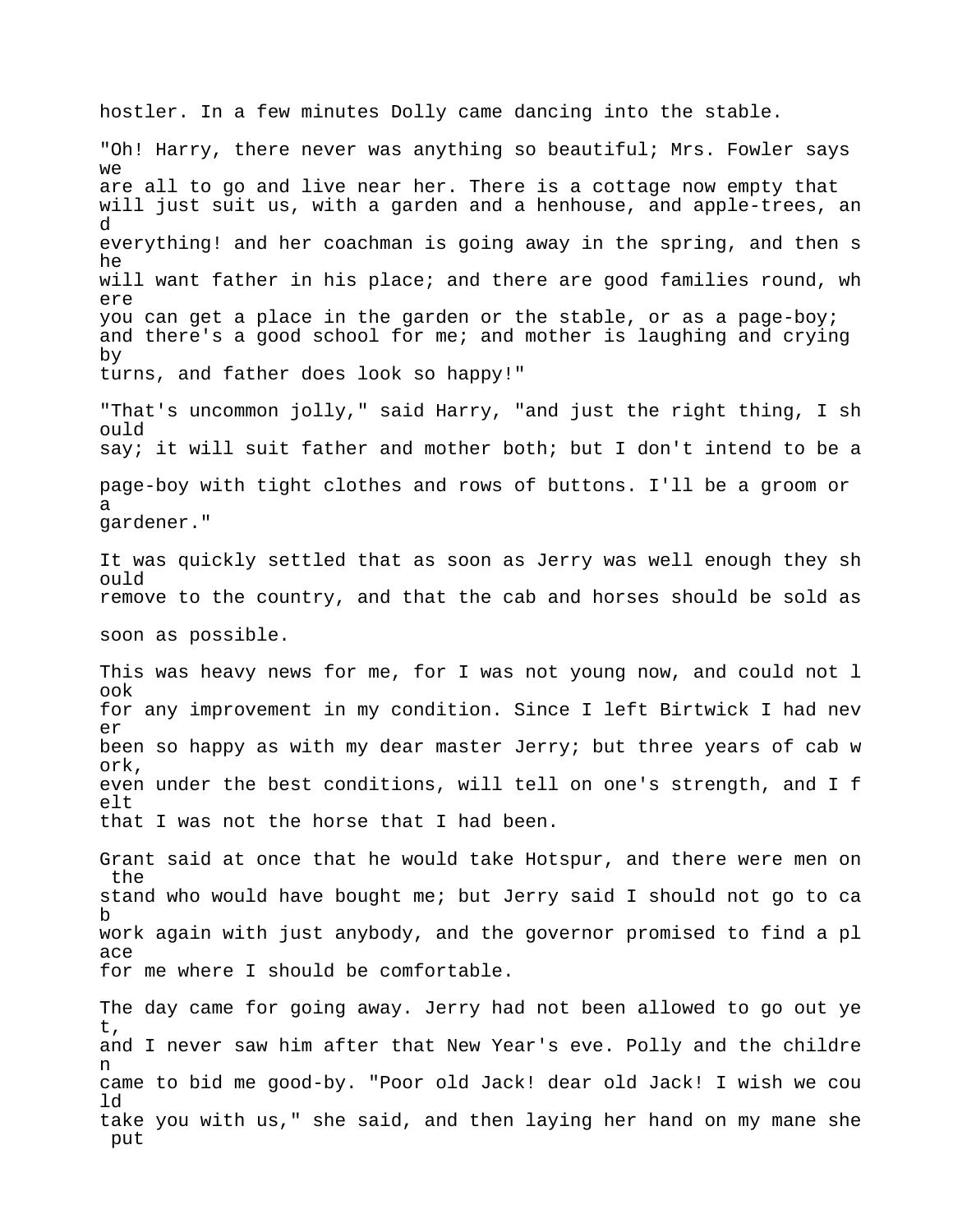her face close to my neck and kissed me. Dolly was crying and kissed me too. Harry stroked me a great deal, but said nothing, only he see med very sad, and so I was led away to my new place.

Part IV

46 Jakes and the Lady

I was sold to a corn dealer and baker, whom Jerry knew, and with him he thought I should have good food and fair work. In the first he was q uite right, and if my master had always been on the premises I do not thi nk I should have been overloaded, but there was a foreman who was alway s hurrying and driving every one, and frequently when I had quite a fu ll load he would order something else to be taken on. My carter, whose name was Jakes, often said it was more than I ought to take, but the othe r always overruled him. "'Twas no use going twice when once would do, and he chose to get business forward."

Jakes, like the other carters, always had the check-rein up, which prevented me from drawing easily, and by the time I had been there t hree or four months I found the work telling very much on my strength.

One day I was loaded more than usual, and part of the road was a ste ep uphill. I used all my strength, but I could not get on, and was obli ged continually to stop. This did not please my driver, and he laid his whip on badly. "Get on, you lazy fellow," he said, "or I'll make you."

Again I started the heavy load, and struggled on a few yards; again the whip came down, and again I struggled forward. The pain of that grea t cart whip was sharp, but my mind was hurt quite as much as my poor sides. To be punished and abused when I was doing my very best was so hard it took the heart out of me. A third time he was flogging me

cruelly, when a lady stepped quickly up to him, and said in a sweet,

earnest voice: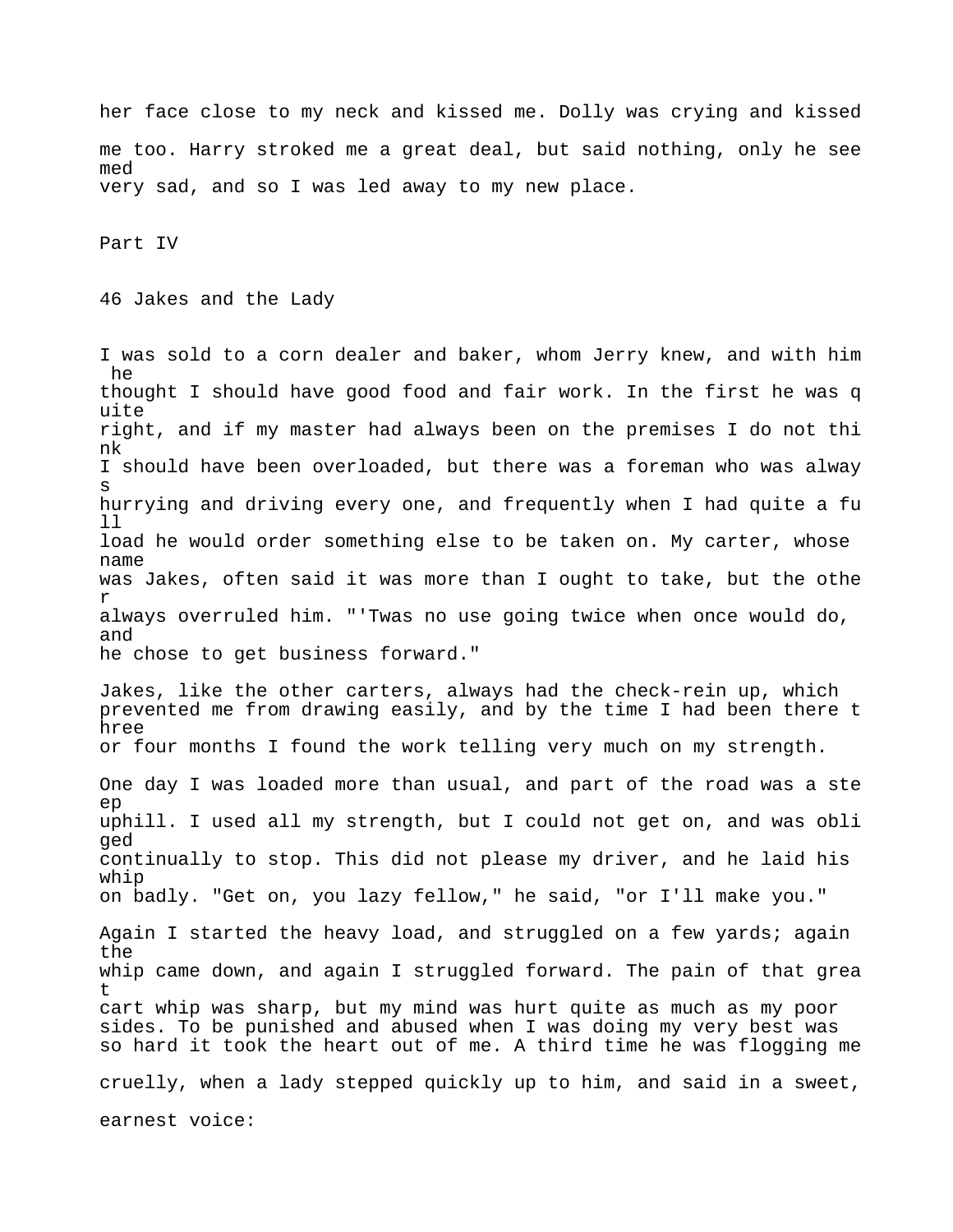"Oh! pray do not whip your good horse any more; I am sure he is doin g all he can, and the road is very steep; I am sure he is doing his be st." "If doing his best won't get this load up he must do something more than his best; that's all I know, ma'am," said Jakes. "But is it not a heavy load?" she said. "Yes, yes, too heavy," he said; "but that's not my fault; the forema n came just as we were starting, and would have three hundredweight mo re put on to save him trouble, and I must get on with it as well as I c an." He was raising the whip again, when the lady said: "Pray, stop; I think I can help you if you will let me." The man laughed. "You see," she said, "you do not give him a fair chance; he cannot u se all his power with his head held back as it is with that check-rein; if you would take it off I am sure he would do better--do try it," she said persuasively, "I should be very glad if you would." "Well, well," said Jakes, with a short laugh, "anything to please a lady, of course. How far would you wish it down, ma'am?" "Quite down, give him his head altogether." The rein was taken off, and in a moment I put my head down to my ver y knees. What a comfort it was! Then I tossed it up and down several t imes to get the aching stiffness out of my neck. "Poor fellow! that is what you wanted," said she, patting and stroki ng me with her gentle hand; "and now if you will speak kindly to him an d lead him on I believe he will be able to do better." Jakes took the rein. "Come on, Blackie." I put down my head, and thr ew my whole weight against the collar; I spared no strength; the load moved on, and I pulled it steadily up the hill, and then stopped to take breath.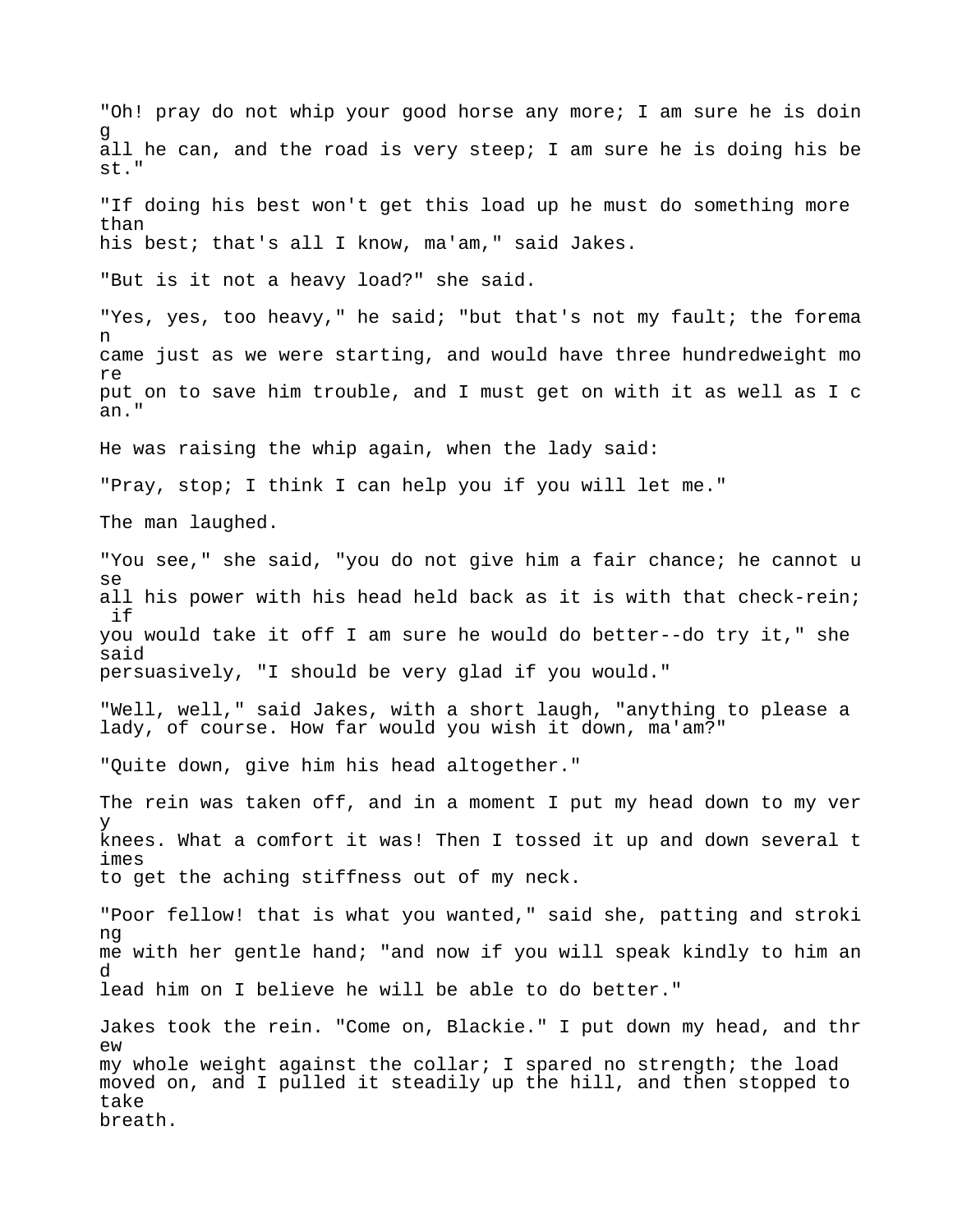The lady had walked along the footpath, and now came across into the road. She stroked and patted my neck, as I had not been patted for m any a long day.

"You see he was quite willing when you gave him the chance; I am sur e he is a fine-tempered creature, and I dare say has known better days. Y ou won't put that rein on again, will you?" for he was just going to hi tch it up on the old plan.

"Well, ma'am, I can't deny that having his head has helped him up th e hill, and I'll remember it another time, and thank you, ma'am; but i f he went without a check-rein I should be the laughing-stock of all t he carters; it is the fashion, you see."

"Is it not better," she said, "to lead a good fashion than to follow a bad one? A great many gentlemen do not use check-reins now; our carr iage horses have not worn them for fifteen years, and work with much less fatigue than those who have them; besides," she added in a very seri ous voice, "we have no right to distress any of God's creatures without a

very good reason; we call them dumb animals, and so they are, for th ey cannot tell us how they feel, but they do not suffer less because th ey have no words. But I must not detain you now; I thank you for trying my plan with your good horse, and I am sure you will find it far bet ter

than the whip. Good-day," and with another soft pat on my neck she stepped lightly across the path, and I saw her no more.

"That was a real lady, I'll be bound for it," said Jakes to himself;

"she spoke just as polite as if I was a gentleman, and I'll try her plan, uphill, at any rate;" and I must do him the justice to say tha  $\ddot{}$ he let my rein out several holes, and going uphill after that, he al ways gave me my head; but the heavy loads went on. Good feed and fair res t will keep up one's strength under full work, but no horse can stand against overloading; and I was getting so thoroughly pulled down fro m this cause that a younger horse was bought in my place. I may as wel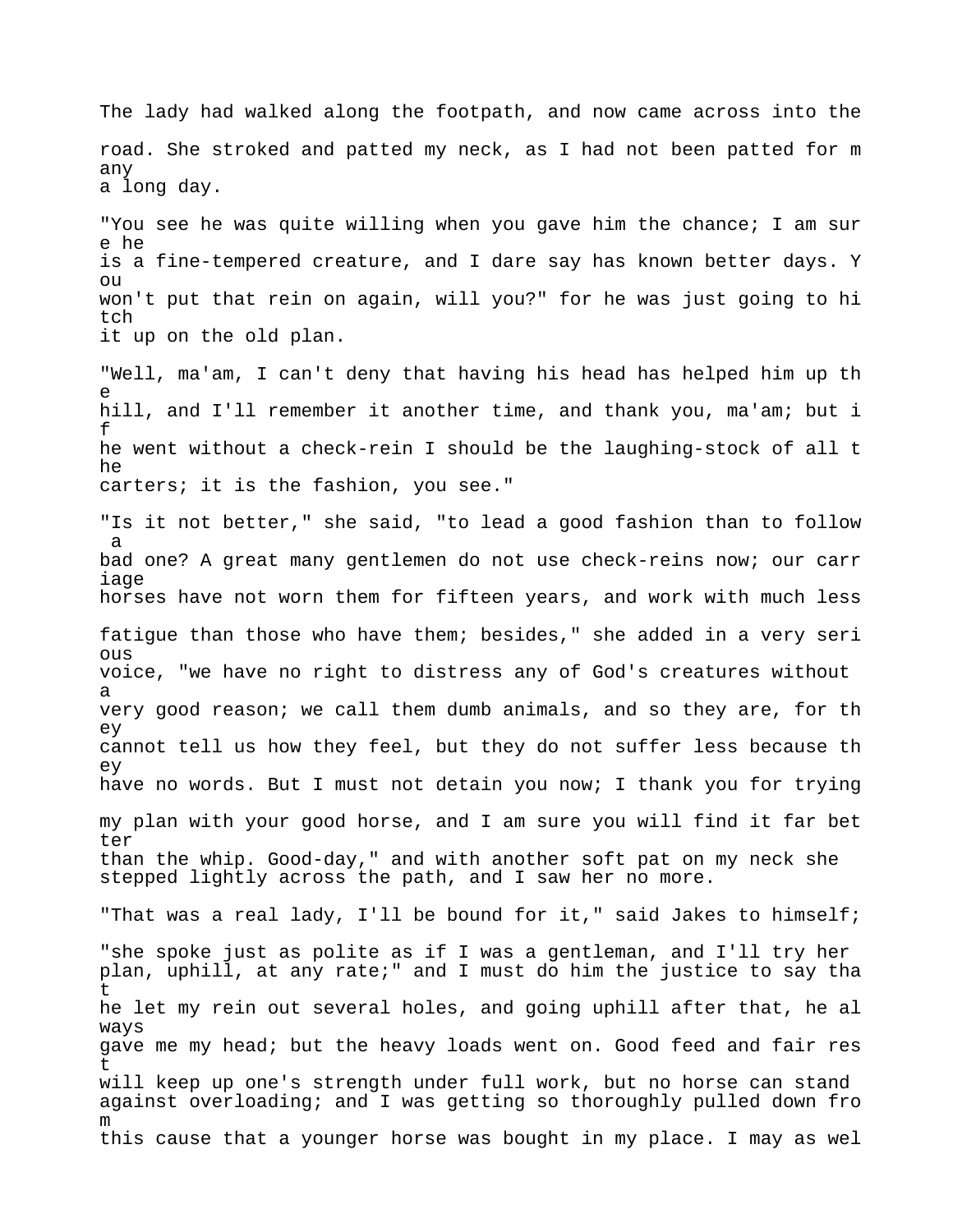mention here what I suffered at this time from another cause. I had heard horses speak of it, but had never myself had experience of the evil; this was a badly-lighted stable; there was only one very small window at the end, and the consequence was that the stalls were almo st dark. Besides the depressing effect this had on my spirits, it very much weakened my sight, and when I was suddenly brought out of the darkne ss into the glare of daylight it was very painful to my eyes. Several t imes I stumbled over the threshold, and could scarcely see where I was go ing. I believe, had I stayed there very long, I should have become purbli nd, and that would have been a great misfortune, for I have heard men sa y that a stone-blind horse was safer to drive than one which had imper fect sight, as it generally makes them very timid. However, I escaped wit hout any permanent injury to my sight, and was sold to a large cab owner. 47 Hard Times My new master I shall never forget; he had black eyes and a hooked n ose, his mouth was as full of teeth as a bull-dog's, and his voice was as harsh as the grinding of cart wheels over graveled stones. His name was Nicholas Skinner, and I believe he was the man that poor Seedy Sam d rove for. I have heard men say that seeing is believing; but I should say that feeling is believing; for much as I had seen before, I never knew ti ll now the utter misery of a cab-horse's life. Skinner had a low set of cabs and a low set of drivers; he was hard on the men, and the men were hard on the horses. In this place we had n o

Sunday rest, and it was in the heat of summer.

 $\mathbf{1}$ 

Sometimes on a Sunday morning a party of fast men would hire the cab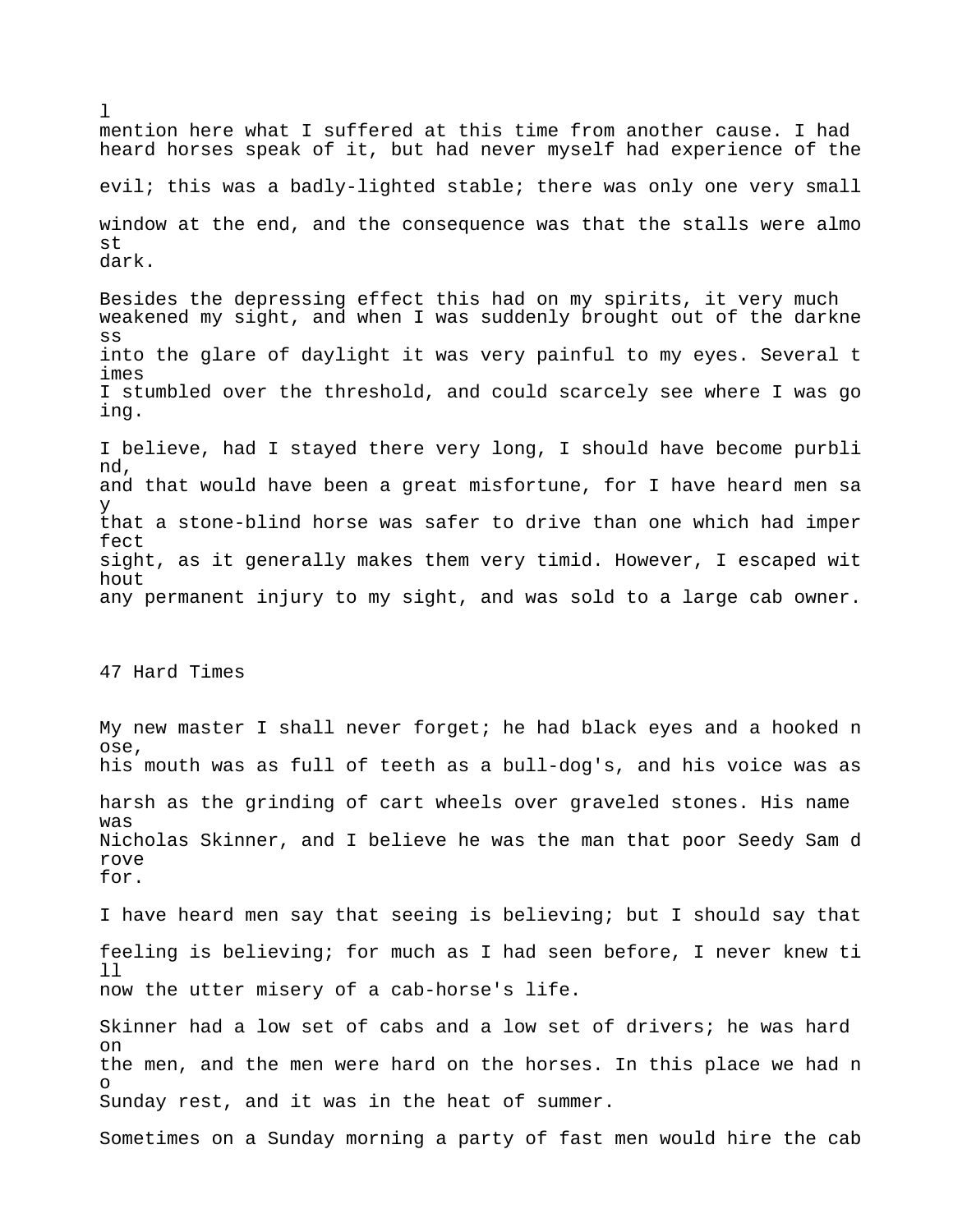for the day; four of them inside and another with the driver, and I had  $t \circ$ take them ten or fifteen miles out into the country, and back again; never would any of them get down to walk up a hill, let it be ever so steep, or the day ever so hot--unless, indeed, when the driver wa s afraid I should not manage it, and sometimes I was so fevered and wo rn that I could hardly touch my food. How I used to long for the nice b ran mash with niter in it that Jerry used to give us on Saturday nights in hot weather, that used to cool us down and make us so comfortable. Then we had two nights and a whole day for unbroken rest, and on Mon day morning we were as fresh as young horses again; but here there was n o rest, and my driver was just as hard as his master. He had a cruel w hip with something so sharp at the end that it sometimes drew blood, and he would even whip me under the belly, and flip the lash out at my head . Indignities like these took the heart out of me terribly, but still I did my best and never hung back; for, as poor Ginger said, it was no use; men are the strongest. My life was now so utterly wretched that I wished I might, like Ging er, drop down dead at my work and be out of my misery, and one day my wi sh very nearly came to pass. I went on the stand at eight in the morning, and had done a good sha re of work, when we had to take a fare to the railway. A long train was just expected in, so my driver pulled up at the back of some of the outside cabs to take the chance of a return fare. It was a very heav y train, and as all the cabs were soon engaged ours was called for. Th ere was a party of four; a noisy, blustering man with a lady, a little b oy and a young girl, and a great deal of luggage. The lady and the boy got into the cab, and while the man ordered about the luggage the young girl came and looked at me.

"Papa," she said, "I am sure this poor horse cannot take us and all our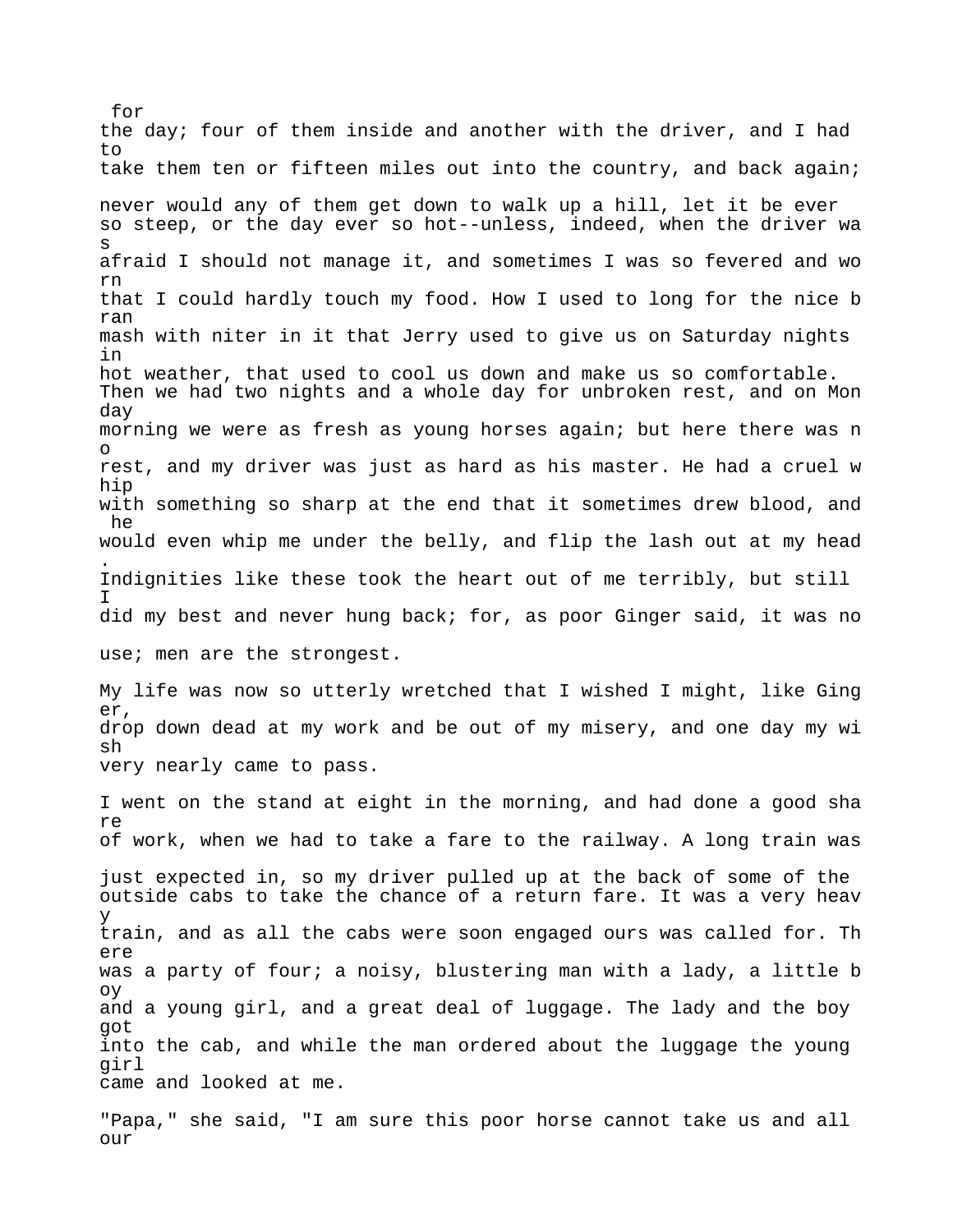luggage so far, he is so very weak and worn up. Do look at him." "Oh! he's all right, miss," said my driver, "he's strong enough." The porter, who was pulling about some heavy boxes, suggested to the gentleman, as there was so much luggage, whether he would not take a second cab.

"Can your horse do it, or can't he?" said the blustering man.

"Oh! he can do it all right, sir; send up the boxes, porter; he coul d take more than that;" and he helped to haul up a box so heavy that I could feel the springs go down.

"Papa, papa, do take a second cab," said the young girl in a beseech ing tone. "I am sure we are wrong, I am sure it is very cruel."

"Nonsense, Grace, get in at once, and don't make all this fuss; a pr etty thing it would be if a man of business had to examine every cab-hors e before he hired it--the man knows his own business of course; there, get in and hold your tongue!"

My gentle friend had to obey, and box after box was dragged up and lodged on the top of the cab or settled by the side of the driver. A t last all was ready, and with his usual jerk at the rein and slash of the whip he drove out of the station.

The load was very heavy and I had had neither food nor rest since morning; but I did my best, as I always had done, in spite of cruelt y and injustice.

I got along fairly till we came to Ludgate Hill; but there the heavy load and my own exhaustion were too much. I was struggling to keep o n, goaded by constant chucks of the rein and use of the whip, when in a single moment--I cannot tell how--my feet slipped from under me, and  $\mathsf{T}$ fell heavily to the ground on my side; the suddenness and the force with which I fell seemed to beat all the breath out of my body. I la y perfectly still; indeed, I had no power to move, and I thought now I was going to die. I heard a sort of confusion round me, loud, angry voic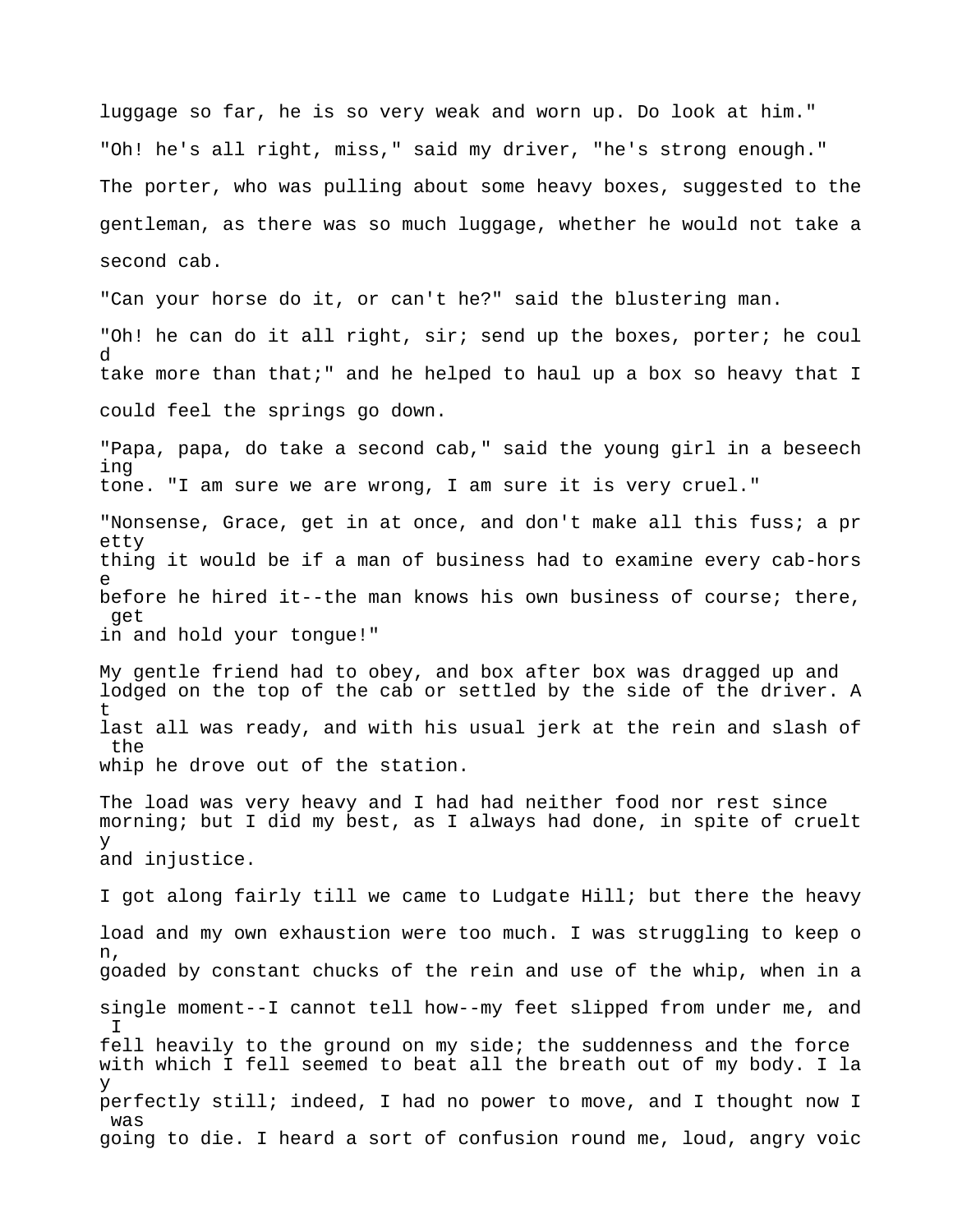and the getting down of the luggage, but it was all like a dream. I thought I heard that sweet, pitiful voice saying, "Oh! that poor hor se! it is all our fault." Some one came and loosened the throat strap of my bridle, and undid the traces which kept the collar so tight upon me. Some one said, "He's dead, he'll never get up again." Then I could h ear a policeman giving orders, but I did not even open my eyes; I could only draw a gasping breath now and then. Some cold water was thrown over my head, and some cordial was poured into my mouth, and something wa s covered over me. I cannot tell how long I lay there, but I found my life coming back, and a kind-voiced man was patting me and encouraging me to rise. After some more cordial had been given me, and after one or tw o attempts, I staggered to my feet, and was gently led to some stables which were close by. Here I was put into a well-littered stall, and some warm gruel was brought to me, which I drank thankfully. In the evening I was sufficiently recovered to be led back to Skinne r's stables, where I think they did the best for me they could. In the morning Skinner came with a farrier to look at me. He examined me ve ry closely and said: "This is a case of overwork more than disease, and if you could give him a run off for six months he would be able to work again; but now the re is not an ounce of strength left in him." "Then he must just go to the dogs," said Skinner. "I have no meadows to nurse sick horses in--he might get well or he might not; that sort o f thing don't suit my business; my plan is to work 'em as long as they 'll go, and then sell 'em for what they'll fetch, at the knacker's or elsewhere." "If he was broken-winded," said the farrier, "you had better have hi m killed out of hand, but he is not; there is a sale of horses coming off in about ten days; if you rest him and feed him up he may pick up, a nd you may get more than his skin is worth, at any rate."

es,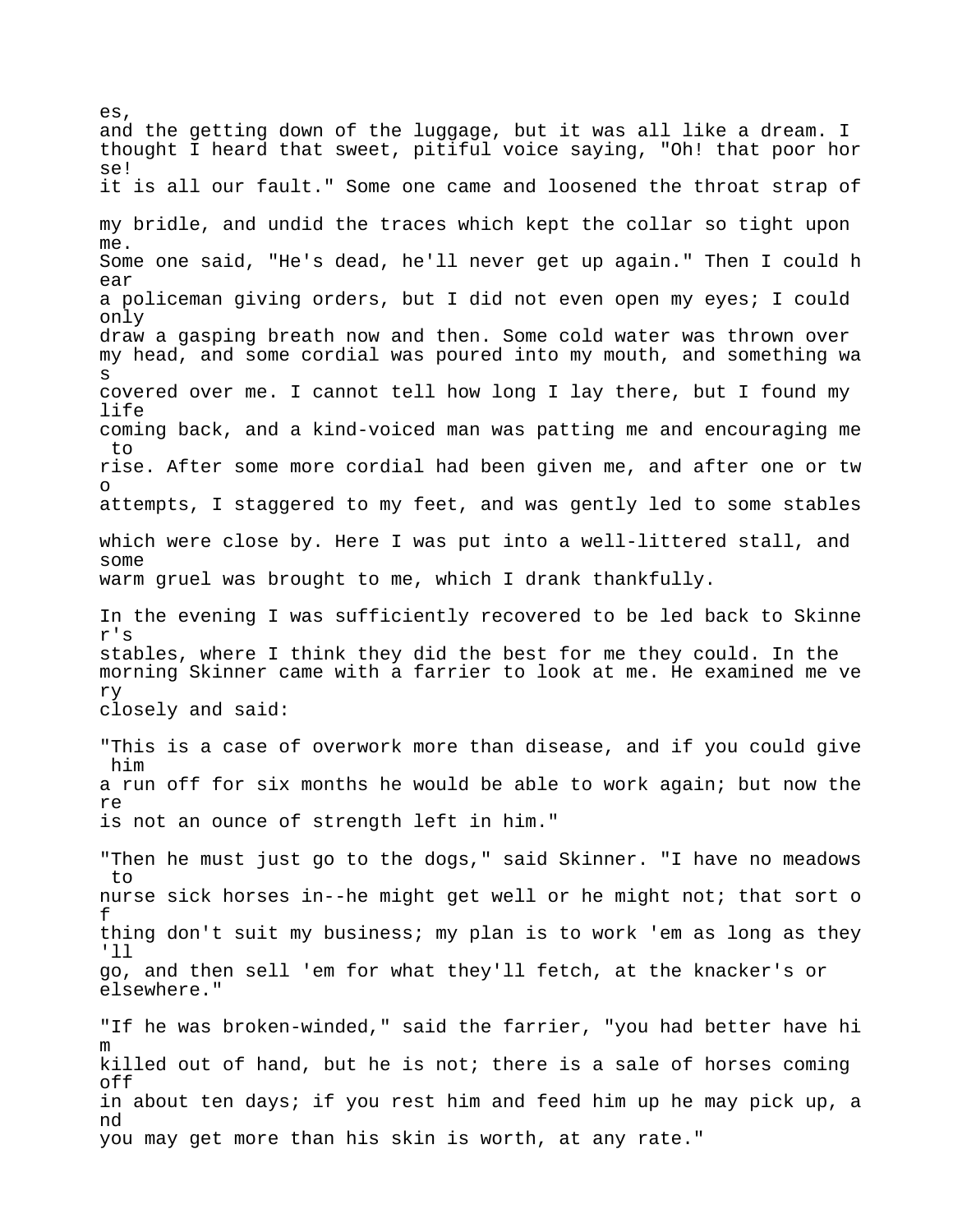Upon this advice Skinner, rather unwillingly, I think, gave orders t hat I should be well fed and cared for, and the stable man, happily for me, carried out the orders with a much better will than his master had i n giving them. Ten days of perfect rest, plenty of good oats, hay, bran mashes, with boiled linseed mixed in them, did more to get up m y condition than anything else could have done; those linseed mashes w ere delicious, and I began to think, after all, it might be better to li ve than go to the dogs. When the twelfth day after the accident came, I was taken to the sale, a few miles out of London. I felt that any ch ange from my present place must be an improvement, so I held up my head, and hoped for the best. 48 Farmer Thoroughgood and His Grandson Willie At this sale, of course I found myself in company with the old broken-down horses--some lame, some broken-winded, some old, and som e that I am sure it would have been merciful to shoot. The buyers and sellers, too, many of them, looked not much better of f than the poor beasts they were bargaining about. There were poor old men, trying to get a horse or a pony for a few pounds, that might dr ag about some little wood or coal cart. There were poor men trying to s ell a worn-out beast for two or three pounds, rather than have the great er loss of killing him. Some of them looked as if poverty and hard time s had hardened them all over; but there were others that I would have willingly used the last of my strength in serving; poor and shabby, but kind and human, with voices that I could trust. There was one totter ing old man who took a great fancy to me, and I to him, but I was not st rong enough--it was an anxious time! Coming from the better part of the f air, I noticed a man who looked like a gentleman farmer, with a young boy by his side; he had a broad back and round shoulders, a kind, ruddy fac e,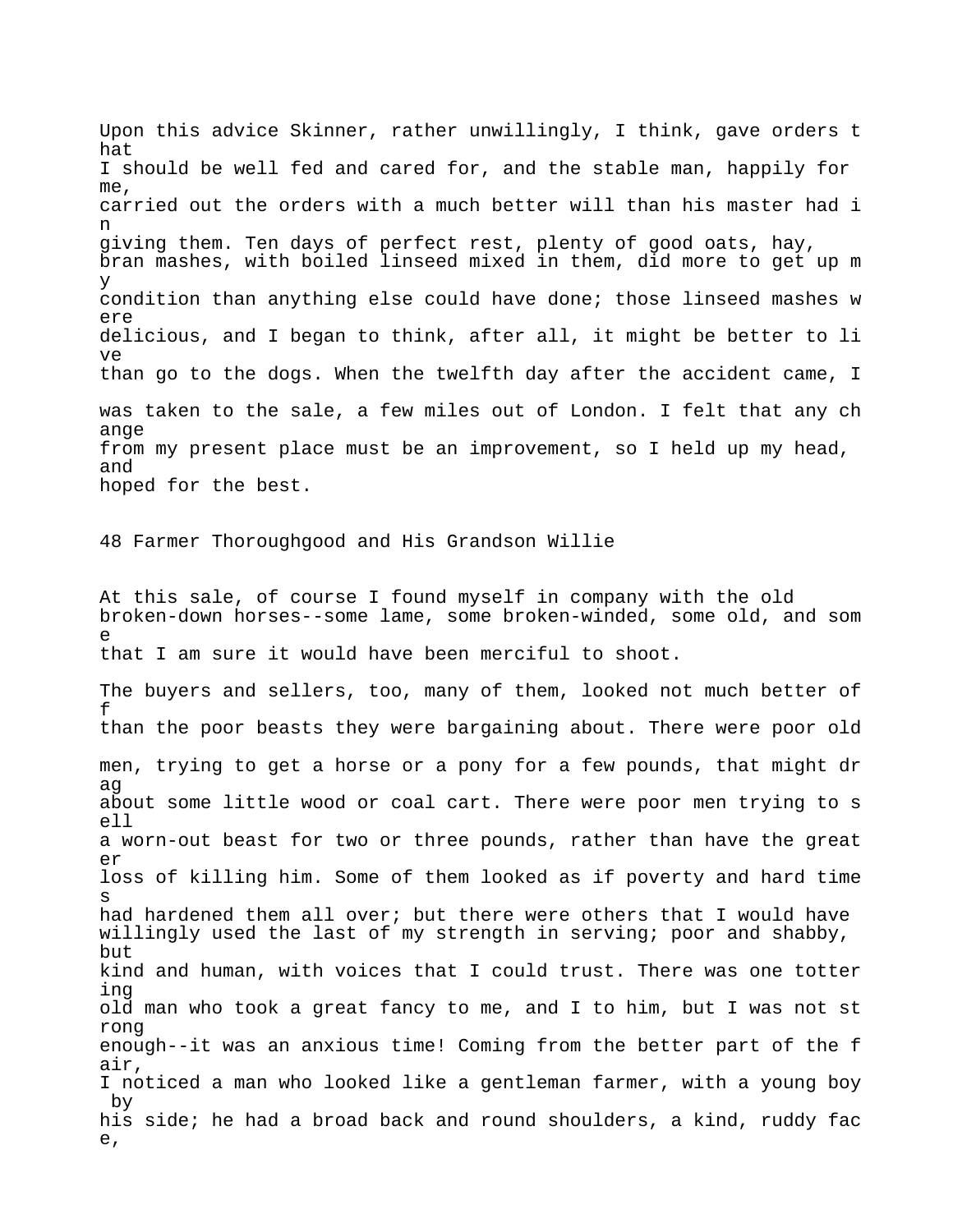and he wore a broad-brimmed hat. When he came up to me and my compan ions he stood still and gave a pitiful look round upon us. I saw his eye rest on me; I had still a good mane and tail, which did something fo r my appearance. I pricked my ears and looked at him. "There's a horse, Willie, that has known better days." "Poor old fellow!" said the boy, "do you think, grandpapa, he was ev er a carriage horse?" "Oh, yes! my boy," said the farmer, coming closer, "he might have be en anything when he was young; look at his nostrils and his ears, the s hape of his neck and shoulder; there's a deal of breeding about that hors e." He put out his hand and gave me a kind pat on the neck. I put out my nose in answer to his kindness; the boy stroked my face. "Poor old fellow! see, grandpapa, how well he understands kindness. Could not you buy him and make him young again as you did with Ladybird?" "My dear boy, I can't make all old horses young; besides, Ladybird w as not so very old, as she was run down and badly used." "Well, grandpapa, I don't believe that this one is old; look at his mane and tail. I wish you would look into his mouth, and then you could t ell; though he is so very thin, his eyes are not sunk like some old horse  $S^{\perp}$ ." The old gentleman laughed. "Bless the boy! he is as horsey as his ol d grandfather." "But do look at his mouth, grandpapa, and ask the price; I am sure h e would grow young in our meadows." The man who had brought me for sale now put in his word. "The young gentleman's a real knowing one, sir. Now the fact is, thi s 'ere hoss is just pulled down with overwork in the cabs; he's not an old one, and I heerd as how the vetenary should say, that a six months' run off would set him right up, being as how his wind was not broken. I've had the tending of him these ten days past, and a gratefuller,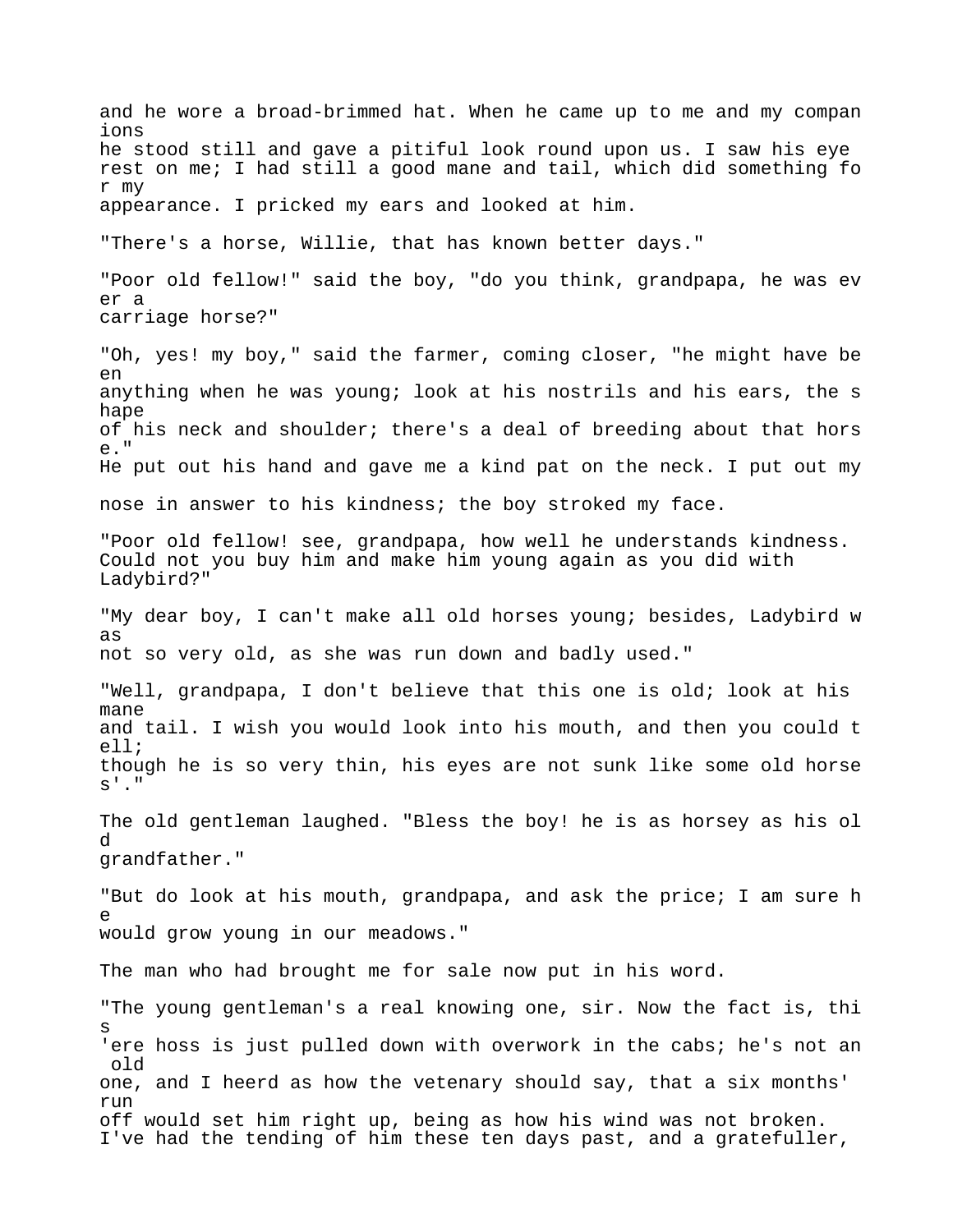pleasanter animal I never met with, and 'twould be worth a gentleman 's while to give a five-pound note for him, and let him have a chance. I'll be bound he'd be worth twenty pounds next spring." The old gentleman laughed, and the little boy looked up eagerly. "Oh, grandpapa, did you not say the colt sold for five pounds more t han you expected? You would not be poorer if you did buy this one." The farmer slowly felt my legs, which were much swelled and strained ; then he looked at my mouth. "Thirteen or fourteen, I should say; jus t trot him out, will you?" I arched my poor thin neck, raised my tail a little, and threw out m y legs as well as I could, for they were very stiff. "What is the lowest you will take for him?" said the farmer as I cam e back. "Five pounds, sir; that was the lowest price my master set." "'Tis a speculation," said the old gentleman, shaking his head, but at the same time slowly drawing out his purse, "quite a speculation! Ha ve you any more business here?" he said, counting the sovereigns into h is hand. "No, sir, I can take him for you to the inn, if you please." "Do so, I am now going there." They walked forward, and I was led behind. The boy could hardly cont rol his delight, and the old gentleman seemed to enjoy his pleasure. I h ad a good feed at the inn, and was then gently ridden home by a servant o f my new master's, and turned into a large meadow with a shed in one corn er of it. Mr. Thoroughgood, for that was the name of my benefactor, gave order s that I should have hay and oats every night and morning, and the run of the meadow during the day, and, "you, Willie," said he, "must take t he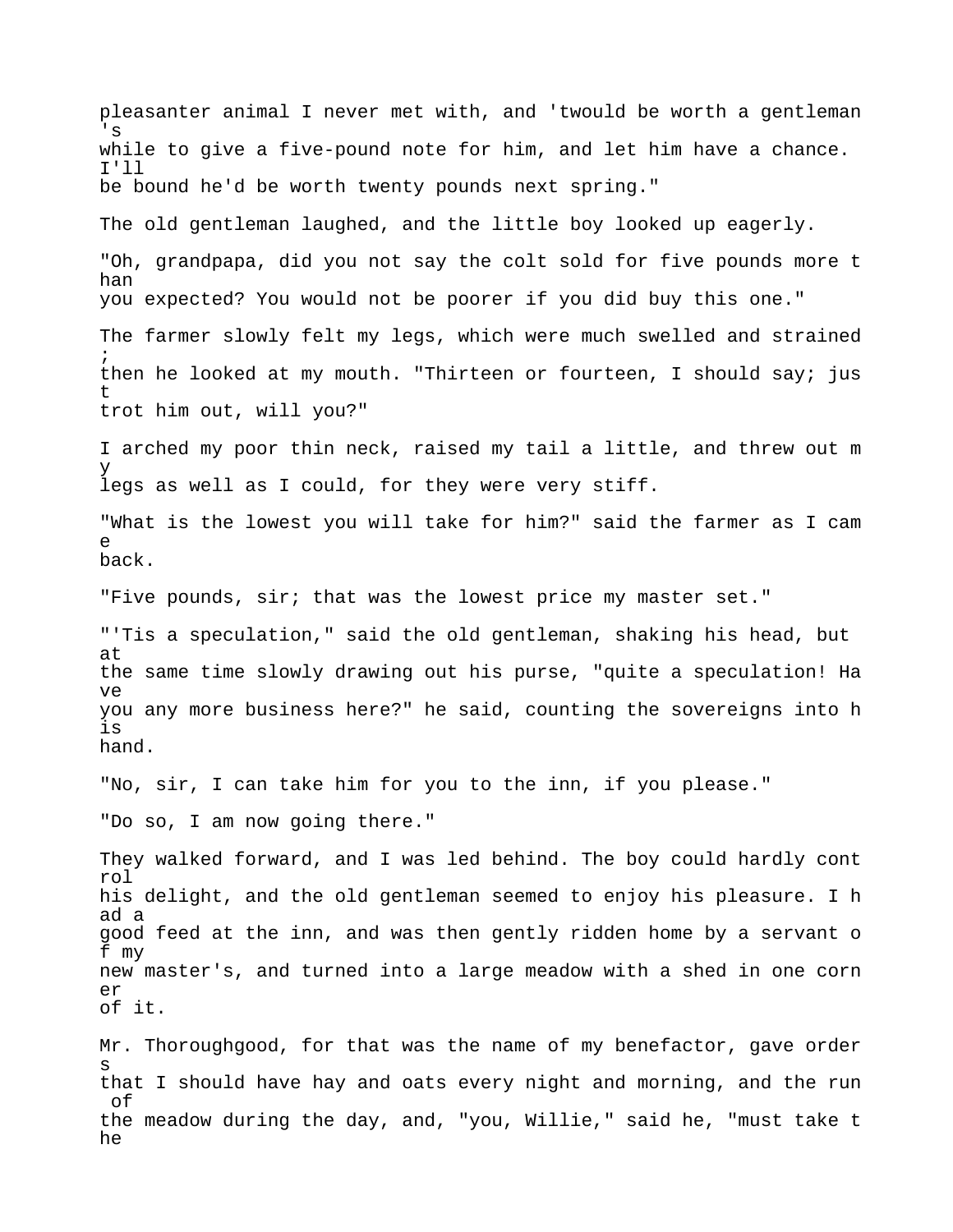oversight of him; I give him in charge to you."

The boy was proud of his charge, and undertook it in all seriousness . There was not a day when he did not pay me a visit; sometimes pickin g me out from among the other horses, and giving me a bit of carrot, o r something good, or sometimes standing by me while I ate my oats. He always came with kind words and caresses, and of course I grew very fond of him. He called me Old Crony, as I used to come to him in the fiel d and follow him about. Sometimes he brought his grandfather, who alwa ys looked closely at my legs. "This is our point, Willie," he would say; "but he is improving so steadily that I think we shall see a change for the better in the spring." The perfect rest, the good food, the soft turf, and gentle exercise, soon began to tell on my condition and my spirits. I had a good constitution from my mother, and I was never strained when I was you ng, so that I had a better chance than many horses who have been worked before they came to their full strength. During the winter my legs improved so much that I began to feel quite young again. The spring came round, and one day in March Mr. Thoroughgood determined that he woul d try me in the phaeton. I was well pleased, and he and Willie drove m e a few miles. My legs were not stiff now, and I did the work with perfe ct ease. "He's growing young, Willie; we must give him a little gentle work n ow, and by mid-summer he will be as good as Ladybird. He has a beautiful mouth and good paces; they can't be better." "Oh, grandpapa, how glad I am you bought him!" "So am I, my boy; but he has to thank you more than me; we must now be looking out for a quiet, genteel place for him, where he will be valued."

49 My Last Home

One day during this summer the groom cleaned and dressed me with suc h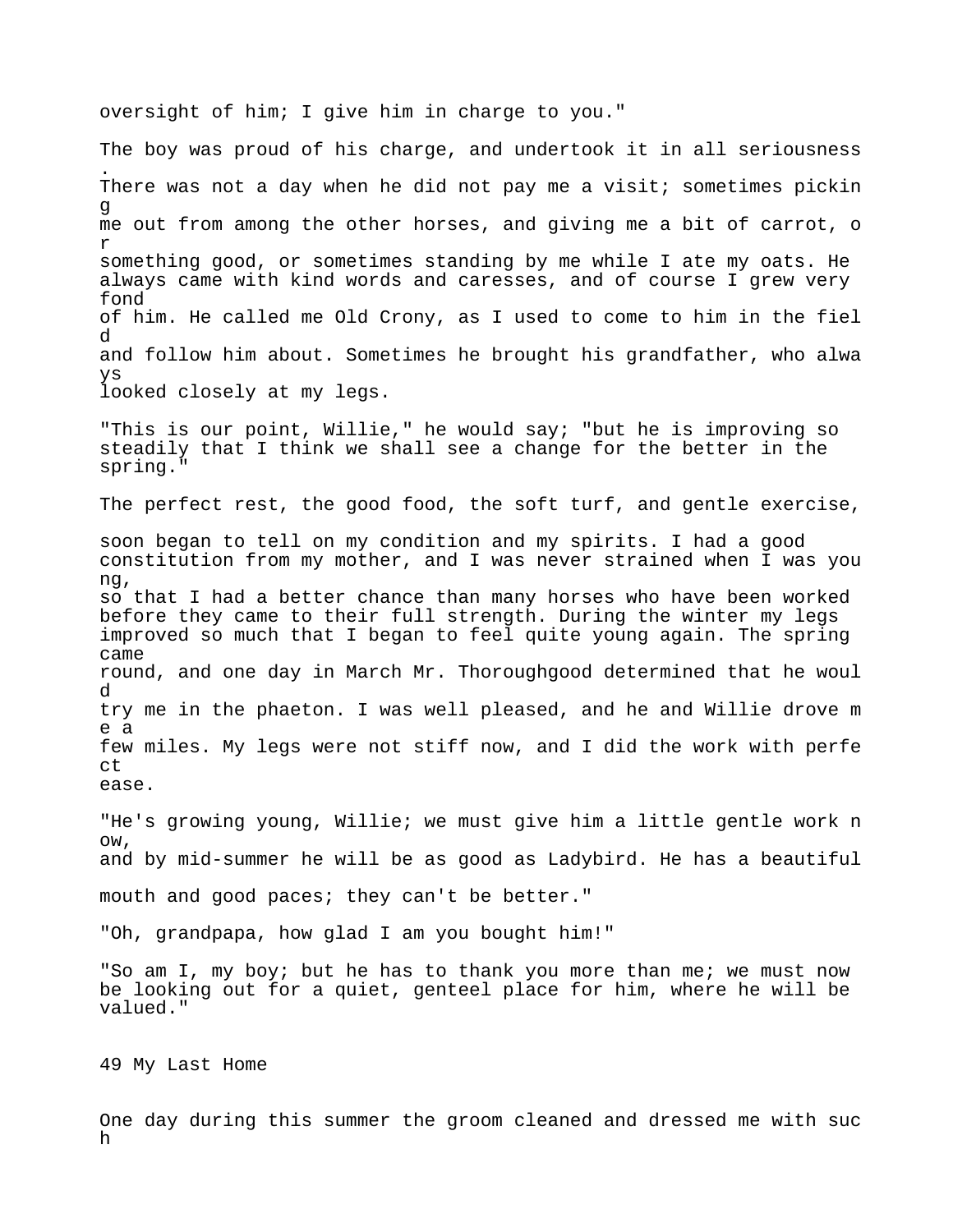extraordinary care that I thought some new change must be at hand; h e trimmed my fetlocks and legs, passed the tarbrush over my hoofs, and even parted my forelock. I think the harness had an extra polish. Wi llie seemed half-anxious, half-merry, as he got into the chaise with his grandfather. "If the ladies take to him," said the old gentleman, "they'll be sui ted and he'll be suited. We can but try." At the distance of a mile or two from the village we came to a prett y, low house, with a lawn and shrubbery at the front and a drive up to the door. Willie rang the bell, and asked if Miss Blomefield or Miss Ell en was at home. Yes, they were. So, while Willie stayed with me, Mr. Thoroughgood went into the house. In about ten minutes he returned, followed by three ladies; one tall, pale lady, wrapped in a white sh awl, leaned on a younger lady, with dark eyes and a merry face; the other , a very stately-looking person, was Miss Blomefield. They all came and looked at me and asked questions. The younger lady--that was Mis s Ellen--took to me very much; she said she was sure she should like m e, I had such a good face. The tall, pale lady said that she should alway s be nervous in riding behind a horse that had once been down, as I mi ght come down again, and if I did she should never get over the fright. "You see, ladies," said Mr. Thoroughgood, "many first-rate horses ha ve had their knees broken through the carelessness of their drivers wit hout any fault of their own, and from what I see of this horse I should s ay that is his case; but of course I do not wish to influence you. If y  $\bigcap$ incline you can have him on trial, and then your coachman will see w hat he thinks of him." "You have always been such a good adviser to us about our horses," s aid the stately lady, "that your recommendation would go a long way with me, and if my sister Lavinia sees no objection we will accept your offer

of

a trial, with thanks."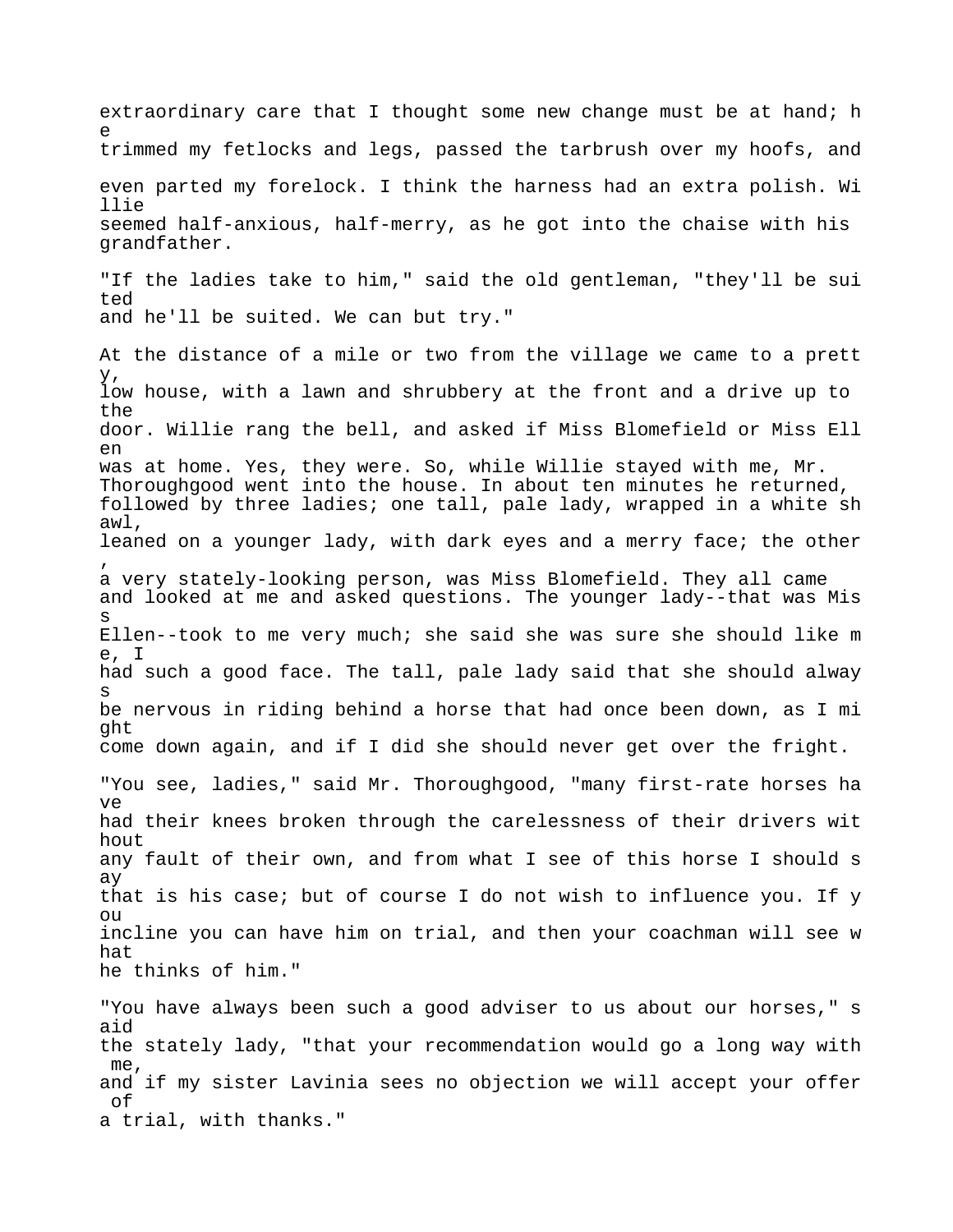It was then arranged that I should be sent for the next day. In the morning a smart-looking young man came for me. At first he lo oked pleased; but when he saw my knees he said in a disappointed voice: "I didn't think, sir, you would have recommended my ladies a blemish ed horse like that." "'Handsome is that handsome does'," said my master; "you are only ta king him on trial, and I am sure you will do fairly by him, young man. If he is not as safe as any horse you ever drove send him back." I was led to my new home, placed in a comfortable stable, fed, and l eft to myself. The next day, when the groom was cleaning my face, he sai d: "That is just like the star that 'Black Beauty' had; he is much the same height, too. I wonder where he is now." A little further on he came to the place in my neck where I was bled and where a little knot was left in the skin. He almost started, and beg an to look me over carefully, talking to himself. "White star in the forehead, one white foot on the off side, this li ttle knot just in that place;" then looking at the middle of my back--"an d, as I am alive, there is that little patch of white hair that John us ed to call 'Beauty's three-penny bit'. It must be 'Black Beauty'! Why, Beauty! Beauty! do you know me?--little Joe Green, that almost kille d you?" And he began patting and patting me as if he was quite overjoy ed. I could not say that I remembered him, for now he was a fine grown y oung fellow, with black whiskers and a man's voice, but I was sure he kne w me, and that he was Joe Green, and I was very glad. I put my nose up to him, and tried to say that we were friends. I never saw a man so pleased. "Give you a fair trial! I should think so indeed! I wonder who the

rascal was that broke your knees, my old Beauty! you must have been badly served out somewhere; well, well, it won't be my fault if you haven't good times of it now. I wish John Manly was here to see you.